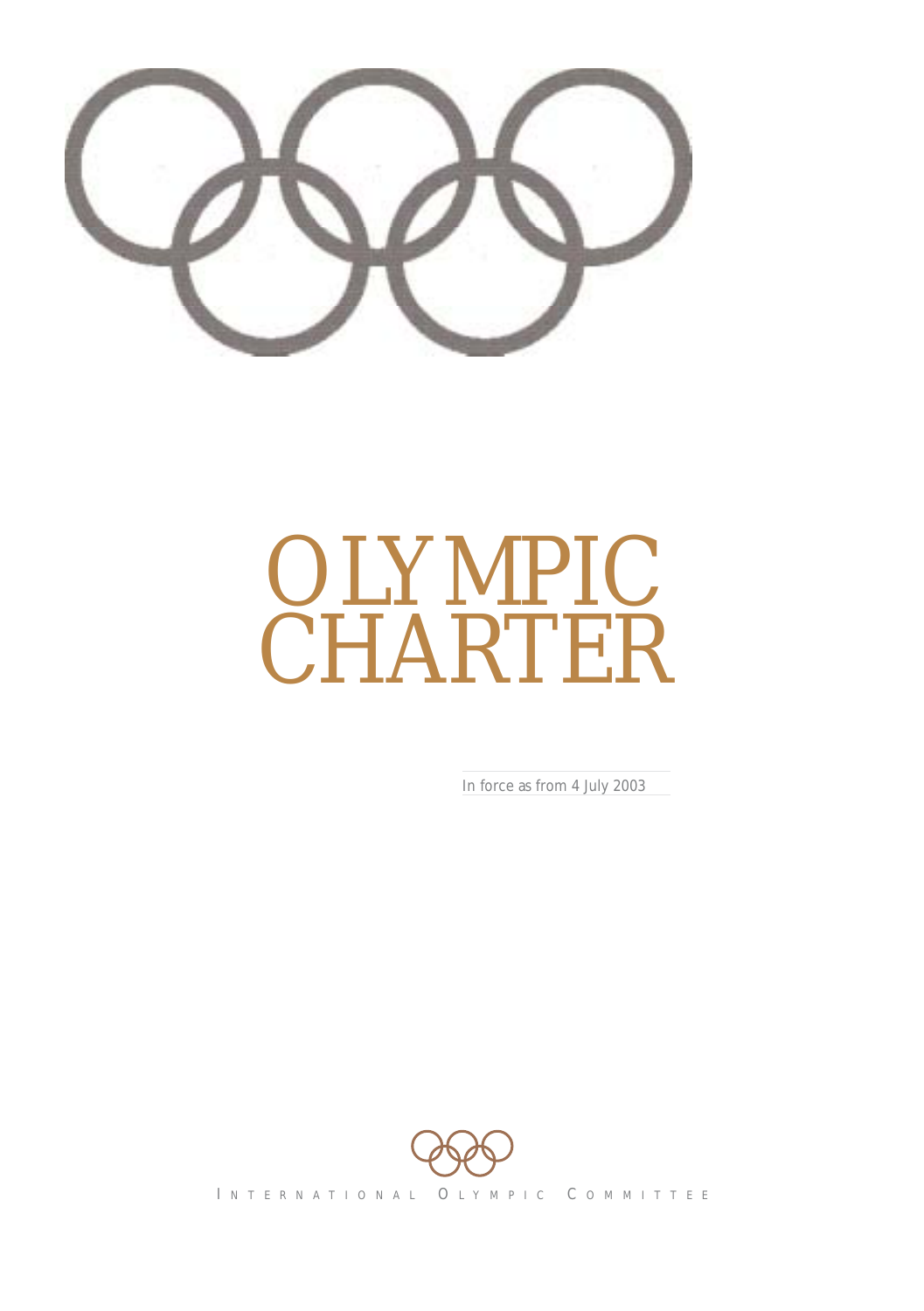ISBN 92-9149-001-6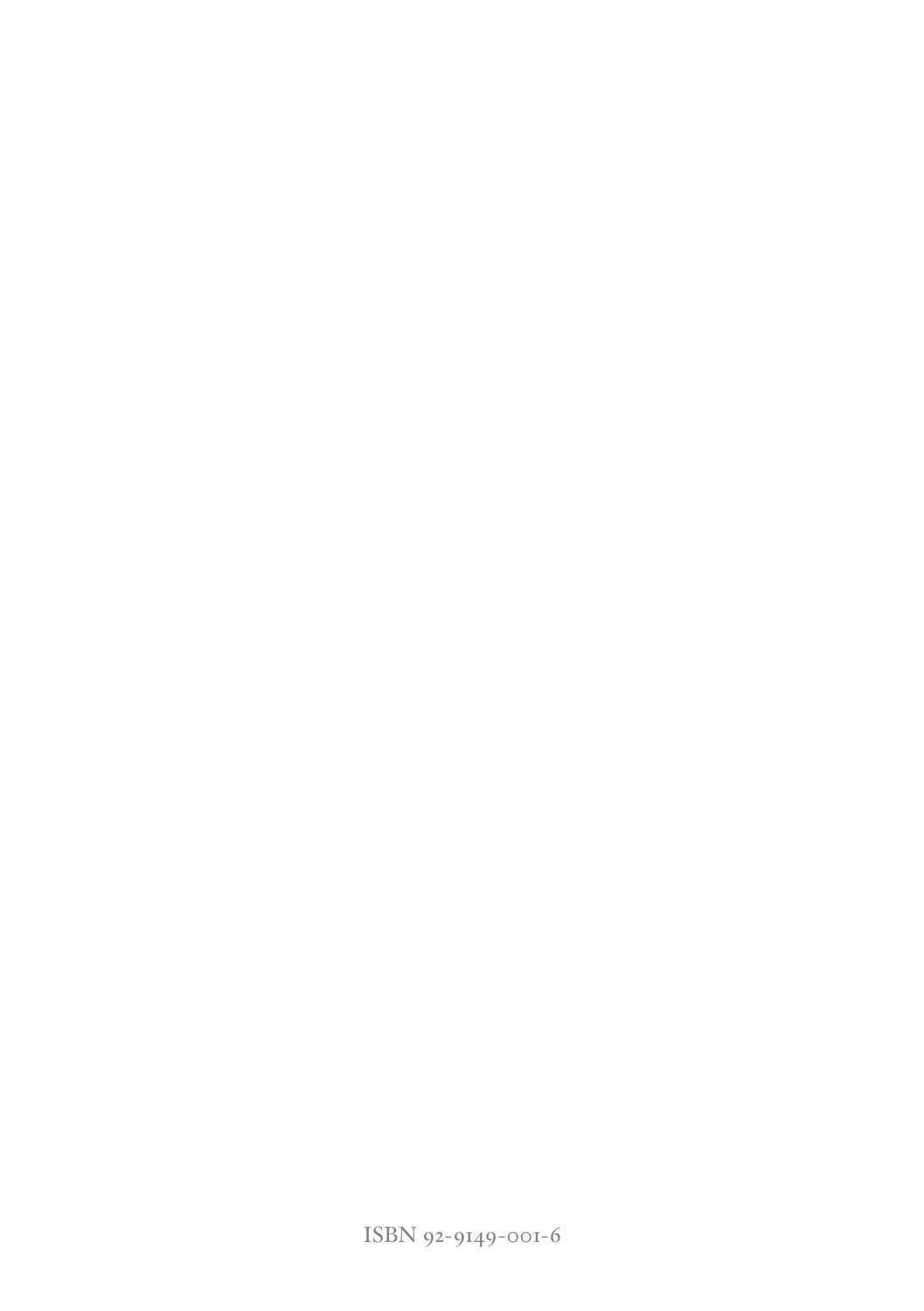# Olympic Charter

# Index

## **Fundamental principles 9**

|                           | <b>CHAPTER 1</b>                                      |    |
|---------------------------|-------------------------------------------------------|----|
|                           | <b>The Olympic Movement</b>                           | 11 |
| $\mathbf{1}$              | Supreme Authority                                     | 11 |
| $\boldsymbol{2}$          | Role of the IOC                                       | 11 |
| $\boldsymbol{\mathrm{3}}$ | Belonging to the Olympic Movement                     | 13 |
| 4                         | Recognition by the IOC                                | 13 |
| 5                         | Patronage by the IOC                                  | 15 |
| 6                         | Periodic Consultation with the IFs and with the NOCs  | 15 |
| $\,7$                     | Olympic Congress                                      | 15 |
| $\frac{8}{1}$             | Olympic Solidarity*                                   | 16 |
| 9                         | Olympic Games                                         | 17 |
| 10                        | Olympiad                                              | 18 |
| 11                        | Rights over the Olympic Games                         | 18 |
| 12                        | Olympic Symbol*                                       | 19 |
| 13                        | Olympic Flag*                                         | 19 |
| 14                        | Olympic Motto*                                        | 19 |
| 15                        | Olympic Emblem*                                       | 20 |
| 16                        | Olympic Anthem <sup>*</sup>                           | 20 |
| 17                        | Rights to the Olympic Symbol, Flag, Motto and Anthem* | 20 |
| 18                        | Olympic Flame, Olympic Torch                          | 25 |

#### CHAPTER 2

|    | The International Olympic Committee (IOC)          | 26 |
|----|----------------------------------------------------|----|
| 19 | Legal Status                                       | 26 |
| 20 | Members*                                           | 26 |
|    | 1 Composition of the IOC - Recruitment, election,  |    |
|    | admittance and status of IOC members               | 26 |
|    | 2 Obligations                                      | 27 |
|    | 3 Cessation of membership                          | 28 |
|    | 4 Honorary President for life - Honorary Members - |    |
|    | Honour Members                                     | 30 |
|    | 5 List of members                                  | 31 |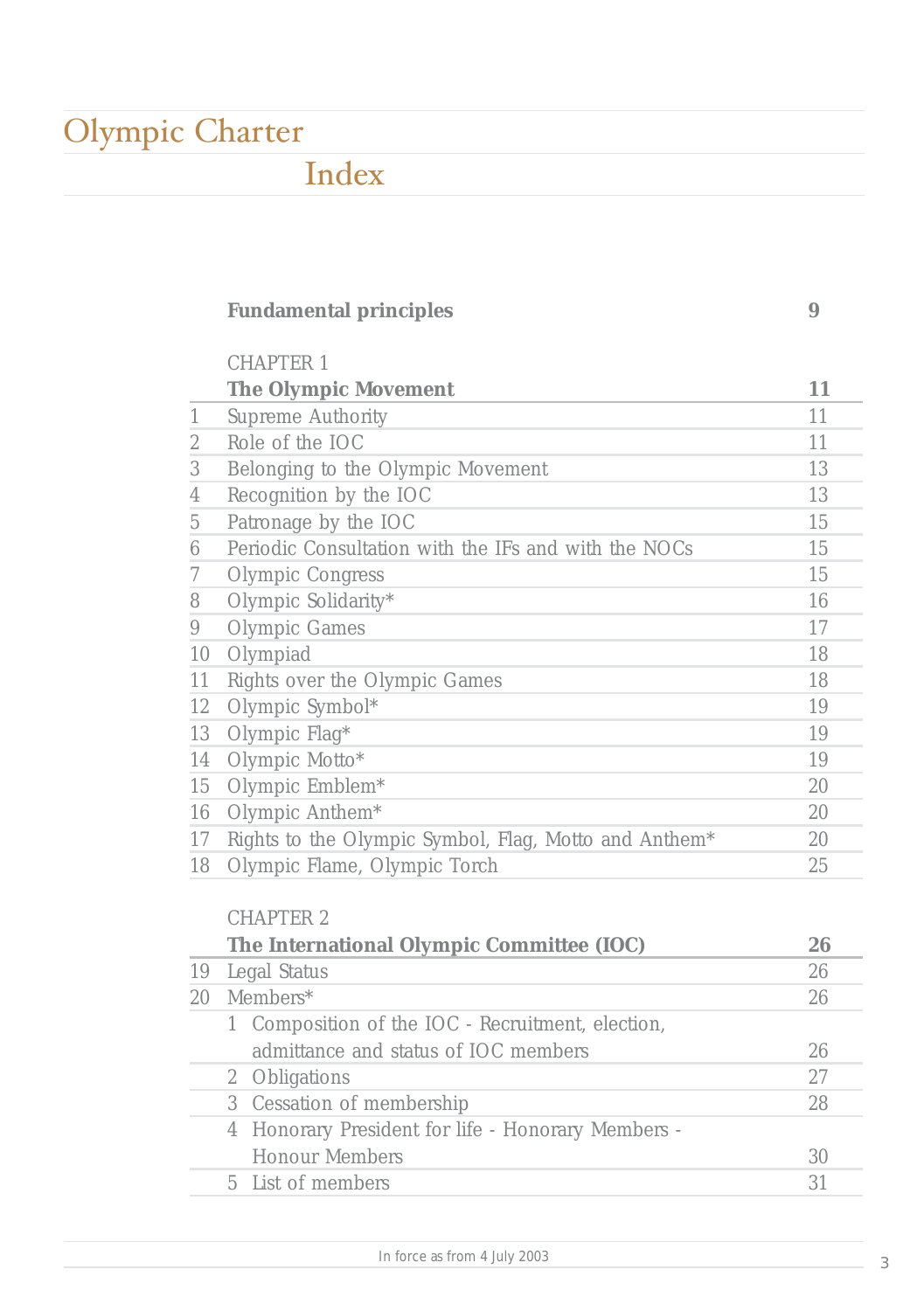

| 21 | Organization                                 | 38 |
|----|----------------------------------------------|----|
| 22 | Sessions                                     | 39 |
| 23 | <b>Executive Board</b>                       | 40 |
|    | 1 Composition                                | 40 |
|    | Election<br>2                                | 40 |
|    | 3 Terms of office and Renewals               | 40 |
|    | 4 Vacancies                                  | 41 |
|    | 5 Powers and Duties                          | 41 |
| 24 | The President                                | 42 |
| 25 | TOC Ethics Commission Measures and Sanctions | 43 |
| 26 | Procedures                                   | 47 |
|    | <b>Ordinary Procedure</b>                    | 47 |
|    | 2 Procedure in case of urgency               | 49 |
| 27 | Languages                                    | 50 |
| 28 | <b>IOC</b> Resources                         | 50 |
|    |                                              |    |

#### CHAPTER 3

| The International Federations (IFs) | -51 |
|-------------------------------------|-----|
| 29 Recognition of the IFs           |     |
| 30 Role of the IFs                  |     |

#### CHAPTER 4

| The National Olympic Committees (NOCs)       | 53 |
|----------------------------------------------|----|
| 31 Mission and Role of the NOCs <sup>*</sup> | 53 |
| 32 Composition of the NOCs*                  | 55 |
| 33 The National Federations                  | 60 |
| 34 Country and Name of a NOC                 | 60 |
| 35 Flag, Emblem and Anthem                   | 60 |

#### CHAPTER 5

| <b>The Olympic Games</b>                                | 61 |
|---------------------------------------------------------|----|
| I. Organization and administration of the Olympic Games | 61 |
| 36 Celebration of the Olympic Games*                    | 61 |
| 37 Election of the host city*                           | 62 |
| 38 Site of the Olympic Games                            | 64 |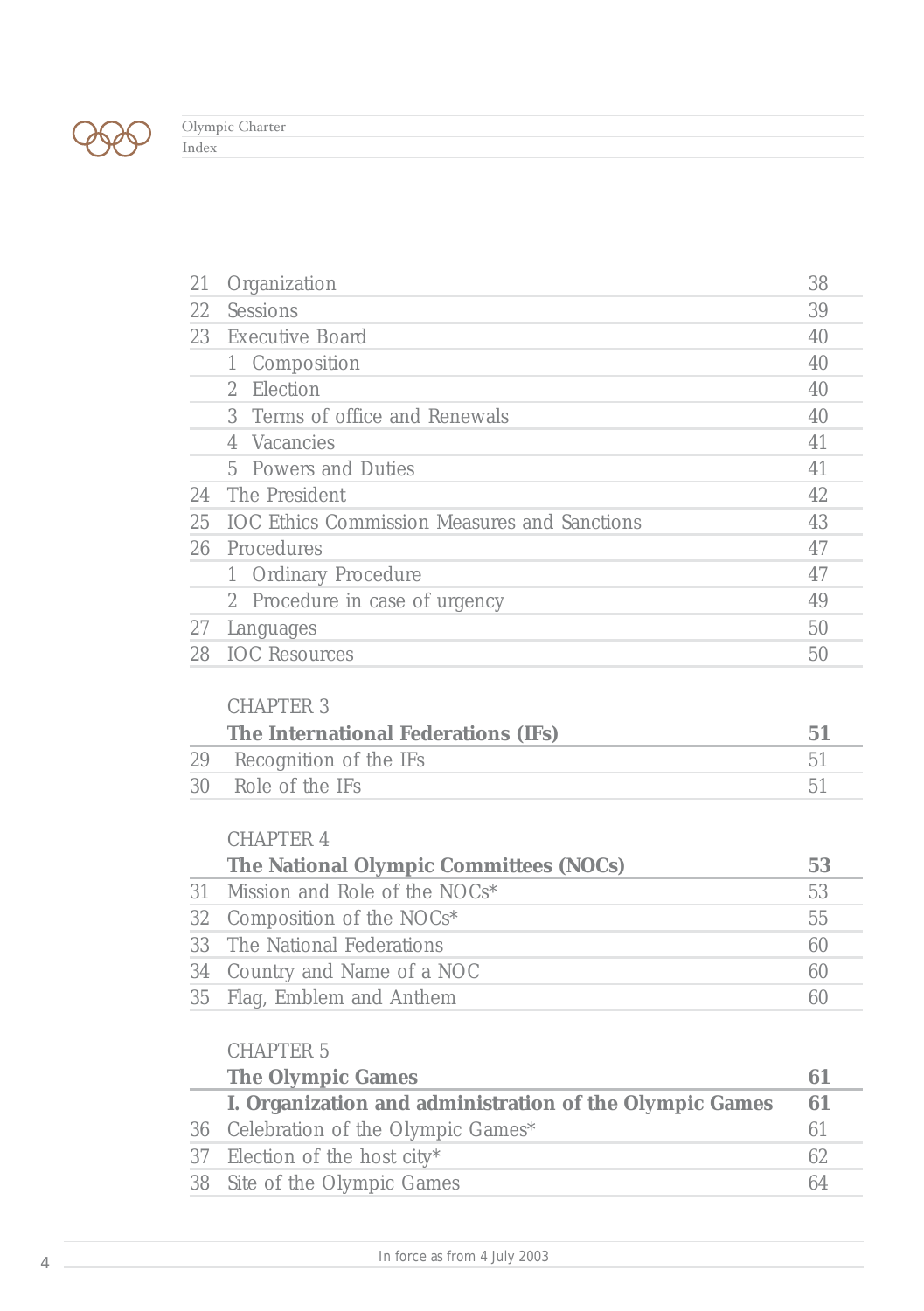| Olympic Charter |       |
|-----------------|-------|
|                 | Index |



| 39 | <b>Organizing Committee</b>                                   | 65 |
|----|---------------------------------------------------------------|----|
| 40 | Liabilities                                                   | 66 |
| 41 | Liaison between the NOCs and the OCOG*                        | 66 |
|    | 1 Attachés                                                    | 66 |
|    | 2 Chefs de Mission                                            | 67 |
|    | 3 Coordination Commission                                     | 67 |
| 42 | Olympic Village*                                              | 69 |
| 43 | Premises and Facilities for the IFs governing a sport         |    |
|    | included in the Programme of the Olympic Games                | 70 |
| 44 | Cultural Programme*                                           | 70 |
|    |                                                               |    |
|    | <b>II. Participation in the Olympic Games</b>                 | 71 |
| 45 | Eligibility Code*                                             | 71 |
| 46 | Nationality of Competitors*                                   | 72 |
| 47 | Age limit                                                     | 74 |
| 48 | World Anti-Doping Code and Medical Commission                 | 74 |
| 49 | Entries*                                                      | 74 |
| 50 | Infringement of the Olympic Charter                           | 78 |
|    |                                                               |    |
|    | <b>III. Programme of the Olympic Games</b>                    | 78 |
| 51 | Olympic Sports                                                | 78 |
|    | 1 Games of the Olympiad                                       | 78 |
|    | 2 Olympic Winter Games                                        | 80 |
| 52 | Sports Programme, Admission of Sports, Disciplines and Events | 80 |
|    | Olympic Sports included in the Programme<br>1.                |    |
|    | of the Olympic Games                                          | 80 |
|    | 2 Disciplines                                                 | 81 |
|    | 3 Events                                                      | 81 |
|    | 4 Criteria for Admission of Sports, Disciplines and Events    | 82 |
|    | 5 IFs' Notice of Participation in the Olympic Games           | 82 |
|    | 6 Exceptional Admission of a Discipline or Event              | 82 |
|    | Competence as to the Admission or Exclusion                   |    |
|    | of a Sport, Discipline or Event                               | 82 |
| 53 | Programme of the Olympic Games                                | 83 |
|    |                                                               |    |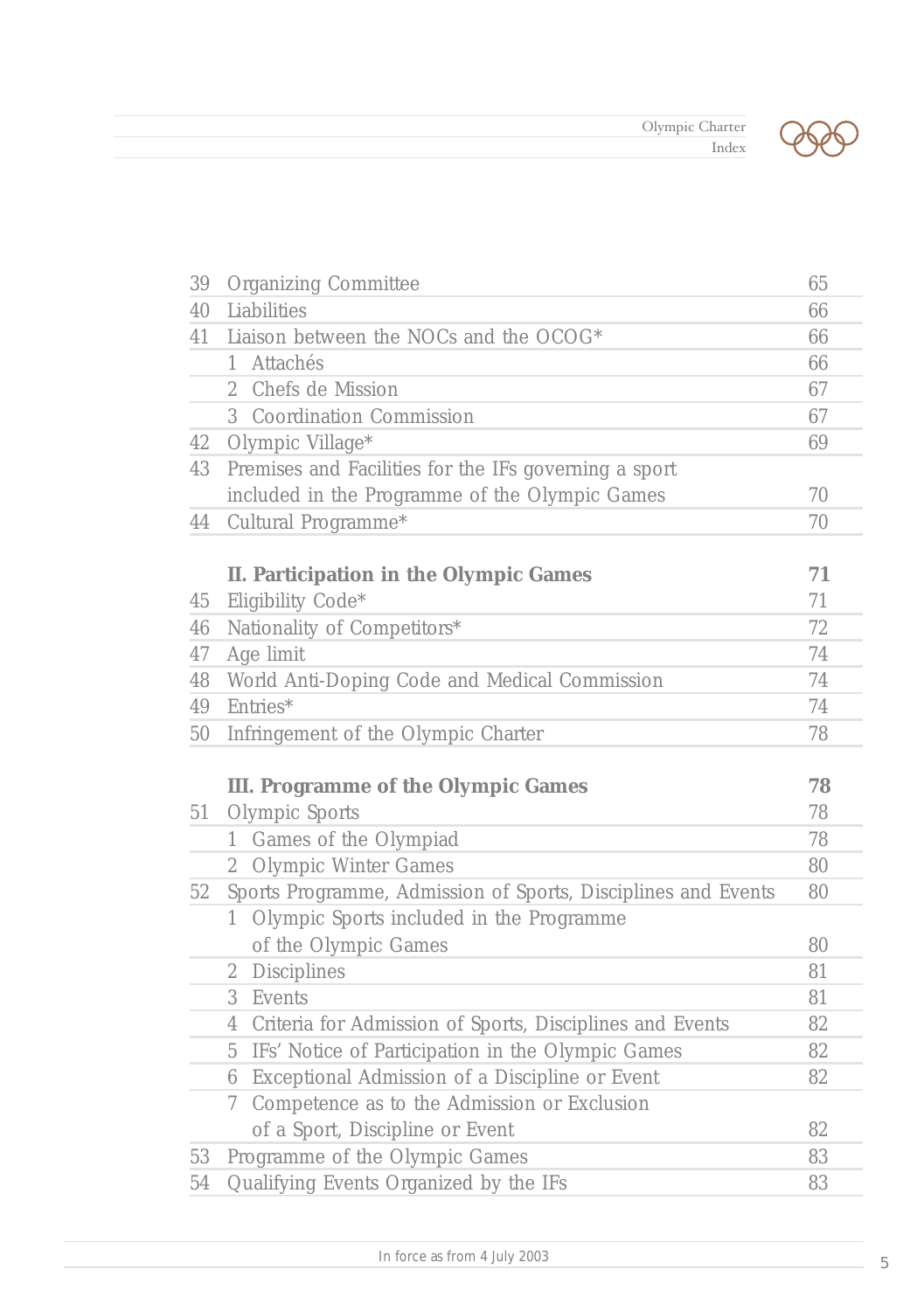

| 55 | Pre-Olympic Events Organized by the OCOG                       | 84  |
|----|----------------------------------------------------------------|-----|
| 56 | Participation in the Olympic Games*                            | 84  |
| 57 | Technical Arrangements*                                        | 85  |
| 58 | Youth Camp                                                     | 89  |
| 59 | Media Coverage of the Olympic Games*                           | 89  |
| 60 | Publications*                                                  | 91  |
| 61 | Propaganda and Advertising*                                    | 92  |
| 62 | Musical Works*                                                 | 95  |
| 63 | Commercial Advertising by the OCOG before                      |     |
|    | the Olympic Games                                              | 96  |
|    |                                                                |     |
|    | <b>IV.</b> Protocol                                            | 96  |
| 64 | Invitations*                                                   | 96  |
| 65 | Olympic Identity and Accreditation Card                        | 97  |
| 66 | Rights Attached to the Olympic Identity and Accreditation Card | 97  |
| 67 | Use of the Olympic Flag                                        | 98  |
| 68 | Use of the Olympic Flame                                       | 98  |
| 69 | Opening and Closing Ceremonies*                                | 99  |
| 70 | Victory, Medals and Diplomas Ceremony*                         | 103 |
| 71 | Roll of Honour                                                 | 106 |
| 72 | Protocol                                                       | 106 |
| 73 | Programme of Ceremonies                                        | 106 |
|    |                                                                |     |
|    | <b>V.</b> Arbitration                                          | 107 |
| 74 | Arbitration                                                    | 107 |

\*The Rule is supplemented by a Bye-law.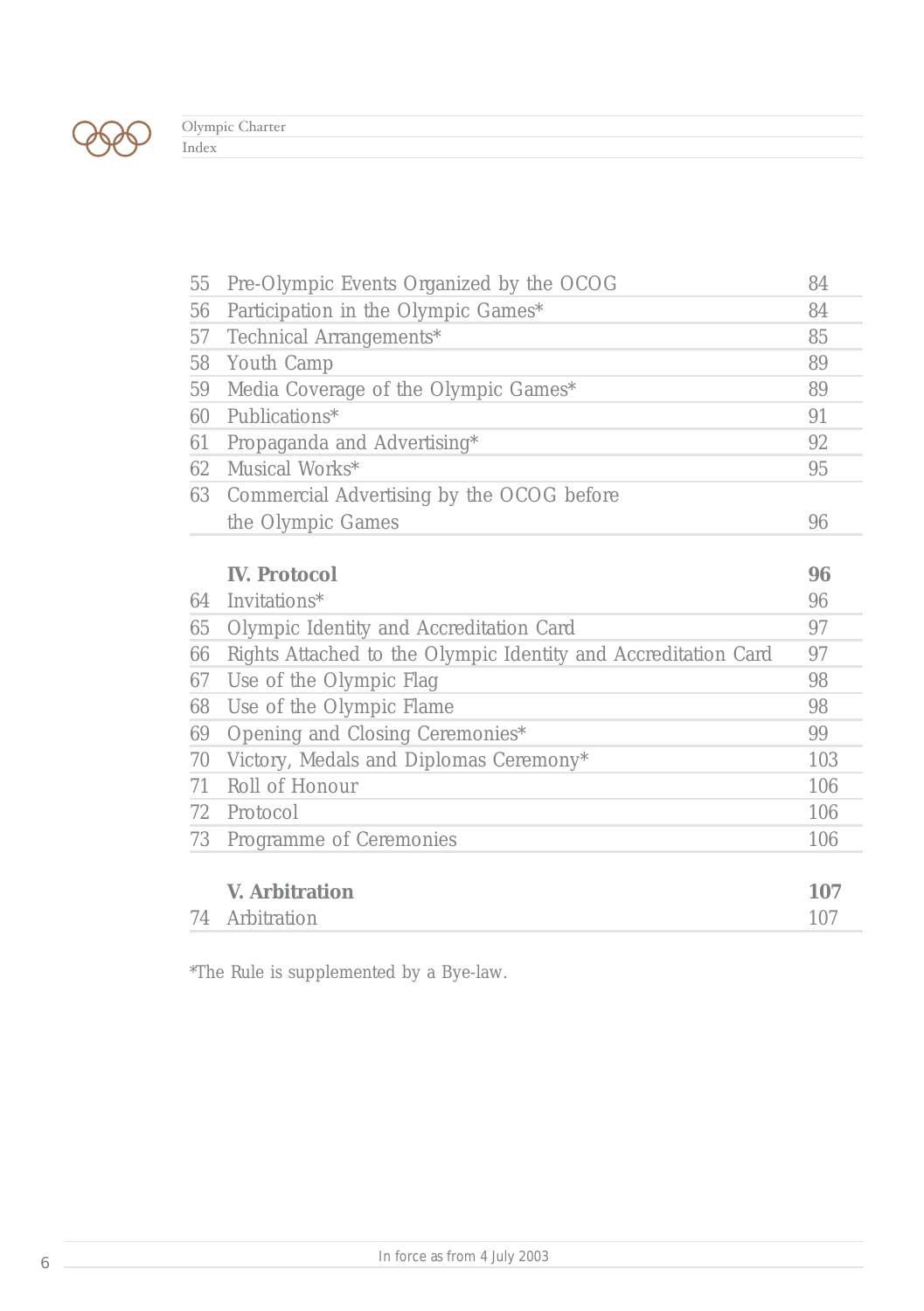

#### **The modifications adopted since the last printed edition of the Olympic Charter (in force as of 14 July 2001) are the following:**

- those ratified on 29 November 2002 by the 114th IOC Session in Mexico City:
- paragraph 13 of Rule 2 (Role of the IOC)
- paragraphs 1.1, 3.2, 3.4.2 and 5 of Rule 20 and paragraphs 1.2, 2.2.2, 2.7 and 2.8.7 of its Bye-law (Members)
- paragraphs 1, 3.1, 3.2, 3.3, 3.4, 3.5, 4.1 and 4.2 of Rule 23 (Executive Board)
- paragraph 1.1 of Rule 32 (Composition of the NOCs)
- paragraph 1 of Rule 42 (Olympic Village)
- Rule 60 (Publications)
- those ratified on 4 July 2003 by the 115th IOC Session in Prague:
- paragraphs 2, 2.2.1, 2.2.4, 2.2.5 and 5 of Rule 25 (IOC Ethics Commission Measures and Sanctions)
- Rule 29 (Recognition of the IFs)
- Rule 45 and paragraph 3 of its Bye-law (Eligibility Code)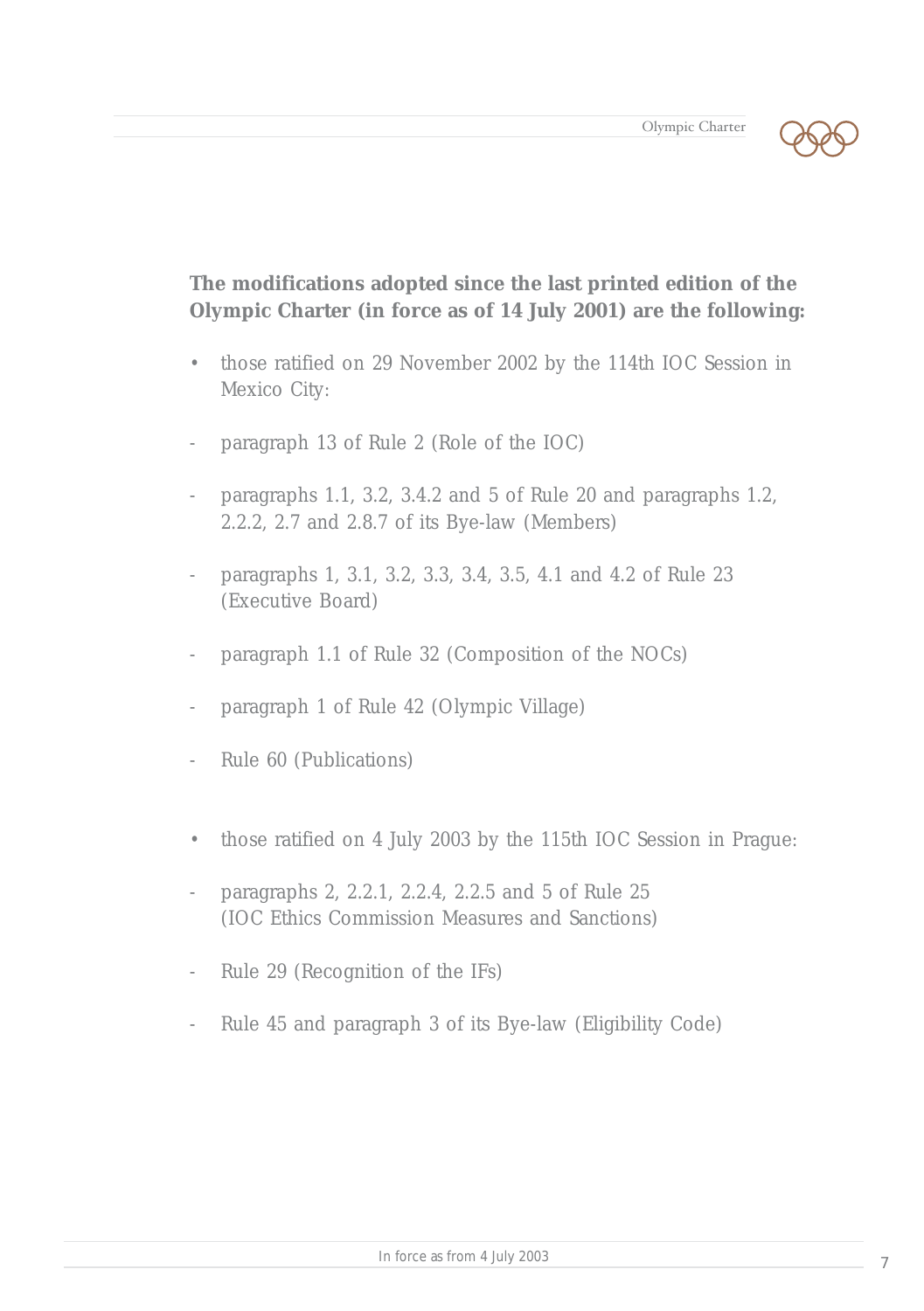- paragraphs 1, 2.1, 2.1.1 and 2.2 of Rule 48 (World Anti-Doping Code and Medical Commission)
- paragraphs 3, 5.1 and 5.3 of the Bye-law to Rule 49 (Entries)
- paragraph 1.1.3 of Rule 52 (Sports Programme, Admission of Sports, Disciplines and Events)
- Rule 50 (Infringement of the Olympic Charter)
- paragraph 2.4 of the Bye-law to Rule 70 (Victory, Medals and Diplomas Ceremony)

#### NOTE

In the Olympic Charter, the masculine gender used in relation to any physical person (for example, names such as member, leader, official, chef de mission, participant, competitor, athlete, judge, referee, member of a jury, attaché, candidate, personnel, or pronouns such as he, they, them) shall, unless there is a specific provision to the contrary, be understood as including the feminine gender.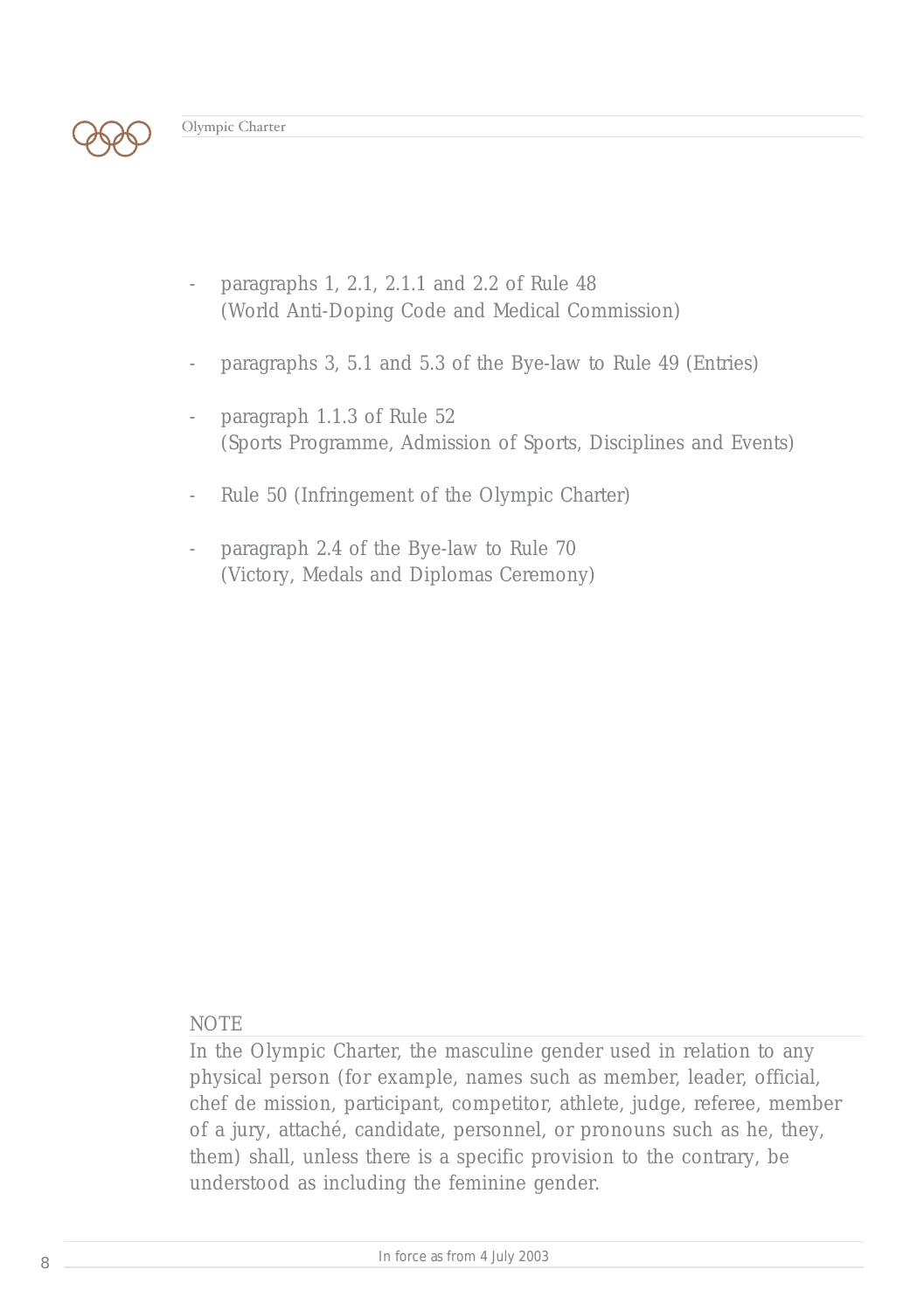# Fundamental Principles

- 1 Modern Olympism was conceived by Pierre de Coubertin, on whose initiative the International Athletic Congress of Paris was held in June 1894. The International Olympic Committee (IOC) constituted itself on 23rd June 1894. In August 1994, the XII Congress, Centennial Olympic Congress, which was entitled "Congress of Unity", was held in Paris.
- 2 Olympism is a philosophy of life, exalting and combining in a balanced whole the qualities of body, will and mind. Blending sport with culture and education, Olympism seeks to create a way of life based on the joy found in effort, the educational value of good example and respect for universal fundamental ethical principles.
- 3 The goal of Olympism is to place everywhere sport at the service of the harmonious development of man, with a view to encouraging the establishment of a peaceful society concerned with the preservation of human dignity. To this effect, the Olympic Movement engages, alone or in cooperation with other organizations and within the limits of its means, in actions to promote peace.
- 4 The Olympic Movement, led by the IOC, stems from modern Olympism.
- 5 Under the supreme Authority of the IOC, the Olympic Movement encompasses organizations, athletes and other persons who agree to be guided by the Olympic Charter. The criterion for belonging to the Olympic Movement is recognition by the IOC. The organization and management of sport must be controlled by the independent sport organizations recognized as such.
- 6 The goal of the Olympic Movement is to contribute to building a peaceful and better world by educating youth through sport practised without discrimination of any kind and in the Olympic spirit, which requires mutual understanding with a spirit of friendship, solidarity and fair play.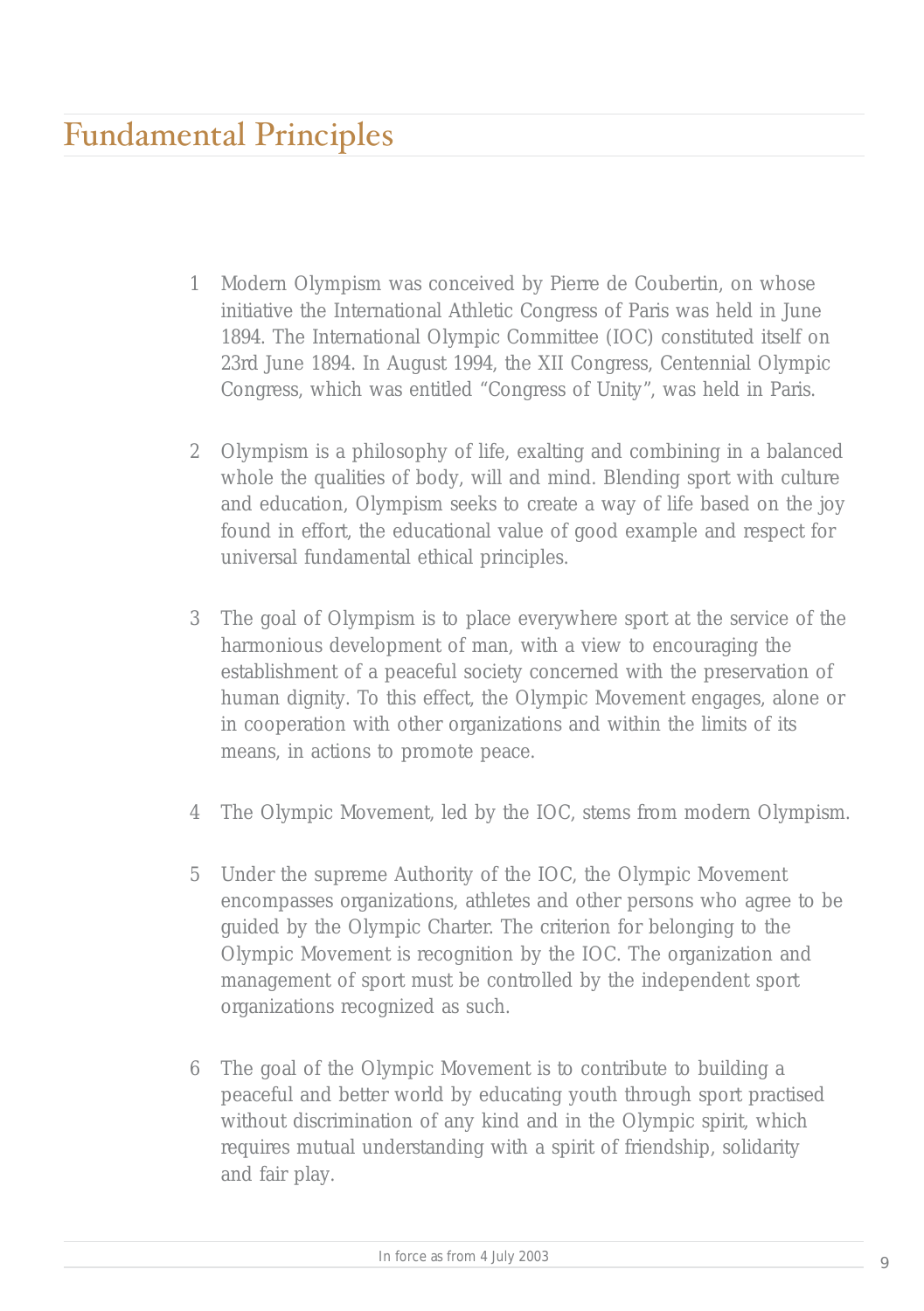

- 7 The activity of the Olympic movement, symbolized by five interlaced rings, is universal and permanent. It covers the five continents. It reaches its peak with the bringing together of athletes of the world at the great sports festival, the Olympic Games.
- 8 The practice of sport is a human right. Every individual must have the possibility of practising sport in accordance with his or her needs.
- 9 The Olympic Charter is the codification of the Fundamental Principles, Rules and Bye-laws adopted by the IOC. It governs the organization and operation of the Olympic Movement and stipulates the conditions for the celebration of the Olympic Games.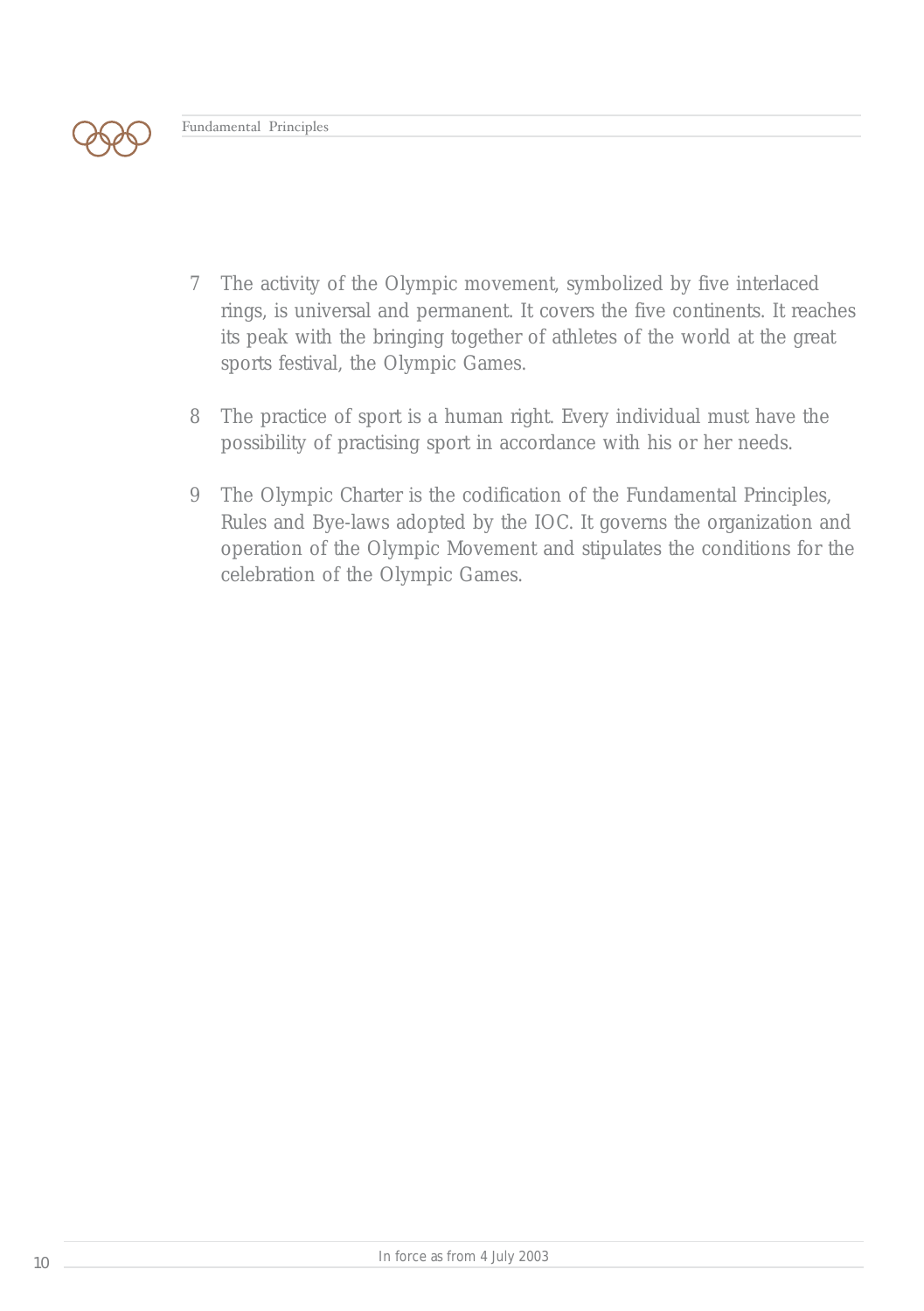# Chapter 1

# The Olympic Movement

## 1 Supreme Authority

- 1 The IOC is the supreme authority of the Olympic Movement.
- 2 Any person or organization belonging in any capacity whatsoever to the Olympic Movement is bound by the provisions of the Olympic Charter and shall abide by the decisions of the IOC.

# 2 Role of the IOC

The role of the IOC is to lead the promotion of Olympism in accordance with the Olympic Charter. For that purpose the IOC:

- 1 encourages the coordination, organization and development of sport and sports competitions, and ensures the promotion and application, in liaison with the international and national sports institutions, of measures aimed at strengthening the unity of the Olympic Movement;
- 2 collaborates with the competent public or private organizations and authorities in the endeavour to place sport at the service of humanity;
- 3 ensures the regular celebration of the Olympic Games;
- 4 participates in actions to promote peace, acts to protect the rights of the members of the Olympic Movement and acts against any form of discrimination affecting the Olympic Movement;
- 5 strongly encourages, by appropriate means, the promotion of women in sport at all levels and in all structures, particularly in the executive bodies of national and international sports organizations with a view to the strict application of the principle of equality of men and women;
- 6 supports and encourages the promotion of sports ethics;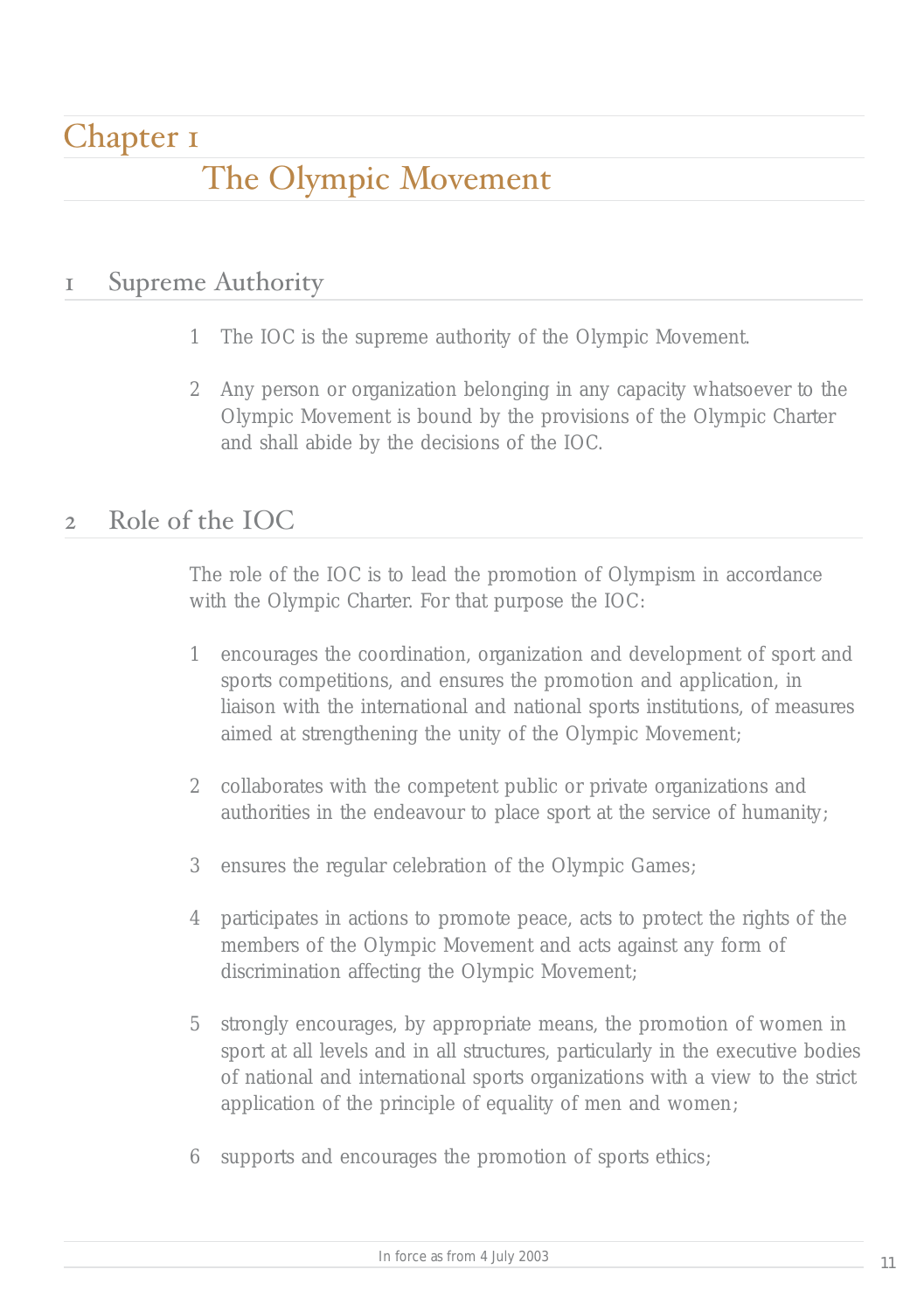- 7 dedicates its efforts to ensuring that in sports the spirit of fair play prevails and violence is banned;
- 8 leads the fight against doping in sport and participates in the international fight against drugs;
- 9 takes measures the goal of which is to prevent endangering the health of athletes;
- 10 opposes any political or commercial abuse of sport and athletes;
- 11 encourages sports organizations and public authorities to use their best efforts to provide for the social and professional future of athletes;
- 12 encourages the development of sport for all, which is part of the foundations of high-level sport, which in turn contributes to the development of sport for all;
- 13 takes measures to promote a positive legacy from the Olympic Games to the host city and the host country, including a reasonable control of the size and cost of the Olympic Games, and encourages the Organizing Committees of the Olympic Games (OCOGs), public authorities in the host country and the persons or organizations belonging to the Olympic Movement to act accordingly;
- 14 sees to it that the Olympic Games are held in conditions which demonstrate a responsible concern for environmental issues and encourages the Olympic Movement to demonstrate a responsible concern for environmental issues, takes measures to reflect such concern in its activities and educates all those connected with the Olympic Movement as to the importance of sustainable development;
- 15 supports the International Olympic Academy (IOA);
- 16 supports other institutions which devote themselves to Olympic education.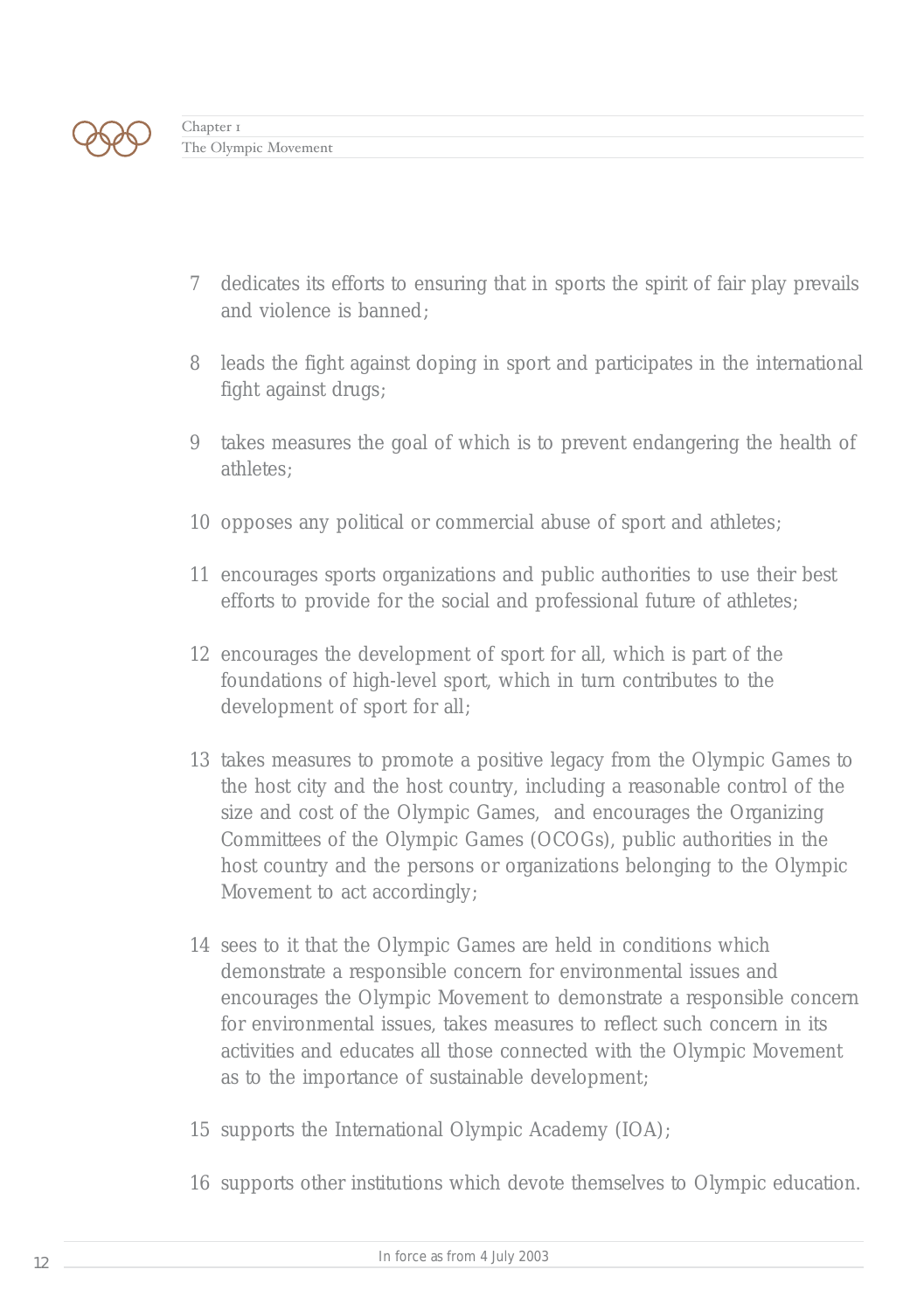

# 3 Belonging to the Olympic Movement

- 1 In addition to the IOC, the Olympic Movement includes the International Federations (IFs), the National Olympic Committees (NOCs), the Organizing Committees of the Olympic Games (OCOGs), the national associations, clubs, and the persons belonging to them, particularly the athletes whose interests constitute a fundamental element of its actions, and judges / referees, coaches and the other sports technicians. It also includes other organizations and institutions as recognized by the IOC.
- 2 Any form of discrimination with regard to a country or a person on grounds of race, religion, politics, sex, or otherwise is incompatible with belonging to the Olympic Movement.
- 3 In order to belong to the Olympic Movement, it is necessary to respect the fundamental ethical principles.

# 4 Recognition by the IOC

- 1 In order to promote the Olympic Movement throughout the world, the IOC may recognize as NOCs organizations the activity of which is linked to its role. Such organizations shall have, where possible, the status of legal persons in their countries. They must be established in accordance with the Olympic Charter, and their statutes must be approved by the IOC.
- 2 The IOC may recognize associations of NOCs formed at continental or world level, such as:
- Association of National Olympic Committees (ANOC);
- Association of National Olympic Committees of Africa (ANOCA);
- Olympic Council of Asia (OCA);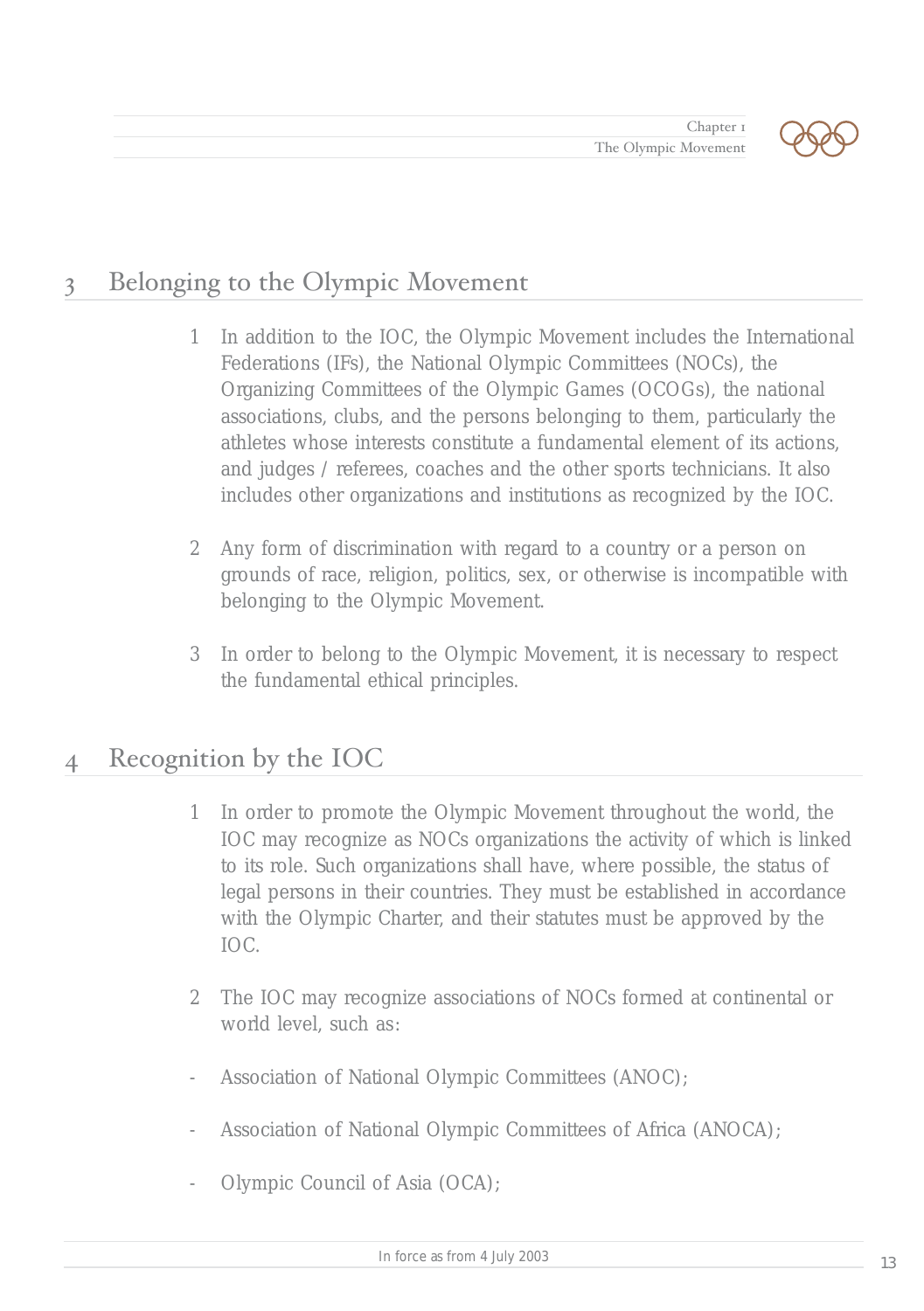- Pan-American Sports Organization (PASO);
- Oceania National Olympic Committees (ONOC);
- The European Olympic Committees (EOC);
	- provided their statutes comply with the Olympic Charter and have been approved by the IOC.
- 3 The IOC may recognize IFs according to the conditions laid down in Rule 29. In addition, it may recognize associations of IFs such as:
- Association of Summer Olympic International Federations (ASOIF);
- Association of the International Olympic Winter Sports Federations (AIOWF);
- Association of the IOC Recognized International Sports Federations (ARISF);
- General Association of International Sports Federations (GAISF).
- 4 The recognition of associations of IFs or NOCs does not in any way affect the right of each IF and of each NOC to deal directly with the IOC and vice versa.
- 5 The IOC may recognize non-governmental organizations connected with sport, operating on an international level, the statutes and activities of which are in conformity with the Olympic Charter.
- 6 The IOC may withdraw, with immediate effect, its recognition from IFs, NOCs, and other associations and organizations.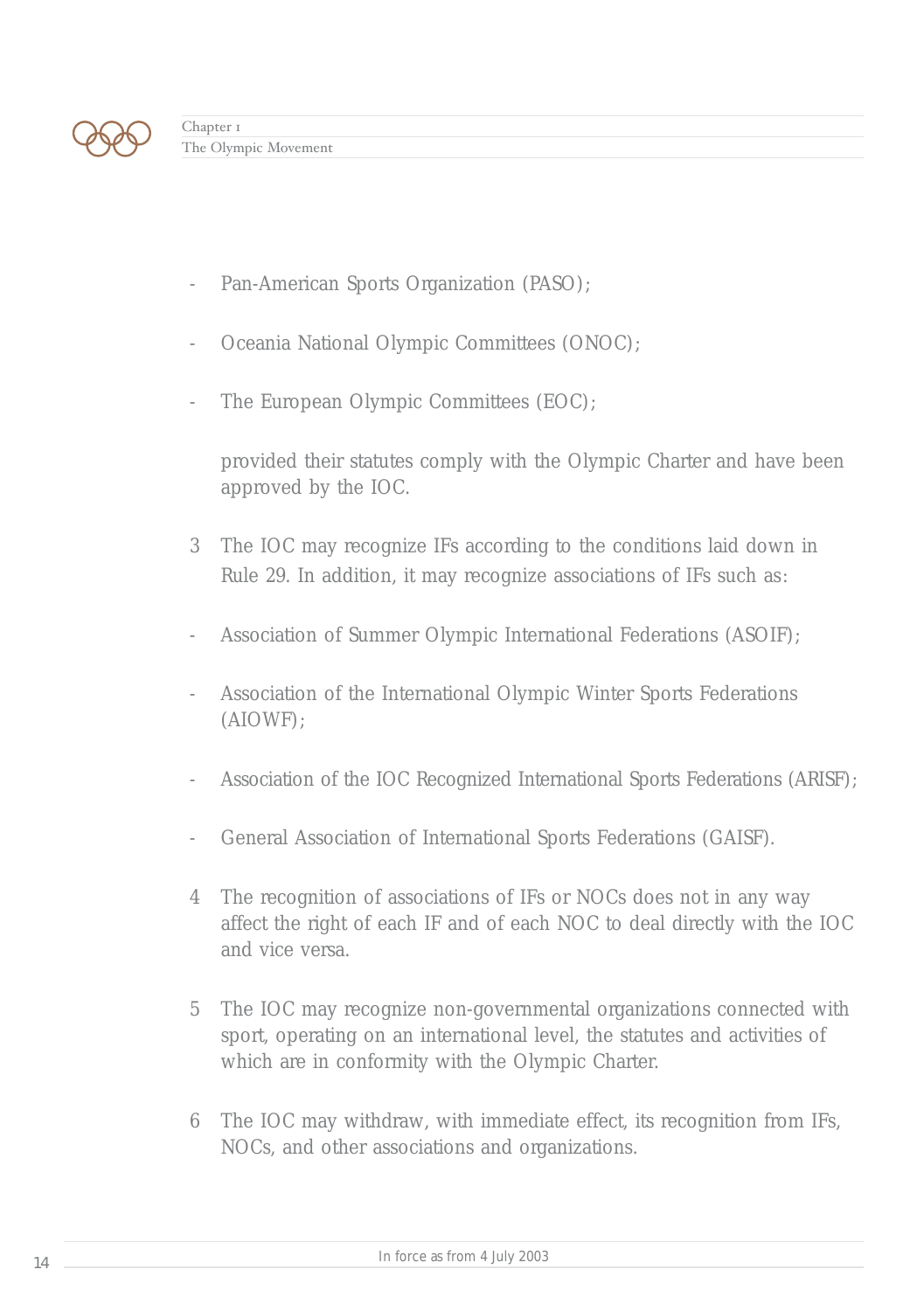

# 5 Patronage by the IOC

- 1 The IOC may grant its patronage, upon such terms and conditions as it may consider appropriate, to international multisports competitions regional, continental or worldwide - on condition that they take place in strict compliance with the Olympic Charter and are organized under the control of NOCs or associations recognized by the IOC, with the assistance of the IFs concerned and in conformity with their technical rules.
- 2 Furthermore, the IOC Executive Board may grant IOC patronage to other events, provided such events are in keeping with the goal of the Olympic Movement.

## 6 Periodic Consultation with the IFs and with the NOCs

The IOC Executive Board organizes periodic meetings with the IFs and with the NOCs at least once every two years. Such meetings are chaired by the President of the IOC who determines the procedure and the agenda after consultation with the relevant bodies.

# 7 Olympic Congress

- 1 The IOC shall organize an Olympic Congress, in principle every eight years, convened upon decision of the IOC, by its President, at a place and on a date determined by the IOC. The President of the IOC shall preside and determine the procedure. The Olympic Congress has a consultative character.
- 2 The Olympic Congress is composed of the members, Honorary President for life, honorary members and honour members of the IOC, of the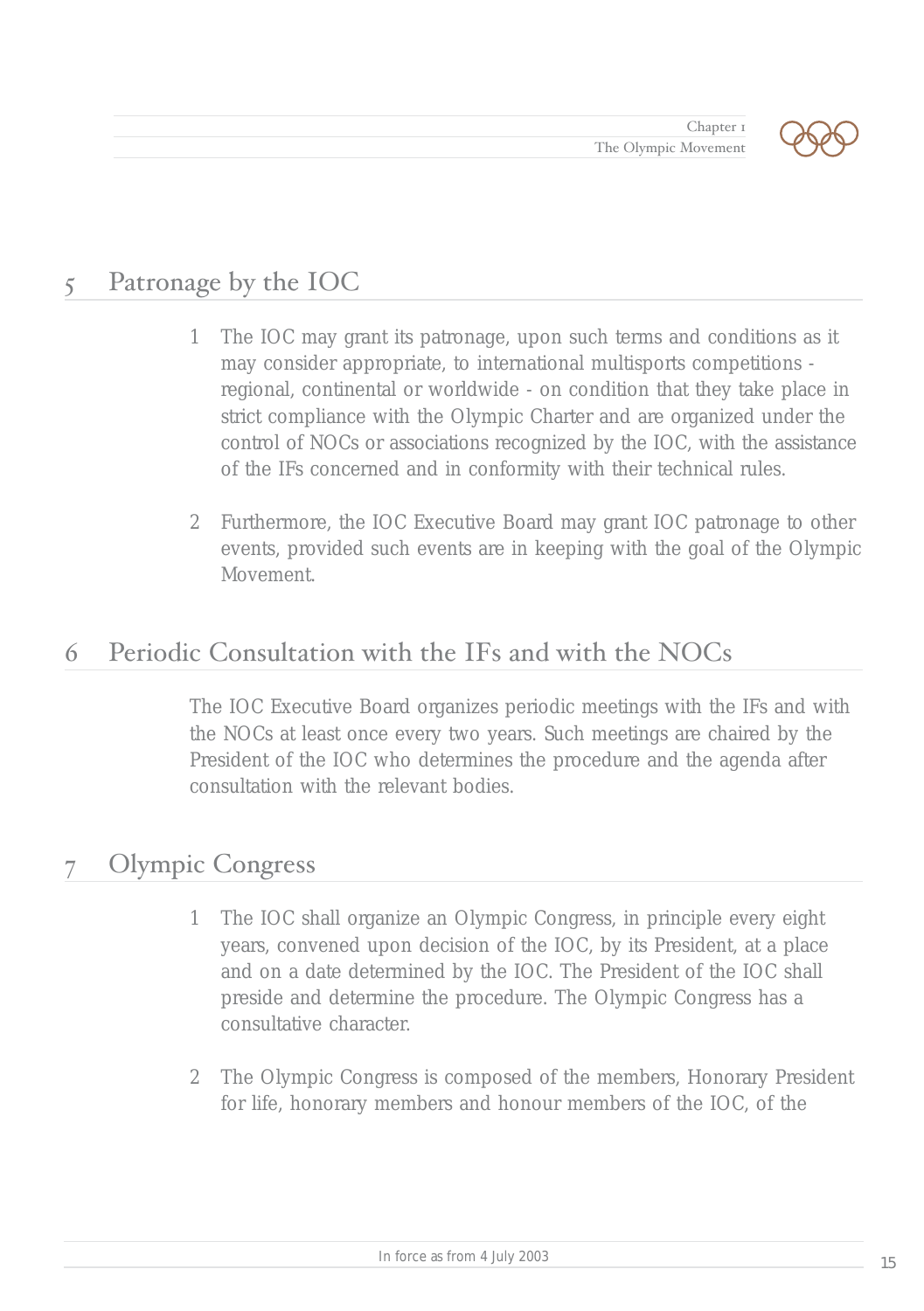

delegates representing the IFs, the NOCs, and the organizations recognized by the IOC. In addition, the Olympic Congress comprises athletes and personalities invited in their individual capacity or on behalf of the organization which they represent.

3 The IOC Executive Board determines the agenda of the Olympic Congress after consultation with the IFs and the NOCs.

## 8 Olympic Solidarity\*

- 1 The aim of Olympic Solidarity is to organize aid to NOCs recognized by the IOC, in particular those which have the greatest need of it. This aid takes the form of programmes elaborated jointly by the IOC and the NOCs, with the technical assistance of the IFs, if necessary.
- 2 All such programmes are administrated by the Olympic Solidarity Commission which is chaired by the President of the IOC.

#### Bye-law to Rule 8

The objectives of the programmes adopted by Olympic Solidarity are to contribute to:

- 1 promoting the fundamental principles of the Olympic Movement;
- 2 developing the technical sports knowledge of athletes and coaches;
- 3 improving, through scholarships, the technical level of athletes and coaches;
- 4 training sports administrators;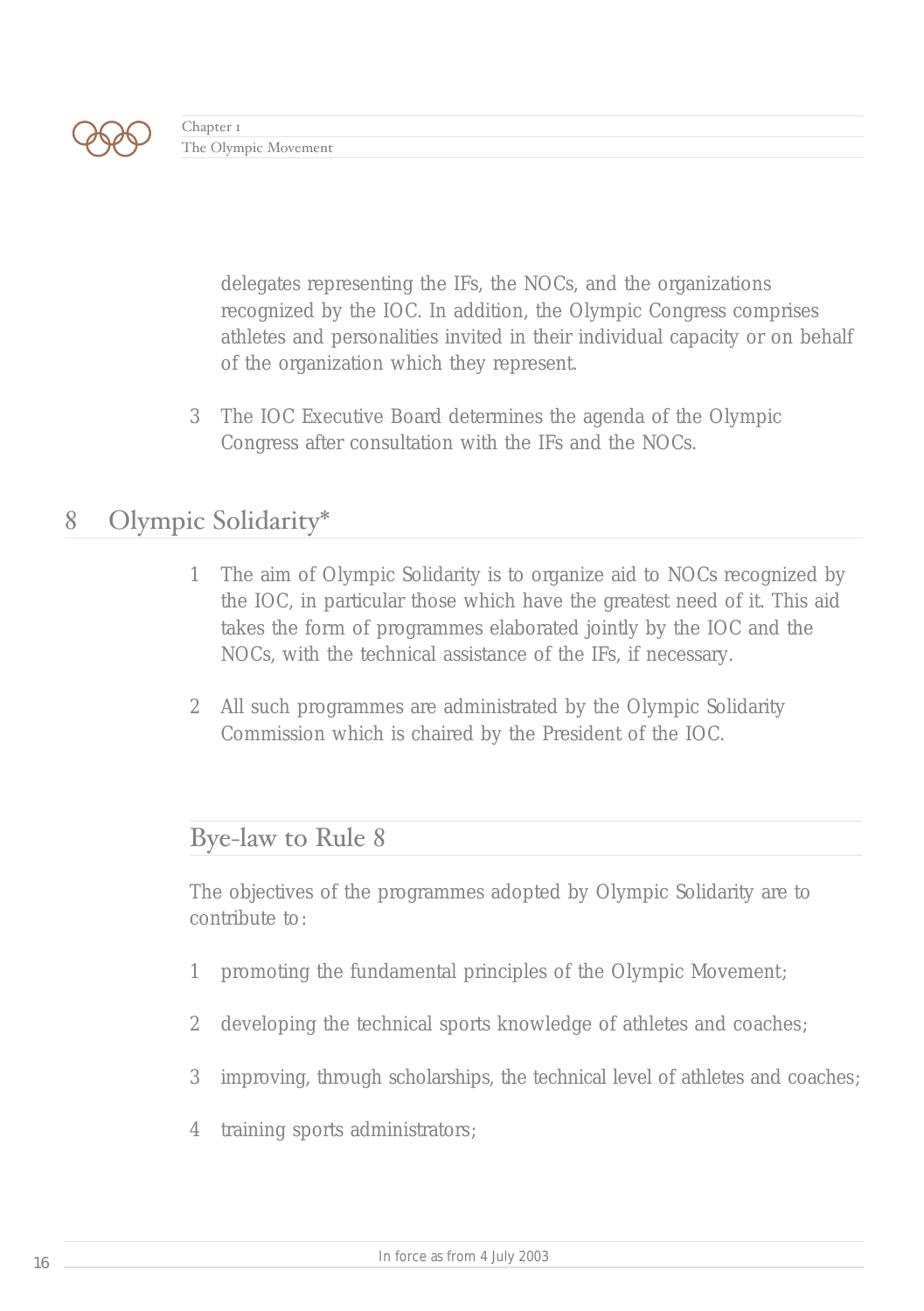

- 5 collaborating with the various IOC commissions as well as with the organizations and entities pursuing such objectives, particularly through Olympic education and the propagation of sport;
- 6 creating, where needed, simple, functional and economical sports facilities in cooperation with national or international bodies;
- 7 supporting the organization of competitions at national, regional and continental level under the authority or patronage of the NOCs;
- 8 encouraging joint bilateral or multilateral cooperation programmes among NOCs;
- 9 urging governments and international organizations to include sport in Official Development Assistance.

## 9 Olympic Games

- 1 The Olympic Games are competitions between athletes in individual or team events and not between countries. They bring together the athletes designated for such purpose by their respective NOCs, whose entries have been accepted by the IOC, and who through their sports performances compete under the technical direction of the IFs concerned.
- 2 The authority of last resort on any question concerning the Olympic Games rests with the IOC.
- 3 The Olympic Games consist of the Games of the Olympiad and the Olympic Winter Games. Both take place every four years, subject to the provisions of paragraph 4 below.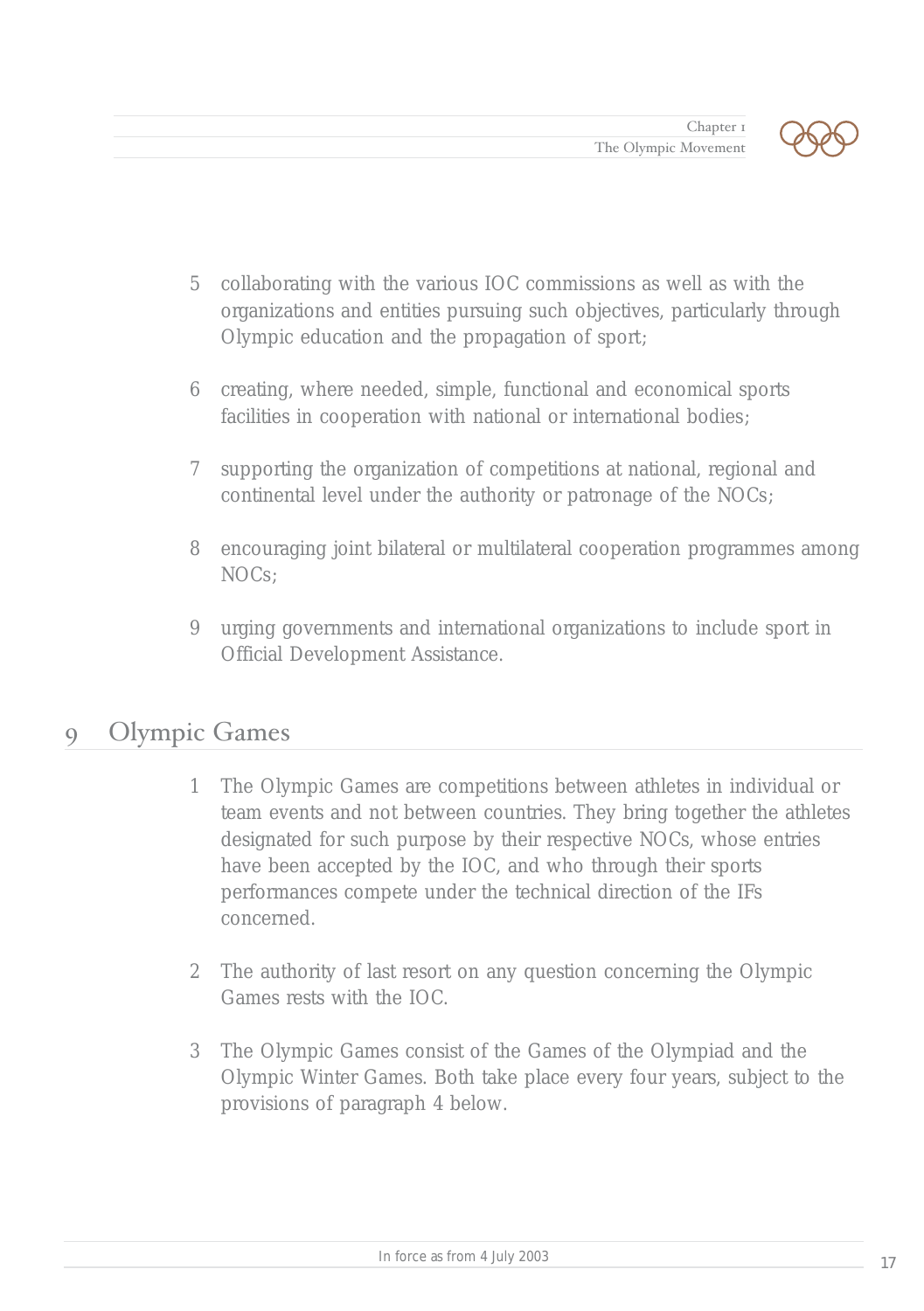4 The first Olympic Winter Games were celebrated in 1924. Starting from that date, they are numbered in the order in which they are held, the XVII Olympic Winter Games being, however, held in 1994. Those sports which are practised on snow and ice are considered as winter sports.

# 10 Olympiad

- 1 The term "Olympiad" designates a period of four successive years. The Olympiad begins with the opening of one edition of the Games of the Olympiad and ends with the opening of the following edition.
- 2 In the event of non-celebration of the Games of an Olympiad, such Olympiad begins four years after the start of the preceding Olympiad.
- 3 The Olympiads are numbered consecutively from the first Olympic Games (Games of the Olympiad) of modern times, celebrated in Athens in 1896.

# 11 Rights over the Olympic Games

The Olympic Games are the exclusive property of the IOC which owns all rights and data relating thereto, in particular, and without limitation, all rights relating to their organization, exploitation, broadcasting, recording, representation, reproduction, access and dissemination in any form and by any means or mechanism whatsoever, whether now existing or developed in the future. The IOC shall determine the conditions of access to and the conditions of any use of data relating to the Olympic Games and to the competitions and sports performances of the Olympic Games.

All profits derived from the celebration of the Olympic Games shall be applied to the development of the Olympic Movement and of sport.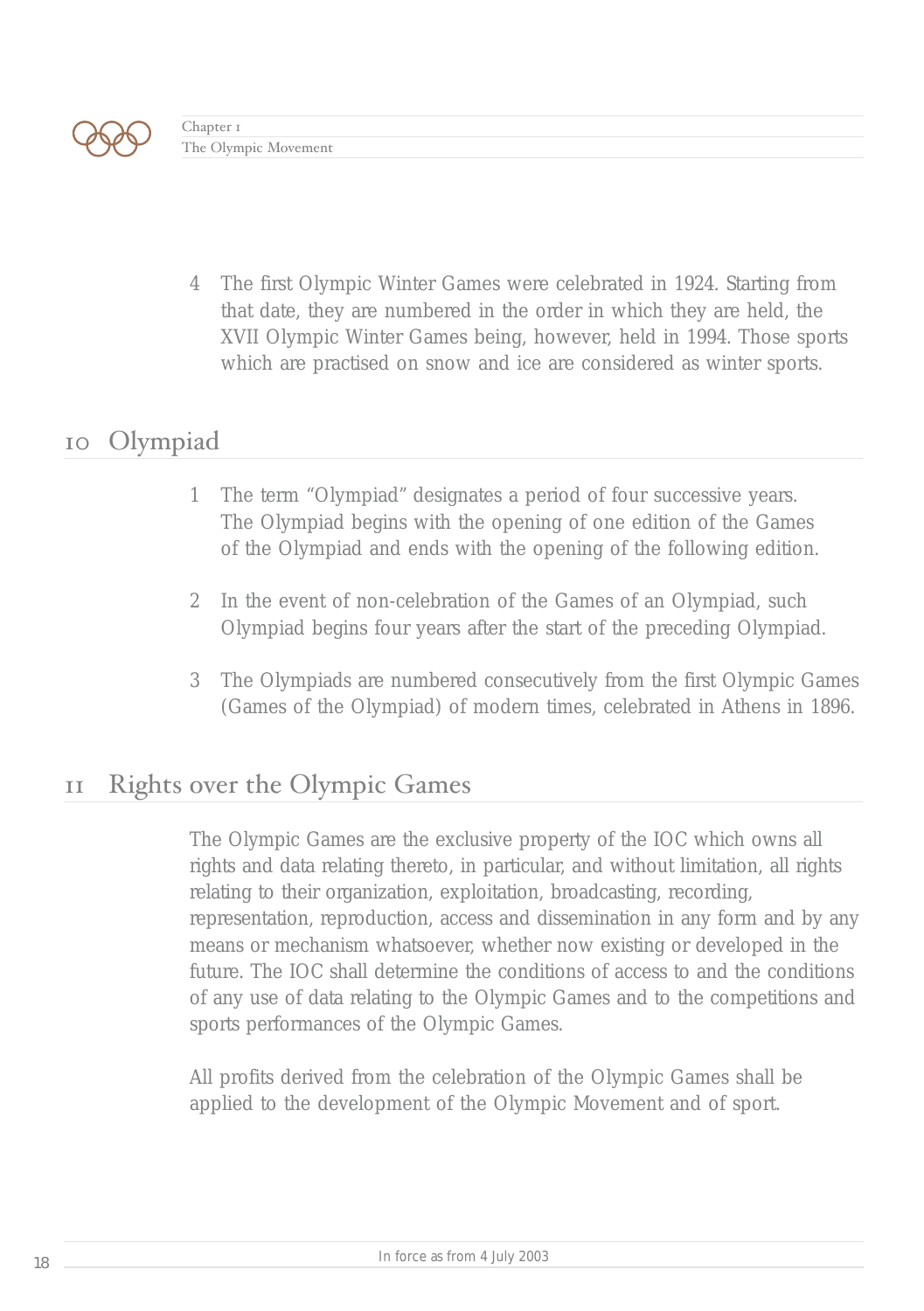

# 12 Olympic Symbol\*

- 1 The Olympic symbol consists of the five Olympic rings used alone, in one or in several colours.
- 2 The five colours of the rings are mandatorily blue, yellow, black, green and red. The rings are interlaced from left to right. The blue, black and red rings are situated at the top, the yellow and green rings at the bottom. The whole approximately forms a regular trapezium, the shorter of the parallel sides forming the base, according to the official design deposited at the IOC headquarters and reproduced below.
- 3 The Olympic symbol represents the union of the five continents and the meeting of athletes from throughout the world at the Olympic Games.

# 13 Olympic Flag\*

The Olympic flag has a white background, with no border. In its centre is located the Olympic symbol in its five colours. Its design and proportions shall be those of the flag presented by Pierre de Coubertin at the Paris Congress in 1914.

## 14 Olympic Motto\*

The Olympic motto "Citius . Altius . Fortius" expresses the message which the IOC addresses to all who belong to the Olympic Movement, inviting them to excel in accordance with the Olympic spirit.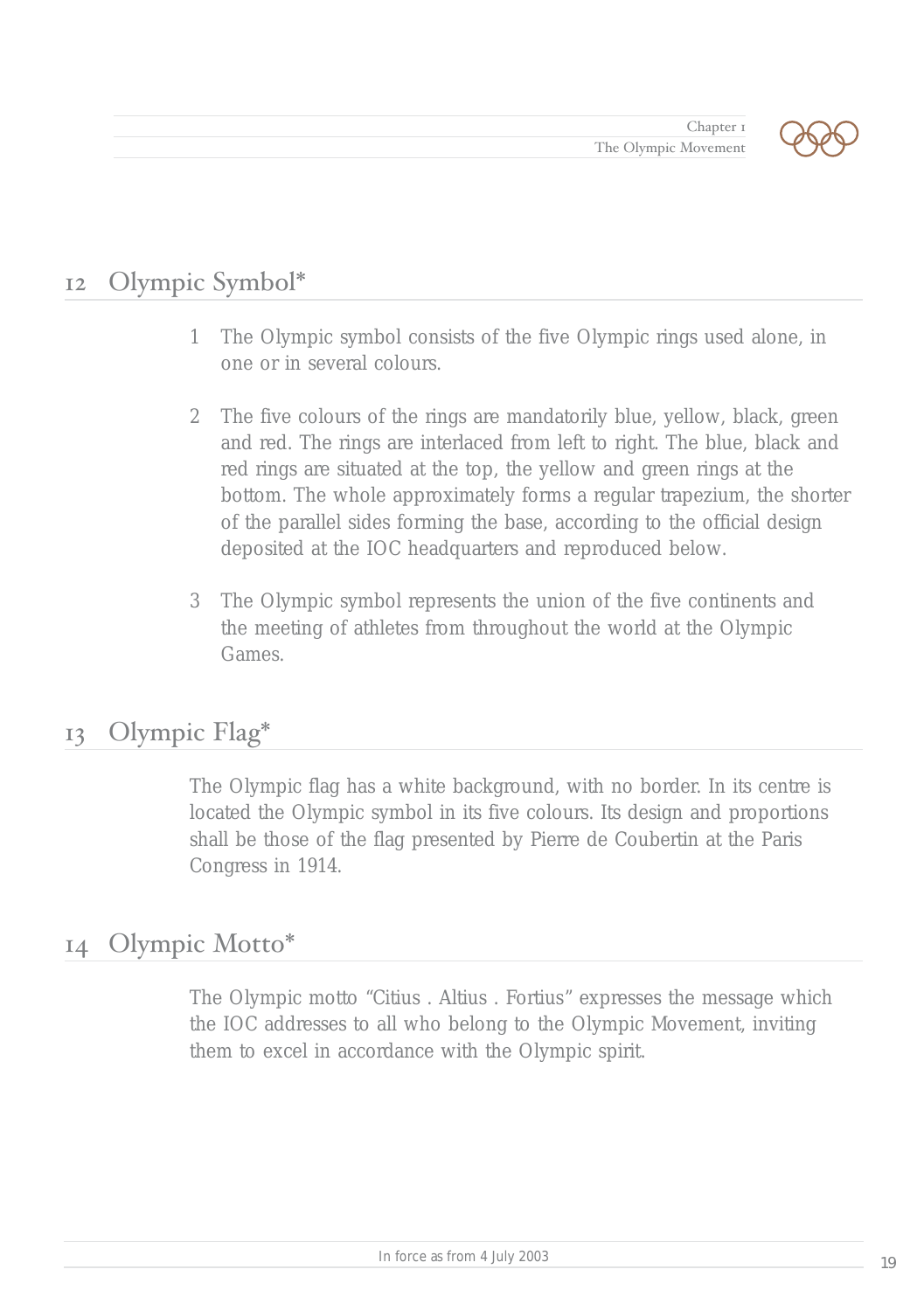# 15 Olympic Emblem\*

- 1 An Olympic emblem is an integrated design associating the Olympic rings with another distinctive element.
- 2 The design of any Olympic emblem shall be submitted to the IOC Executive Board for its approval. Such approval is a prerequisite to any use of such emblem.

# 16 Olympic Anthem\*

The Olympic anthem is that approved by the IOC at its 55th Session in 1958 in Tokyo, the score of which has been deposited at the IOC headquarters.

# 17 Rights to the Olympic Symbol, Flag, Motto and Anthem\*

All rights to the Olympic symbol, the Olympic flag, the Olympic motto and the Olympic anthem belong exclusively to the IOC.

#### Bye-law to Rules 12, 13, 14, 15, 16 and 17

- 1
- 1.1 The IOC may take all appropriate steps to obtain the legal protection, both on a national and international basis, of the Olympic symbol, flag, motto and anthem.
- 1.2 Even if the national law or a trademark registration grants to an NOC the protection of the Olympic symbol, such NOC may only use the ensuing rights in accordance with instructions received from the IOC Executive Board.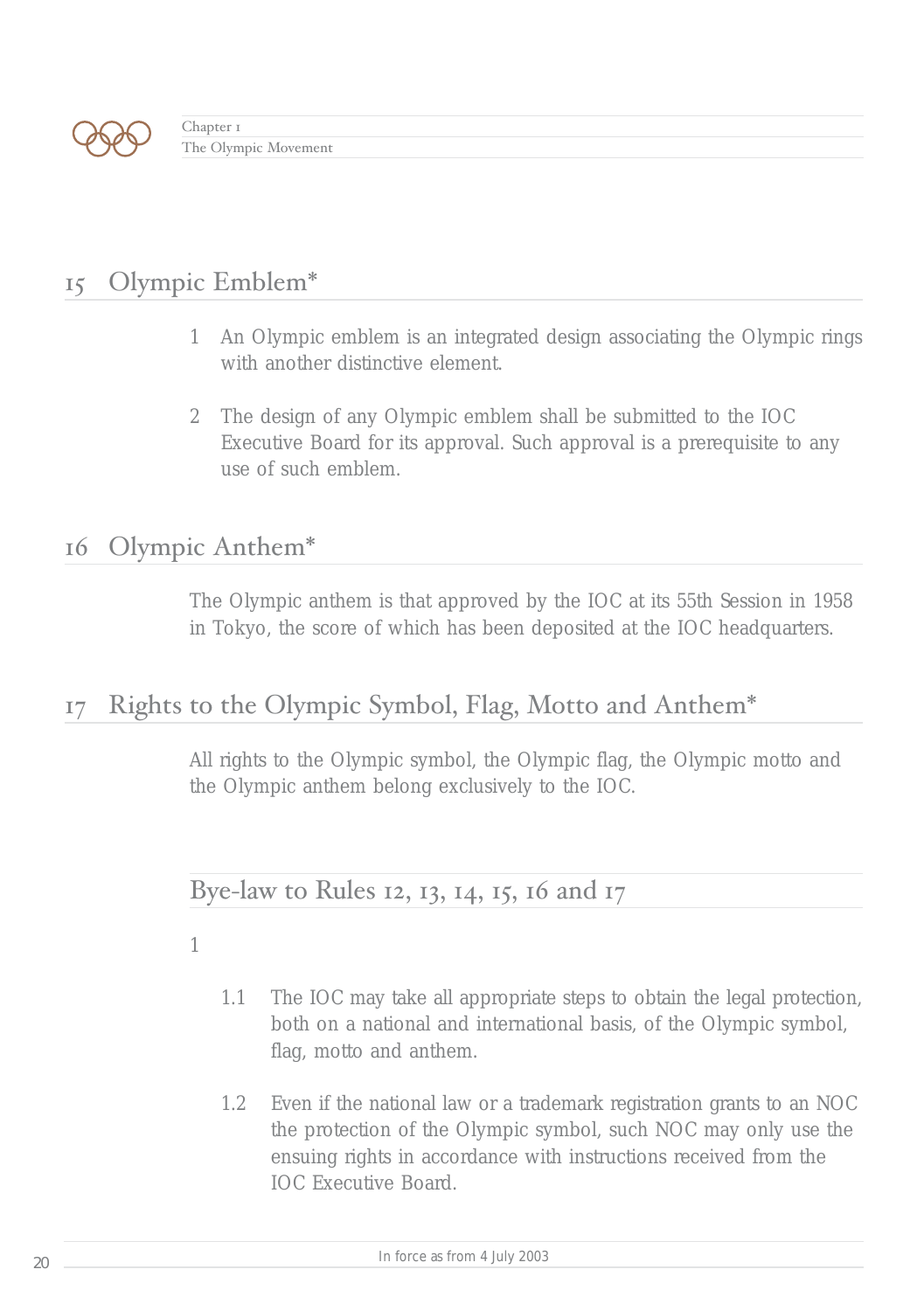Chapter 1 The Olympic Movement



- 2 Each NOC is responsible to the IOC for the observance, in its country, of Rules 12, 13, 14, 15, 16 and 17 and of their Bye-law. It shall take steps to prohibit any use of the Olympic symbol, flag, motto or anthem which would be contrary to these Rules or their Bye-law. It shall also endeavour to obtain protection of the designations "Olympic" and "Olympiad" for the benefit of the IOC.
- 3 An NOC may at any time call upon the IOC for its assistance in obtaining protection, as envisaged above, for the Olympic symbol, flag, motto or anthem and for the settlement of any differences which may arise with third parties in such matters.
- 4 The NOCs may only use the Olympic symbol, flag, motto and anthem within the framework of their non-profit-making activities, provided such use contributes to the development of the Olympic Movement and does not detract from its dignity and provided the NOCs concerned have obtained the prior approval of the IOC Executive Board.
- 5 The IOC encourages, in collaboration with the NOCs of the countries concerned, the use of the Olympic symbol on postage stamps issued in liaison with the IOC by the competent national authorities; to that effect, it may authorize the use of the Olympic symbol subject to the conditions set forth by the IOC Executive Board.
- 6 The IOC may create one or several Olympic emblems which it may use at its discretion.
- 7
- 7.1 An Olympic emblem may be created by an NOC or an OCOG.
- 7.2 The IOC Executive Board may approve the design of an Olympic emblem provided that it considers that there is no risk of confusion between such emblem and the Olympic symbol or other Olympic emblems.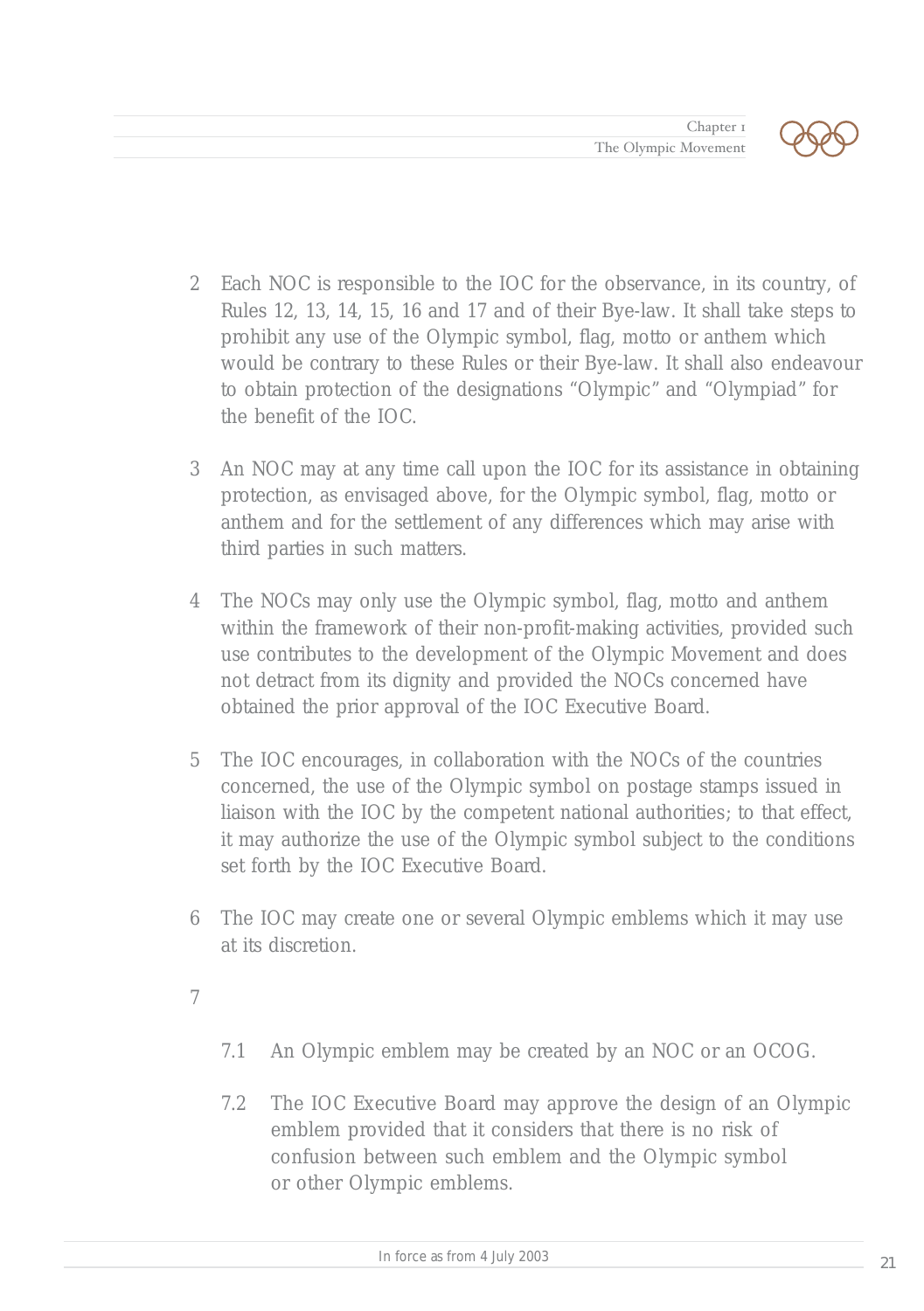- 7.3 The area covered by the Olympic symbol contained in an Olympic emblem shall not exceed one third of the total area of such emblem. Furthermore, the Olympic symbol contained in an Olympic emblem must appear in its entirety and must not be altered in any way whatsoever.
- 7.4 In addition to the foregoing, the Olympic emblem of an NOC must fulfil the following conditions:
	- 7.4.1 The emblem must be designed in such a way that it is clearly identified as being connected with the country of the NOC concerned.
	- 7.4.2 The distinctive element of the emblem cannot be limited to the sole name - or abbreviation of such name - of the country of the NOC concerned.
	- 7.4.3 The distinctive element of the emblem must not make reference to the Olympic Games or to a specific date or event, so as to be limited in time.
	- 7.4.4 The distinctive element of the emblem must not contain mottoes, designations or other generic expressions which give the impression of being universal or international in nature.
- 7.5 In addition to the provisions contained in paragraphs 7.1, 7.2 and 7.3 above, the Olympic emblem of an OCOG must fulfil the following conditions:
	- 7.5.1 The emblem must be designed in such a way that it is clearly identifiable as being connected with the Olympic Games organized by the OCOG concerned;
	- 7.5.2 The distinctive element of the emblem cannot be limited to the sole name - or abbreviation of such name - of the country of the OCOG concerned;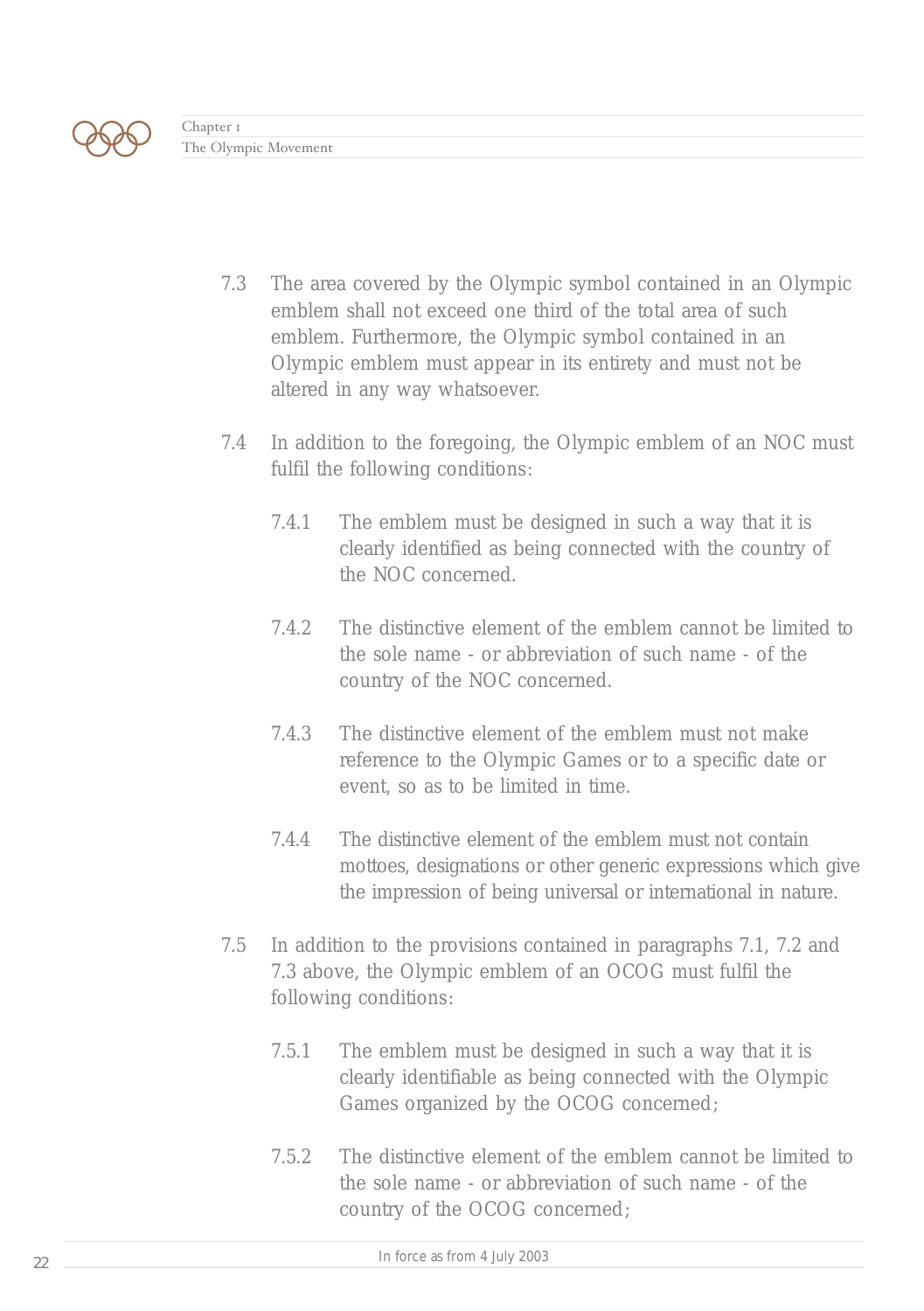

- 7.5.3 The distinctive element of the emblem must not contain mottoes, designations or other generic expressions which give the impression of being universal or international in nature.
- 7.6 Any Olympic emblem which has been approved by the IOC Executive Board before the coming into effect of the foregoing provisions shall remain valid.
- 7.7 Whenever and wherever possible, the Olympic emblem of an NOC must be susceptible of registration (i.e. of legal protection) by the NOC in its country. The NOC must carry out such registration within six months of such emblem's approval by the IOC Executive Board and provide the IOC with proof of registration. IOC Executive Board approval of Olympic emblems may be withdrawn unless the NOCs concerned take all possible steps to protect their Olympic emblems and inform the IOC of such protection. Similarly, the OCOGs must protect their Olympic emblems, in the manner described above, in their countries as well as in other countries as decided in consultation with the IOC Executive Board. Any protection obtained by the NOCs and the OCOGs cannot be put forward against the IOC.
- 8 The use of the Olympic symbol, flag, motto and anthem for any advertising, commercial or profit-making purposes whatsoever is strictly reserved for the IOC.
- 9 The use of an Olympic emblem for any advertising, commercial or profitmaking purposes whatsoever must be in accordance with the conditions laid down in paragraphs 10 and 11 below.
- 10 Any NOC or OCOG wishing to use its Olympic emblem for any advertising, commercial or profit-making purposes whatsoever, either directly or through third parties, must comply with this Bye-law and ensure its observance by such third parties.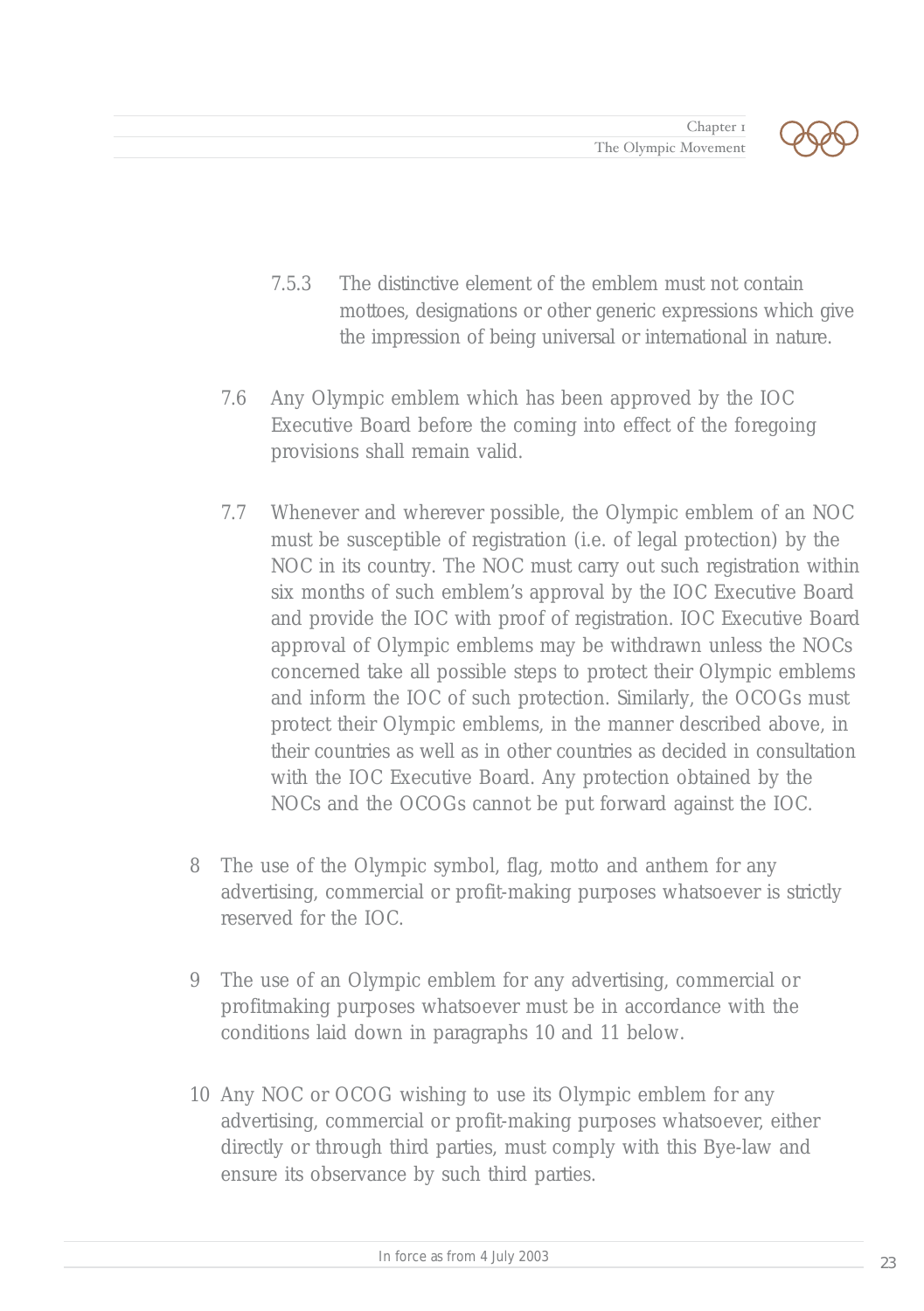

- 11.1 The use of an NOC Olympic emblem shall only be valid within the country of the said NOC; such emblem, as well as any other Olympic-related symbols, emblems, marks or designations of an NOC, may not be used for any advertising, commercial or profitmaking purposes whatsoever in the country of another NOC without the latter's prior written approval;
- 11.2 similarly, the Olympic emblem of an OCOG as well as any other Olympic-related symbols, emblems, marks or designations of an OCOG, may not be used for any advertising, commercial or profitmaking purposes whatsoever in the country of an NOC without the prior written approval of such NOC;
- 11.3 in all cases, the period of validity of any contract concluded by an OCOG must not extend beyond December 31st of the year of the Olympic Games concerned;
- 11.4 the use of an Olympic emblem must contribute to the development of the Olympic Movement and must not detract from its dignity; any association whatsoever between an Olympic emblem and products or services is prohibited if such association is incompatible with the fundamental principles of the Olympic Charter or the role of the IOC as set out therein.
- 11.5 upon request by the IOC, any NOC or OCOG shall provide a copy of any contract to which it is a party.
- 12 The Olympic symbol and the Olympic emblems of the IOC may be exploited by it or by a person authorized by it, in the country of an NOC, provided that the following conditions are respectively fulfilled: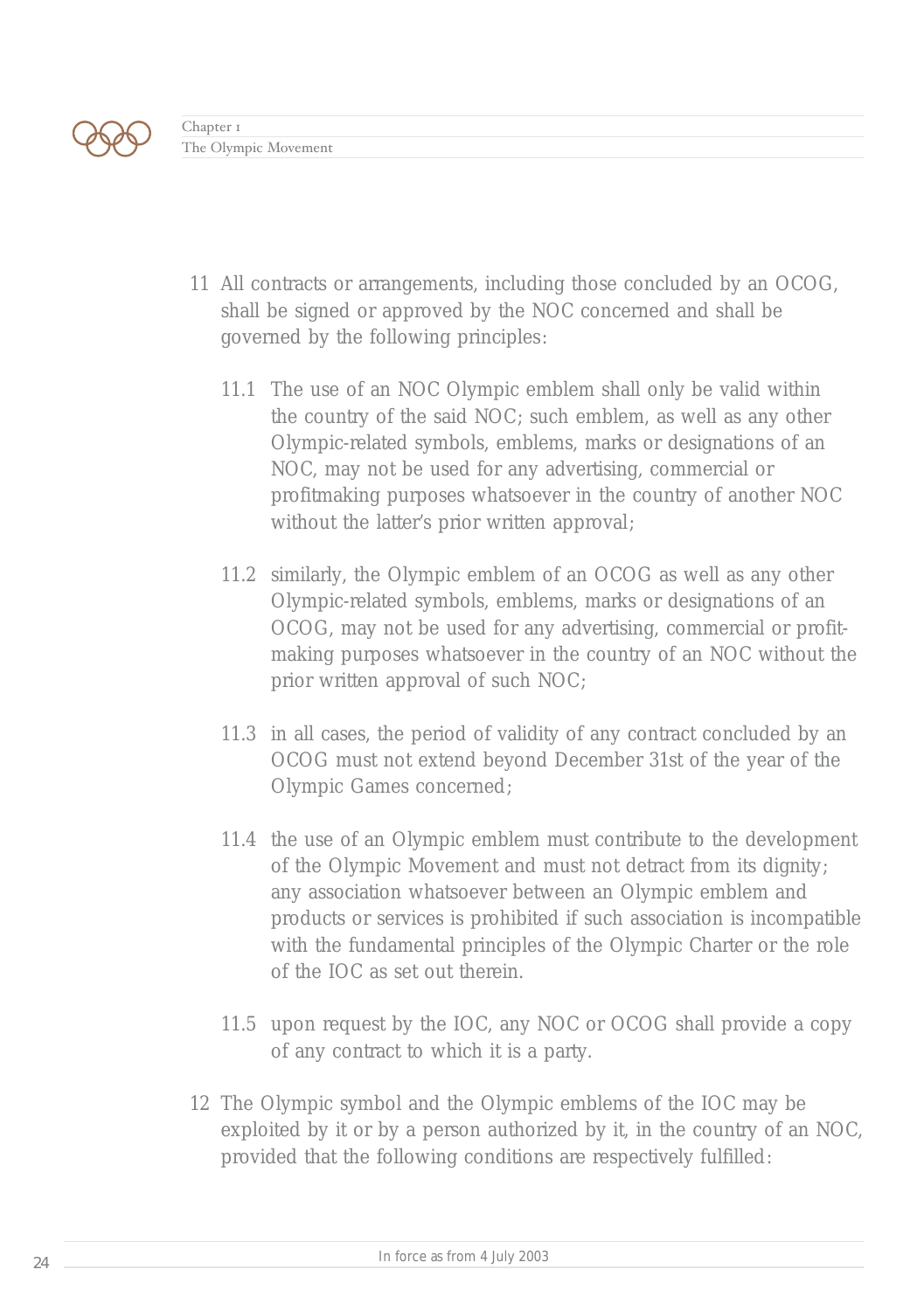

- 12.1 For all sponsorship and suppliership agreements and for all marketing initiatives other than those referred to in paragraph 12.2 below, the condition shall be that such exploitation does not cause serious damage to the interests of the NOC concerned and that the decision be taken by the IOC Executive Board in consultation with such NOC, which shall receive part of the net proceeds deriving from such exploitation.
	- 12.2 For all licensing agreements, the condition shall be that the NOC shall receive half of all net income from such exploitation, after deduction of all taxes and out-of-pocket costs relating thereto. The NOC will be informed in advance of any such exploitation.

The IOC, in its sole discretion, may authorize the broadcasters of the Olympic Games to use the Olympic symbol and the Olympic emblems of the IOC and the OCOGs to promote the broadcasts of the Olympic Games. The provisions of paragraphs 12.1 and 12.2 of this bye-law do not apply in respect of any such authorization.

# 18 Olympic Flame, Olympic Torch

- 1 The Olympic flame is the flame which is kindled in Olympia under the authority of the IOC.
- 2 An Olympic torch is a torch, or a replica thereof, on which the Olympic flame burns.
- 3 The IOC holds all rights of any kind relating to the use of the Olympic flame and of Olympic torches.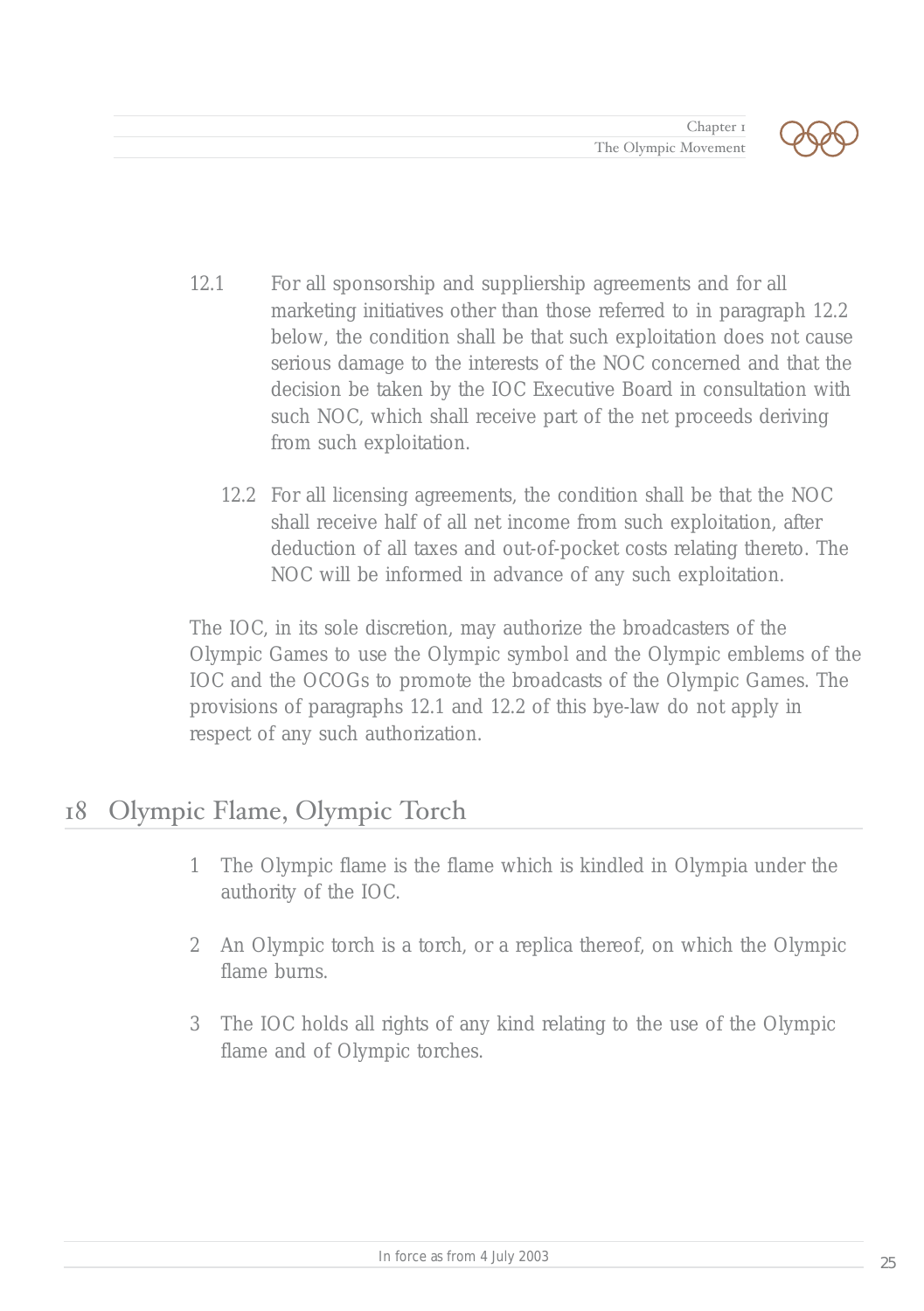# Chapter 2

# The International Olympic Committee (IOC)

# 19 Legal Status

- 1 The IOC is an international non-governmental non-profit organization, of unlimited duration, in the form of an association with the status of a legal person, recognized by the Swiss Federal Council.
- 2 Its domicile is in Lausanne, Switzerland.
- 3 The mission of the IOC is to lead the Olympic Movement in accordance with the Olympic Charter.
- 4 The decisions of the IOC, taken on the basis of the provisions of the Olympic Charter, are final. Any dispute relating to their application or interpretation may be resolved solely by the IOC Executive Board and, in certain cases, by arbitration before the Court of Arbitration for Sport (CAS).

#### 20 Members

- 1 Composition of the IOC Recruitment, election, admittance and status of IOC members
	- 1.1 The members of the IOC are all natural persons. The IOC includes among its members active athletes and presidents or senior leaders of IFs, organisations recognised by the IOC pursuant to paragraph 5 of Rule 4 and NOCs. The total number of IOC members may not exceed 115, subject to the transitional provisions of paragraph 2.8 of the bye-law to the present rule.
	- 1.2 The IOC recruits and elects its members from among such persons as it considers qualified, in accordance with the bye-law to the present rule.
	- 1.3 The IOC admits its new members at a ceremony during which they agree to fulfil their obligations by taking the following oath: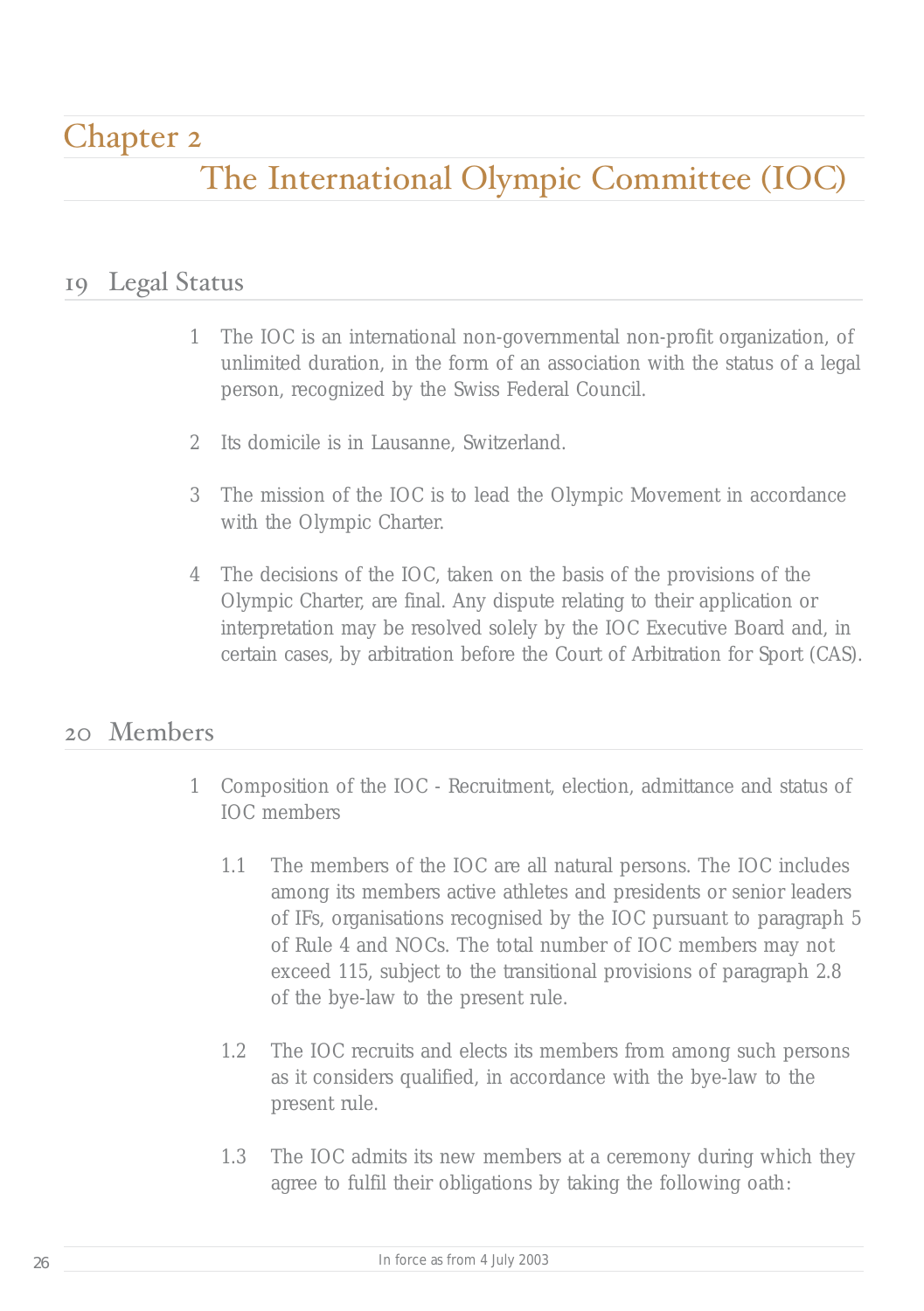Chapter 2 The International Olympic Committee



*"Granted the honour of becoming a member of the International Olympic Committee and of representing it, and declaring myself aware of my responsibilities in such capacity, I undertake to serve the Olympic Movement to the very best of my ability, to respect and ensure the respect of all the provisions of the Olympic Charter and the decisions of the IOC, which I consider as not subject to appeal on my part, to comply with the Code of Ethics, to keep myself free from any political or commercial influence and from any racial or religious consideration, to fight against all other forms of discrimination and to defend in all circumstances the interests of the IOC and those of the Olympic Movement."*

- 1.4 Members of the IOC are its representatives.
- 1.5 Members of the IOC may not accept from governments, organizations, or other legal entities or natural persons, any mandate liable to interfere with the freedom of their action and vote.
- 1.6 IOC members are not personally liable for the debts and obligations of the IOC.
- 2 Obligations

Each IOC member has the following obligations:

- 2.1 to participate in IOC Sessions;
- 2.2 to participate in the work of the IOC Commissions to which he has been appointed;
- 2.3 to help in the development of the Olympic Movement;
- 2.4 to follow, at local level, the implementation of the IOC's programmes, including those of Olympic Solidarity;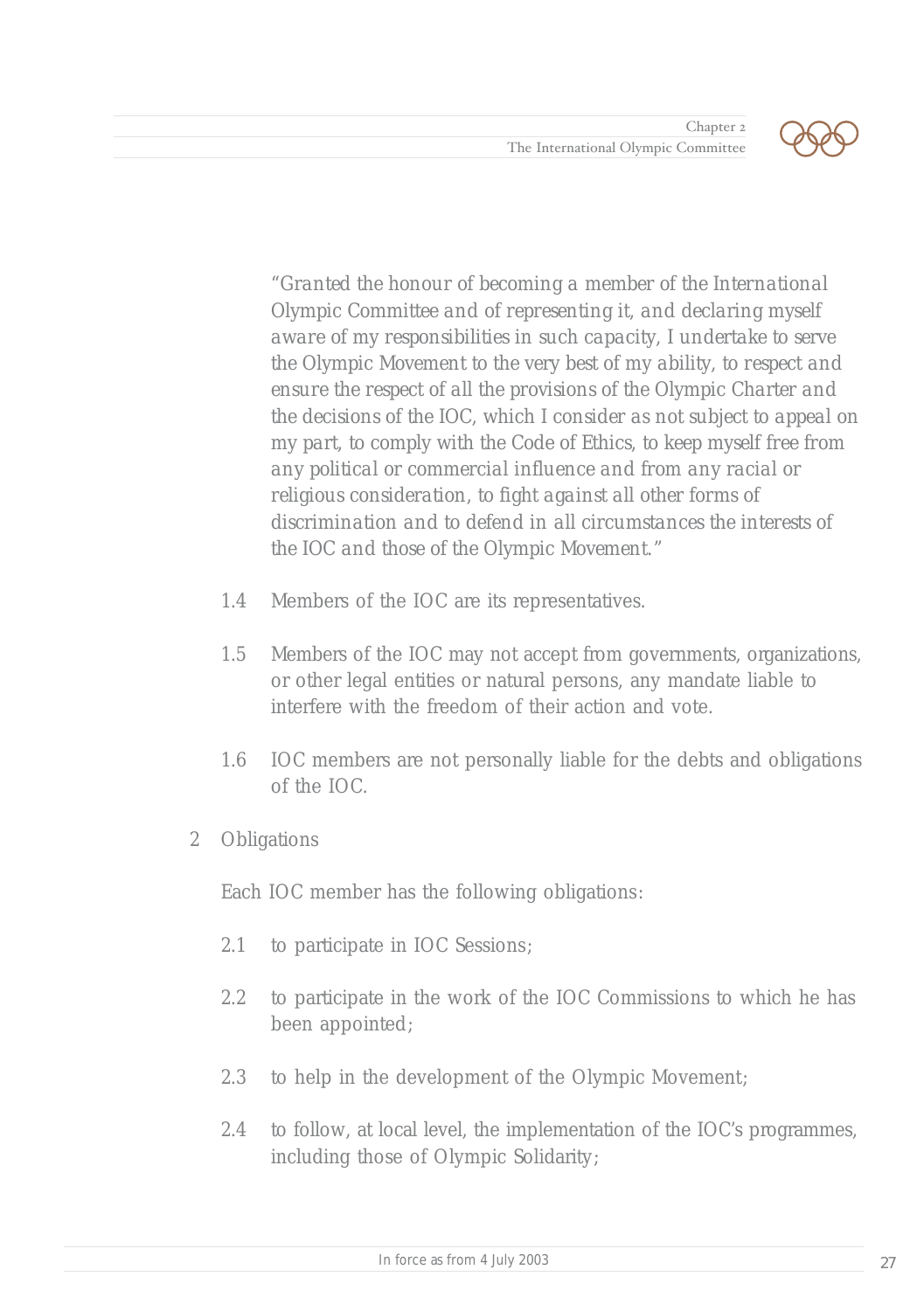- 2.5 to inform the IOC President, at least once a year, of the development of the Olympic Movement and its needs;
- 2.6 to inform the IOC President, without delay, of all events liable to hinder the application of the Olympic Charter or otherwise affect the Olympic Movement;
- 2.7 to comply in all circumstances with the Code of Ethics provided for under Rule 25;
- 2.8 to perform other tasks assigned to him by the President, including, when needed, the representation of the IOC in any country, territory or organization.
- 3 Cessation of membership
	- 3.1 Any IOC member may terminate his membership at any time by delivering his written resignation to the IOC President. Before taking cognizance of such resignation, the IOC Executive Board may ask to hear the resigning member.
	- 3.2 Any IOC member will lose his membership without further formality if he is not re-elected in accordance with paragraphs 2.6 and 2.7 of the bye-law to the present rule.
	- 3.3 Any IOC member must retire no later than at the end of the calendar year during which he reaches the age of 70, subject to the transitional provisions provided under paragraph 2.8 of the bye-law to the present rule.
	- 3.4 Membership will be forfeited by:
		- 3.4.1 Any IOC member elected as the result of a candidature as an active athlete, pursuant to paragraph 2.2.1 of the bye-law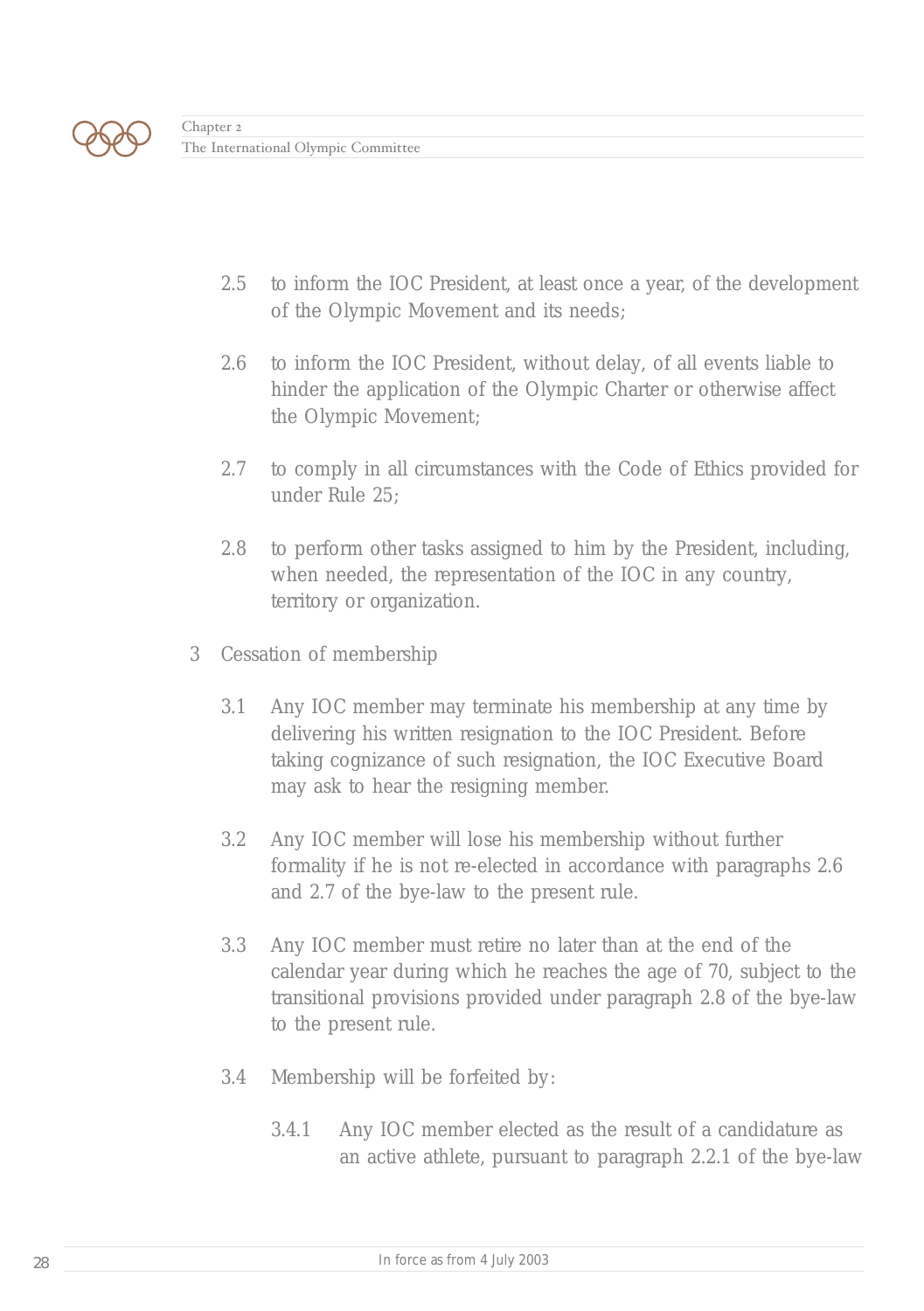

to the present rule, with immediate effect, as soon as he is no longer a member of the IOC Athletes' Commission.

- 3.4.2 Any IOC member elected as the result of a candidature linked to a function within one of the organizations cited in paragraphs 2.2.2 and 2.2.3 of the bye-law to the present rule, with immediate effect, as soon as he ceases to exercise such function.
- 3.5 Any IOC member elected as the result of a candidature proposed pursuant to paragraph 2.2.4 of the bye-law to the present rule is deemed to have resigned if he no longer has his domicile or his main centre of interests in the country mentioned in connection with his name in the list of members provided for in paragraph 5 of the present rule. In such cases, the loss of membership will be established by decision of the IOC Session.
- 3.6 Any IOC member is deemed to have resigned and thus forfeits his membership without any further declaration on his part, subject to force majeure, if he fails to attend Sessions or to take any active part in the work of the IOC for two years. In such cases, the loss of membership will be established by decision of the IOC Session.
- 3.7 An IOC member, Honorary President for life, honorary member or honour member may be expelled by decision of the IOC Session if he has betrayed his oath or if the Session considers that such member has neglected or knowingly jeopardized the interests of the IOC or has acted in a way which is unworthy of the IOC.
- 3.8 Decisions to expel an IOC member, Honorary President for life, honorary member or honour member are taken by a majority of twothirds of the members present at the Session on the proposal of the Executive Board. The member concerned shall have the possibility to state his case and appear personally to such effect before the IOC Session.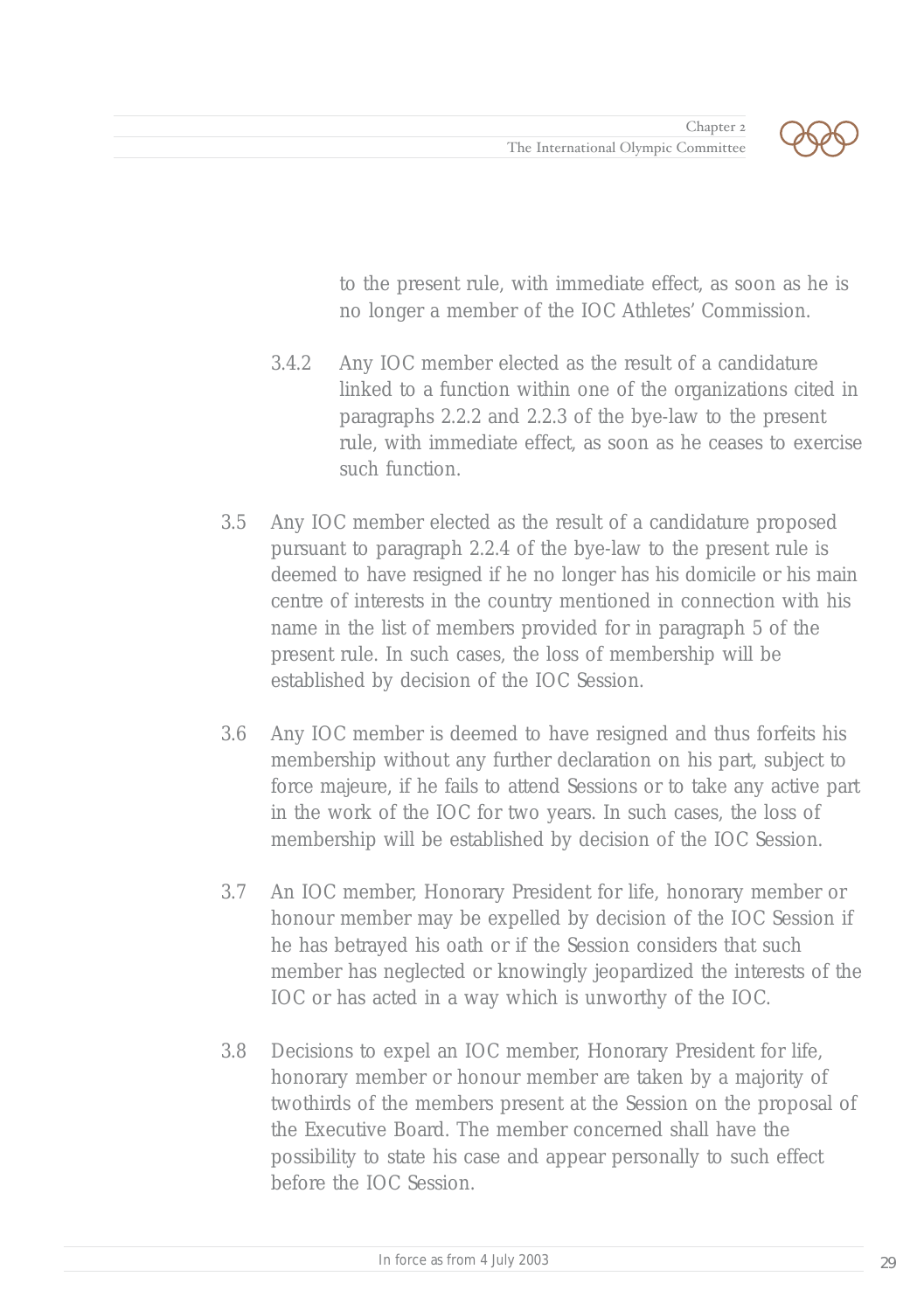Chapter 2 The International Olympic Committee

> Until the IOC Session decides on an expulsion proposal, the IOC Executive Board may provisionally deprive the member concerned of all or part of the rights, prerogatives and functions deriving from his membership.

A member, Honorary President for life, honorary member or honour member expelled from the IOC may not be a member of an NOC, an association of NOCs or an OCOG. Under no circumstances may he again become a member, Honorary President for life, honorary member or honour member of the IOC.

- 4 Honorary President for life Honorary Members Honour Members
	- 4.1 Upon the proposal of the IOC Executive Board, the IOC may elect as Honorary President for life an IOC member who has rendered exceptional services as President of the IOC. The Honorary President for life is invited to attend the Olympic Games, Olympic Congresses, IOC Sessions and meetings of the IOC Executive Board, where a place is reserved for him beside the President of the IOC. The Honorary President for life has the right to offer his advice. The position of Honorary President for life does not include the right to vote.
	- 4.2 Any IOC member who retires after serving the IOC for at least ten years and having rendered exceptional services to it may, upon the proposal of the IOC Executive Board, be elected as an honorary member of the IOC. Honorary members are invited to attend the Olympic Games, Olympic Congresses and IOC Sessions, where a place is reserved for each of them; they offer their advice when requested by the IOC President. They no longer have the right to vote.
	- 4.3 Upon the proposal of the IOC Executive Board, the IOC may elect as honour members eminent personalities from outside the IOC who have rendered particularly outstanding services to it. Such honour members do not have the right to vote. They are invited to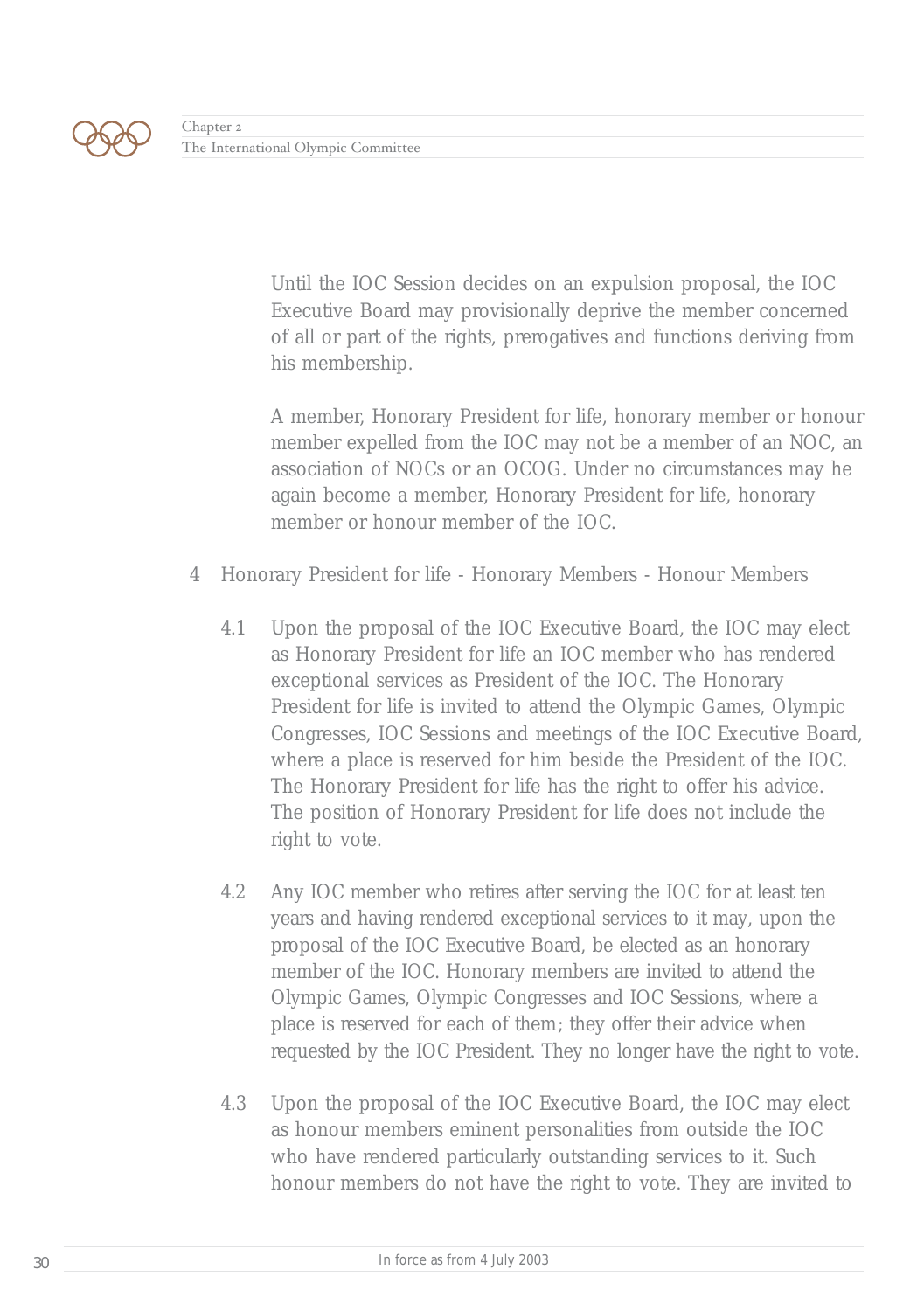

attend the Olympic Games and Olympic Congresses, where a place is reserved for each of them. The IOC President may further invite them to attend other IOC events or meetings.

5 List of members

The IOC Executive Board keeps an up-to-date list of all IOC members, the Honorary President for life, honorary members and honour members. If an IOC member has been elected as the result of a candidature as an active athlete, pursuant to paragraph 2.2.1 of the bye-law to the present rule, or if such candidature is linked to a function within one of the organizations cited in paragraphs 2.2.2 and 2.2.3 of the said bye-law, the list will state this.

#### Bye-law to Rule 20

1 Eligibility

- 1.1 Any natural person aged 18 or over is eligible for IOC membership, provided that: his candidature is submitted in accordance with paragraph 2.1 below; he fulfils the conditions laid down in paragraph 2.1; his candidature is examined by the Nominations Commission; and his election is proposed to the Session by the IOC Executive Board.
- 1.2 All IOC members are elected in conformity with the provisions of the present bye-law for a period of 8 years. They are all eligible for re-election, subject to paragraphs 3.3, 3.4, 3.5 and 3.6 of Rule 20.
- 2 Procedure for electing IOC members
	- 2.1 Submission of candidatures for election to IOC membership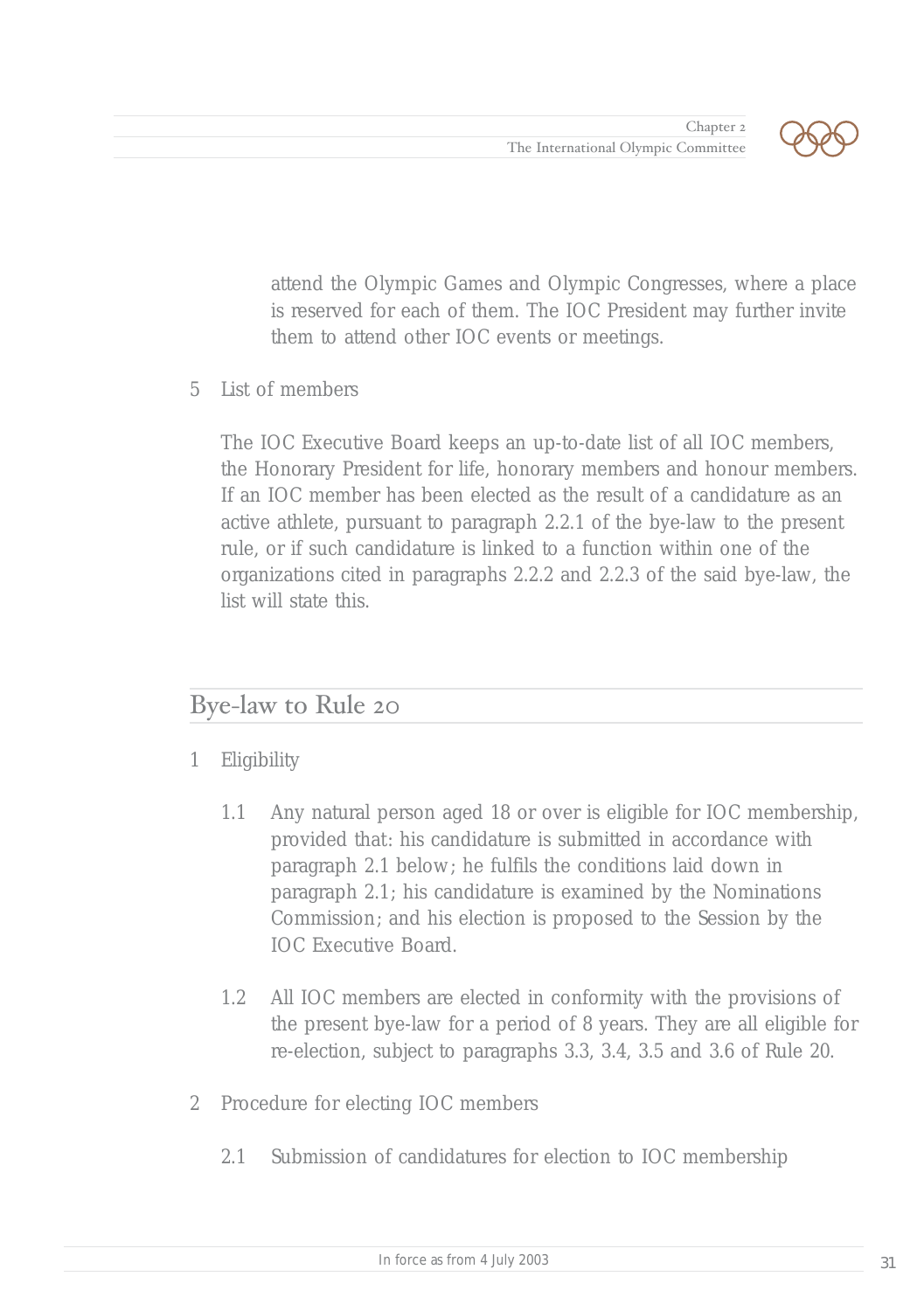The following persons and organizations are entitled to submit one or more candidatures for election to IOC membership:

- *IOC members:* each IOC member is entitled to submit one or more candidatures for election to IOC membership.
- *IOC Athletes' Commission:* the IOC Athletes' Commission is entitled to submit one or more candidatures for election to IOC membership.
- *International Federations of Olympic Sports:* the Association of Summer Olympic International Federations (ASOIF), the Association of the International Olympic Winter Sports Federations (AIOWF) and all ASOIF- and AIOWF-member International Federations are entitled to submit one or more candidatures for election to IOC membership.
- *National Olympic Committees:* the Association of National Olympic Committees (ANOC), the Association of National Olympic Committees of Africa (ANOCA), the European Olympic Committees (EOC), the Olympic Council of Asia (OCA), the Pan-American Sports Organization (PASO) and the Oceania National Olympic Committees (ONOC), together with any IOCrecognized NOC, are entitled to submit one or more candidatures for election to IOC membership.

To be admissible, all candidatures must be submitted in writing to the IOC President. In addition, they must in all cases fulfil the conditions laid down in paragraph 2.2 below.

2.2 Conditions to be fulfilled by candidatures

All persons or organizations referred to in paragraph 2.1 above that submit one or more candidatures for election to IOC membership, pursuant to paragraphs 2.2.1, 2.2.2 or 2.2.3 below, must clearly indicate, for each candidature, whether the candidate is being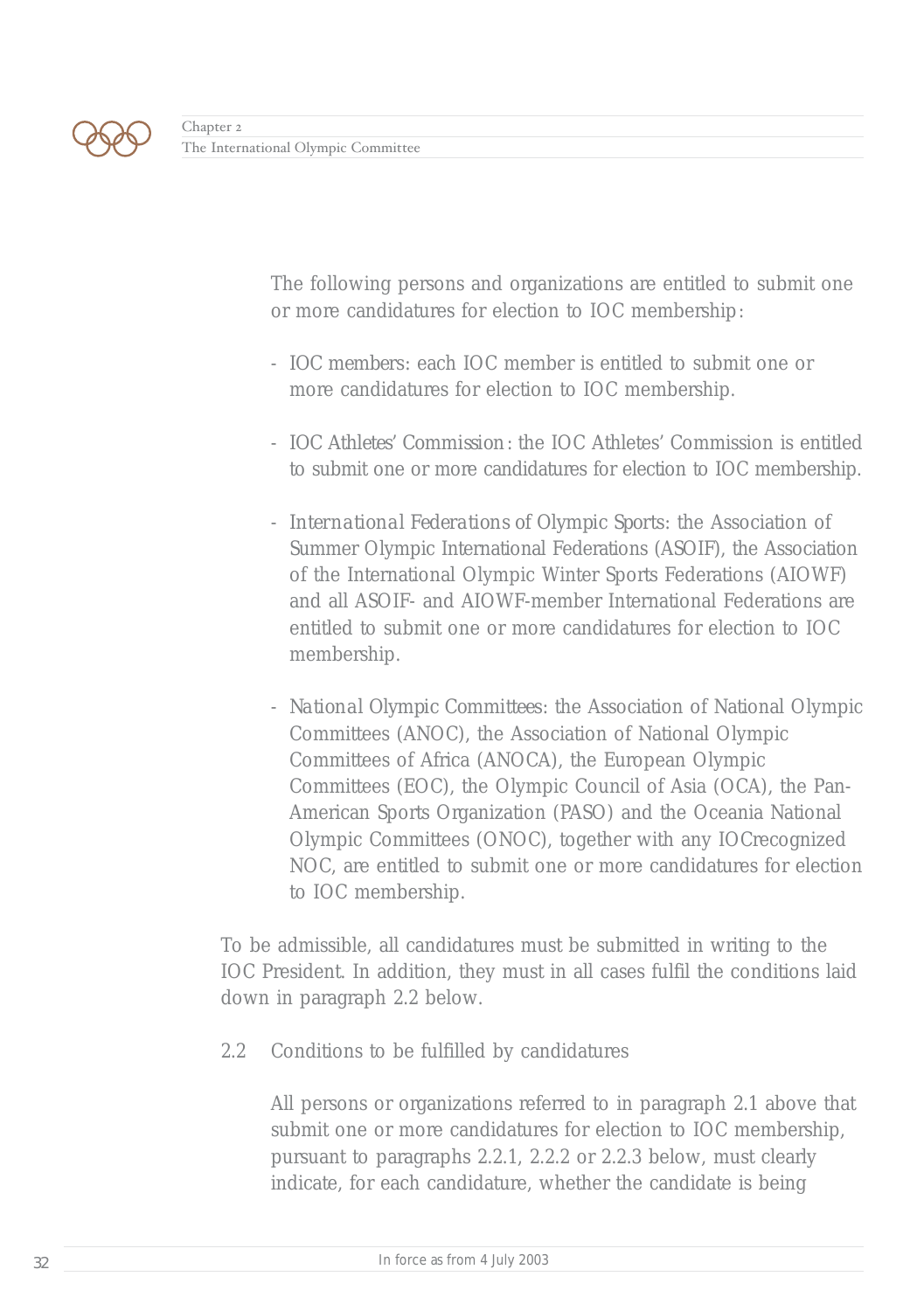

proposed as an active athlete, pursuant to paragraph 2.2.1 below, or if the candidature is linked to a function which the candidate exercises within one of the organizations cited in paragraphs 2.2.2 or 2.2.3 below.

2.2.1 If the candidate is proposed as an active athlete in the meaning of paragraph 1.1 of Rule 20, he must be an athlete member of the IOC Athletes' Commission. Such an athlete member must have been elected or appointed to the IOC Athletes' Commission not later than the edition of the Games of the Olympiad or the Olympic Winter Games following the Games in which the athlete last participated.

> When submitting one or more candidatures, the IOC Athletes' Commission will ensure that an equitable balance is struck between athlete candidates from summer sports and athlete candidates from winter sports. The total number of members elected as a result of such candidatures within the IOC at any one time may not exceed 15.

- 2.2.2 If the candidature, as proposed, is linked to a function within an IF or association of IFs, or an organisation recognised by the IOC pursuant to paragraph 5 of Rule 4, the candidate must hold the post of president of an IF, the ASOIF, AIOWF, or other recognised organisation, or an executive or senior leadership position within one of these organizations. The total number of members elected as a result of such candidatures within the IOC at any one time may not exceed 15.
- 2.2.3 If the candidature, as proposed, is linked to a function within an NOC or world or continental association of NOCs, the candidate must hold the post of president of an NOC, the ANOC, ANOCA, EOC, OCA, PASO or ONOC, or an executive or senior leadership position within one of these organizations. There may be no more than one member per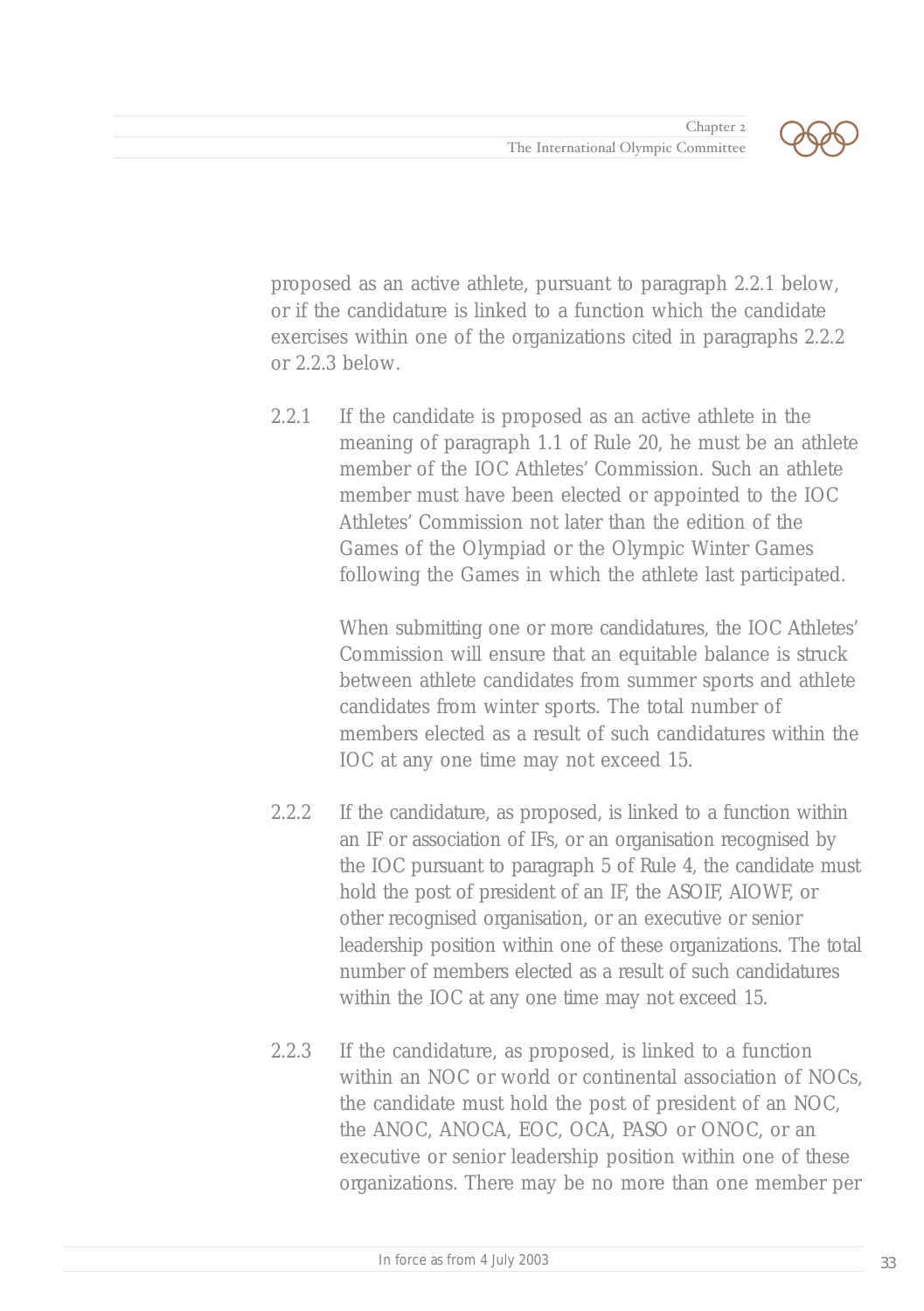country elected on the basis of such candidatures. The total number of members elected as a result of such candidatures within the IOC at any one time may not exceed 15.

2.2.4 Any other candidature proposal must concern a personality who is a national of a country in which he has his domicile or his main centre of interests and in which there is an NOC recognized by the IOC. No more than one member per country may be elected on the basis of such candidatures. The total number of members thus elected within the IOC at any one time may not exceed 70.

#### 2.3 Nominations Commission

- 2.3.1 A Nominations Commission will be constituted composed of seven members, three of them chosen by the IOC Ethics Commission, three by the IOC Session and one by the IOC Athletes' Commission. The members of the Nominations Commission are elected for four years; they may be re-elected.
- 2.3.2 The task of the Nominations Commission is to examine each candidature in accordance with paragraph 2.4.2 below and establish for the IOC Executive Board a written report on each candidature.
- 2.3.3 The Nominations Commission is self-organized; it appoints its chairman and a secretary; the latter may be chosen from outside the members of the Commission.
- 2.4 Examination of candidatures by the Nominations Commission
	- 2.4.1 Upon receiving a candidature, the IOC President forwards this to the chairman of the NominationsCommission, who immediately orders a file to be opened. Save in exceptional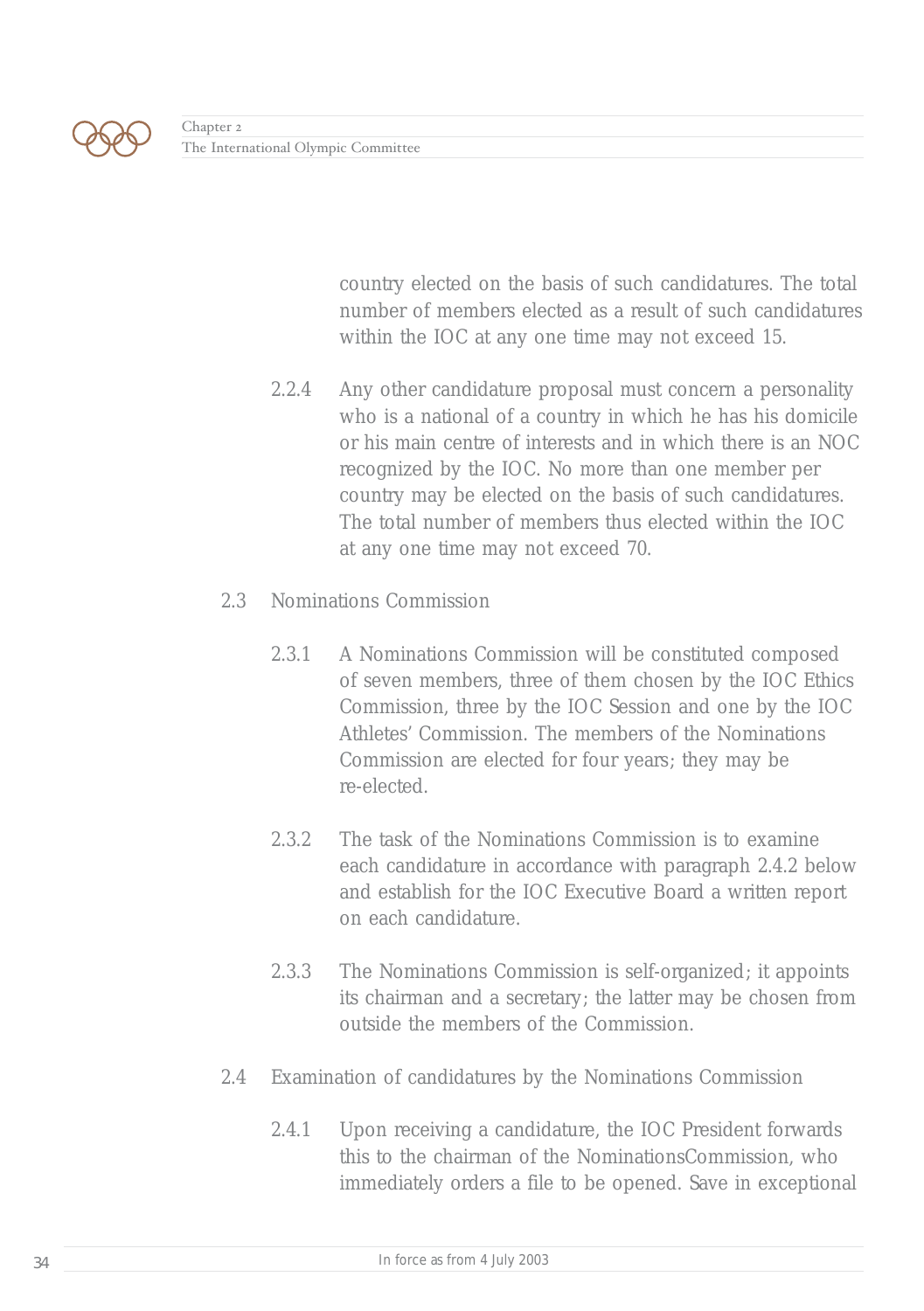Chapter 2 The International Olympic Committee



circumstances, any file received by the chairman of the Nominations Commission no later than three months before the date of the opening of the next IOC Session must be dealt with, so that the Executive Board can submit a proposal to the aforementioned Session in good time.

- 2.4.2 Upon receiving a candidature forwarded by the IOC President, the chairman of the Nominations Commission will immediately inform his fellow Commission members accordingly and consult them; the Nominations Commission will acquire all useful information on the candidate, in particular on his professional and material situation, and on his career and sports activities; the Commission may ask the candidate to provide references from personalities from whom it may obtain information; the Commission may invite the candidate for an interview.
- 2.4.3 The Commission will verify the origin of all candidatures and, if necessary, the candidate's status as an active athlete or the function to which the candidature is linked.
- 2.4.4 When it deems that it has obtained all the necessary details, the Nominations Commission produces a written report for the Executive Board in which it states its reasons for believing whether or not a candidate possesses the qualities required for election as an IOC member. In addition, if the candidate is as an active athlete pursuant to paragraph 2.2.1 above, or if candidature is linked to a function within one of the organizations cited in paragraphs 2.2.2 and 2.2.3 above, the Nominations Commission indicates this in its report.
- 2.5 Procedure before the IOC Executive Board

,

2.5.1 The IOC Executive Board alone is competent to propose a candidature to the Session.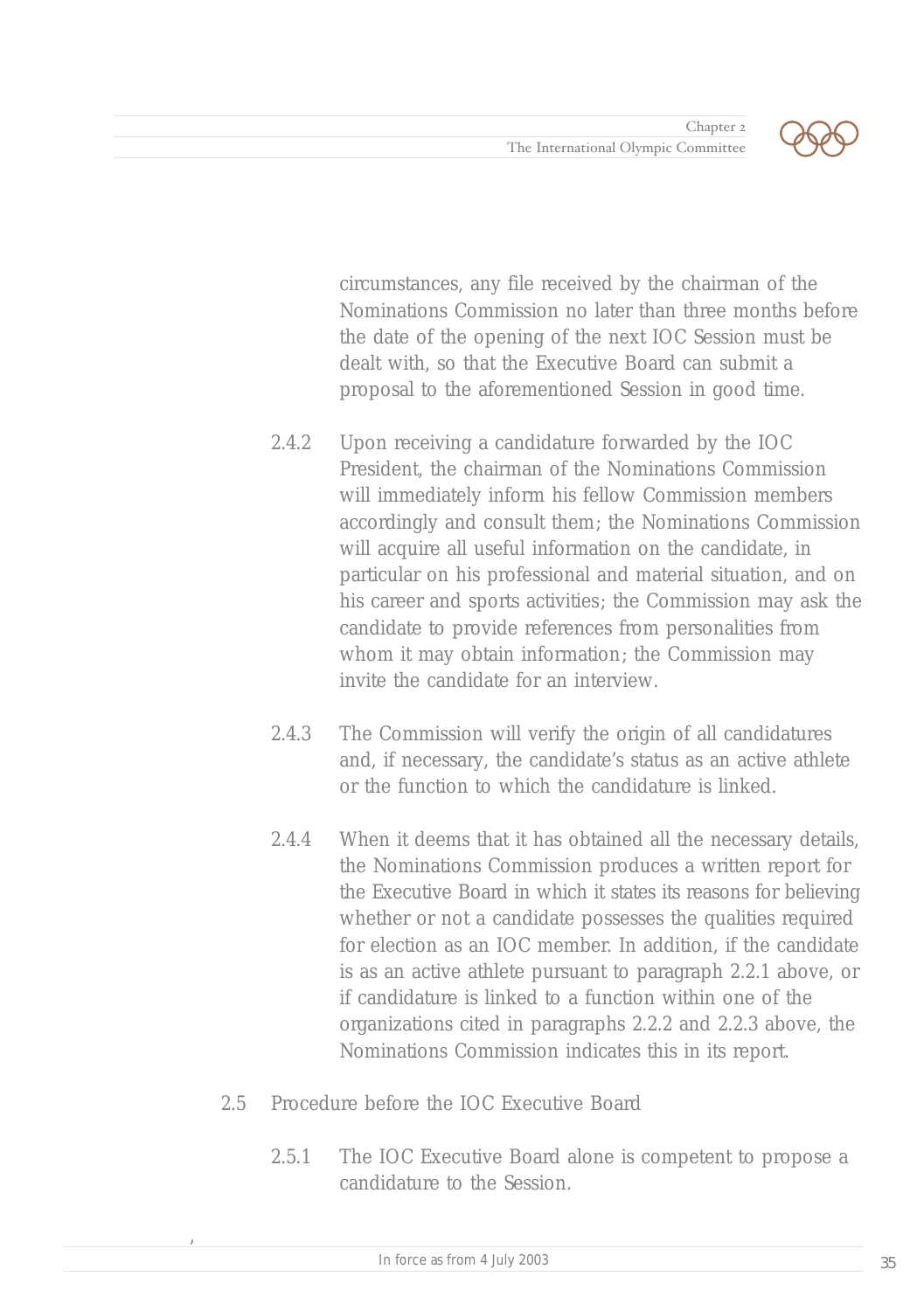

Chapter 2 The International Olympic Committee

> 2.5.2 At its meeting after receiving a report from the Nominations Commission, the Executive Board, after taking cognizance of the contents of the said report, will decide whether or not to propose the candidate for election as an IOC member. The Executive Board may hear the candidate(s) if it deems it necessary to do so. When making an election proposal, the Executive Board submits to the Session, no later than 30 days before the start of the Session, a written proposal to which is attached the report by the Nominations Commission.

> > The Executive Board mentions the origin of each candidature and, if applicable, whether it is a candidature as an active athlete, pursuant to paragraph 2.2.1 above, or if the candidature is linked to a function within one of the organizations cited in paragraphs 2.2.2 and 2.2.3 above. The Executive Board may propose several candidatures for the election of a single member.

- 2.5.3 The procedure for examining candidatures proposed as active athletes pursuant to paragraph 2.2.1 above may be accelerated and, in such cases, the deadlines provided in paragraphs 2.4.1 and 2.5.2 above may be waived inasmuch as is necessary to allow the election, as IOC members, of athletes newly elected to the IOC Athletes' Commission.
- 2.6 Procedure before the IOC Session
	- 2.6.1 The IOC Session alone is competent to elect any IOC member.
	- 2.6.2 All candidatures for election to IOC membership proposed by the Executive Board are submitted to a vote by the Session; votes are taken by secret ballot; decisions are taken by a majority of the votes cast.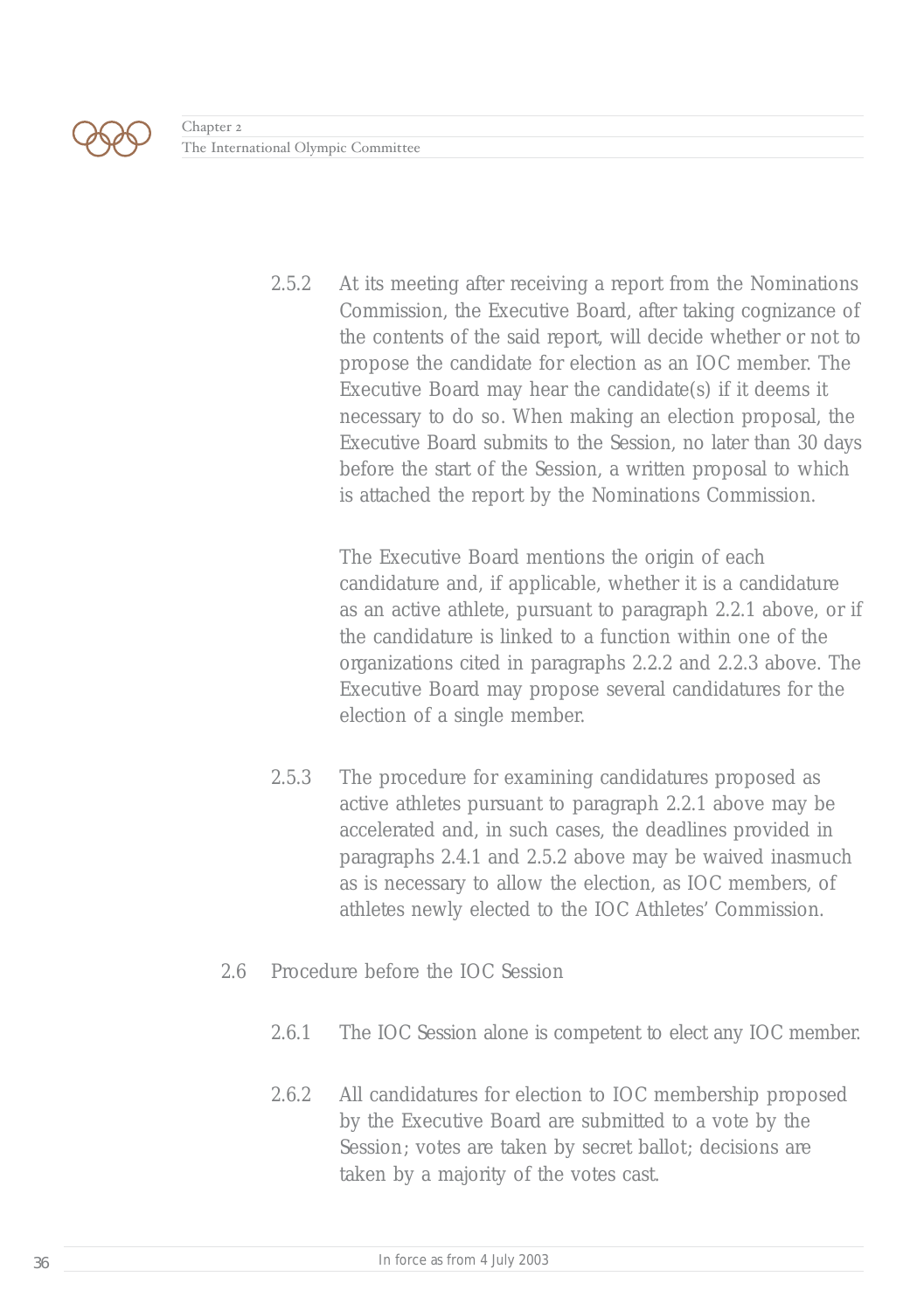

- 2.6.3 The chairman of the Nominations Commission may communicate to the Session the opinion of the said Commission.
- 2.7 Re-election procedure

The procedure for re-electing all IOC members eligible for such reelection, for an eight-year term, takes place in accordance with the provisions of paragraphs 2.4, 2.5 and 2.6 above; it may be accelerated and simplified.

2.8 Transitional provisions

The established rights of IOC members whose election has taken effect before the date of the opening of the 110th IOC Session (11th December 1999) are maintained as follows:

- 2.8.1 Any IOC member whose election has taken effect before the date of the opening of the 110th IOC Session (11th December 1999) must retire by the end of the calendar year during which he reaches the age of 80, unless he was elected before 1966. If a member reaches this age limit during his term as IOC President, Vice-President or Executive Board member, the retirement will take effect at the end of the next IOC Session.
- 2.8.2 In addition, IOC members whose election has taken effect before the date of the opening of the 110th IOC Session (11th December 1999) who have not reached the age limit in accordance with paragraph 2.8.1 above will be subject to re-election by the IOC Session, one third in 2007, one third in 2008 and one third in 2009, under the conditions laid down in paragraph 2.6 of the present bye-law. Lots will be drawn during the 111th IOC Session to decide which members will be thus divided.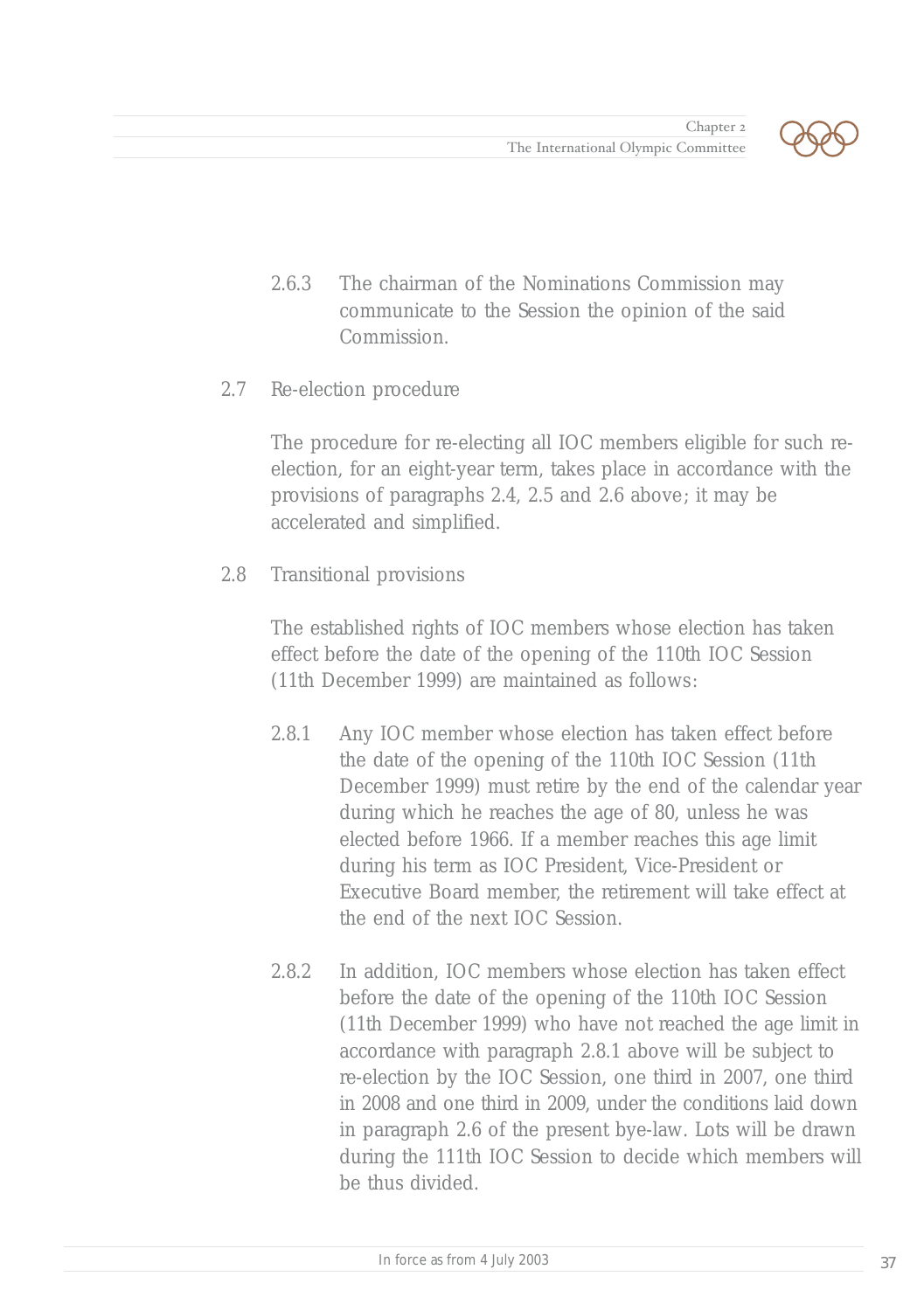

- 2.8.3 On the occasion of the Games of the Olympiad in 2000, eight athletes shall be elected to the IOC Athletes' Commission. The four members elected with the highest number of votes shall be elected for a term of eight years and the four members with the next highest number of votes shall be elected for a term of four years.
- 2.8.4 On the occasion of the Olympic Winter Games in 2002, four athletes shall be elected to the IOC Athletes' Commission.

The two members elected with the highest number of votes shall be elected for a term of eight years and the two members with the next highest number of votes shall be elected for a term of four years.

- 2.8.5 In the case of members of the IOC Athletes' Commission elected as IOC members upon the occasion of the 110th IOC Session, their terms shall end immediately following the closing ceremony of the Games of the Olympiad or Olympic Winter Games four years after they were elected as members of the IOC Athletes' Commission.
- 2.8.6 The provisions of paragraphs 2.1, 2.3, 2.4, 2.5.2 and 2.6.2 above apply to the election of active athletes only as of 1st January 2000.
- 2.8.7 Until 31st December 2007, the total number of IOC members may reach 130.

#### 21 Organization

The organs of the IOC are:

1 the Session,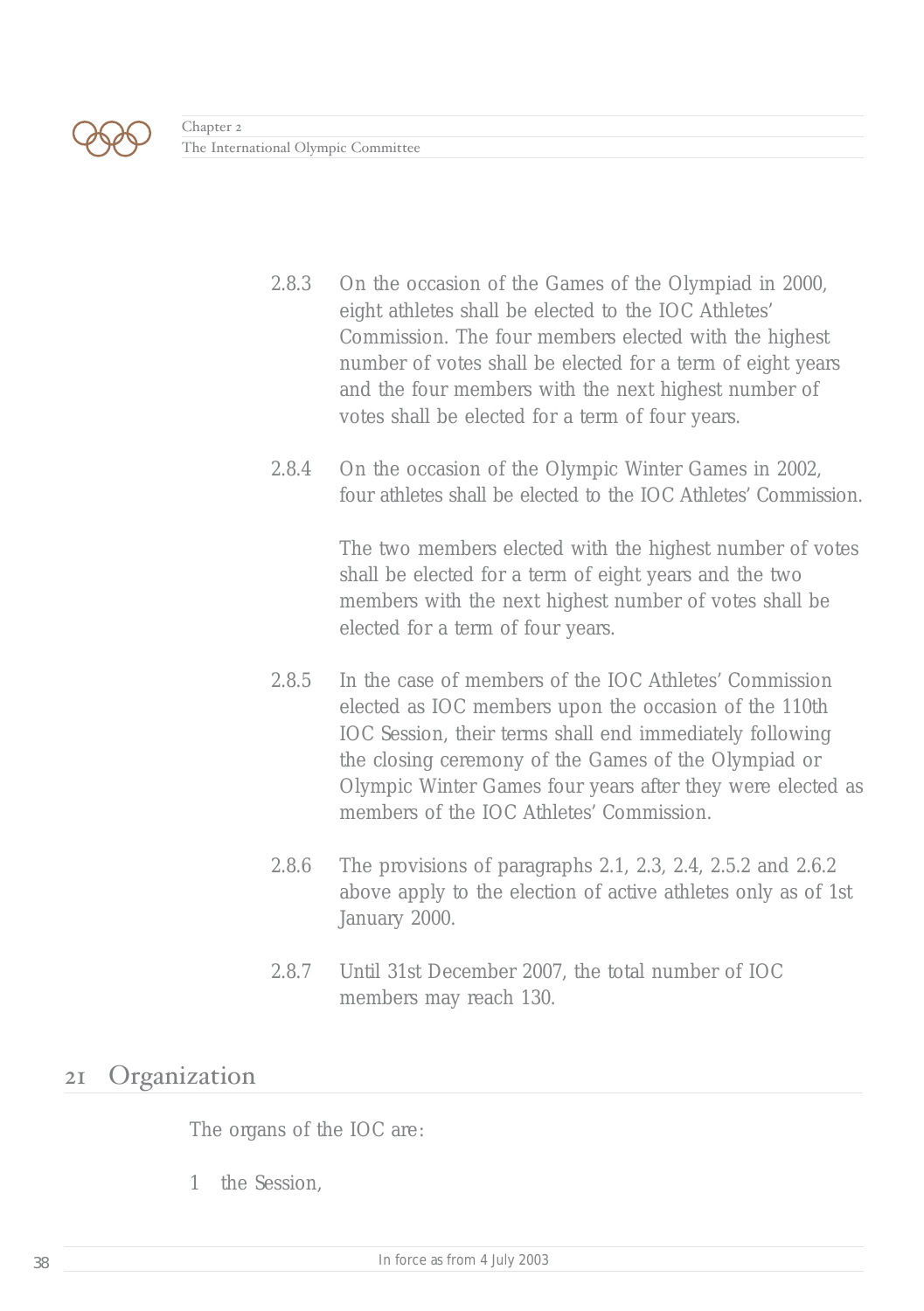

- 2 the Executive Board,
- 3 the President.
- 4 In the event of doubt in determining the competence of one or the other of the organs of the IOC, the expression IOC used with no other specification or addition shall be understood as meaning the "Session", subject to such delegation of powers which may have been made in favour of the Executive Board.

#### 22 Sessions

- 1 A general meeting of the members of the IOC, called a Session, is held at least once a year. An extraordinary Session is convened upon the initiative of the President or upon the written request of at least one third of the members.
- 2 The place at which the Session is held is determined by the IOC, and that at which an extraordinary Session is held is determined by the President. The notices of the Sessions or extraordinary Sessions are sent out by the President at least one month before the meeting, together with an agenda.
- 3 The organization of the Session, including all financial matters relating thereto, is governed by the "Guide to Organizing Meetings" and other communications issued to that effect by the IOC Executive Board.
- 4 The Session is the supreme organ of the IOC. It adopts, modifies and interprets the Olympic Charter. Its decisions are final. Upon proposal of the Executive Board, it elects the members of the IOC.
- 5 The Session may delegate powers to the Executive Board.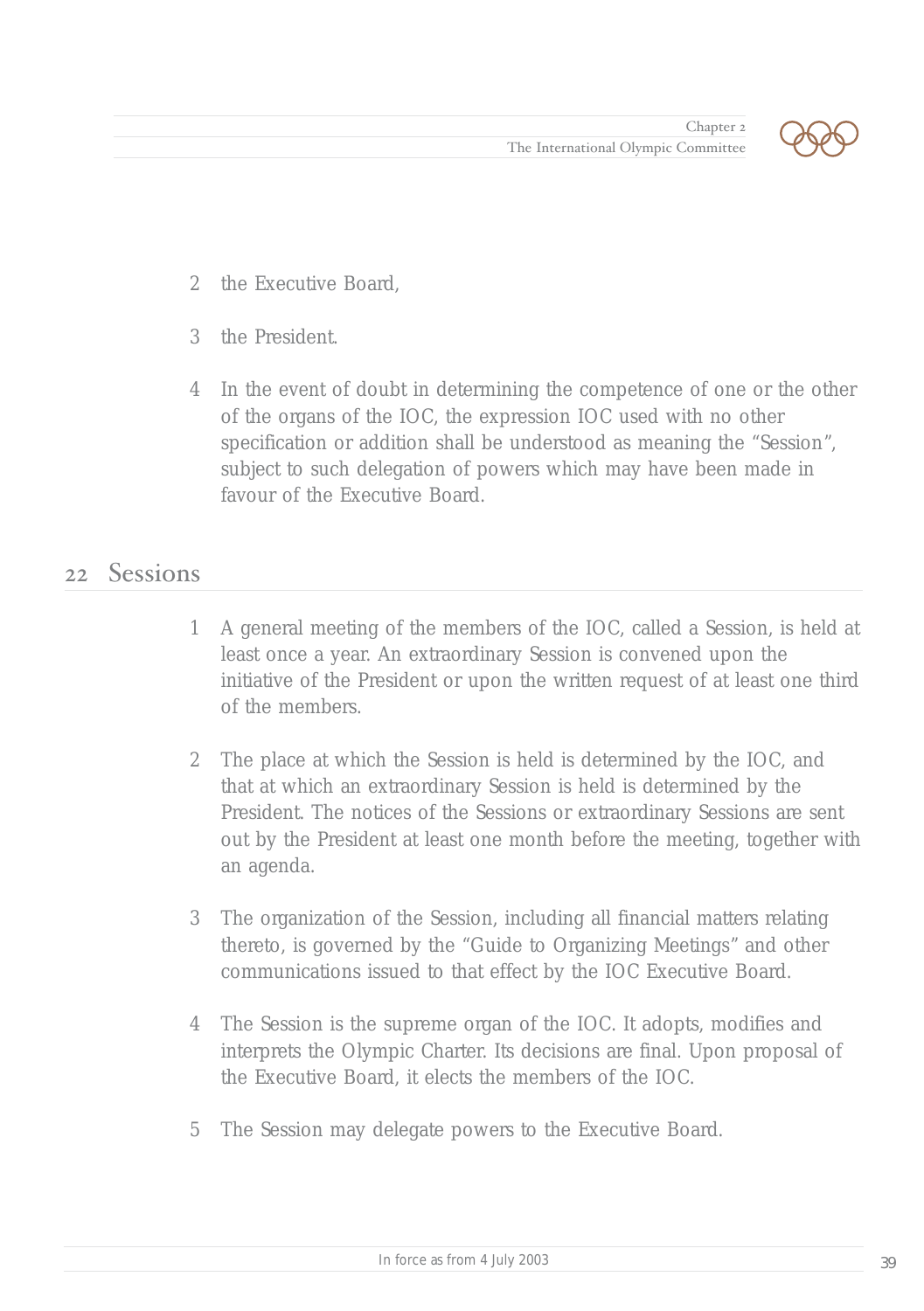# 23 Executive Board

1 Composition

The Executive Board consists of the President, four Vice-Presidents and ten other members. The choice of these members will reflect the composition of the Session. At each election, the Session shall see to it that the above-mentioned principle is respected.

2 Election

All the members of the Executive Board are elected by the Session, in a secret ballot, by a majority of the votes cast.

- 3 Terms of office and Renewals
	- 3.1 The duration of the presidential term of office and its renewal are set out in Rule 24 hereafter.
	- 3.2 The duration of the terms of office of the Vice-Presidents and the ten other members of the Executive Board is four years. A member may serve for a maximum of two successive terms, on the Executive Board, regardless of the capacity in which he has been elected. The duration of any period served as a replacement member, pursuant to paragraph 4.2 below, is not taken into consideration.
	- 3.3 In the case of a member completing two successive terms of office pursuant to paragraph 3.2 above, he may be elected as member of the Executive Board after a minimum period of two years. This does not apply to the election for the office of President, for which there is no waiting period.
	- 3.4 All members of the Executive Board begin their terms of office and renewals at the end of the Session which elected them; however, as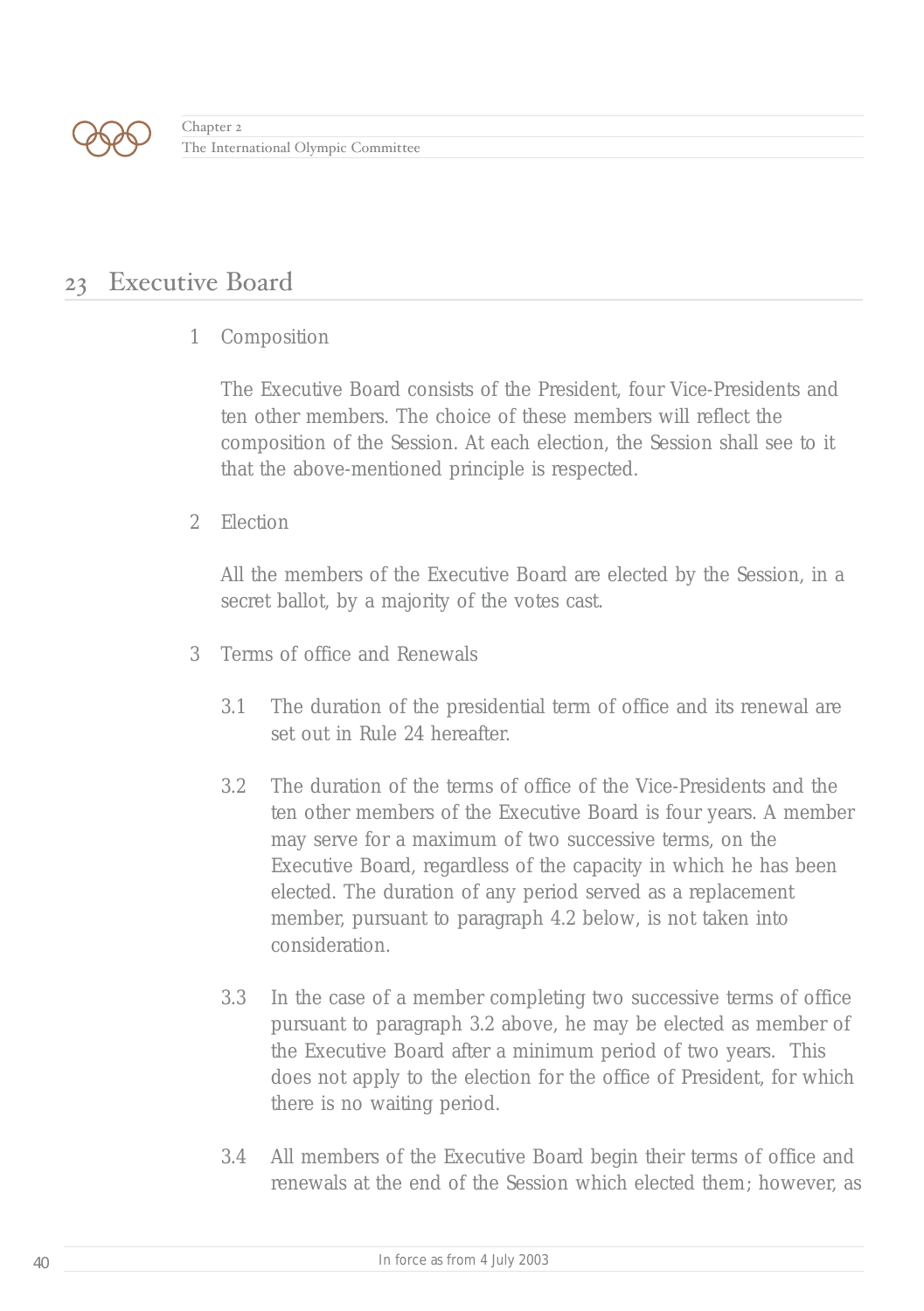

soon as they are elected, they may participate in a consultative capacity at Executive Board meetings. Their terms of office conclude at the end of the last ordinary Session held during the year in which they expire.

- 3.5 For purposes of this Rule, a "year" means the period between two successive ordinary Sessions.
- 4 Vacancies
	- 4.1 The case of vacancy of the President's office is addressed in Rule 24 hereafter.
	- 4.2 In case of vacancy of any other office, the IOC elects a replacement member at its following Session. Such member completes the term of office of the member he is replacing. He is then immediately eligible for any office on the Executive Board.
- 5 Powers and Duties

The Executive Board manages the affairs of the IOC. In particular, it performs the following duties:

- 5.1 it attends to the observance of the Olympic Charter;
- 5.2 it assumes the ultimate responsibility for the administration of the IOC;
- 5.3 it approves the IOC's internal organization, its organization chart and all internal regulations relating to its organization;
- 5.4 it is responsible for the management of the IOC's finances and prepares an annual report;
- 5.5 it presents a report to the Session on any proposed change of rule or bye-law;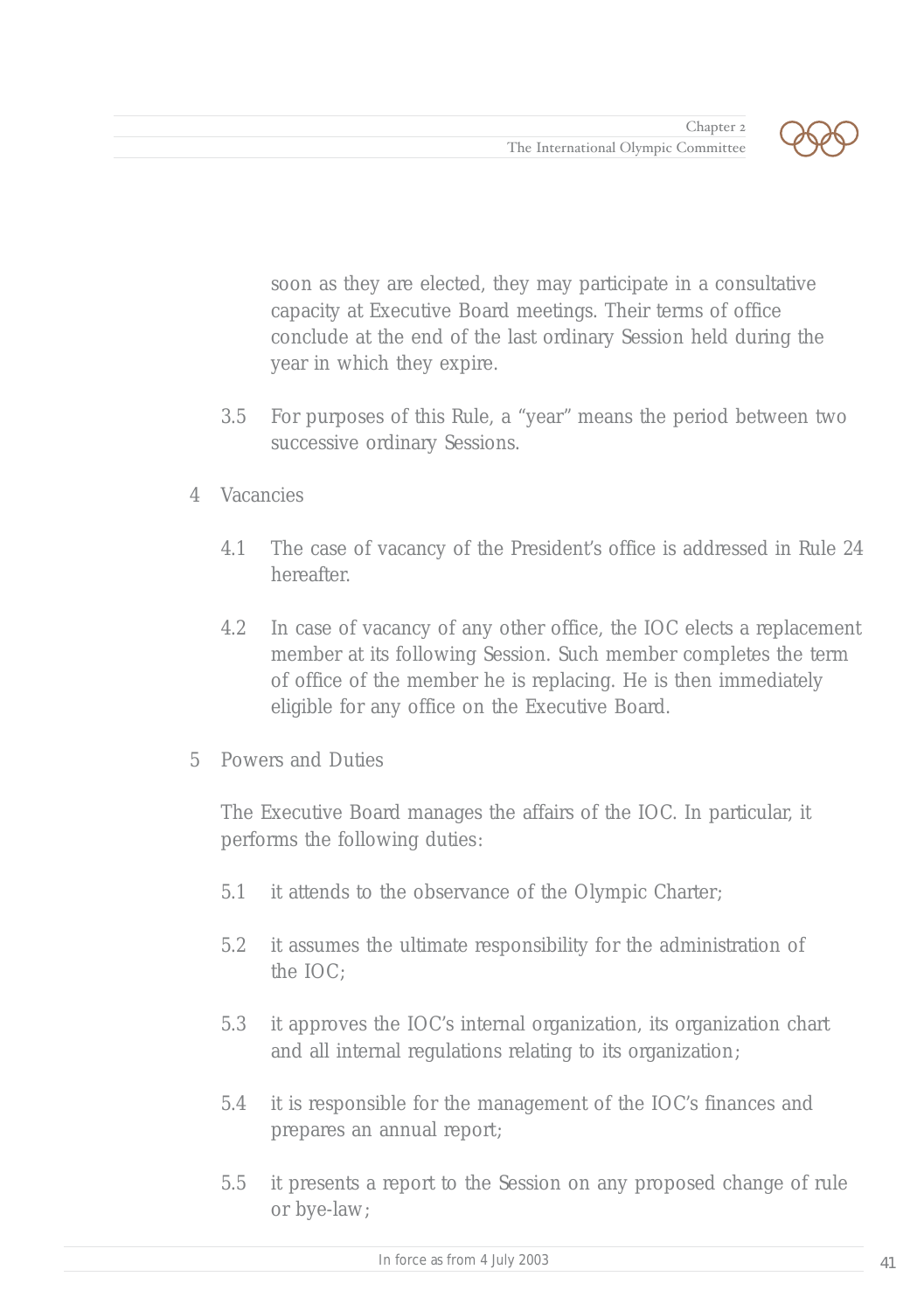- 5.6 it submits to the IOC Session the names of the persons whom it recommends for election to the IOC;
- 5.7 it supervises the procedure for accepting and selecting candidatures to organize the Olympic Games.
- 5.8 it creates and attributes the honorary distinctions of the IOC;
- 5.9 it establishes the agenda for the IOC Sessions;
- 5.10 upon proposal from the President, it appoints the Director General and Secretary General and dismisses them. The President decides on their promotion, sanctions and emoluments;
- 5.11 it keeps the records of the IOC;
- 5.12 it enacts, in the form it deems most appropriate, (codes, rulings, norms, guidelines, guides, instructions) all regulations necessary to ensure the proper implementation of the Olympic Charter and the organization of the Olympic Games;
- 5.13 it performs all other duties assigned to it by the Session.

The Executive Board meets when convened by the President on the latter's initiative or at the request of the majority of its members.

## 24 The President

- 1 The IOC elects, by secret ballot, a President from among its members, for a term of eight years, renewable once for four years. Candidatures are declared three months before the date of the opening of the Session at which the election is due to take place.
- 2 Except as provided in paragraph 3 below, the President is elected by the Session held during the second year of the Olympiad.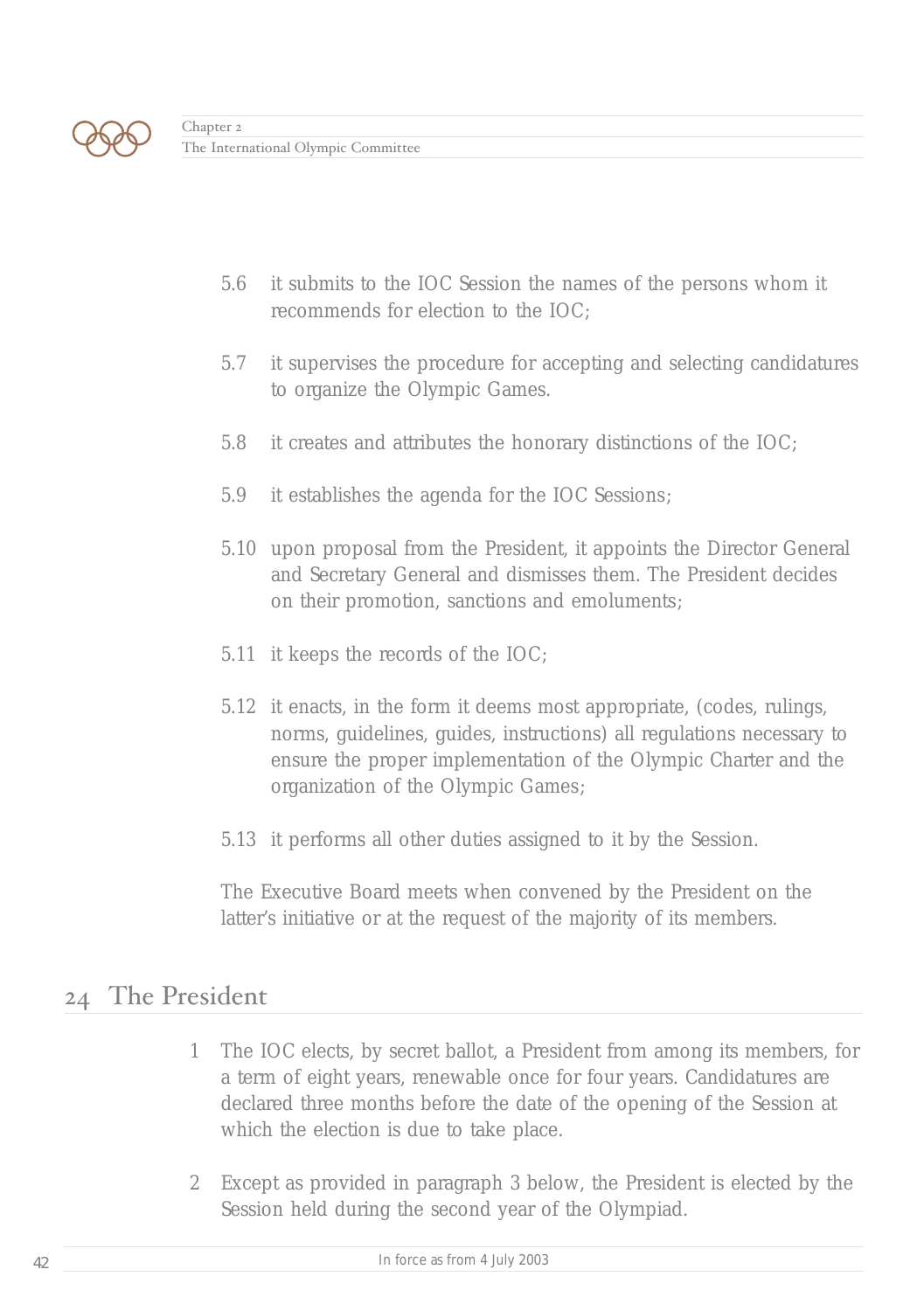

- 3 If the President is unable to fulfil the duties of his office, the Vice-President, who is senior in such office, replaces him until a new President is elected at the next IOC Session. This new President then completes the term of office of the President whom he replaces. The President is then reeligible in accordance with the first sentence of paragraph 1 above.
- 4 The President presides over all activities of the IOC and represents it permanently.
- 5 The President sets up permanent or ad hoc commissions and working groups whenever it appears necessary, establishes their terms of reference and designates their members. The President decides their dissolution once he considers that they have fulfilled their mandates. No meeting of such commissions or working groups may be held without the prior agreement of the President of the IOC. The President is a member ex officio of all commissions and working groups and shall have precedence whenever he attends one of their meetings.

#### Athletes' Commission

An Athletes' Commission shall be constituted, the majority of whose members shall be athletes elected by athletes participating in the Olympic Games. The election shall be held on the occasion of the Games of the Olympiad and the Olympic Winter Games in accordance with regulations adopted by the IOC Executive Board, in consultation with the Athletes' Commission, and communicated to the IFs and NOCs one year prior to the Olympic Games at which such election is to be held.

## 25 IOC Ethics Commission Measures and Sanctions

1 An IOC Ethics Commission is charged with developing and updating a framework of ethical principles, including a Code of Ethics, based upon the values and principles enshrined in the Olympic Charter. In addition, it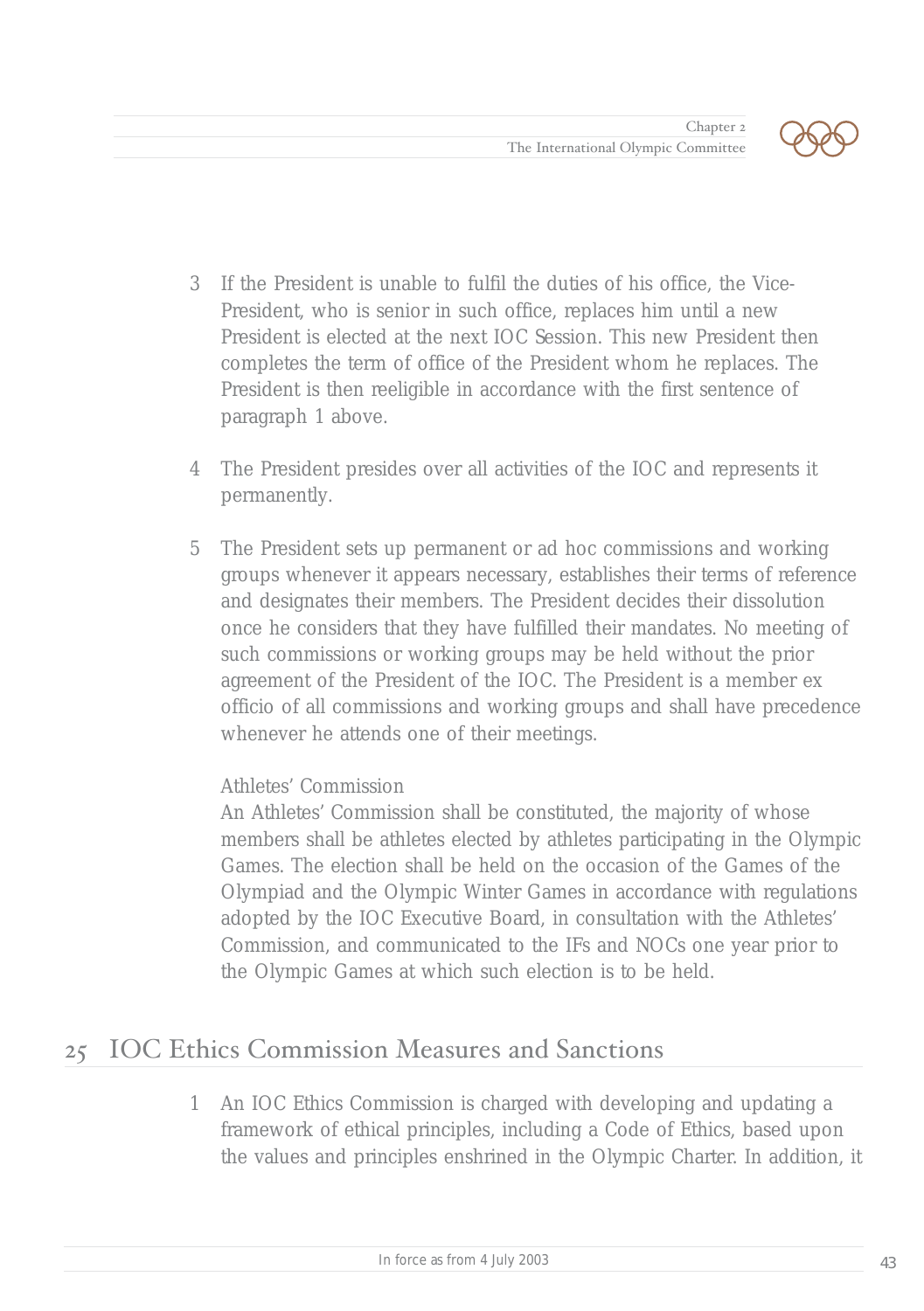investigates complaints raised in relation to the non-respect of such ethical principles, including breaches of the Code of Ethics, and if necessary proposes sanctions to the Executive Board.

- 2 The measures or sanctions which may be taken by the Session, the Executive Board or the disciplinary commission referred to below are:
	- 2.1 In the context of the Olympic Movement:
		- 2.1.1 with regard to IOC members, Honorary President for life, honorary members and honour members:
			- a) a reprimand, pronounced by the Executive Board;
			- b) suspension, for a specific period, pronounced by the Executive Board. The suspension may be extended to all or part of the rights, prerogatives and functions deriving from the membership of the person concerned.

Sanctions may be imposed on IOC members, Honorary President for life, honorary members or honour members who, by their conduct, jeopardize the interests of the IOC.

The measures and sanctions provided above may be combined.

By decision of the Executive Board, the member, Honorary President for life, honorary member or honour member concerned may, throughout the disciplinary inquiry conducted into his case, be deprived of all or part of the rights, prerogatives and functions deriving from his membership.

The expulsion of an IOC member, Honorary President for life, honorary member or honour member is governed by Rules 20.3.7 and 20.3.8.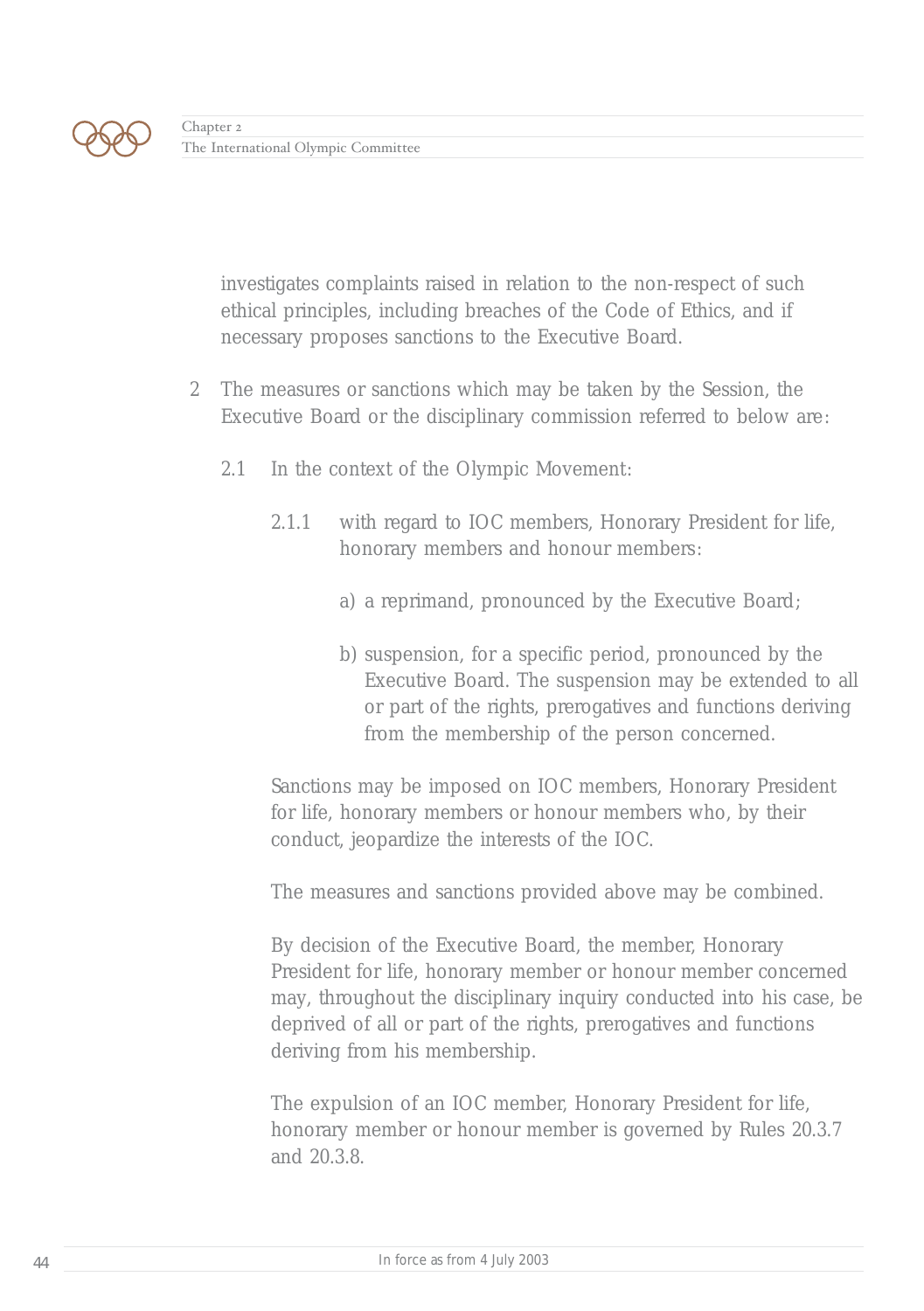

- 2.1.2 with regard to IFs:
	- a) withdrawal from the programme of the Olympic Games of:
	- a sport (Session);
	- a discipline (Executive Board);
	- an event (Executive Board):
	- b) withdrawal of recognition (Session);
- 2.1.3 with regard to associations of IFs: withdrawal of recognition (Session);
- 2.1.4 with regard to NOCs:
	- a) withdrawal of the right to enter competitors in the Olympic Games (Executive Board);
	- b) suspension (Executive Board); in such event, the Executive Board determines in each case the consequences for the NOC concerned and its athletes;
	- c) provisional or permanent withdrawal of recognition (Session); in the case of permanent withdrawal of recognition, the NOC forfeits all rights conferred on it in accordance with the Olympic Charter;
	- d) withdrawal of the right to organize a Session or an Olympic Congress (Session);
- 2.1.5 with regard to associations of NOCs: withdrawal of recognition (Session);
- 2.1.6 with regard to a host city, an OCOG or an NOC: withdrawal of the right to organize the Olympic Games (Session).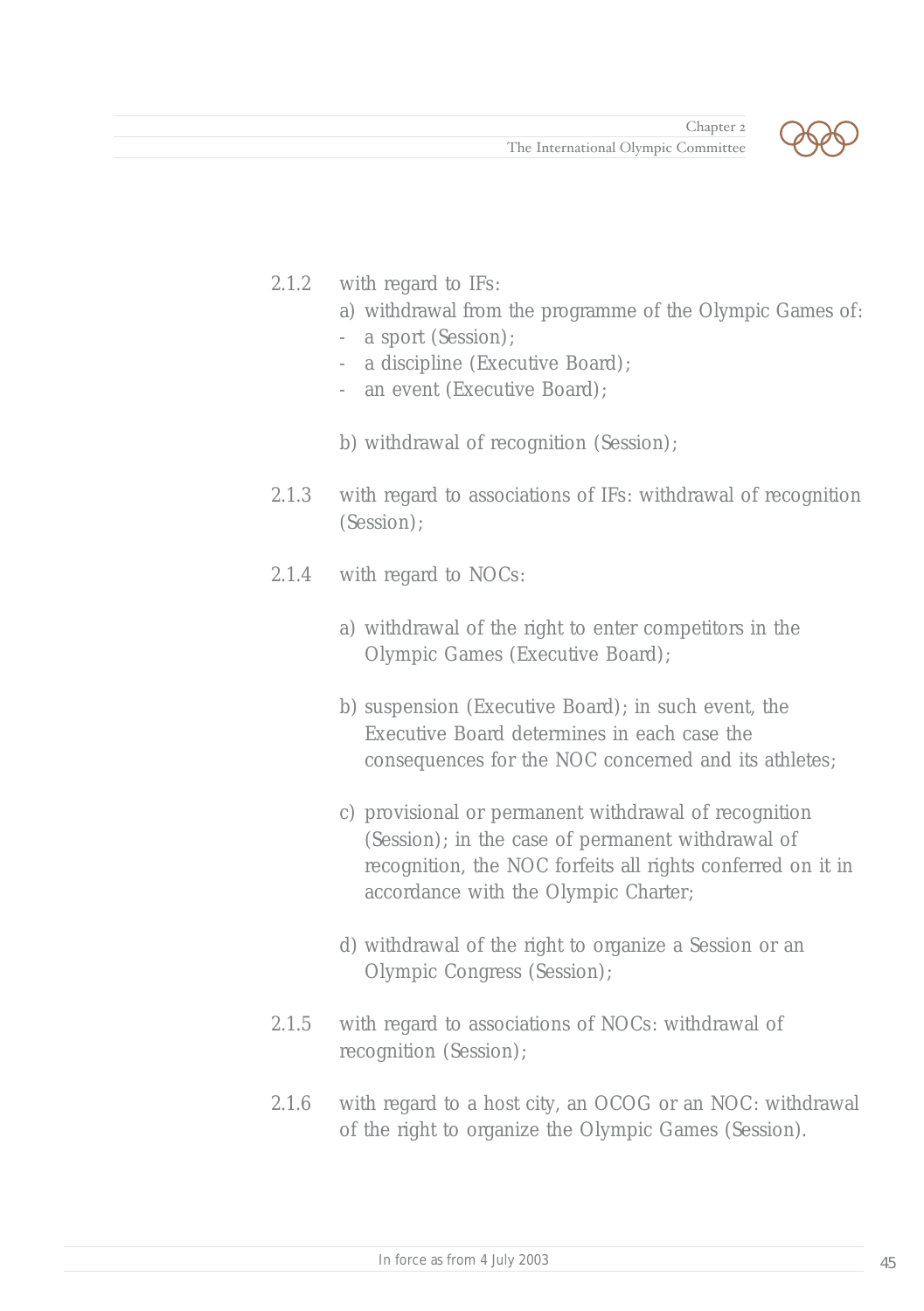#### 2.2 In the context of the Olympic Games:

- 2.2.1 with regard to individual competitors and teams: temporary or permanent ineligibility or exclusion from the Olympic Games, disqualification or withdrawal of accreditation; in the case of disqualification or exclusion, the medals and diplomas obtained in relation to the applicable infringement of the Olympic Charter shall be returned to the IOC. In addition, at the discretion of the IOC Executive Board, a competitor or a team may lose the benefit of any ranking obtained in relation to other events at the Olympic Games at which he or it was disqualified or excluded; in such case the medals and diplomas won by him or it shall be returned to the IOC (Executive Board);
- 2.2.2 with regard to officials, managers and other members of any delegation as well as referees and members of the jury: temporary or permanent ineligibility or exclusion from the Olympic Games (Executive Board);
- 2.2.3 with regard to all other accredited persons: withdrawal of accreditation (Executive Board).
- 2.2.4 The IOC Executive Board may delegate its powers to a disciplinary commission.
- 2.2.5 No decision taken in the context of the Olympic Games can be challenged after a period of three years from the day of the closing ceremony of such Games.
- 3 Before applying any measure or sanction, the competent IOC organ may issue a warning.
- 4 Any individual, team or any other individual or legal entity has the right to be heard by the IOC organ competent to apply a measure or sanction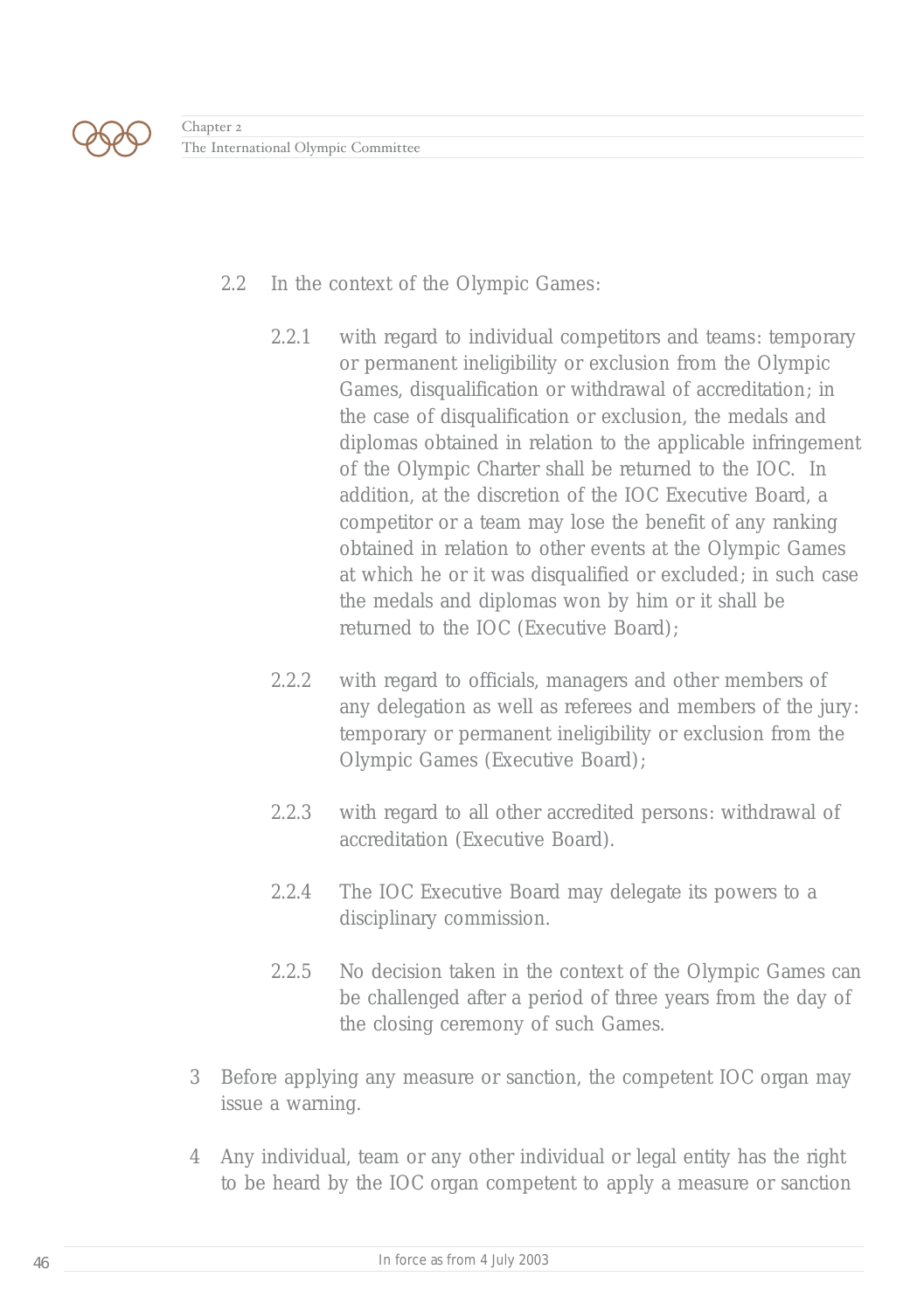

to such individual, team or legal entity. The right to be heard in the sense of this provision includes the right to be acquainted with the charges and the right to appear personally or to submit a defence in writing.

- 5 Any measure or sanction decided by the Session, the Executive Board or the disciplinary commission referred to above shall be notified in writing to the party concerned.
- 6 All measures or sanctions shall be effective forthwith unless the competent organ decides otherwise.

## 26 Procedures

- 1 Ordinary Procedure
	- 1.1 The President, or, in his absence, the attending Vice-President who is senior in such office, chairs the Sessions and the meetings of the Executive Board. In the absence of the President and the Vice-Presidents, the attending member of the Executive Board who is senior in such office acts as Chairman.
	- 1.2 The quorum required for a Session is half the total membership of the IOC, plus one. The quorum required for a meeting of the Executive Board is eight members.
	- 1.3 Decisions are taken by a majority of the votes cast; however, a majority of two-thirds of the IOC members attending the Session (the said majority consisting of at least thirty members) is required for any modification of the Fundamental Principles and the Rules. The modified Rules and Bye-laws come into effect immediately, unless otherwise decided by the Session.

A matter which does not appear on the agenda of a Session may be discussed if one third of the members so request or if the Chairman authorizes it.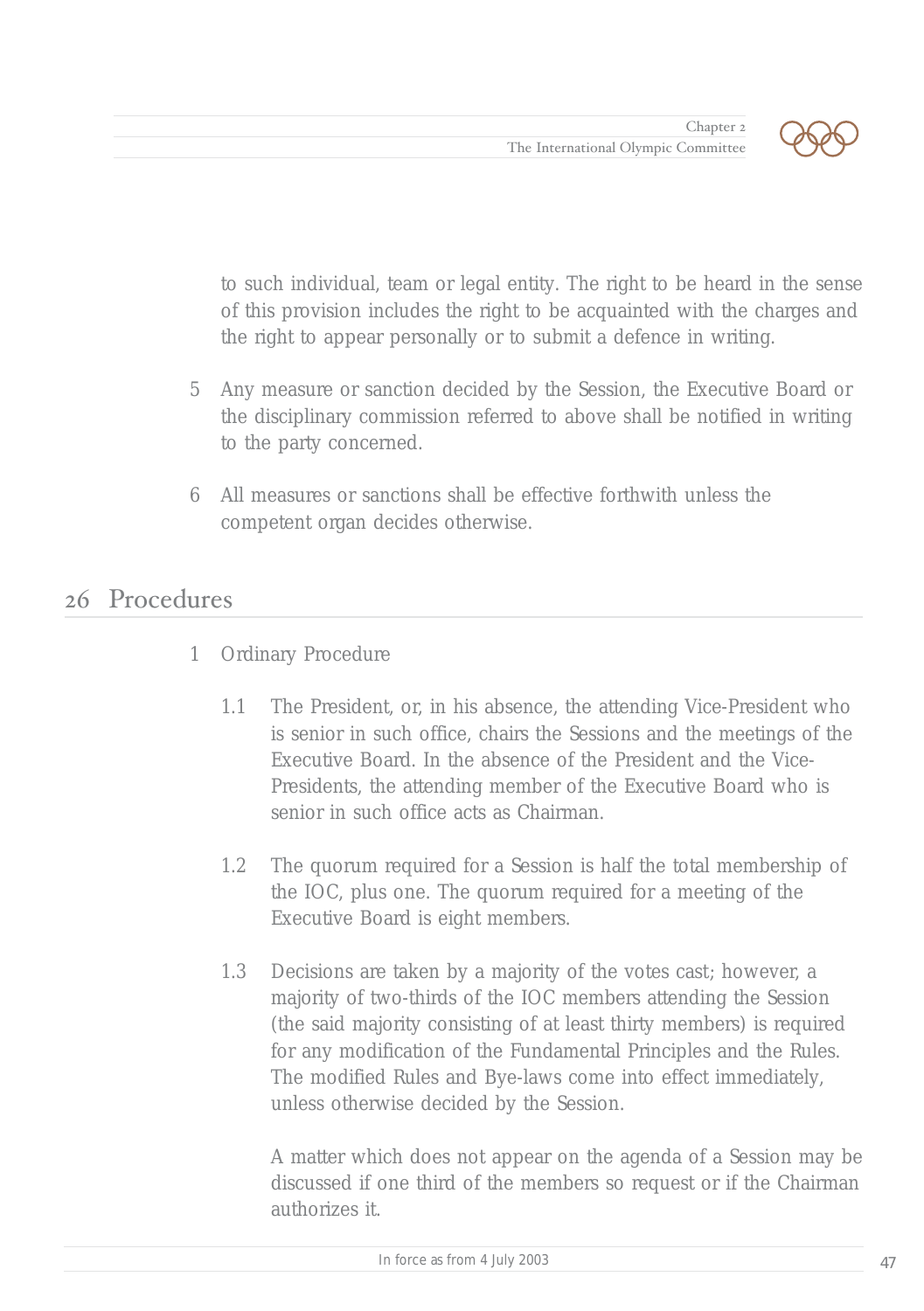- 1.4 Each member has one vote. Abstentions and blank or spoiled votes are not taken into consideration in the calculation of the required majority. Voting by proxy is not allowed. Voting is held by secret ballot if the Chairman so decides or upon the request of at least a quarter of the members present. In the event of a tie, the Chairman of the meeting shall decide.
- 1.5 The provisions of paragraphs 1.3 and 1.4 above are applicable to elections, whether of persons or of host cities. However, when there are (or remain) only two candidates, the candidate obtaining the greater number of votes is declared elected.
- 1.6 An IOC member must refrain from taking part in a vote in the following circumstances:
	- a) when the vote concerns an Olympic Games host city election in which a city in the country of which he is a national is a candidate;
	- b) when the vote concerns the selection of a venue for a Session, an Olympic Congress or any other meeting or event for which a city or any other public authority of the country of which he is a national is a candidate;
	- c) when the vote concerns the election to membership of the IOC of a candidate who is a national of the same country as the member;
	- d) when the vote concerns the election, to any office on the Executive Board, or to any other office, of a candidate who is a national of the same country as the member;
	- e) when the vote concerns any other matter relating to the country of which he is a national or the NOC of that country.

In case of doubt, the chairman shall decide whether or not the member concerned may take part in a vote.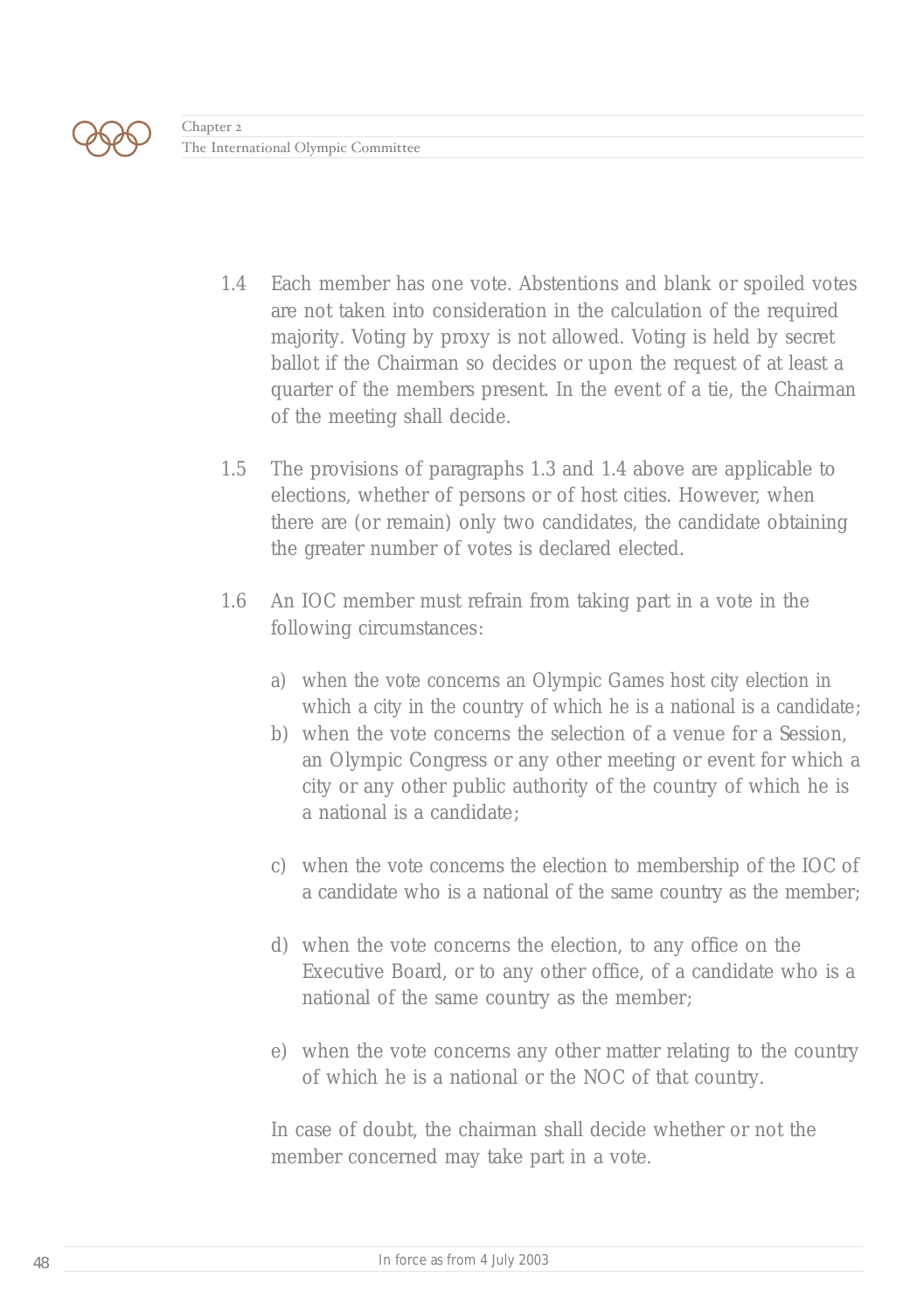

- 1.7 The President of the IOC establishes the regulations for all elections.
- 1.8 Any matter of procedure concerning IOC Sessions and not covered by the Olympic Charter is determined by the Chairman of the meeting.
- 1.9 The Chairman declares the Session closed.
- 2 Procedure in case of urgency
	- 2.1 In case of urgency, the President or the Executive Board may submit a resolution to a vote by correspondence of the members of the IOC, to whom a deadline shall be set for their determination. If the total number of written answers received within such deadline is not less than half the total membership plus one, and if the number of answers received in favour of the proposed resolution reaches the requisite majority, the resolution is carried. The result must immediately be communicated in writing to the members of the IOC. For the calculation of the required majority, if there is any doubt as to the formal validity - particularly by reason of a delay in the mail or of other particular circumstances - or as to the material validity of one or several answers, the President decides in last resort upon the validity and the taking into account of such answers.
	- 2.2 The President of the IOC may take action or a decision when circumstances prevent it from being taken by the Session or the Executive Board. Such action or decision must be submitted for ratification by the competent organ.
	- 2.3 Resolutions, decisions or actions taken pursuant to this procedure in case of urgency cannot apply to modifications of the Olympic Charter.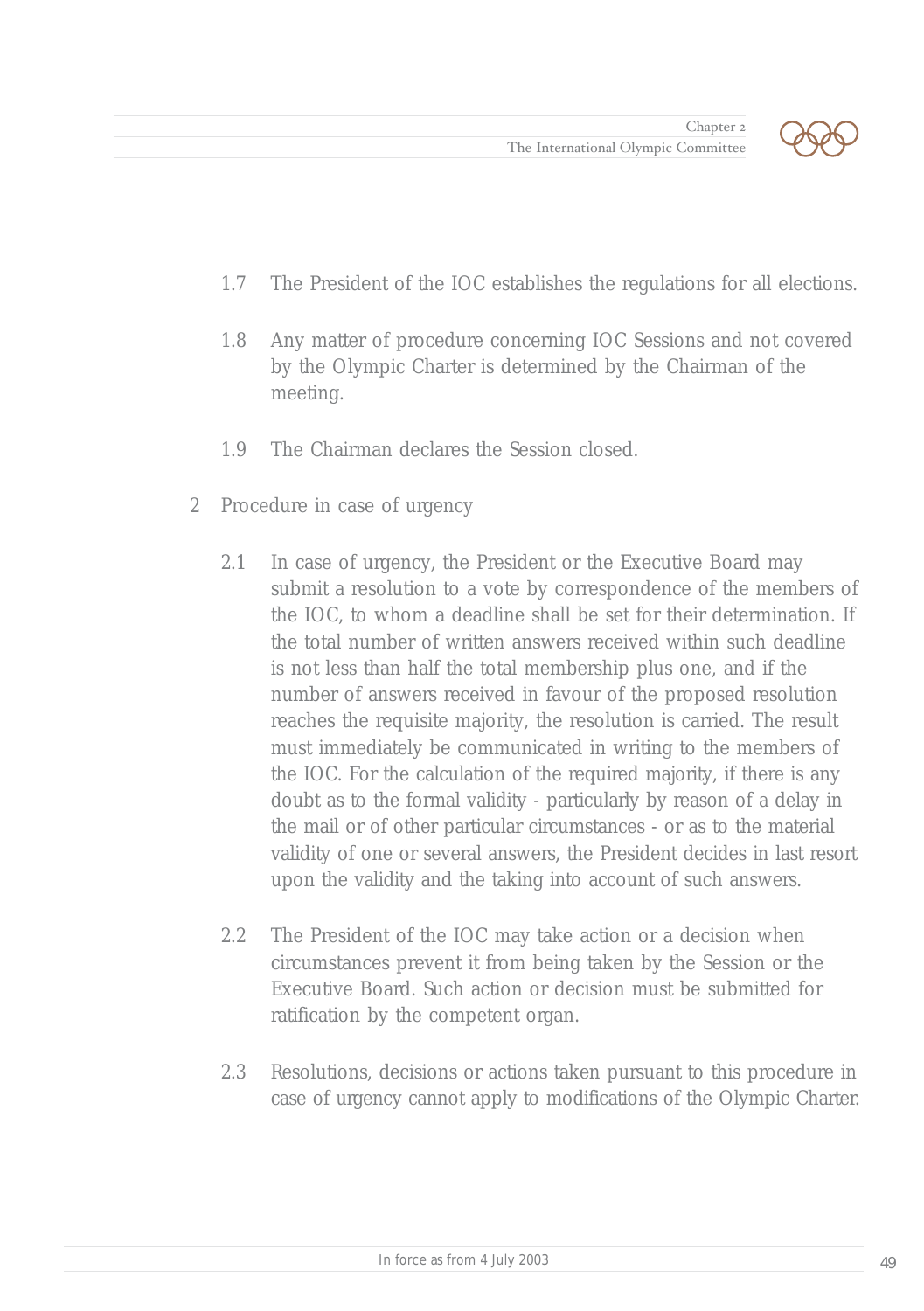## 27 Languages

- 1 The official languages of the IOC are French and English.
- 2 At all IOC Sessions, simultaneous interpretation into German, Spanish, Russian and Arabic must also be provided.
- 3 In the case of divergence between the French and English texts of the Olympic Charter and all other IOC documents, the French text shall prevail unless expressly provided otherwise in writing.

## 28 IOC Resources

- 1 The IOC may accept gifts and bequests and seek all other resources enabling it to fulfil its tasks. It collects revenues from the exploitation of rights, including television rights, as well as from the celebration of the Olympic Games.
- 2 The IOC may grant part of the revenues derived from the exploitation of television rights to the IFs, NOCs including Olympic Solidarity, and the OCOGs.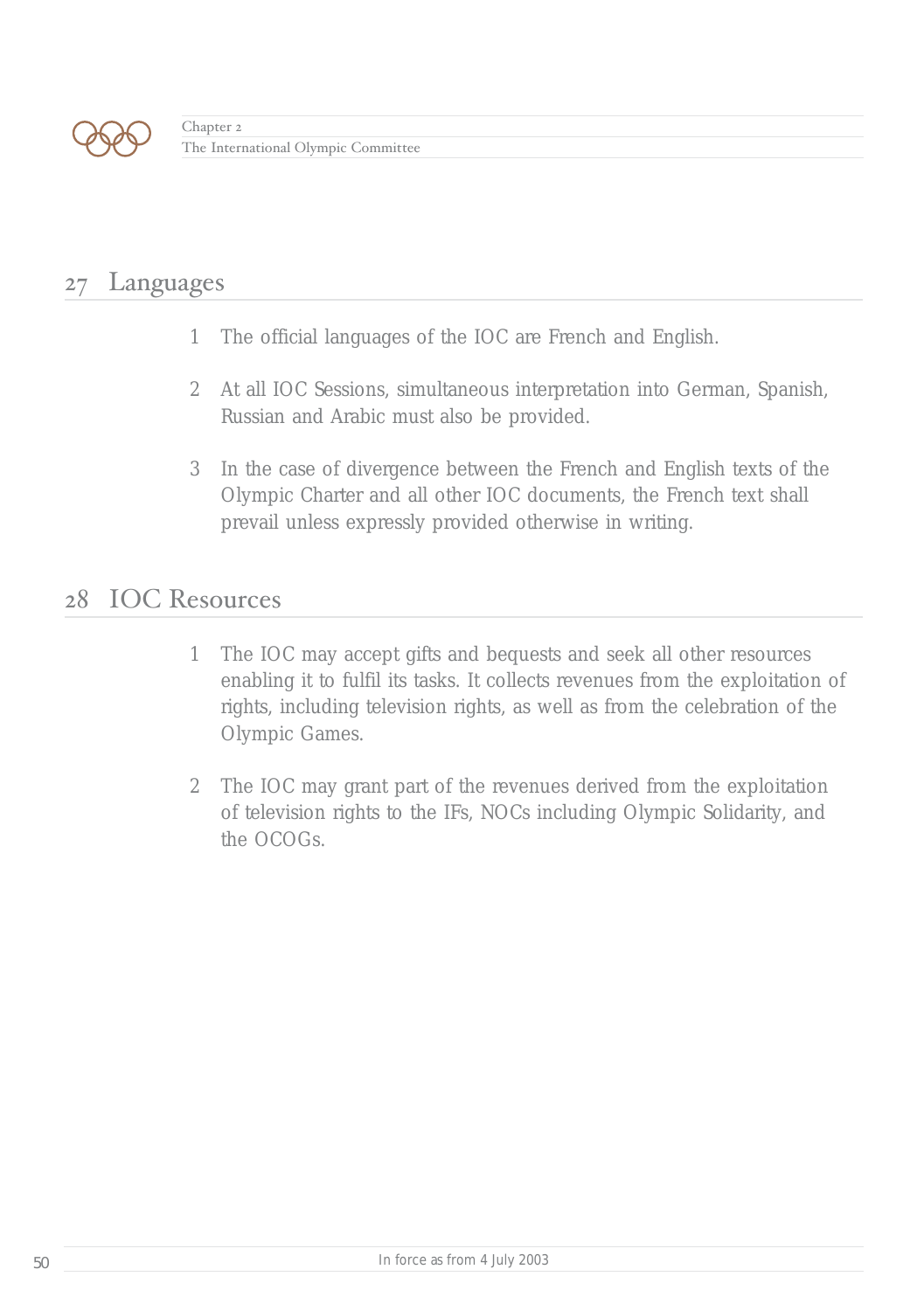# Chapter 3

# The International Federations (IFs)

## 29 Recognition of the IFs

In order to promote the Olympic Movement, the IOC may recognize as IFs international non-governmental organizations administering one or several sports at world level and encompassing organizations administering such sports at national level. In order to be recognized, these organizations must adopt and implement the World Anti-Doping Code. The recognition of IFs newly recognized by the IOC shall be provisional for a period of two years or any other period fixed by the IOC Executive Board. At the end of such period, the recognition shall automatically lapse in the absence of definitive confirmation given in writing by the IOC. As far as the role of the IFs within the Olympic Movement is concerned, their statutes, practice and activities must be in conformity with the Olympic Charter. Subject to the foregoing, each IF maintains its independence and autonomy in the administration of its sport.

#### 30 Role of the IFs

- 1 The role of the IFs is to:
	- 1.1 establish and enforce, in accordance with the Olympic spirit, the rules concerning the practice of their respective sports and to ensure their application;
	- 1.2 ensure the development of their sports throughout the world;
	- 1.3 contribute to the achievement of the goals set out in the Olympic Charter, in particular by way of the spread of Olympism and Olympic education;
	- 1.4 establish their criteria of eligibility to the competitions of the Olympic Games in conformity with the Olympic Charter, and to submit these to the IOC for approval;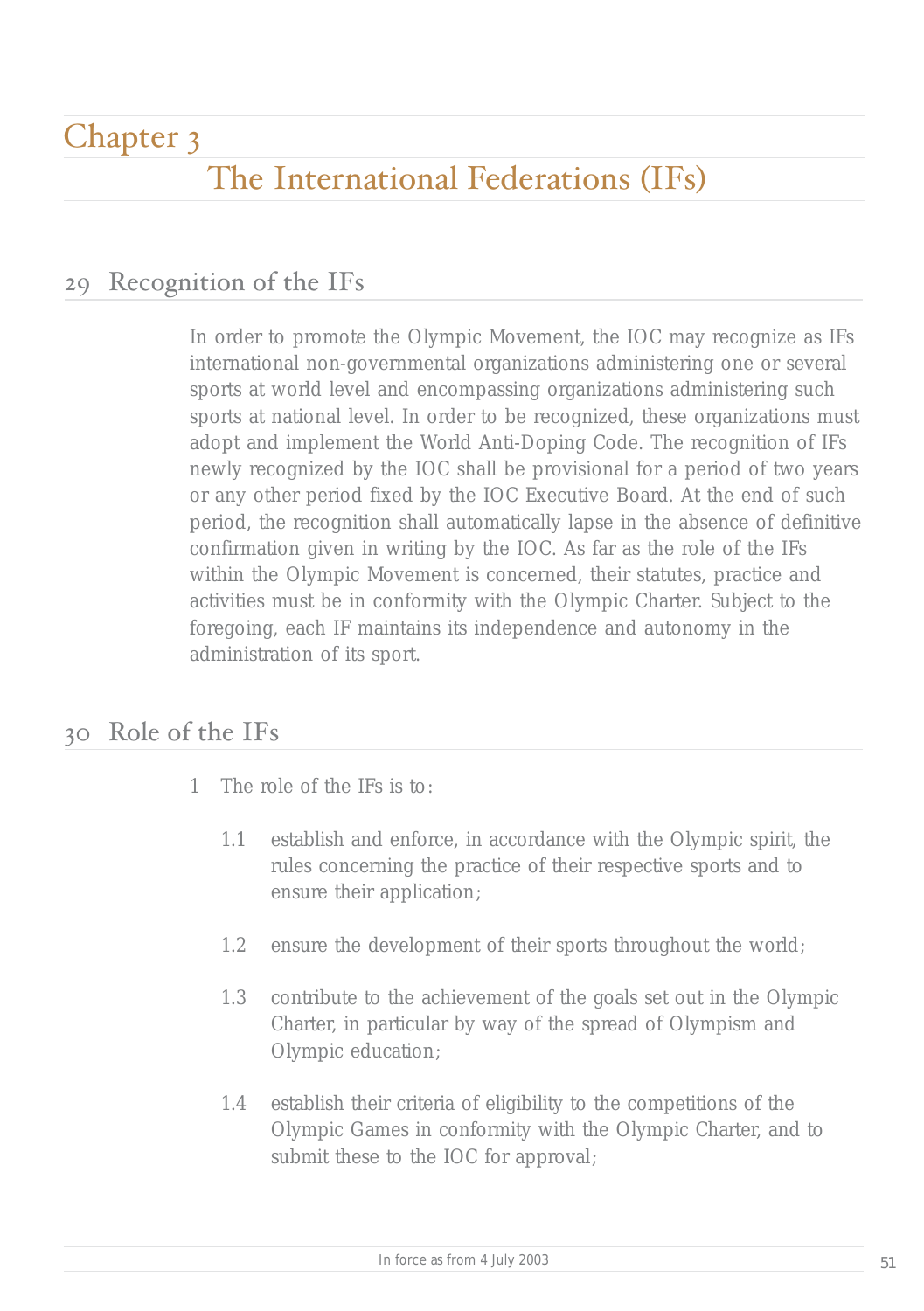- 1.5 assume the responsibility for the technical control and direction of their sports at the Olympic Games and at the Games under the patronage of the IOC;
- 1.6 provide technical assistance in the practical implementation of the Olympic Solidarity programme.
- 2 In addition, the IFs may:
	- 2.1 formulate proposals addressed to the IOC concerning the Olympic Charter and the Olympic Movement in general, including the organizing and holding of the Olympic Games;
	- 2.2 give their opinions concerning the candidatures for organizing the Olympic Games, particularly concerning the technical capabilities of the candidate cities;
	- 2.3 collaborate in the preparation of the Olympic Congresses;
	- 2.4 participate, on request from the IOC, in the activities of the IOC commissions.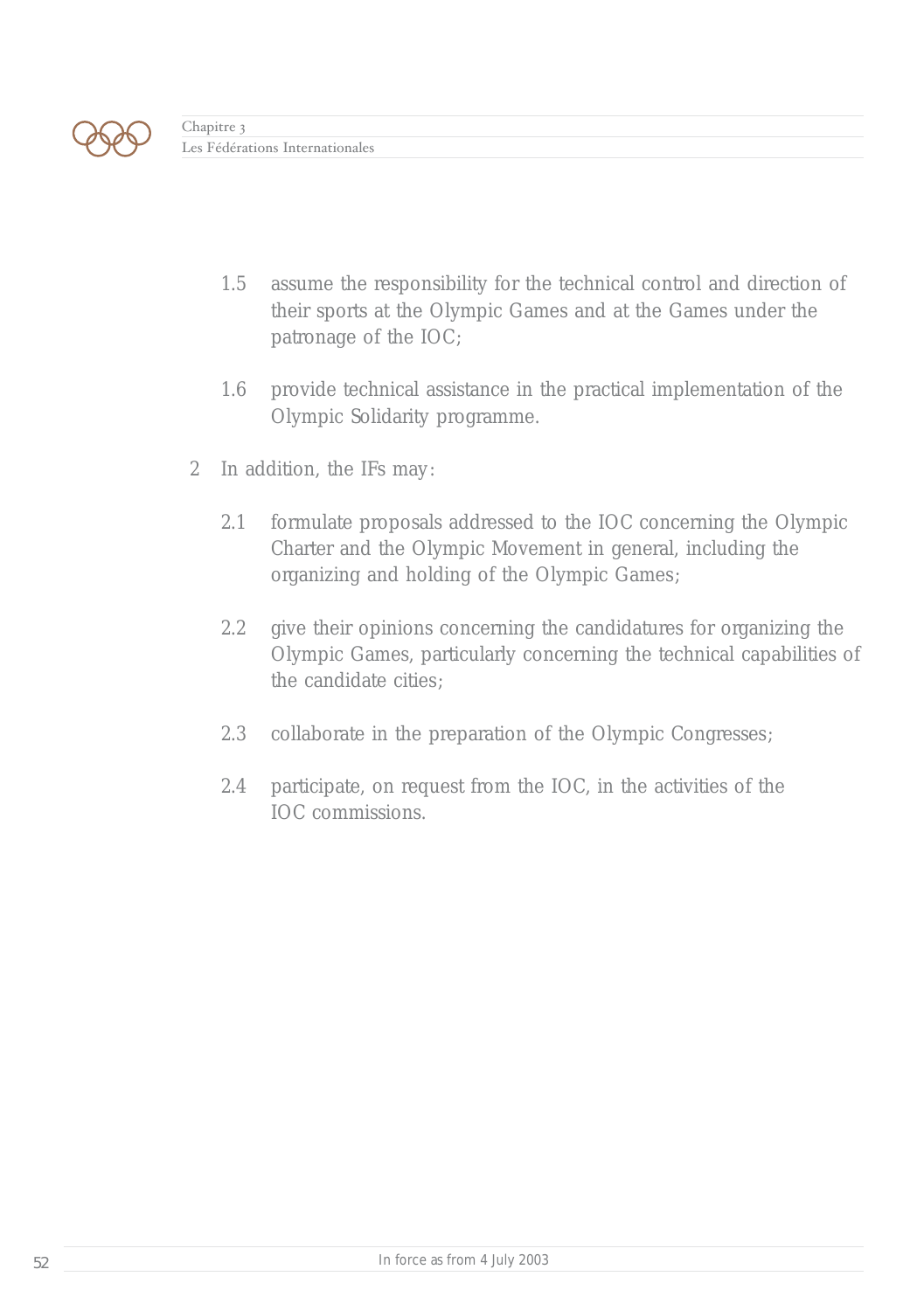# Chapter 4

# The National Olympic Committees (NOCs)

# 31 Mission and Role of the NOCs\*

- 1 The mission of the NOCs is to develop and protect the Olympic Movement in their respective countries, in accordance with the Olympic Charter.
- 2 The NOCs<sup>-</sup>
	- 2.1 propagate the fundamental principles of Olympism at national level within the framework of sports activity and otherwise contribute, among other things, to the diffusion of Olympism in the teaching programmes of physical education and sport in schools and university establishments. They see to the creation of institutions which devote themselves to Olympic education. In particular, they concern themselves with the establishment and activities of National Olympic Academies, Olympic Museums and cultural programmes related to the Olympic Movement;
	- 2.2 ensure the observance of the Olympic Charter in their countries;
	- 2.3 encourage the development of high performance sport as well as sport for all;
	- 2.4 help in the training of sports administrators by organizing courses and ensure that such courses contribute to the propagation of the Fundamental Principles of Olympism;
	- 2.5 commit themselves to taking action against any form of discrimination and violence in sport;
	- 2.6 shall fight against the use of substances and procedures prohibited by the IOC or the IFs, in particular by approaching the competent authorities of their country so that all medical controls may be performed in optimum conditions.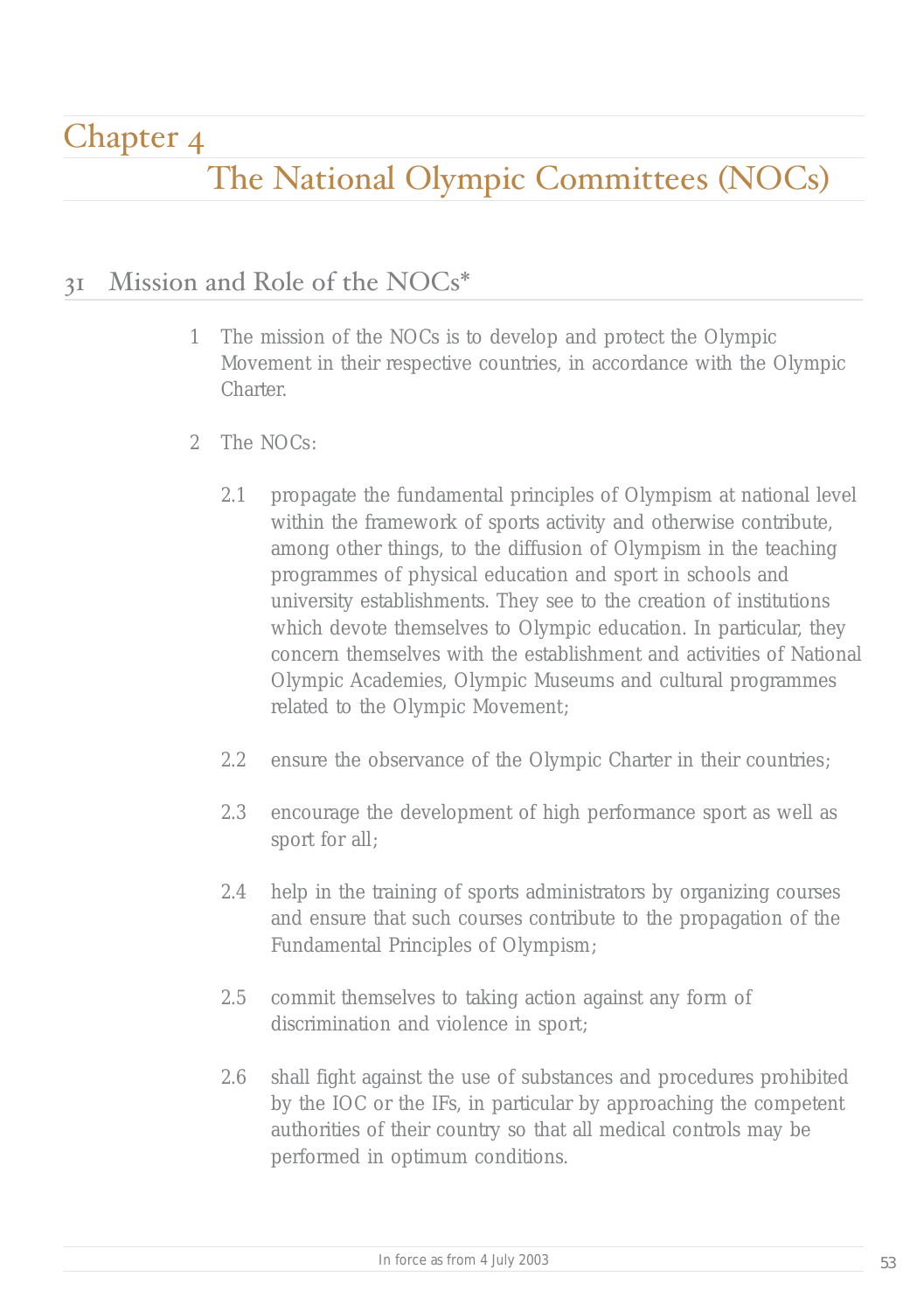- 3 The NOCs have the exclusive powers for the representation of their respective countries at the Olympic Games and at the regional, continental or world multi-sports competitions patronized by the IOC. In addition, each NOC is obliged to participate in the Games of the Olympiad by sending athletes.
- 4 The NOCs have the authority to designate the city which may apply to organize Olympic Games in their respective countries.
- 5 The NOCs must work to maintain harmonious and cooperative relations with appropriate governmental bodies; they must also contribute effectively to the establishment of programmes for the promotion of sport at all levels. As sport contributes to education, health, the economy and social order, it is desirable for the National Olympic Committees to enjoy the support of the public authorities in achieving their objectives. Nevertheless, the NOCs shall preserve their autonomy and resist all pressures of any kind, including those of a political, religious or economic nature, that may prevent them from complying with the Olympic Charter.
- 6 NOCs have the right to:
	- 6.1 formulate proposals addressed to the IOC concerning the Olympic Charter and the Olympic Movement in general, including the organizing and the holding of the Olympic Games;
	- 6.2 give their opinions concerning the candidatures for the organization of the Olympic Games;
	- 6.3 collaborate in the preparation of the Olympic Congresses;
	- 6.4 participate, on request from the IOC, in the activities of the IOC commissions.
- 7 The IOC helps the NOCs fulfil their mission through its various departments and Olympic Solidarity.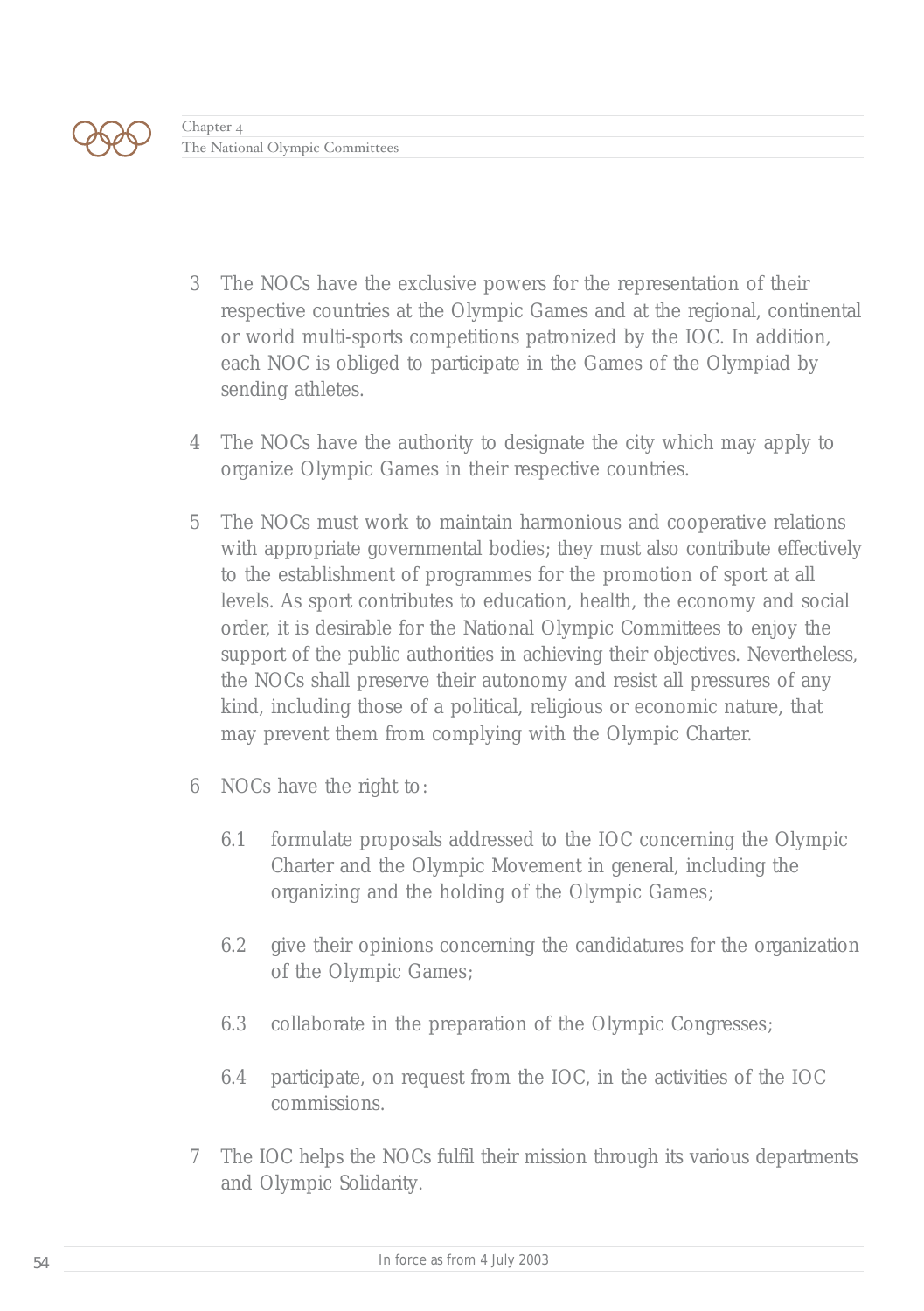

- 8 In order to fulfil their mission, the NOCs may cooperate with governmental or non-governmental bodies. However, they must never associate themselves with any activity which would be in contradiction with the Olympic Charter.
- 9 Apart from the measures and sanctions provided in case of infringement of the Olympic Charter, the IOC may, after having heard an NOC, suspend it or withdraw its recognition from it:
	- 9.1 if the activity of such NOC is hampered by the effect of legal provisions or regulations in force in the country concerned or by acts of other entities within such country, whether sporting or otherwise;
	- 9.2 if the making or expression of the will of the national federations or other entities belonging to such NOC or represented within it is hampered by the effect of legal provisions or regulations in force in the country concerned or by acts of other entities within such country, whether sporting or otherwise.

# 32 Composition of the NOCs\*

- 1 Whatever their composition, NOCs must include:
	- 1.1 the IOC members in their country, if any. Such members have the right to vote in the general assemblies of the NOC. In addition, the IOC members in their country, if any, referred to in paragraphs 2.2.1 and 2.2.4 of the bye-law to Rule 20 are ex officio members of the NOC executive body, within which they have the right to vote;
	- 1.2 all national federations affiliated to the IFs governing sports included in the programme of the Olympic Games or the representatives designated by them (with a minimum of five such national federations). Proof must be adduced that these national federations exercise a specific and real sports activity in their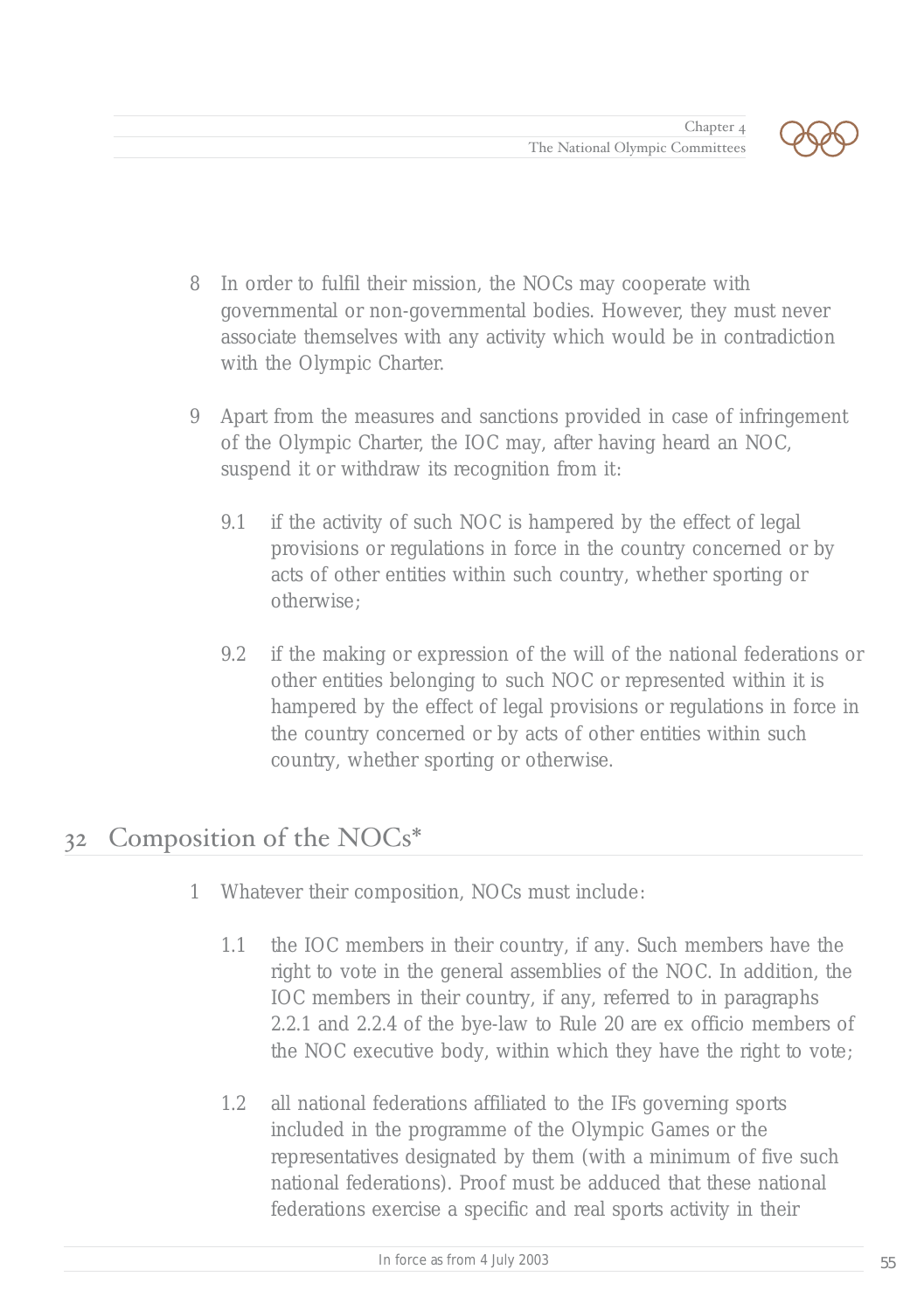

country and internationally, in particular by organizing and participating in competitions and implementing training programmes for athletes. An NOC shall not recognize more than one national federation for each sport governed by such IF. Furthermore, such national federations or the representatives chosen by them must constitute the voting majority of the NOC and of its executive organ;

- 1.3 active athletes or retired athletes having taken part in the Olympic Games; however, the latter must retire from their posts at the latest by the end of the third Olympiad after the last Olympic Games in which they took part.
- 2 The NOCs may include as members:
	- 2.1 national federations affiliated to IFs recognized by the IOC, the sports of which are not included in the programme of the Olympic Games;
	- 2.2 multi-sports groups and other sports-oriented organizations or their representatives, as well as nationals of the country liable to reinforce the effectiveness of the NOC or who have rendered distinguished services to the cause of sport and Olympism.
- 3 When dealing with questions relating to the Olympic Games, only the votes cast by the executive organ of the NOC and by the national federations affiliated to IFs governing sports included in the programme of the Olympic Games are taken into consideration.
- 4 Governments or other public authorities shall not designate any members of an NOC. However, an NOC may decide, at its discretion, to elect as members representatives of such authorities.
- 5 Before existing as an NOC and acquiring the right to be designated as such, an organization must be recognized by the IOC. This recognition can be granted only to an organization, the jurisdiction of which coincides with the limits of the country in which it is established and has its headquarters.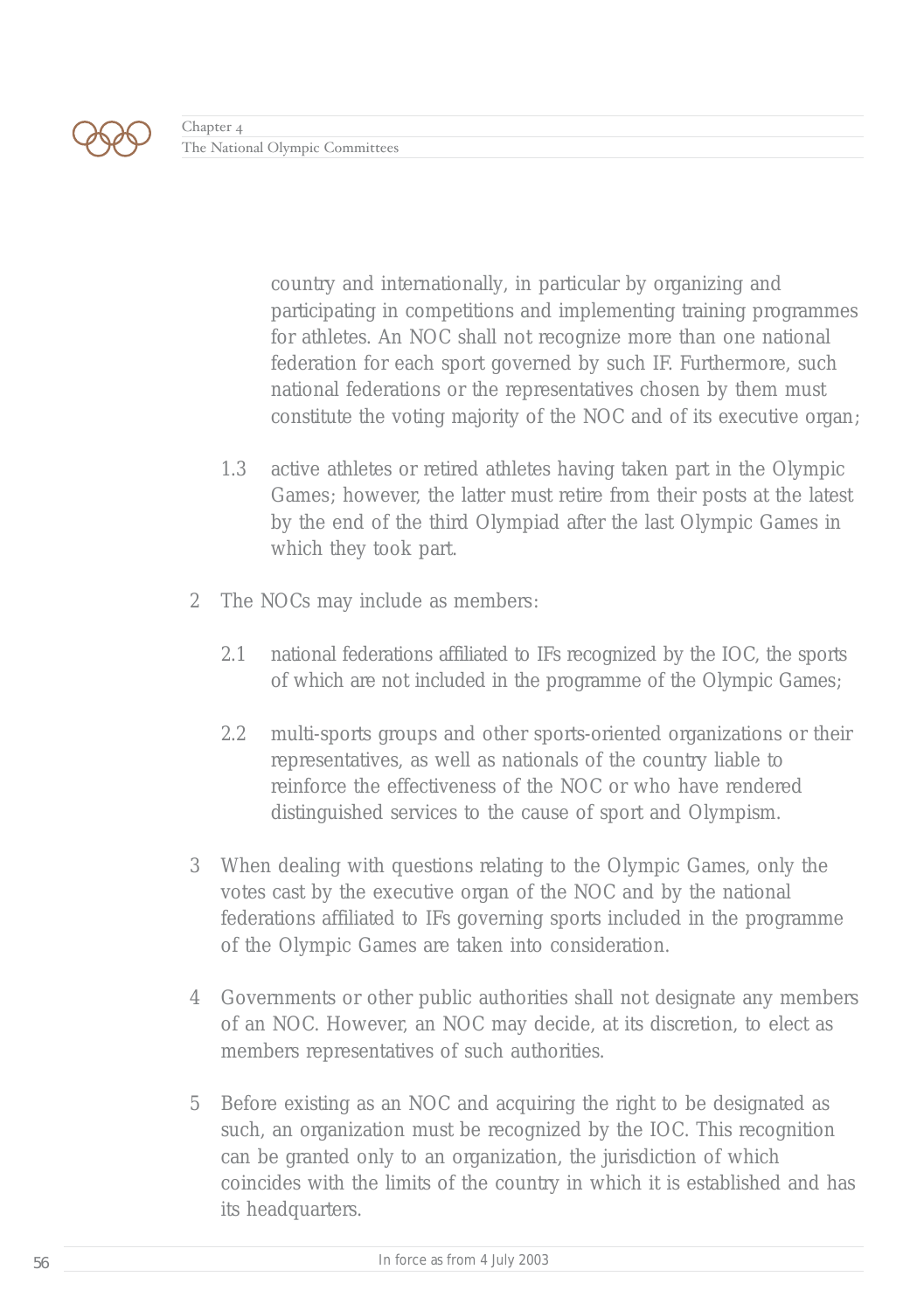

# Bye-law to Rule 31 et 32

- 1
- 1.1 In order to be recognized by the IOC, an applicant NOC must fulfil all conditions prescribed in Rule 32. In such a case, the applicant NOC must submit to the IOC for approval two copies, in French or English, of its statutes. The applicant NOC must obtain from each IF to which a member national federation of the applicant NOC is affiliated an attestation certifying to the IOC that such national federation is a member in good standing of the IF concerned.
- 1.2 Each applicant NOC, the statutes of which have been approved by the IOC, shall send a copy thereof to the IOC, together with a request for recognition and a list of the members of its executive organ, all three documents being certified as true copies by its President and its Secretary General.
- 2 The statutes of each NOC shall, at all times, be in accordance with the Olympic Charter and refer expressly to the latter. If there is any doubt as to the implication or the interpretation of the statutes of an NOC, or if there is a contradiction between such statutes and the Olympic Charter, the latter takes precedence.
- 3 Any subsequent change to the statutes as originally approved by the IOC shall also be communicated to the latter with a request for approval. Copies of the minutes of the meetings at which elections or replacement of members have taken place shall be sent to the IOC. All documents must be certified as true copies by the President and the Secretary General of the NOC.
- 4 The General Assembly of an NOC shall be held at least once a year.
- 5 The members of the executive organ of an NOC shall be renewed at least every four years, during a meeting of the General Assembly the agenda of which includes such renewal.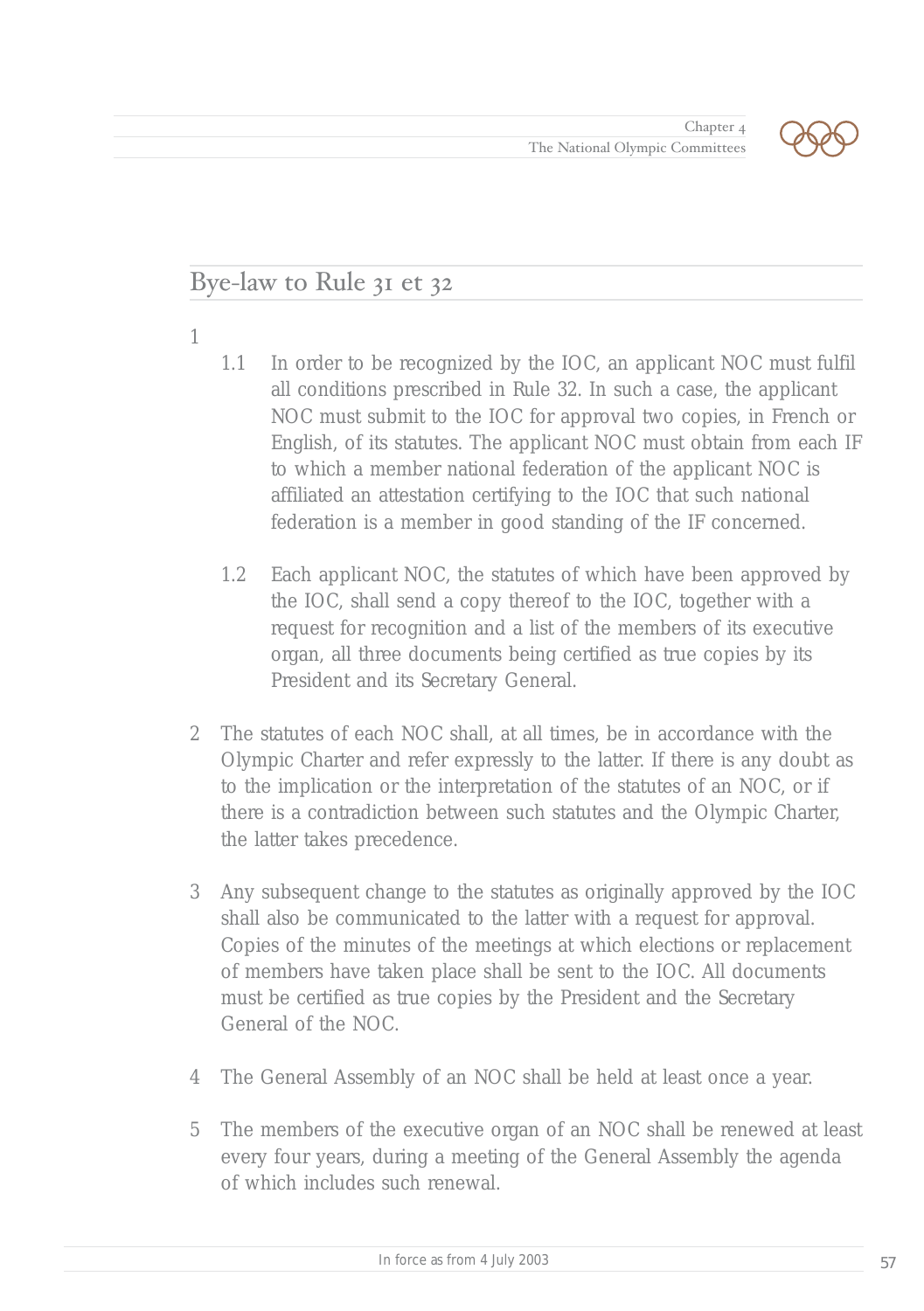- 6 The members of the NOCs, with the exception of those who devote themselves to the administration of sport, shall accept no salary or bonus of any kind in consideration for the performance of their functions. They may, however, be reimbursed for their travelling and accommodation costs and other justified expenses incurred in the carrying out of their functions.
- 7 NOCs which cease temporarily or permanently to be recognized by the IOC thereupon lose all rights conferred upon them by the IOC, including, but not limited to, the rights:
	- 7.1 to call or refer to themselves as "National Olympic Committee";
	- 7.2 to use their Olympic emblems;
	- 7.3 to benefit from the activity of Olympic Solidarity;
	- 7.4 to take part in activities led or patronized by the IOC (including regional Games);
	- 7.5 to send competitors, team officials and other team personnel to the Olympic Games;
	- 7.6 to belong to any association of NOCs.
- 8 The NOCs perform the following tasks:
	- 8.1 They constitute, organize and lead their respective delegations at the Olympic Games and at the regional, continental or world multisports competitions patronized by the IOC. They decide upon the entry of athletes proposed by their respectivenational federations. Such selection shall be based not only on the sports performance of an athlete but also on his ability to serve as an example to the sporting youth of his country. The NOCs must ensure that the entries proposed by the national federations comply in all respects with the provisions of the Olympic Charter.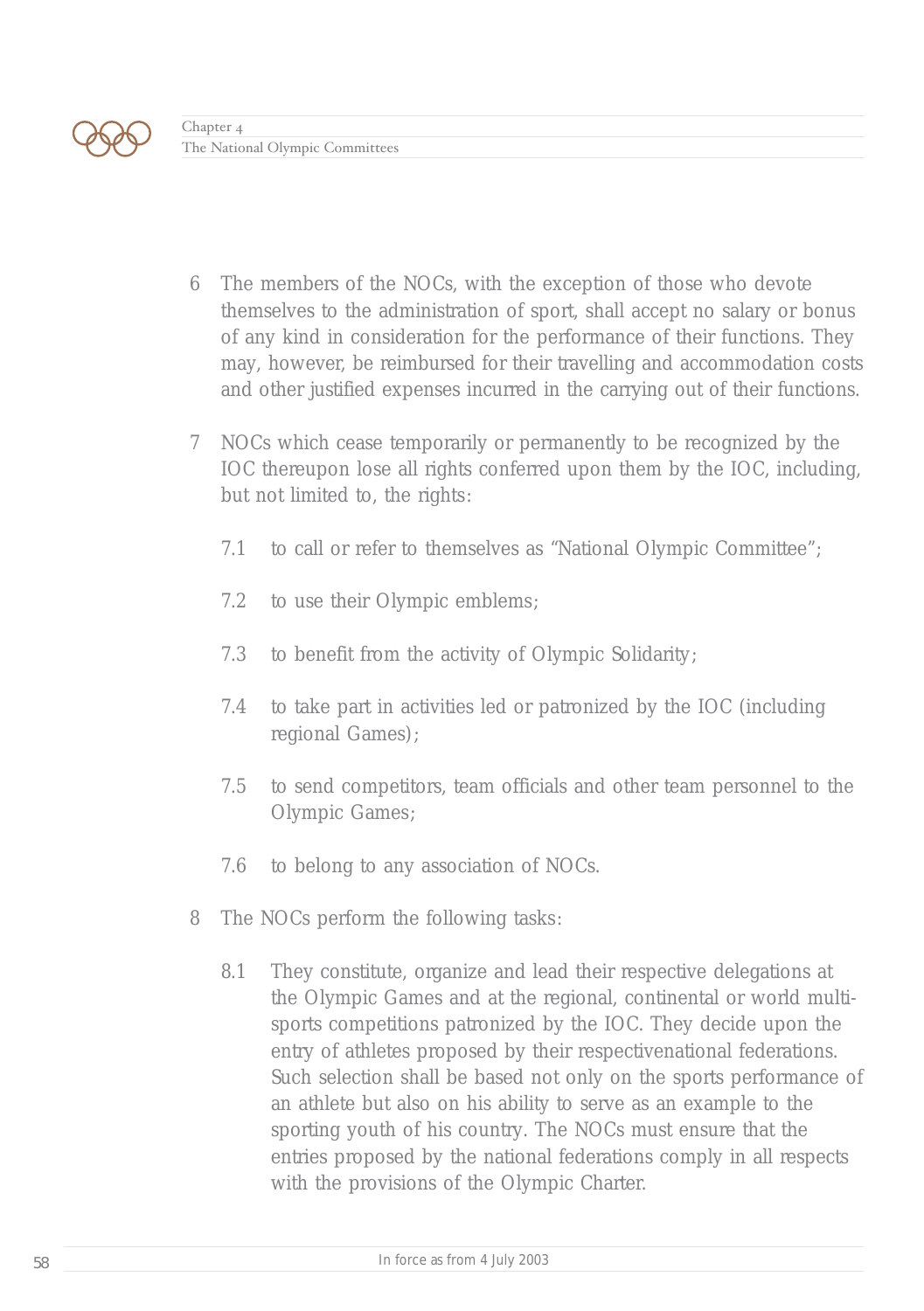

- 8.2 They provide for the equipment, transportation and accommodation of the members of their delegations. They contract for the latters' benefit adequate insurance covering the risks of death, disability, illness, medical and pharmaceutical expenses and third party liability. They are responsible for the behaviour of the members of their delegations.
- 8.3 They have the sole and exclusive authority to prescribe and determine the clothing and uniforms to be worn, and the equipment to be used, by the members of their delegations on the occasion of the Olympic Games and in connection with all sports competitions and ceremonies related thereto.

This exclusive authority does not extend to specialized equipment used by athletes of their delegations during the actual sports competitions. For the purposes of this rule, specialized equipment shall be limited to such equipment acknowledged by the NOC concerned as having a material effect on the performance of athletes, due to the specialized characteristics of the equipment. Any publicity in respect of any such specialized equipment must be submitted to the NOC concerned for approval if there is any reference, express or implied, to the Olympic Games.

- 9 It is recommended that NOCs:
	- 9.1 regularly organize (if possible each year) an Olympic Day or Week intended to promote the Olympic Movement;
	- 9.2 include in their activities the promotion of culture and arts in the fields of sport and Olympism;
	- 9.3 participate in the programmes of Olympic Solidarity;
	- 9.4 seek sources of financing which will enable them to maintain their autonomy in all respects. The collection of funds must, however,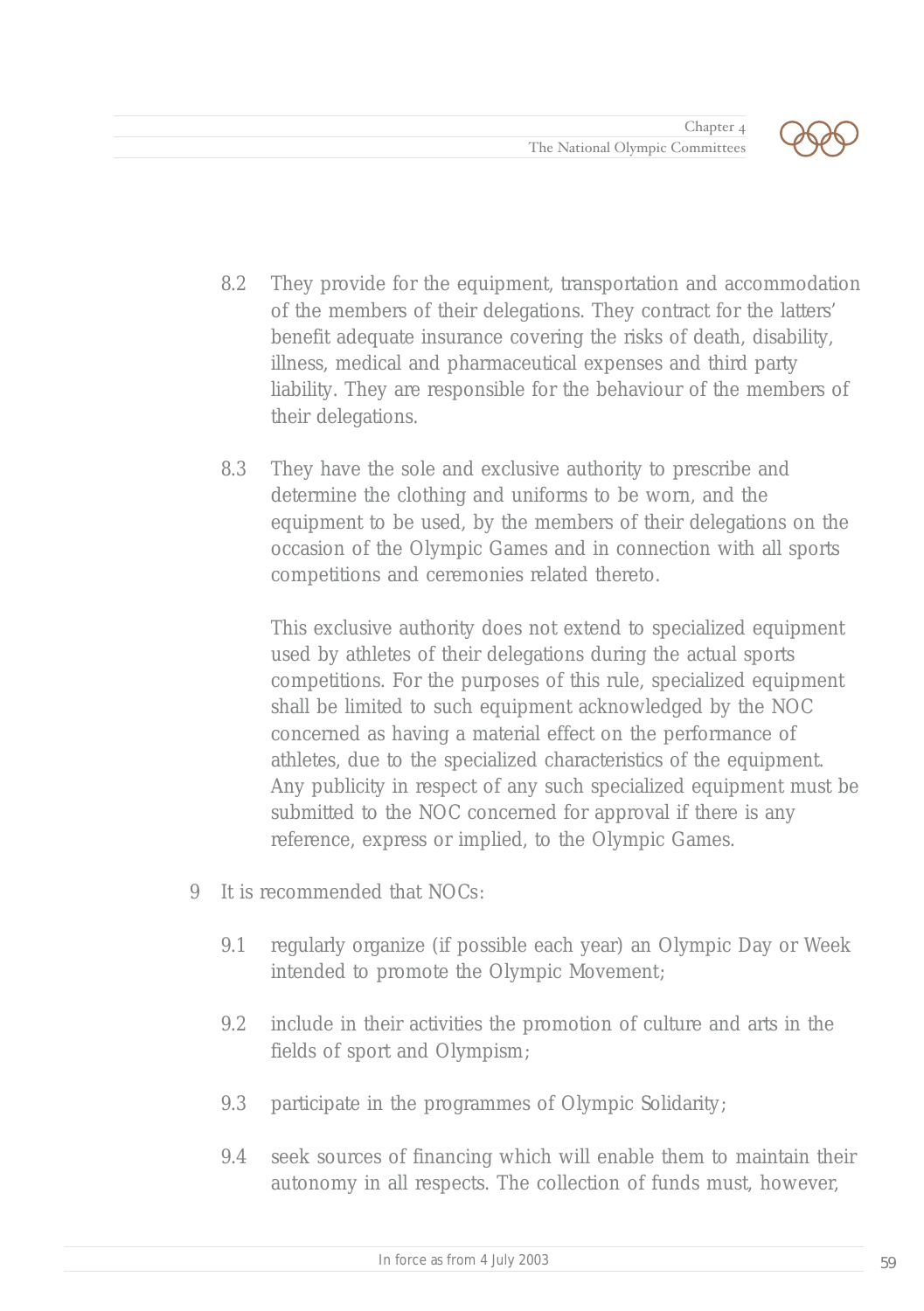

be accomplished in accordance with the Olympic Charter and in such a manner that the dignity and independence of the NOC are not harmed.

## 33 The National Federations

To be recognized by an NOC and accepted as a member of such NOC, a national federation must exercise a specific and real sports activity, be affiliated to an IF recognized by the IOC and conduct its activities in compliance with both the Olympic Charter and the rules of its IF.

## 34 Country and Name of an NOC

- 1 In the Olympic Charter, the expression "country" means an independent State recognized by the international community.
- 2 The name of an NOC must reflect the territorial extent and tradition of its country and must be approved by the IOC.

#### 35 Flag, Emblem and Anthem

The flag, the emblem and the anthem adopted by an NOC for use in relation to its activities, including the Olympic Games, must be approved by the IOC Executive Board.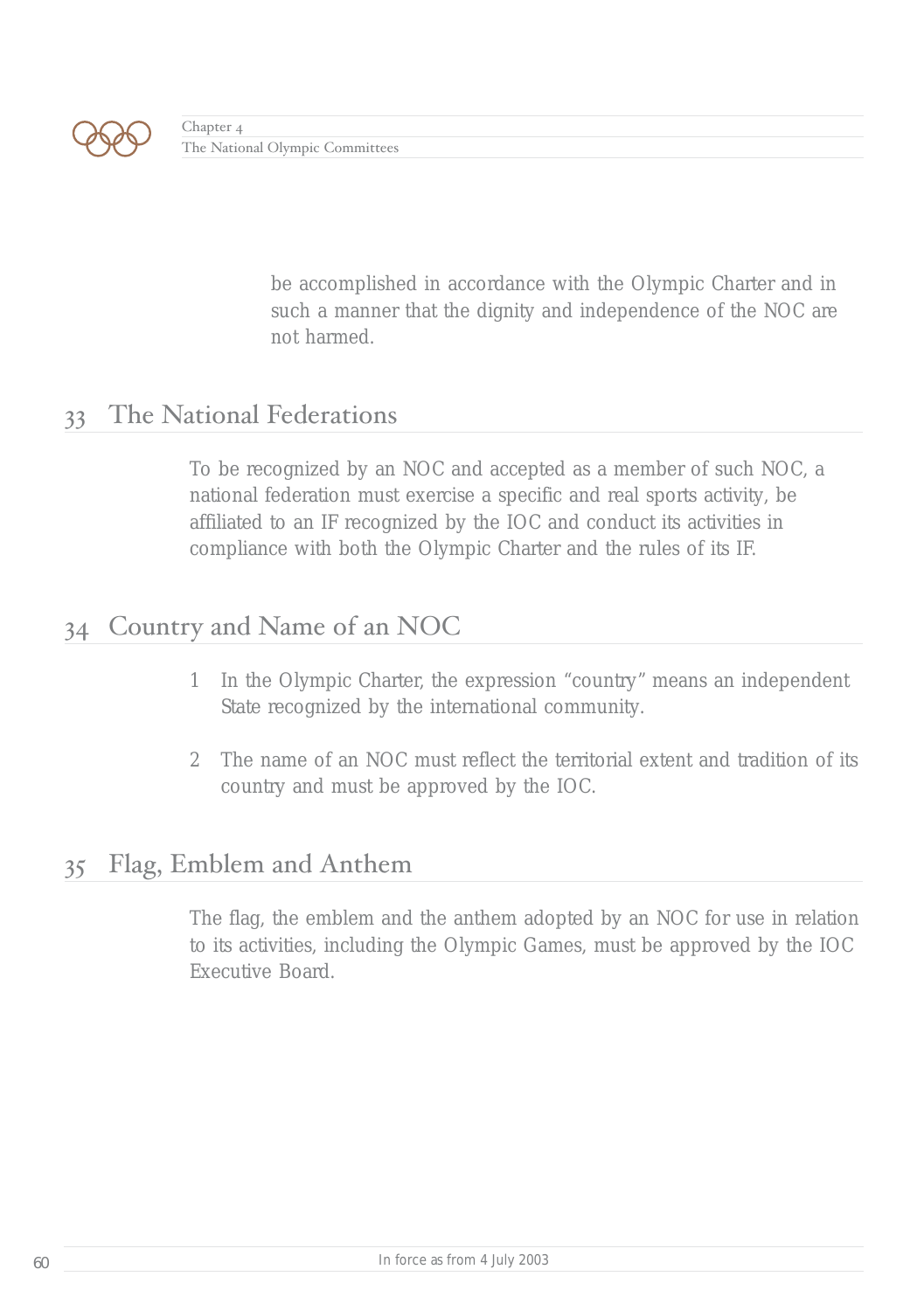Chapter<sub>5</sub>

# The Olympic Games

## I ORGANIZATION AND ADMINISTRATION OF THE OLYMPIC GAMES

### 36 Celebration of the Olympic Games\*

- 1 The Games of the Olympiad are held during the first year of the Olympiad which they celebrate.
- 2 Beginning in 1994, the year of the XVII Olympic Winter Games, the Olympic Winter Games are held during the second calendar year following that during which an Olympiad begins.
- 3 The honour of hosting the Olympic Games is entrusted by the IOC to a city, which is designated as the host city of the Olympic Games.
- 4 The time of year at which the Olympic Games are to be held must be proposed by the candidate cities to the IOC Executive Board for approval prior to the election of the host city.
- 5 The non-celebration of the Olympic Games during the year in which they should be held entails the cancellation of the rights of the host city.

#### Bye-law to Rule 36

The duration of the competitions of the Games of the Olympiad and of the Olympic Winter Games shall not exceed sixteen days. If no competition is scheduled for Sundays or public holidays, the duration of the Olympic Games may, with the approval of the IOC Executive Board, be extended accordingly.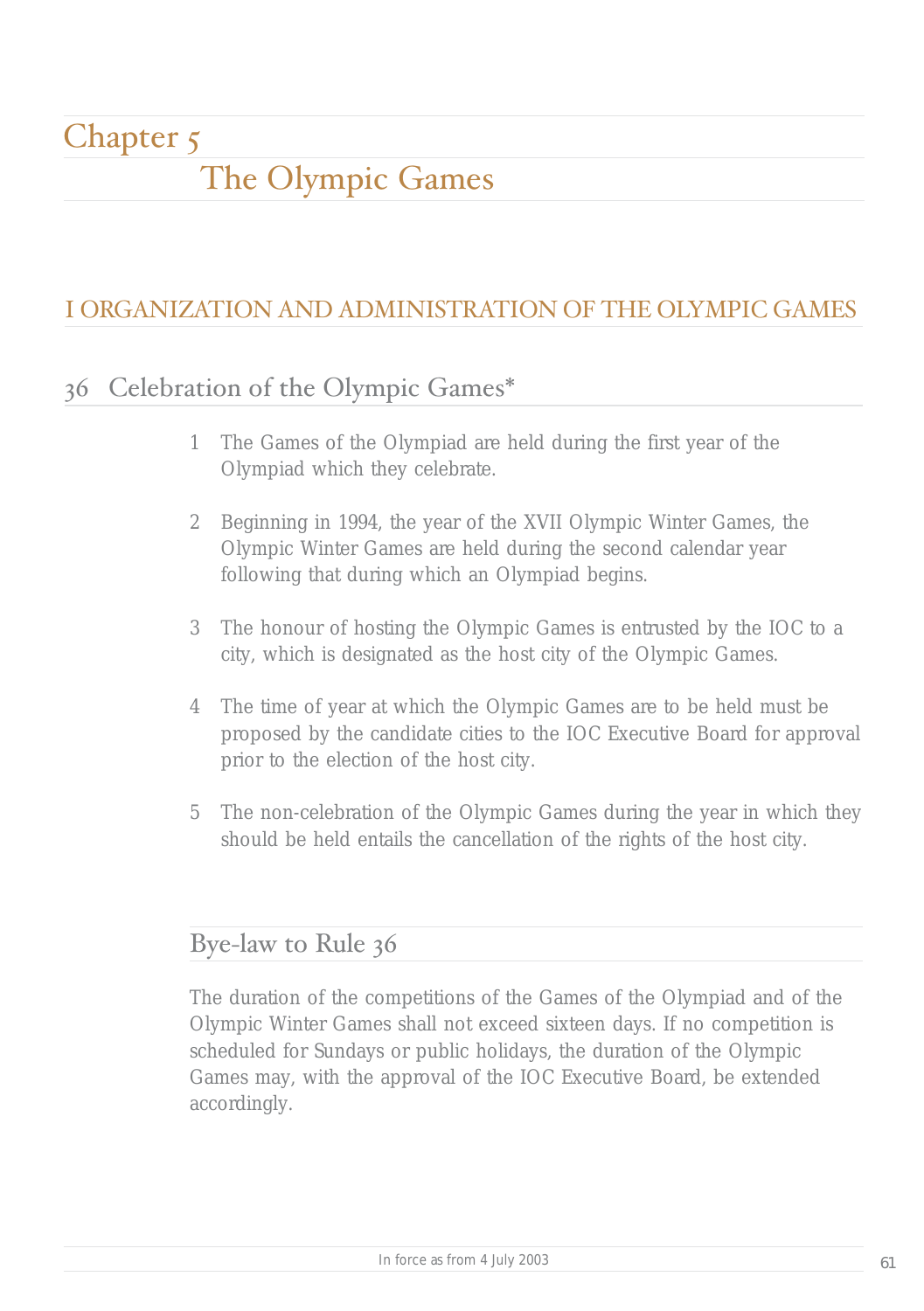# 37 Election of the host city\*

- 1 The election of any host city is the prerogative of the IOC alone.
- 2 Only a city the candidature of which is approved by the NOC of its country can apply for the organization of the Olympic Games. The application to organize the Olympic Games must be made to the IOC by the official authority of the city concerned with the approval of the NOC. The official authority of the city and the NOC must guarantee that the Olympic Games will be organized to the satisfaction of and under the conditions required by the IOC. Should there be several candidate cities in one country for the organization of the same Olympic Games, it rests with the NOC to decide which one will be proposed for election.
- 3 Cities whose candidatures have been approved by their NOCs are subject to the rules foreseen in the Bye-Law to this Rule.
- 4 The organization of the Olympic Games shall not be entrusted to a city unless the latter has submitted to the IOC a document drawn up by the Government of the country under consideration, in which the said Government guarantees to the IOC that the country will respect the Olympic Charter.
- 5 Any city applying for the organization of the Olympic Games must undertake in writing to respect the conditions prescribed for candidate cities issued by the IOC Executive Board, as well as the technical norms laid down by the IF of each sport included in the programme of the Olympic Games. The IOC Executive Board shall determine the procedure to be followed by the candidate cities.
- 6 Any candidate city shall offer such financial guarantees as considered satisfactory by the IOC Executive Board. Such guarantees may be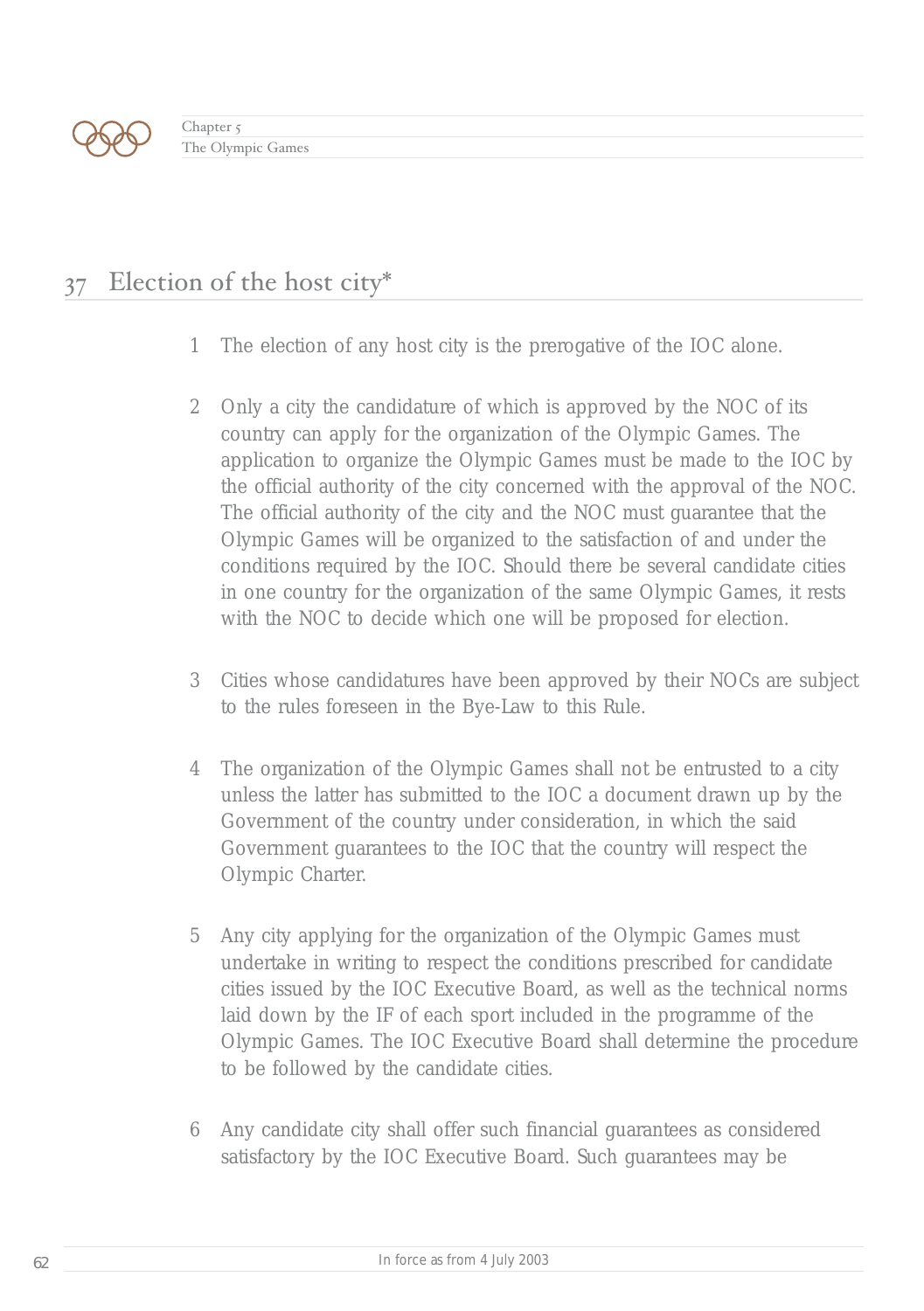Chapter 5 The Olympic Games



given by the city itself, local, regional or national public collectivities, the State or other third parties. At least six months before the start of the IOC Session at which such Olympic Games will be awarded, theIOC shall make known the nature, form and exact contents of the guarantees required.

- 7 The election relating to the designation of the host city takes place in a country having no candidate city for the organization of such Olympic Games, after due consideration of the report by the evaluation commission for candidate cities. Save in exceptional circumstances, such election must take place seven years before the holding of the Olympic Games.
- 8 The IOC enters into a written agreement with the host city and the NOC of its country, which agreement specifies in detail the obligations incumbent upon them. Such agreement is signed immediately upon the election of the host city.

#### Bye-law to Rule 37

- 1 From the day the application for candidature is submitted to the IOC, the NOC shall supervise and shall be jointly responsible for the actions and conduct of its city in relation to the city's candidature to host the Olympic Games.
- 2 All cities applying to become candidate cities to host the Olympic Games shall be subject to a candidature acceptance procedure, conducted under the authority of the IOC Executive Board, which shall determine the details of such procedure. The IOC Executive Board shall determine which cities shall be accepted as candidate cities.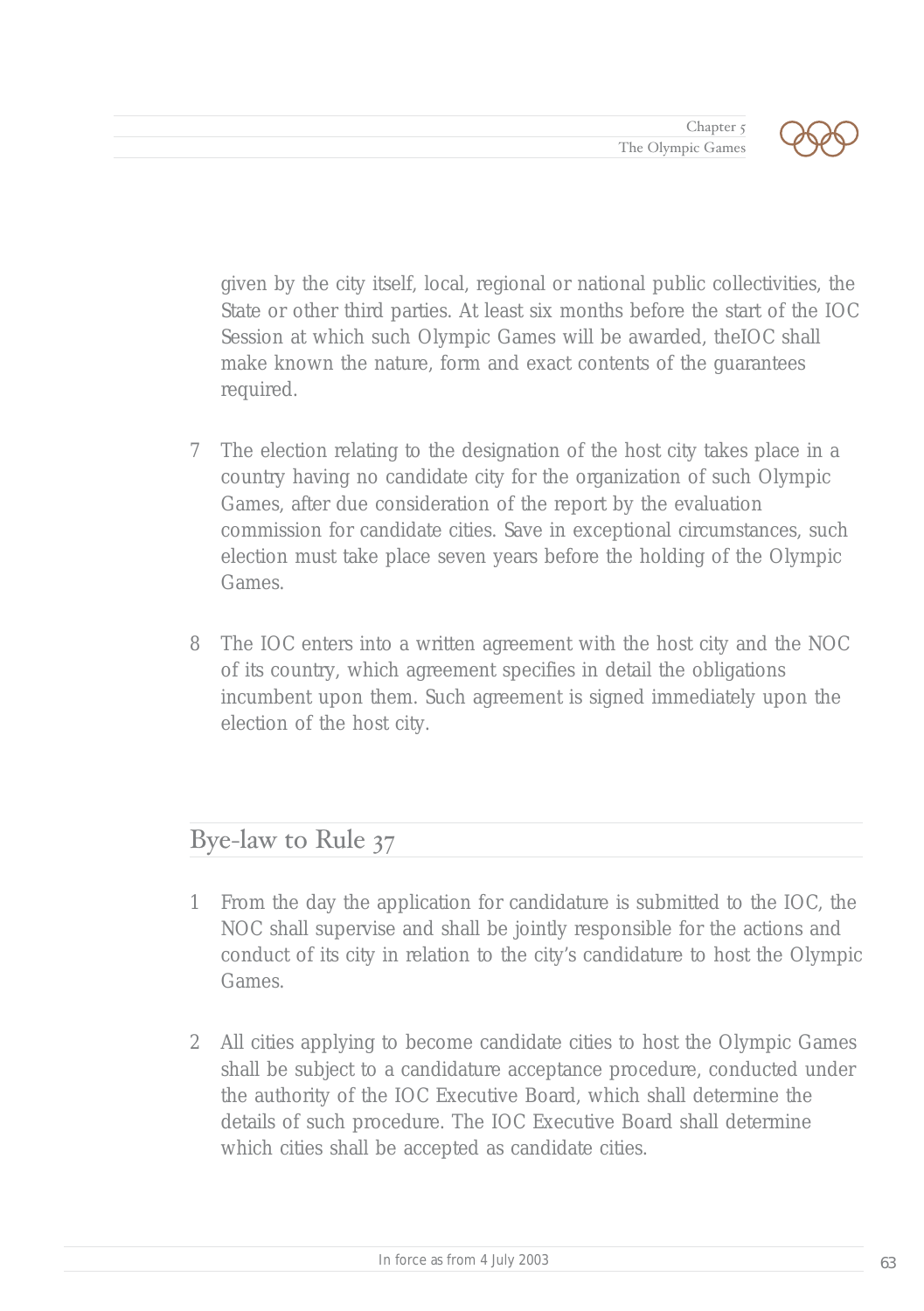- 3 The candidatures of cities applying to host the Olympic Games shall be examined by an evaluation commission for candidate cities.
- 4 Two evaluation commissions for candidate cities are appointed by the IOC President. They are composed of, inter alia:
	- for the Games of the Olympiad, three members representing the IFs, three members representing the NOCs, four IOC members, one member proposed by the Athletes' Commission, one member representing the International Paralympic Committee (IPC) as well as specialists whose advice may be helpful; and
	- for the Olympic Winter Games, two members representing the IFs, two members representing the NOCs, three IOC members, one member proposed by the Athletes' Commission, one member representing the IPC as well as specialists whose advice may be helpful.

The Chairman of each evaluation commission for candidate cities shall be one of the IOC members. These commissions shall study the candidatures of all candidate cities, inspect the sites and submit a written report on all candidatures to the IOC not later than two months before the opening date of the Session which shall elect the host city of the Olympic Games.

No member of such commissions may be a national of a country which has a candidate city for such Olympic Games.

5 The IOC Executive Board, based upon the report of such evaluation commission, shall draw up the list of candidate cities to be submitted to the IOC Session for election.

## 38 Site of the Olympic Games

1 All sports must take place in the host city of the Olympic Games, unless it obtains from the IOC the right to organize certain events in other cities or in sites situated in the same country. Any request to such effect must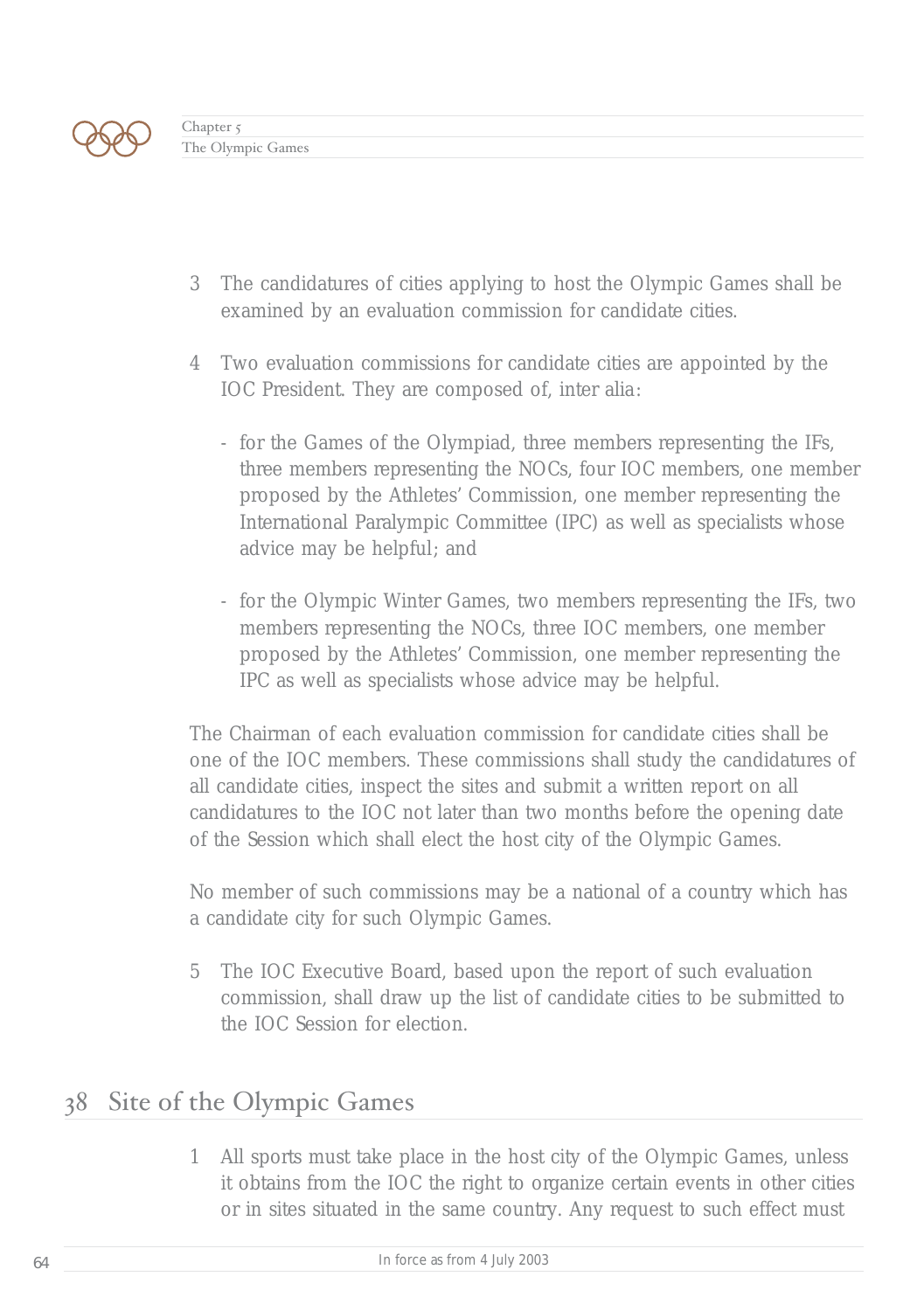

be presented in writing to the IOC at the latest prior to the visit of the evaluation commission for candidate cities. The opening and closing ceremonies must be organized in the host city itself.

- 2 For the Olympic Winter Games, when for geographical or topographical reasons it is impossible to organize certain events or disciplines of a sport in the country of the host city, the IOC may, on an exceptional basis,authorize the holding of these in a bordering country.
- 3 The NOC, OCOG and host city shall ensure that no other important meeting or event, national or international, takes place in the host city itself, or its neighbourhood or in the other competition sites, during the Olympic Games or during the preceding or following week, without the consent of the IOC Executive Board.

# 39 Organizing Committee

- 1 The organization of the Olympic Games is entrusted by the IOC to the NOC of the country of the host city as well as to the host city itself. The NOC shall form, for that purpose, an Organizing Committee (OCOG) which, from the time it is constituted, communicates directly with the IOC, from which it receives instructions.
- 2 The OCOG shall have the status of a legal person.
- 3 The executive body of the OCOG shall include:
- the IOC member or members in the country;
- the President and Secretary General of the NOC;
- at least one member representing, and designated by, the host city.

The executive body may also include representatives of the public authorities and other leading figures.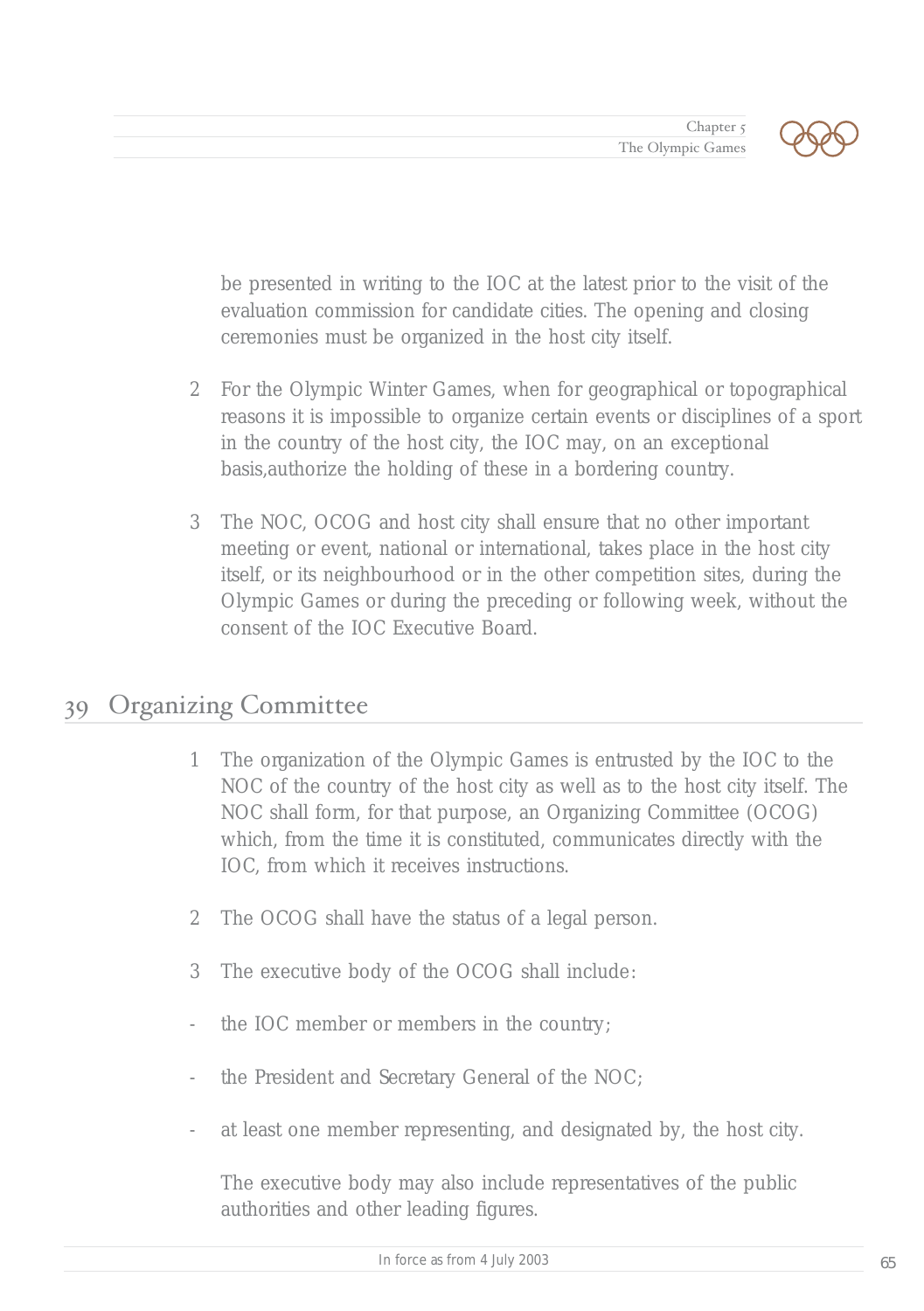

Chapter<sub>5</sub> The Olympic Games

- 4 From the time of its constitution to the end of its liquidation, the OCOG shall conduct all its activities in accordance with the Olympic Charter, with the contract entered into between the IOC, the NOC and the host city and with the instructions of the IOC Executive Board.
- 5 In the event of a violation of the prescribed rules or breach of the commitments entered into, the IOC is entitled to withdraw - at any time and with immediate effect - the organization of the Olympic Games from the host city, the OCOG and the NOC without prejudice to compensation for the damage thereby caused to the IOC.

## 40 Liabilities

The NOC, the OCOG and the host city are jointly and severally liable for all commitments entered into individually or collectively concerning the organization and staging of the Olympic Games, excluding the financial responsibility for the organization and staging of such Games, which shall be entirely assumed jointly and severally by the host city and the OCOG, without prejudice to any liability of any other party, particularly as may result from any guarantee given pursuant to Rule 37, paragraph 6. The IOC shall have no financial responsibility whatsoever in respect thereof.

## 41 Liaison between the NOCs and the OCOG\*

- 1 Attachés
	- 1.1 In order to facilitate co-operation between the OCOG and the NOCs, an attaché may be appointed by each NOC after consultation with the OCOG.
	- 1.2 The attaché acts as an intermediary between the OCOG and his NOC and must be in permanent contact with both such committees in order to assist in solving travel, accommodation and other problems.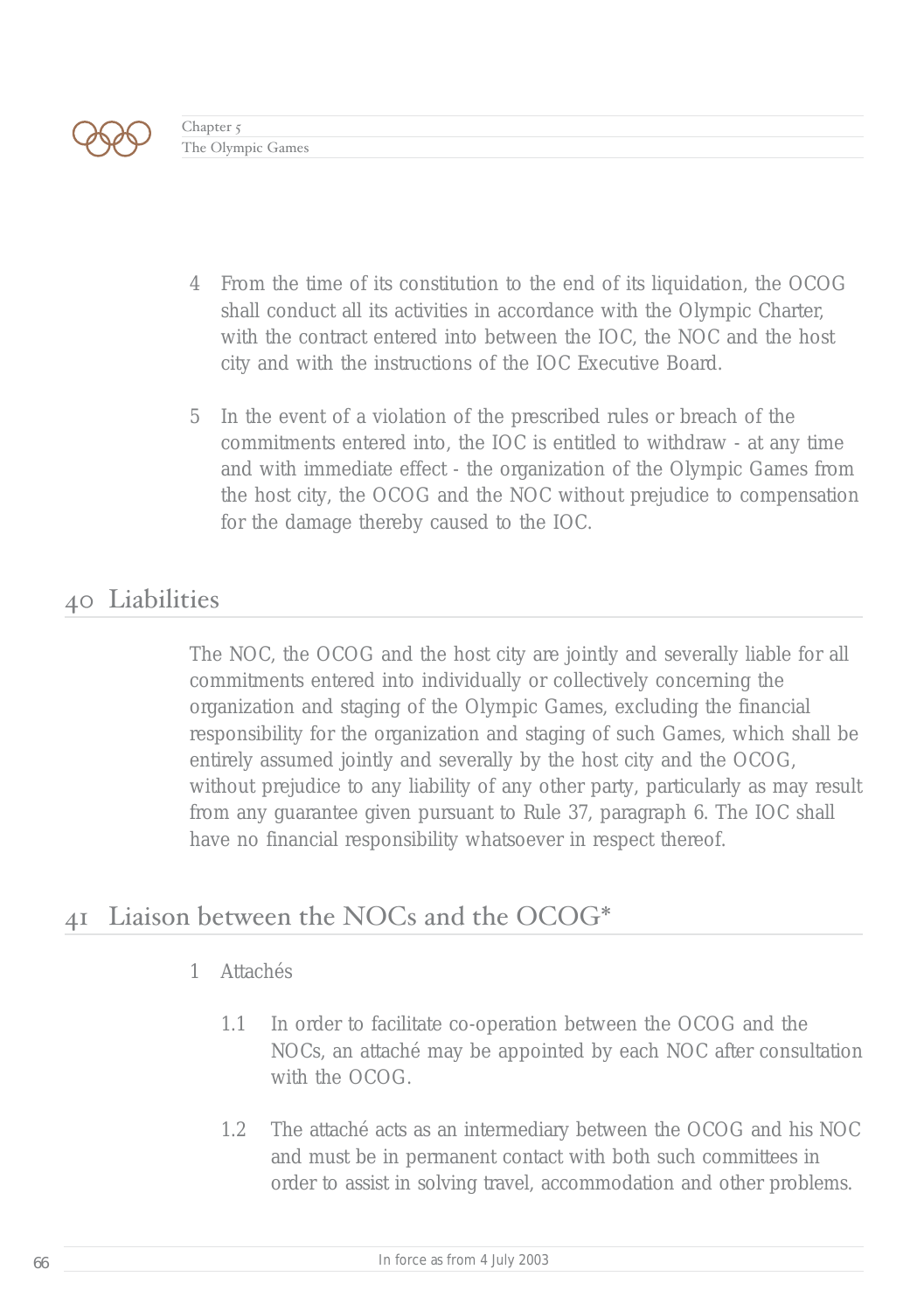

- 1.3 During the period of the Olympic Games, the attaché must be accredited as a member of his NOC delegation in addition to the quota. The attaché need not be a national of the host country.
- 2 Chefs de Mission
	- 2.1 During the period of the Olympic Games, the competitors, officials and other team personnel of an NOC are placed under the responsibility of a chef de mission, appointed by his NOC and whose task - in addition to any other functions assigned to him by his NOC - is to liaise with the IOC, the IFs and the OCOG.
	- 2.2 The chef de mission stays in the Olympic Village and has access to the medical, training and competition facilities, as well as to the media centres and the Olympic Family hotel.
- 3 Coordination Commission
	- 3.1 In order to improve the organization of the Olympic Games and cooperation amongst the IOC, the OCOG, the IFS and the NOC's, the President shall, as soon as practicable following the designation of the host city to organize the Olympic Games, establish a Coordination Commission to manage and implement the working relationship between such parties. Such commission, which shall include representatives of the IOC, the IFs, the NOCs and an athlete representative, shall monitor the progress of the OCOG, review and examine all major portfolios relating to the organization of the Olympic Games, provide assistance to the OCOG, help liaise between, on the one hand, the OCOG and, on the other hand, the IOC, the IFs and the NOCs, resolve any differences of opinion which may arise between any of the parties and exercise and additional authority conferred upon it by the IOC Executive Board.
	- 3.2 In the case of any matter which the Coordination Commission determines that it is unable to resolve, or in respect of which any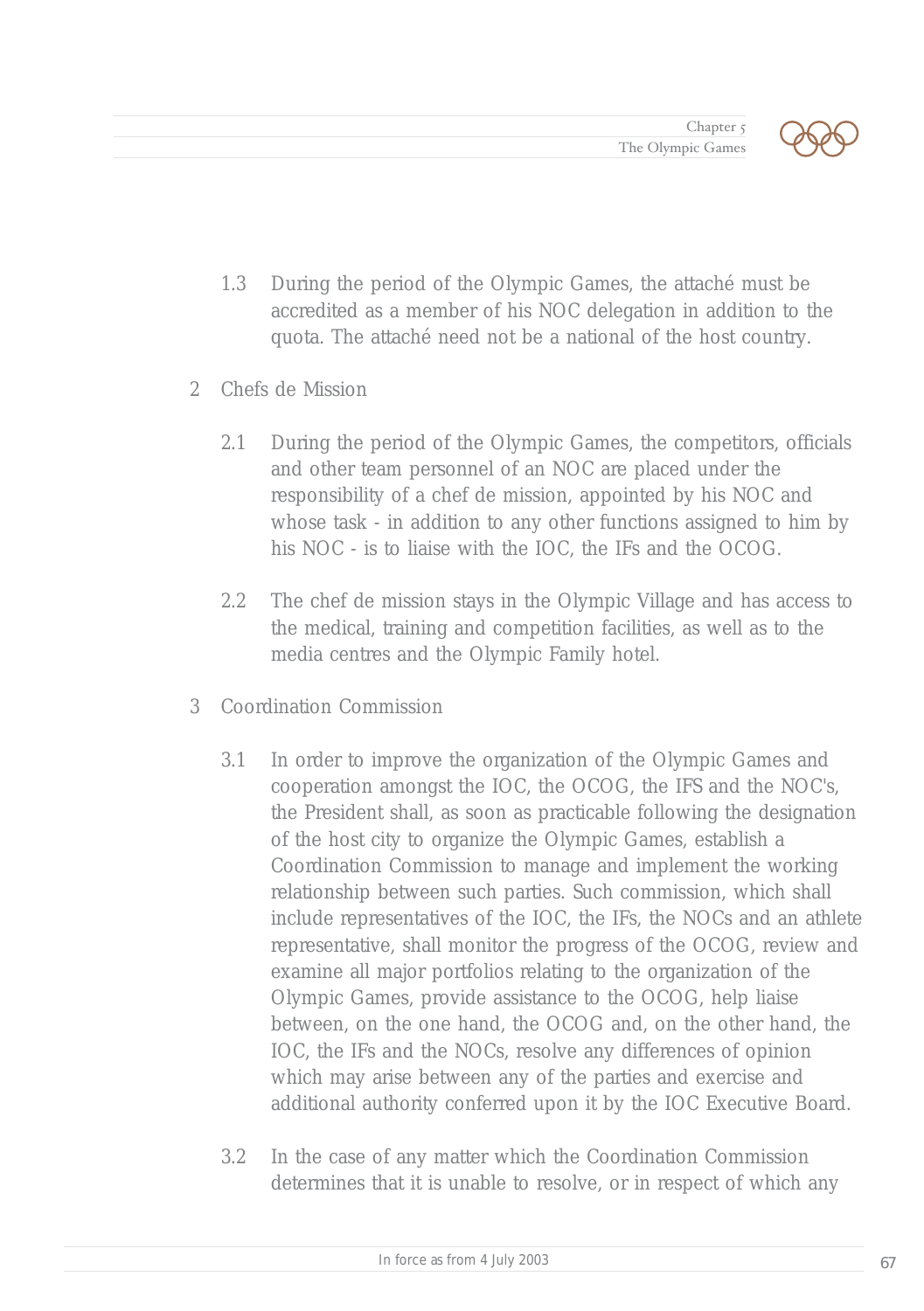



parties refuses to act in accordance with its decision, it shall forthwith report such matter and the full circumstances thereof to the IOC Executive Board, which shall make the final decision.

3.3 At the Olympic Games, the duties of the Coordination Commission shall revert to the IOC Executive Board and the Chairman of the Coordination Commission may be invited to attend the daily coordination meetings with the OCOG.

## Bye-law to Rule 41

The mandate of the Coordination Commission include the following:

- 1 To ensure that all IFs and NOCs are kept fully informed, either through the OCOG or by the Coordination Commission on its own initiative, of all developments in connection with the Olympic Games.
- 2 To ensure that the IOC Executive Board is kept fully informed of opinions expressed by the OCOG, IFs and NOCs on matters pertaining to the Olympic Games.
- 3 To examine, after consultation with the IOC Executive Board and the OCOG, the areas in which a beneficial cooperation between NOCs can be established, in particular with regard to air transportation, freight, rental of accommodation for additional officials, procedures for allocating tickets to IFs, to NOCs and to appointed travel agencies.
- 4 To suggest to the OCOG and to determine, subject to approval by the IOC Executive Board:
	- 4.1 arrangements for accommodation and facilities in the Olympic Village and at the competition and training venues;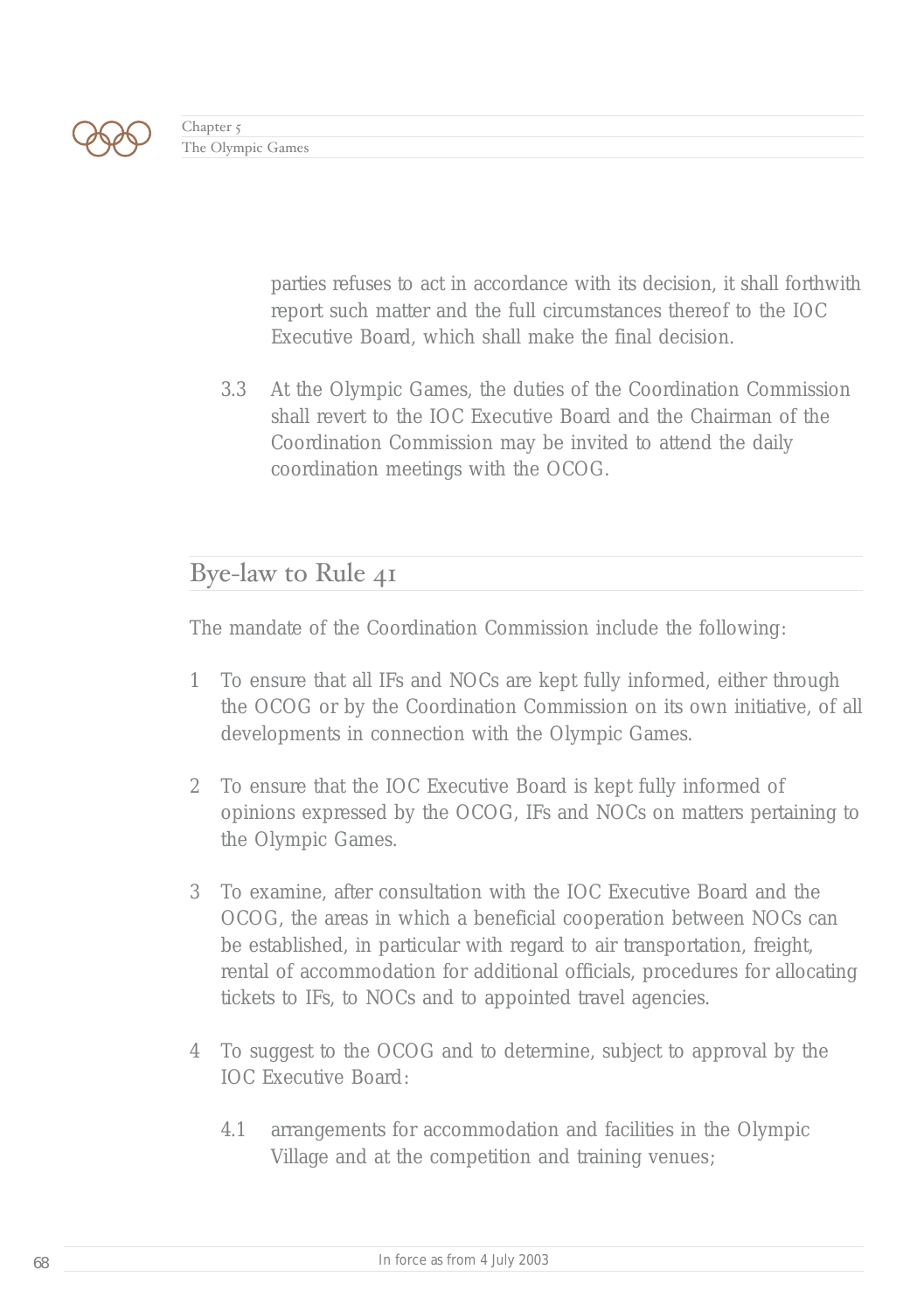

- 4.2 costs of participation, accommodation and related services to be provided by the OCOG;
- 4.3 provisions for transportation and accommodation of participants and officials and other matters which, in its opinion, concern the well-being of competitors and officials and their ability to perform the necessary functions at the Olympic Games.
- 5 To inspect competition, training and other facilities, and to report thereon in respect of any matters it may be unable to resolve to the IOC Executive Board.
- 6 To ensure that the OCOG responds appropriately to the views of the chefs de mission.
- 7 To establish, subject to approval of the IOC Executive Board, specialized working groups which will deal with specific areas of the organization of the Olympic Games and report to the Coordination Commission with recommendations as to improvements which should be implemented by the Coordination Commission.
- 8 After the Olympic Games, to carry out an analysis relating to the organization of the Games and to report on such matters to the IOC Executive Board.

# 42 Olympic Village\*

1 With the objective of bringing together all competitors, team officials and other team personnel in one place, the OCOG shall provide an Olympic Village for a period determined by the IOC Executive Board.

The Olympic Village shall meet the requirements of the "Olympic Village Guide" adopted by the IOC Executive Board.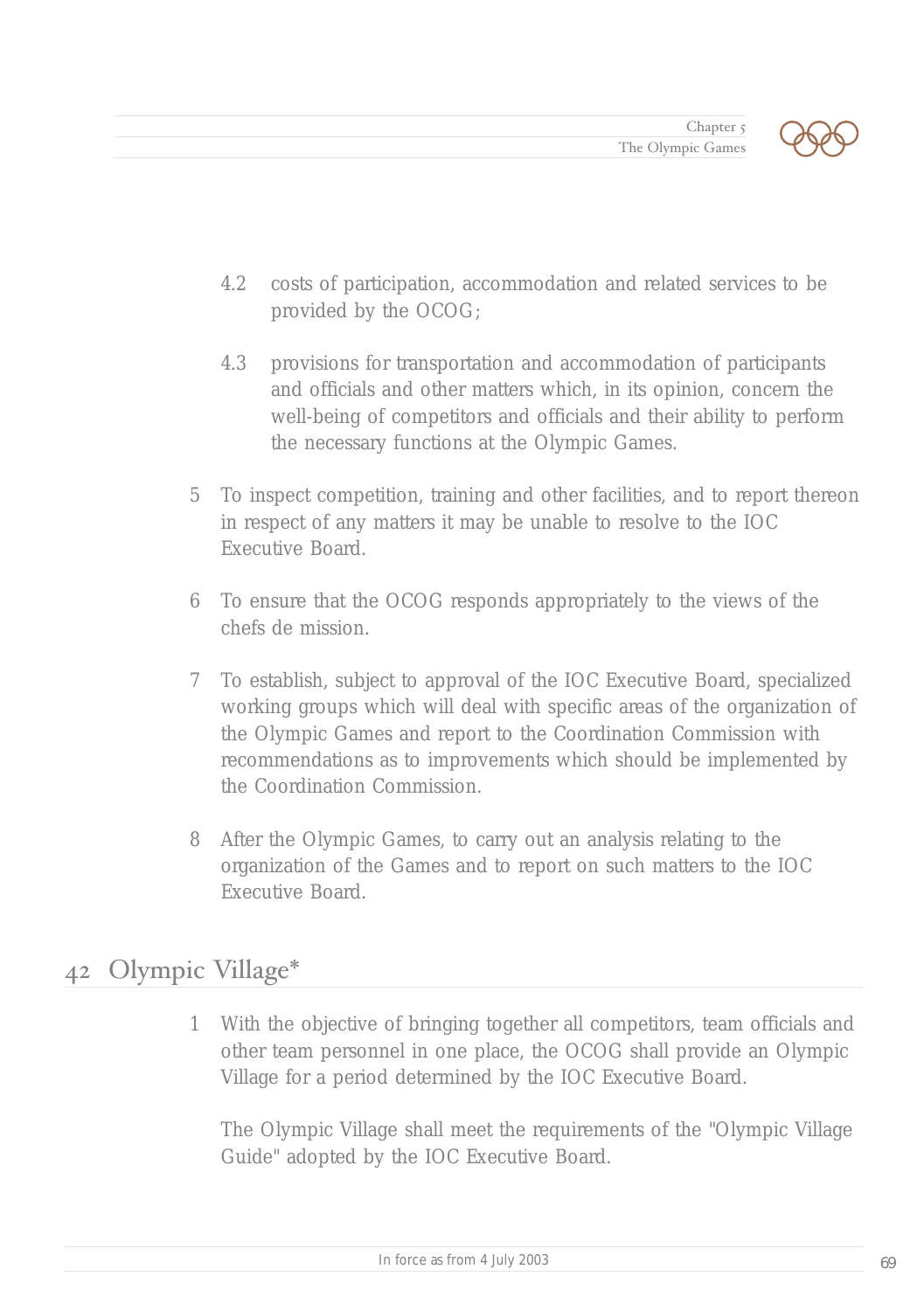

Chapter 5 The Olympic Games

2 The quotas for team officials and other team personnel accommodated in the Olympic Village are contained in the "Entries for Sports Competitions and Accreditation Guide", adopted by the IOC Executive Board.

#### Bye-law to Rule 42

- 1 Should the IOC authorize the OCOG to hold events in any location other than in the host city, the IOC Executive Board may require that the OCOG provide appropriate accommodations, services and facilities equivalent to those described in the "Olympic Village Guide".
- 2 The OCOG shall bear all expenses for board and lodging of competitors, team officials and other team personnel in the Olympic Village and other accommodations as required above, as well as their local transportation expenses.

#### 43 Premises and Facilities for the IFs governing a sport included in the Programme of the Olympic Games

On the occasion of the Olympic Games, the OCOG shall provide, at its expense, the IFs governing the sports included in the programme of such Games with the premises and facilities necessary for the processing of matters of a technical nature.

Moreover, the OCOG shall provide the IFs, at their request, at their expense, and subject to the approval of the IOC Executive Board, with the administrative and technical facilities and accommodation enabling them to hold their congresses and other meetings in the host city of the Olympic Games.

#### 44 Cultural Programme\*

1 The OCOG must organize a programme of cultural events which shall be submitted to the IOC Executive Board for its prior approval.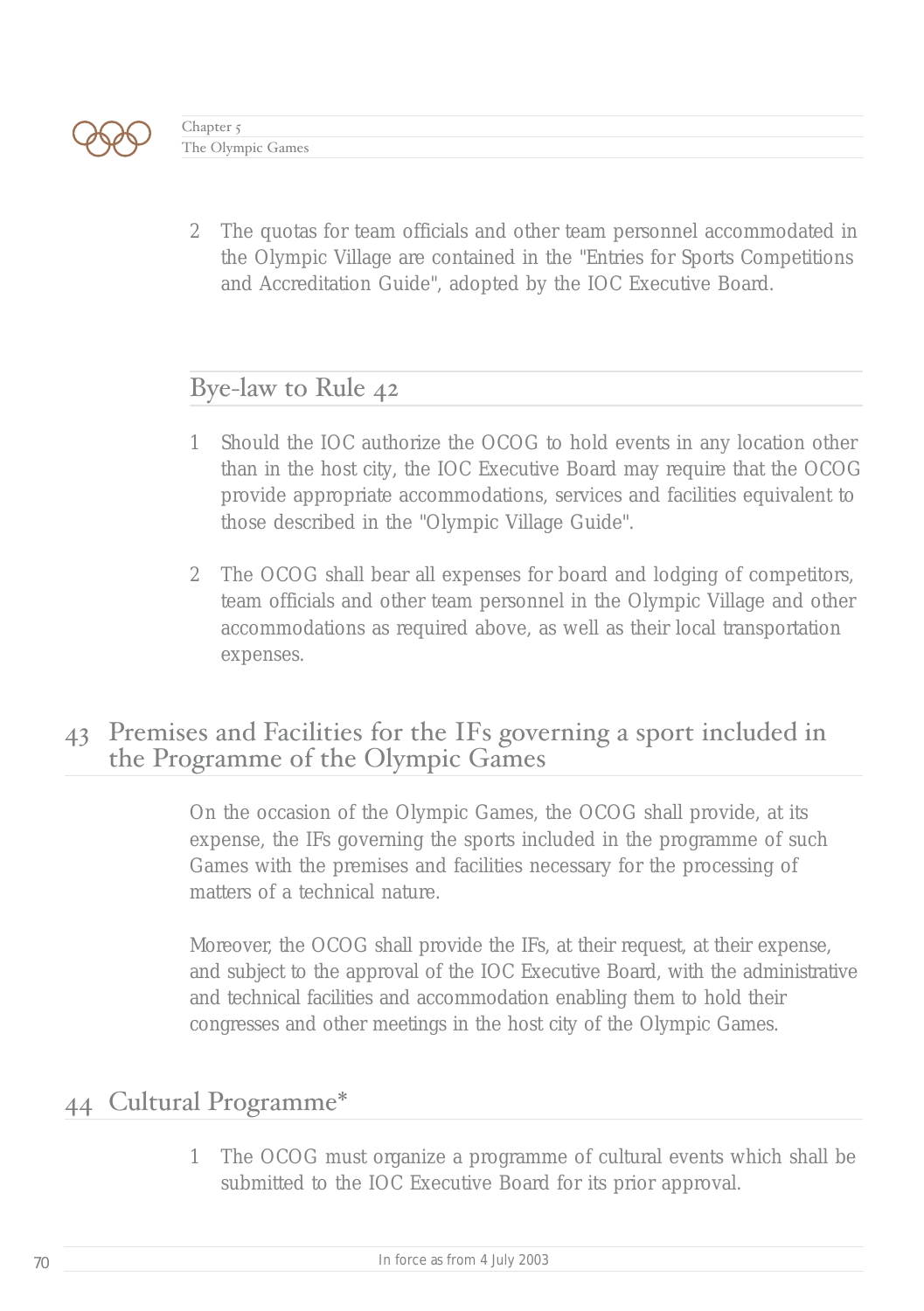

2 This programme must serve to promote harmonious relations, mutual understanding and friendship among the participants and others attending the Olympic Games.

#### Bye-law to Rule 44

- 1 The cultural programme must include:
	- 1.1 cultural events organized in the Olympic Village and symbolizing the universality and the diversity of human culture;
	- 1.2 other events with the same purpose held mainly in the host city, with a certain number of seats being reserved free of charge for participants accredited by the IOC.
- 2 The cultural programme must cover at least the entire period during which the Olympic Village is open.

# II PARTICIPATION IN THE OLYMPIC GAMES

# 45 Eligibility Code\*

To be eligible for participation in the Olympic Games a competitor, coach, trainer or official must comply with the Olympic Charter as well as with the rules of the IF concerned as approved by the IOC, and the competitor, coach or trainer must be entered by his NOC. The above-noted persons must notably:

- respect the spirit of fair play and non violence, and behave accordingly on the sportsfield; and
- respect and comply in all aspects with the World Anti-Doping Code.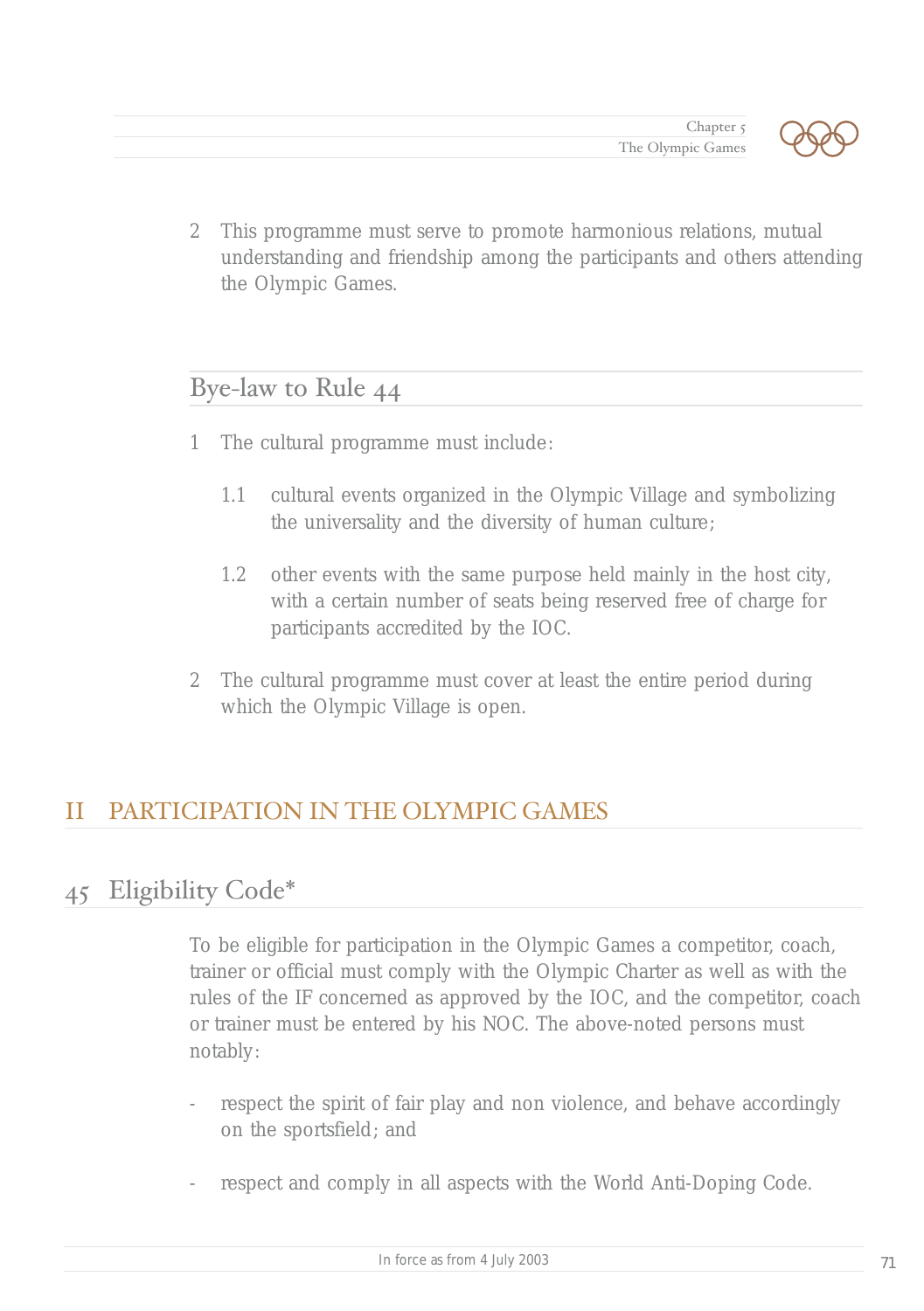# Bye-law to Rule 45

- 1 Each IF establishes its sport's own eligibility criteria in accordance with the Olympic Charter. Such criteria must be submitted to the IOC Executive Board for approval.
- 2 The application of the eligibility criteria lies with the IFs, their affiliated national federations and the NOCs in the fields of their respective responsibilities.
- 3 Except as permitted by the IOC Executive Board, no competitor, coach, trainer or official who participates in the Olympic Games may allow his person, name, picture or sports performances to be used for advertising purposes during the Olympic Games.
- 4 The entry or participation of a competitor in the Olympic Games shall not be conditional on any financial consideration.

# 46 Nationality of Competitors\*

- 1 Any competitor in the Olympic Games must be a national of the country of the NOC which is entering him.
- 2 All disputes relating to the determination of the country which a competitor may represent in the Olympic Games shall be resolved by the IOC Executive Board.

## Bye-law to Rule 46

1 A competitor who is a national of two or more countries at the same time may represent either one of them, as he may elect. However, after having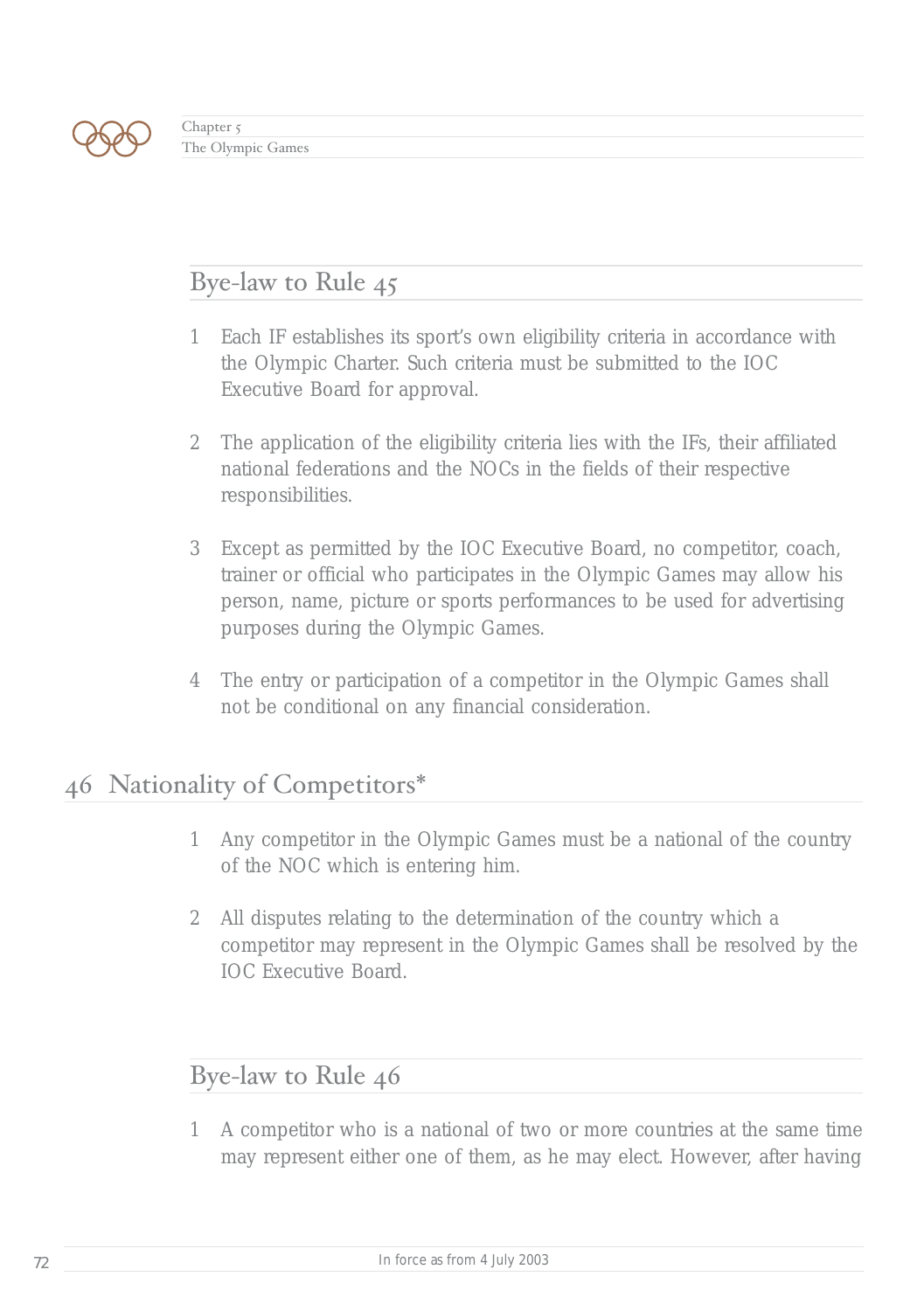Chapter 5 The Olympic Games



represented one country in the Olympic Games, in continental or regional games or in world or regional championships recognized by the relevant IF, he may not represent another country unless he meets the conditions set forth in paragraph 2 below that apply to persons who have changed their nationality or acquired a new nationality.

- 2 A competitor who has represented one country in the Olympic Games, in continental or regional games or in world or regional championships recognized by the relevant IF, and who has changed his nationality or acquired a new nationality, may participate in the Olympic Games to represent his new country provided that at least three years have passed since the competitor last represented his former country. This period may be reduced or even cancelled, with the agreement of the NOCs and IF concerned, by the IOC Executive Board, which takes into account the circumstances of each case.
- 3 If an associated State, province or overseas department, a country or colony acquires independence, if a country becomes incorporated within another country by reason of a change of border, or if a new NOC is recognized by the IOC, a competitor may continue to represent the country to which he belongs or belonged. However, he may, if he prefers, choose to represent his country or be entered in the Olympic Games by his new NOC if one exists. This particular choice may be made only once.
- 4 In all cases not expressly addressed in this Bye-law, in particular in those cases in which a competitor would be in a position to represent a country other than that of which he is a national, or to have a choice as to the country which he intends to represent, the IOC Executive Board may take all decisions of a general or individual nature, and in particular issue specific requirements relating to nationality, citizenship, domicile or residence of the competitors, including the duration of any waiting period.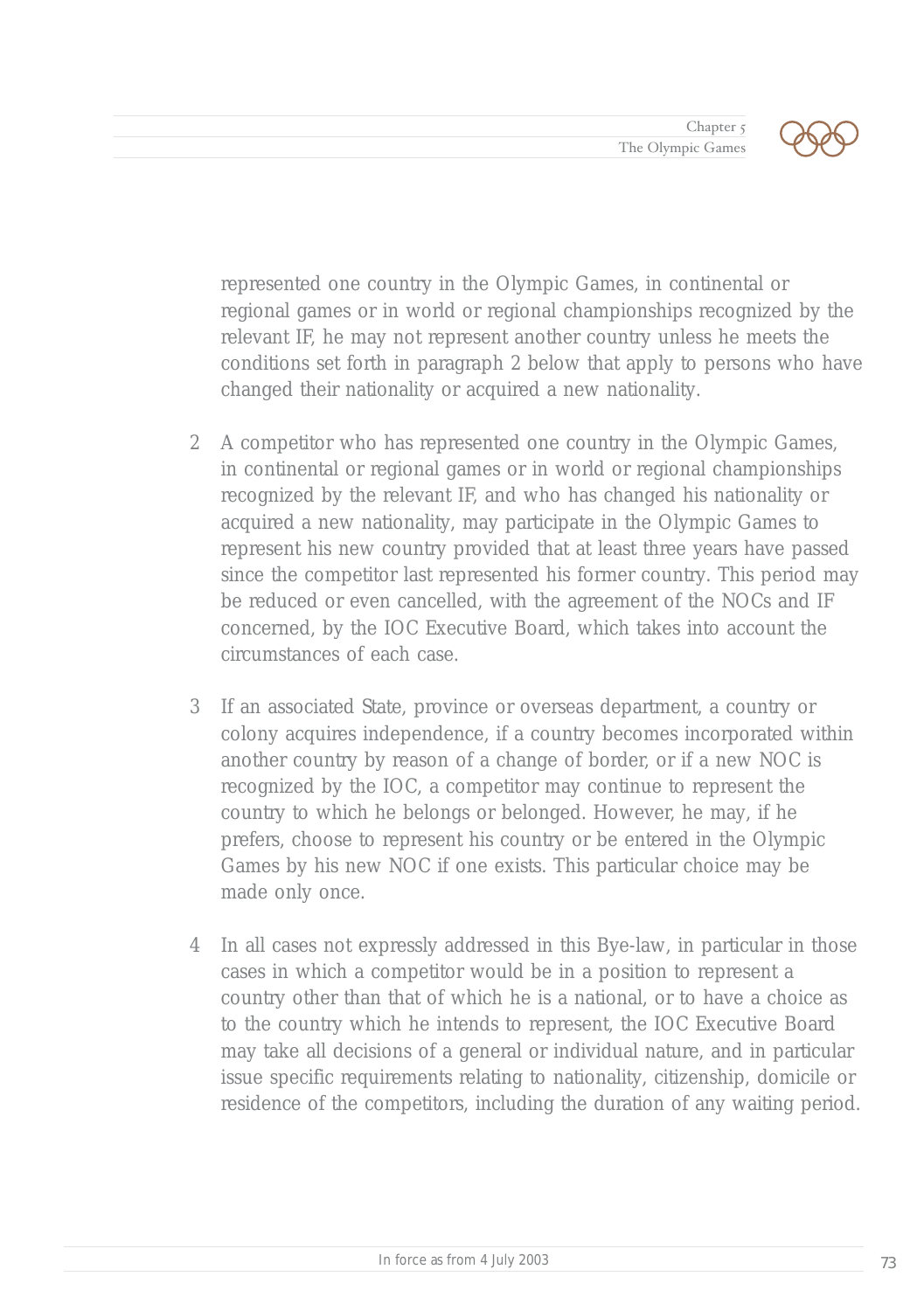# 47 Age limit

There may be no age limit for competitors in the Olympic Games other than as prescribed for health reasons in the competition rules of an IF.

# 48 World Anti-Doping Code and Medical Commission

1 World Anti-Doping Code

The World Anti-Doping Code is obligatory for the whole Olympic Movement.

- 2 Medical Commission
	- 2.1 The President of the IOC appoints a Medical Commission, the terms of reference of which shall include the following duties, in accordance with the instructions of the IOC Executive Board:
		- 2.1.1 to implement the World Anti-Doping Code, in particular, upon the occasion of the Olympic Games; and
		- 2.1.2 to elaborate guidelines relating to the medical care and health of the athletes.
	- 2.2 Members of the Medical Commission shall not act in any medical capacity whatsoever for the delegation of an NOC at the Olympic Games nor participate in the discussions relating to noncompliance of the World Anti-Doping Code by members of their respective NOC's delegation.

## 49 Entries\*

1 Only NOCs recognized by the IOC may enter competitors in the Olympic Games. The right of final acceptance of entries rests with the IOC Executive Board.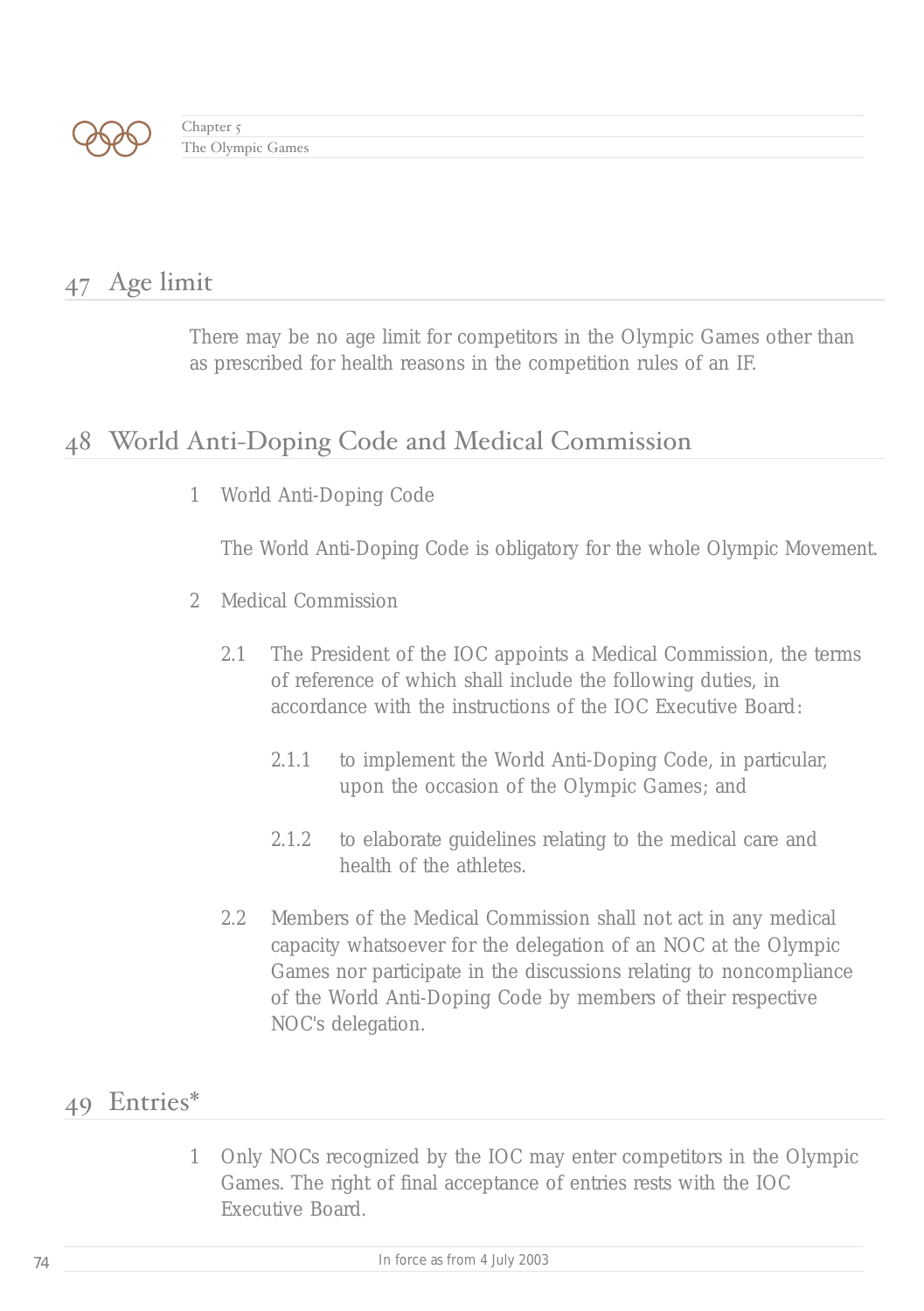

- 2 An NOC shall only exercise such attributions upon the recommendations for entries given by national federations. If the NOC approves thereof, it shall transmit such entries to the OCOG. The OCOG must acknowledge their receipt. NOCs must investigate the validity of the entries proposed by the national federations and ensure that no one has been excluded for racial, religious or political reasons or by reason of other forms of discrimination.
- 3 The NOCs shall send to the Olympic Games only those competitors adequately prepared for high level international competition. Through its IF, a national federation may appeal to the IOC Executive Board against a decision by a NOC on the matter of entries.

- 1 The procedures and the deadlines for the entries of competitors for sports competitions at the Olympic Games are contained in the "Entries for Sports Competitions and Accreditation Guide", adopted by the IOC Executive Board.
- 2 All entries must be printed on a special form approved by the IOC Executive Board and sent in such number of copies as determined by the OCOG.
- 3 As a condition precedent to participation in the Olympic Games, every competitor shall comply with all provisions contained in the Olympic Charter and the rules of the IF governing his sport. Such competitor must be duly qualified by such IF. The NOC which enters the competitor ensures under its own responsibility that such competitor is fully aware of and complies with the Olympic Charter and the World Anti-Doping Code.
- 4 Should there be no national federation for a particular sport in a country which has a recognized NOC, the latter may enter competitors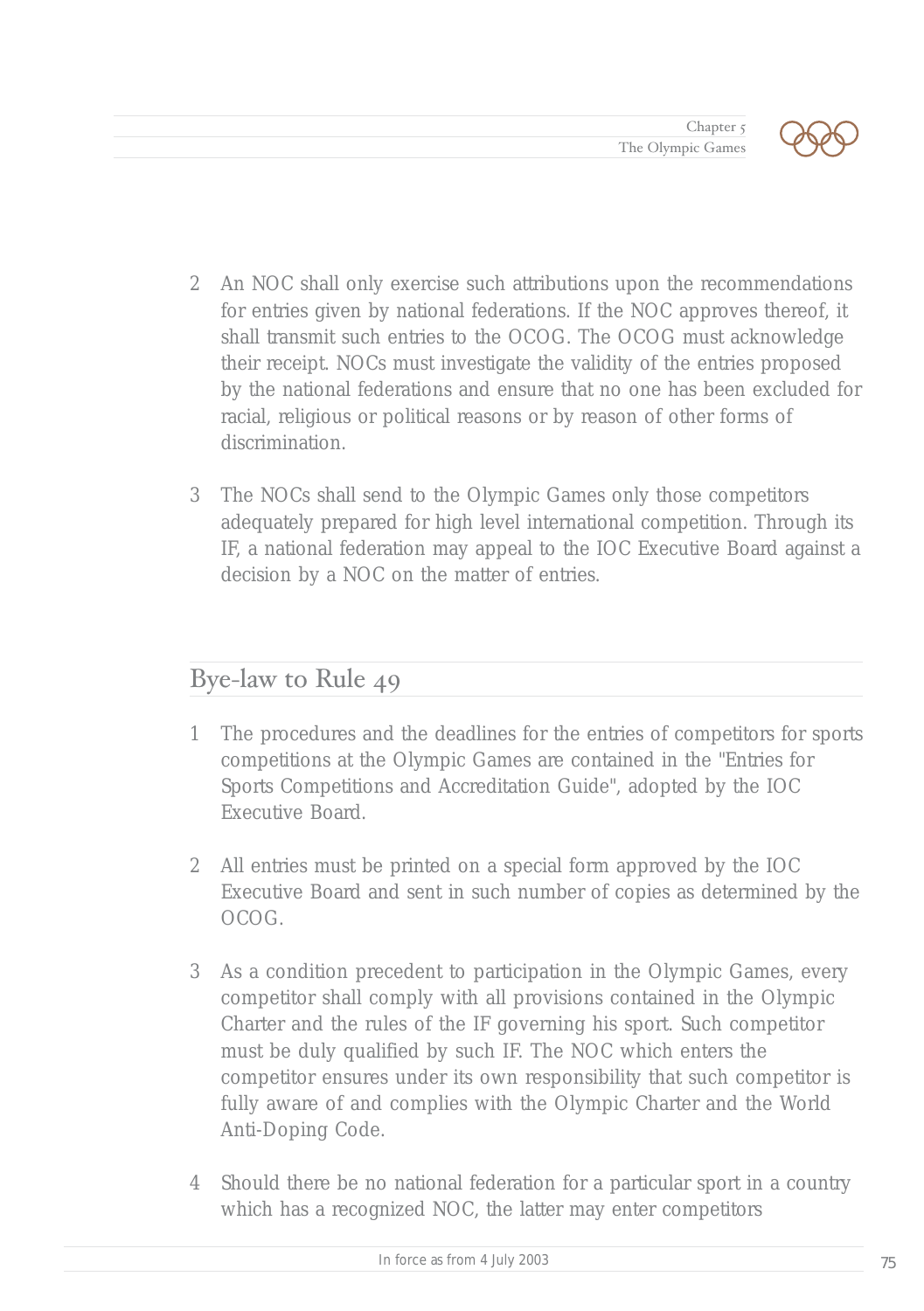

individually in such sport in the Olympic Games subject to the approval of the IOC Executive Board and the IF governing such sport.

5

5.1 The entry form must include the text of the eligibility conditions and the following declaration to be signed by the competitors: *"Understanding that as a competitor in the Olympic Games I am participating in an event which has ongoing international and historical significance, and in consideration of the acceptance of my participation therein, I agree to be filmed, televised, photographed, identified and otherwise recorded during the Olympic Games under the conditions and for the purposes now or hereafter authorized by the International Olympic Committee ("IOC") in relation to the promotion of the Olympic Games and Olympic Movement.* 

*I also agree to comply with the Olympic Charter currently in force and, in particular, with the provisions of the Olympic Charter regarding the World Anti-Doping Code (Rule 48), the mass media (Rule 59 and its Bye-law), concerning the allowable trademark identification on clothing and equipment worn or used at the Olympic Games (Paragraph 1 of the Bye-law to Rule 61), and arbitration before the Court of Arbitration for Sport (Rule 74).*

*The relevant provisions and rules have been brought to my attention by my National Olympic Committee and/or my National Sports Federation."*

5.2 The relevant NOC shall also sign such form to confirm and guarantee that all the relevant rules have been brought to the notice of the competitor and that the NOC has been authorized by the National Sports Federation concerned to sign this entry form on its behalf.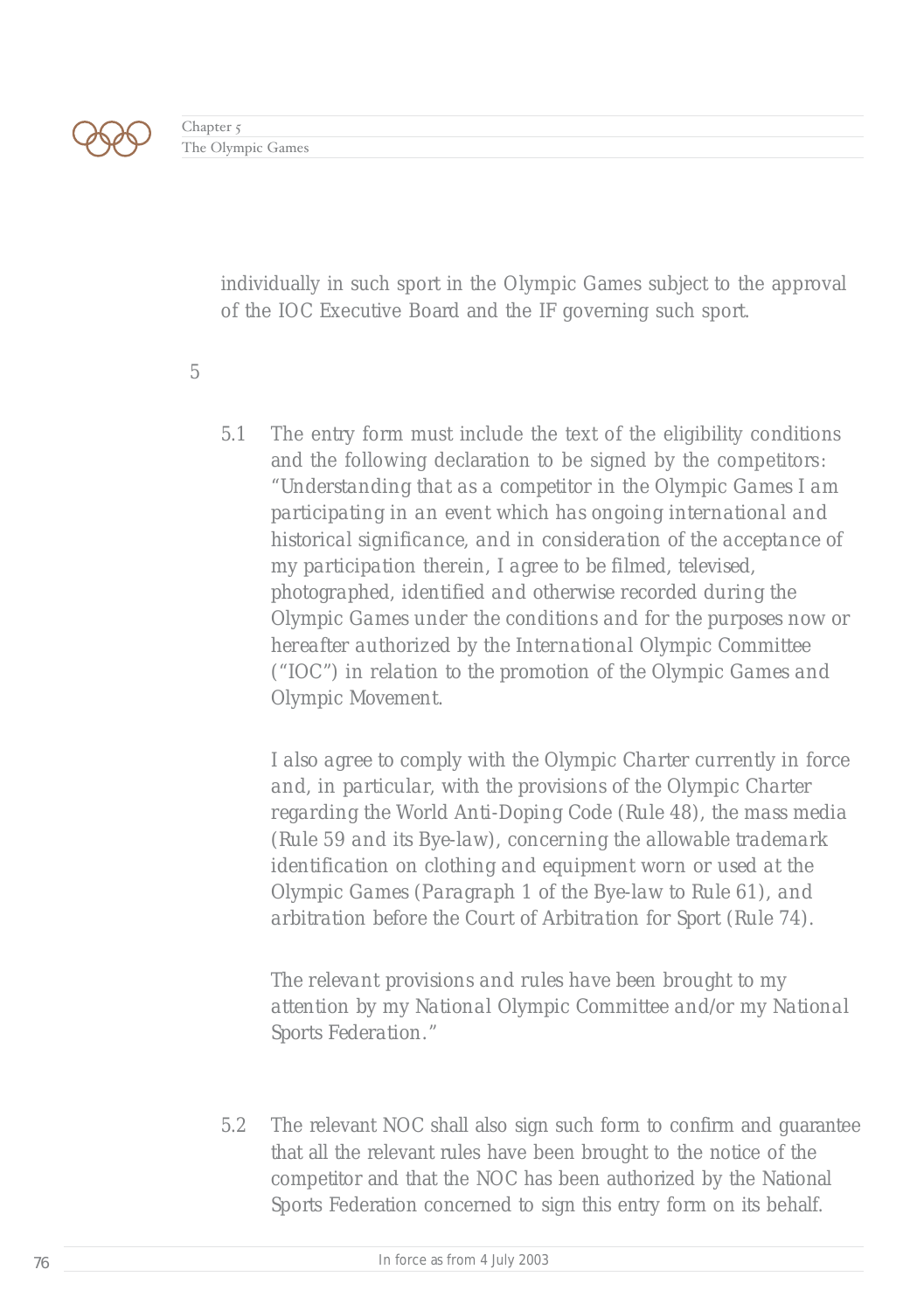Chapter 5 The Olympic Games



5.3 The entry form must include the text of the eligibility conditions and the following declaration to be signed by the coaches, trainers, and officials: *"Understanding that as a coach/trainer/official in the Olympic Games I am participating in an event which has ongoing international and historical significance, and in consideration of the acceptance of my participation therein, I agree to be filmed, televised, photographed, identified and otherwise recorded during the Olympic Games under the conditions and for the purposes now or hereafter authorized by the International Olympic Committee ("IOC") in relation to the promotion of the Olympic Games and Olympic Movement.*

*I also agree to comply with the Olympic Charter currently in force and, in particular, with the provisions of the Olympic Charter regarding the eligibility for the Olympic Games (including Rule 45 and its Bye-law), the World Anti-Doping Code (Rule 48), the mass media (Rule 59 and its Bye-law), concerning the allowable trademark identification on clothing and equipment worn or used at the Olympic Games (Paragraph 1 of the Bye-law to Rule 61), and arbitration before the Court of Arbitration for Sport (Rule 74).* 

*The relevant provisions and rules have been brought to my attention by my National Olympic Committee and/or my National Sports Federation."*

- 6 No entry shall be valid unless the above provisions have been observed.
- 7 The withdrawal of a duly entered delegation, team or individual shall, if effected without the consent of the IOC Executive Board, constitute an infringement of the Olympic Charter and shall be the subject of disciplinary action.
- 8 In the absence of a decision to the contrary taken by the Executive Board and written into the Host City Contract, the number of athletes competing in the Games of the Olympiad shall be limited to ten thousand (10'000) and the numbers of officials shall be limited to five thousand (5'000).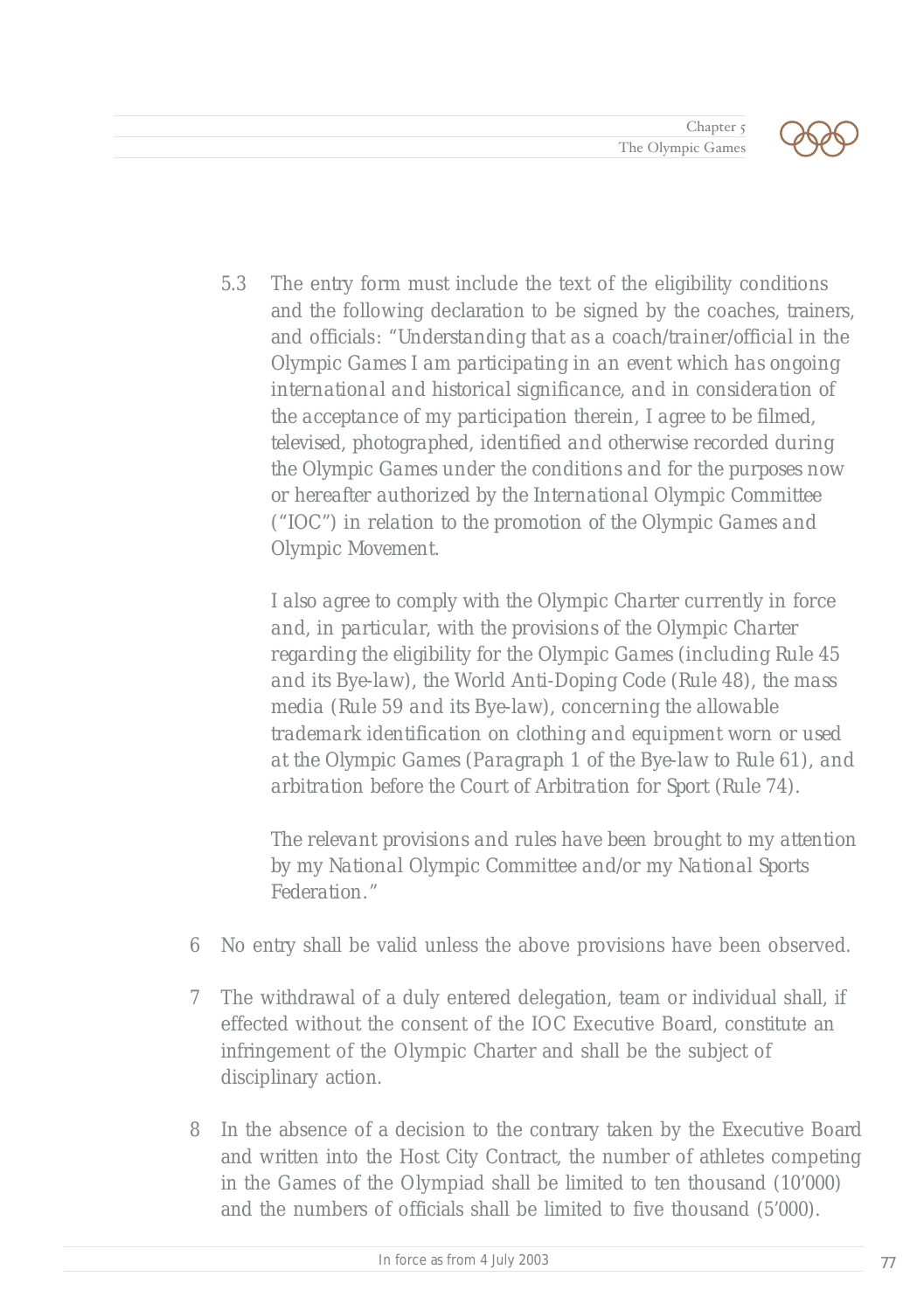# 50 Infringement of the Olympic Charter

The IOC Executive Board may take measures and sanctions against any person or organisation who infringes the Olympic Charter.

# III PROGRAMME OF THE OLYMPIC GAMES

# 51 Olympic Sports

The sports governed by the following IFs are considered as Olympic sports:

- 1 Games of the Olympiad:
- International Association of Athletics Federations (IAAF):
- International Rowing Federation (FISA);
- International Badminton Federation (IBF);
- International Baseball Federation (IBAF);
- International Basketball Federation (FIBA);
- International Amateur Boxing Association (AIBA);
- International Canoe Federation (ICF);
- International Cycling Union (UCI);
- International Equestrian Federation (FEI);
- International Fencing Federation (FIE);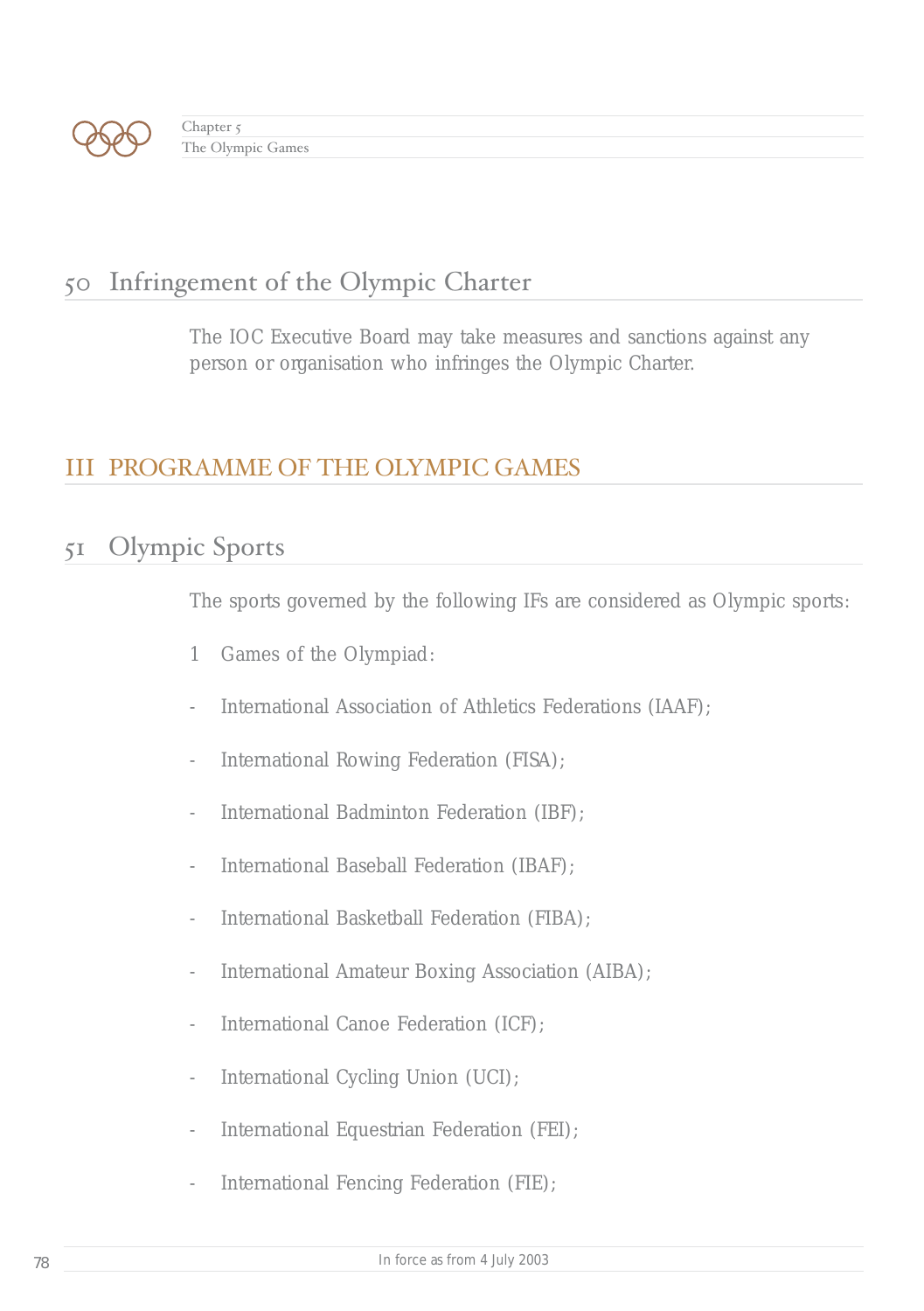

- International Association Football Federation (FIFA):
- International Gymnastics Federation (FIG);
- International Weightlifting Federation (IWF);
- International Handball Federation (IHF):
- International Hockey Federation (FIH);
- International Judo Federation (IJF):
- International Federation of Associated Wrestling Styles (FILA);
- International Swimming Federation (FINA);
- International Union of the Modern Pentathlon (UIPM);
- International Softball Federation (ISF);
- World Taekwondo Federation (WTF);
- International Tennis Federation (ITF);
- International Table Tennis Federation (ITTF);
- International Shooting Sport Federation (ISSF);
- International Archery Federation (FITA);
- International Triathlon Union (ITU);
- International Sailing Federation (ISAF);
- International Volleyball Federation (FIVB);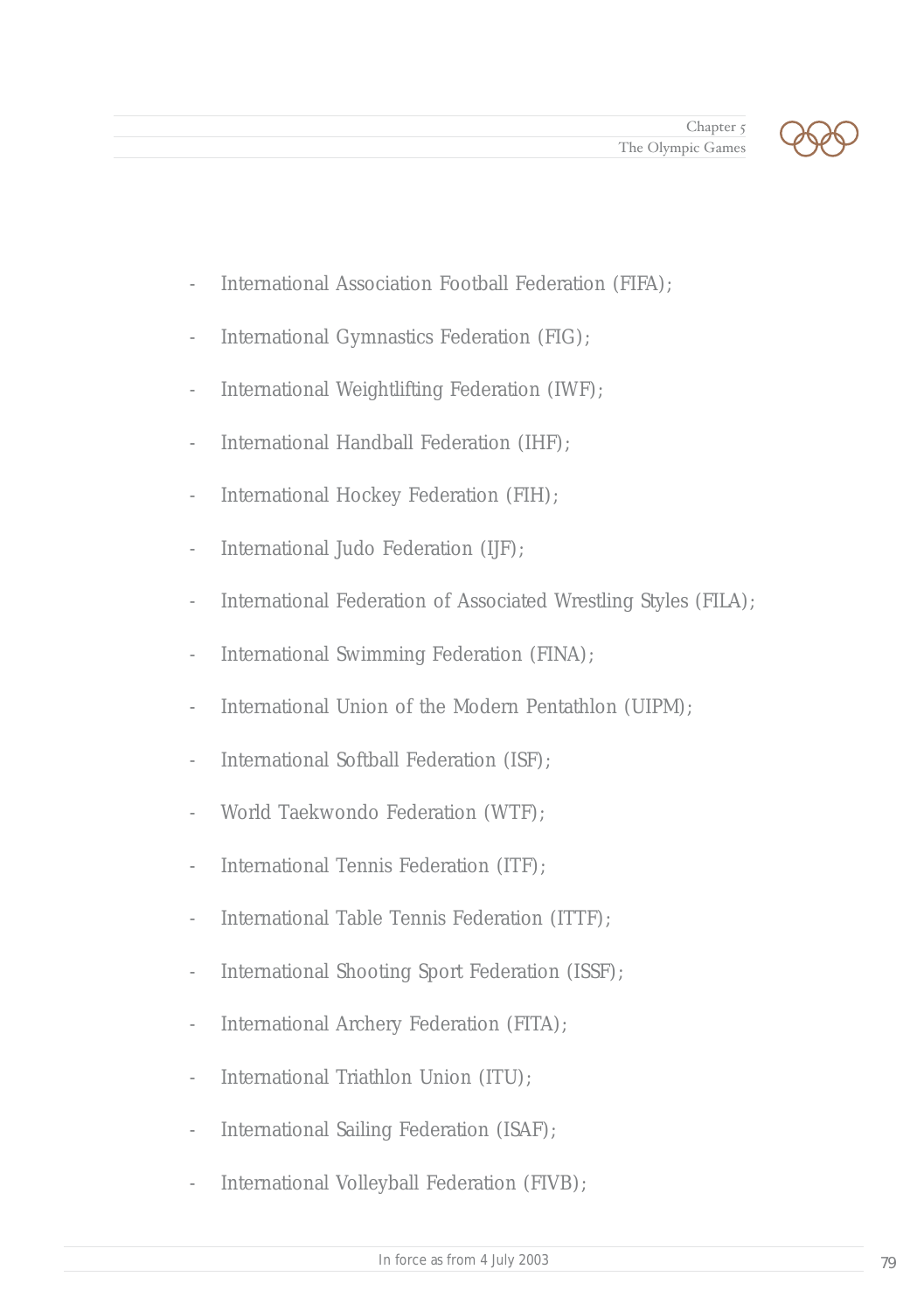- 2 Olympic Winter Games:
- International Biathlon Union (IBU):
- International Bobsleigh and Tobogganing Federation (FIBT);
- World Curling Federation (WCF);
- International Ice Hockey Federation (IIHF);
- International Luge Federation (FIL);
- International Skating Union (ISU);
- International Ski Federation (FIS).

#### 52 Sports Programme, Admission of Sports, Disciplines and Events

The IOC establishes the programme of the Olympic Games, which only includes Olympic Sports.

- 1 Olympic Sports included in the Programme of the Olympic Games
	- 1.1 To be included in the programme of the Olympic Games, an Olympic sport must conform to the following criteria:
		- 1.1.1 only sports widely practised by men in at least seventy-five countries and on four continents, and by women in at least forty countries and on three continents, may be included in the programme of the Games of the Olympiad;
		- 1.1.2 only sports widely practised in at least twenty-five countries and on three continents may be included in the programme of the Olympic Winter Games;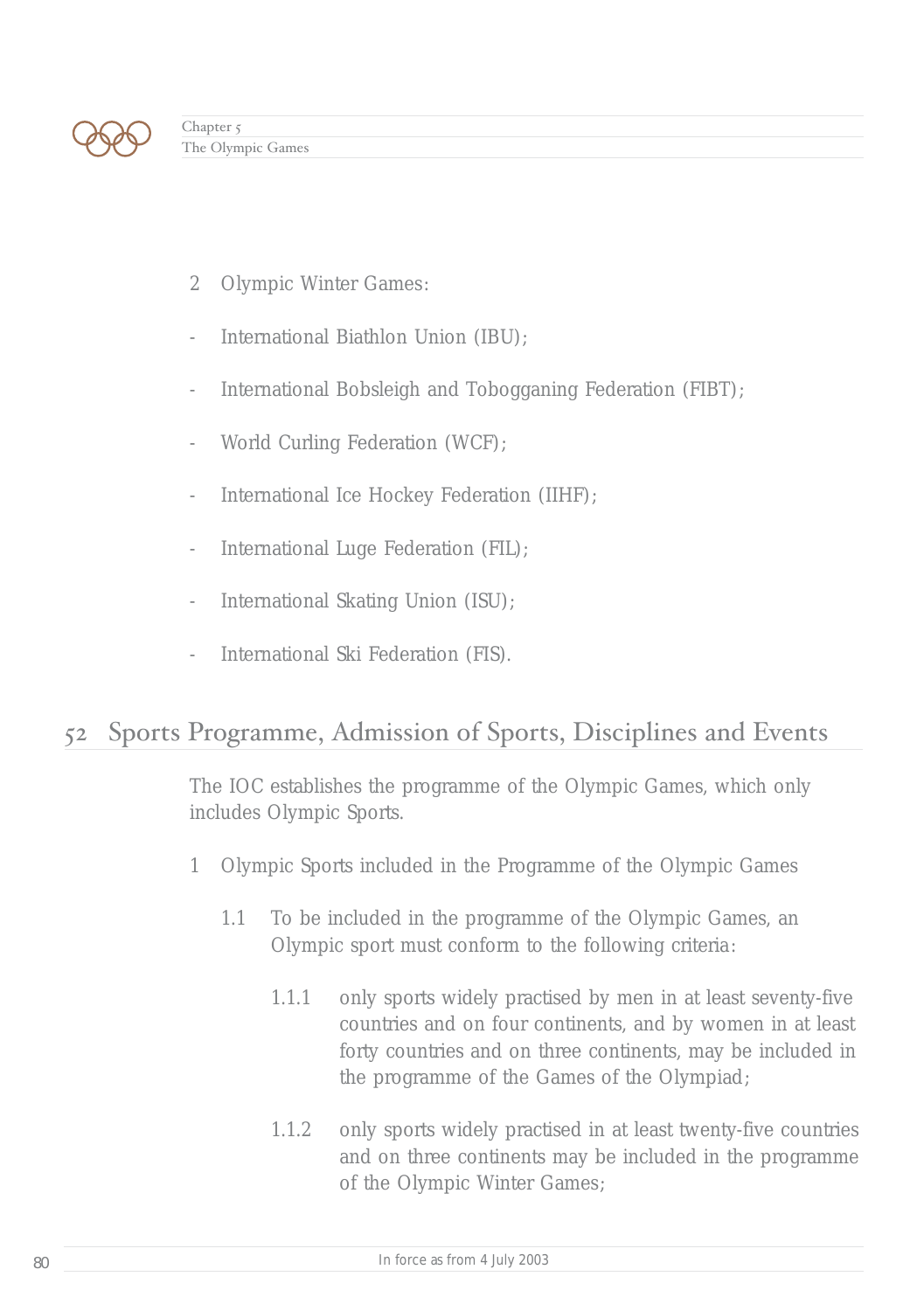

- 1.1.3 only sports that adopt and implement the World Anti-Doping Code can be included and remain in the programme of the Olympic Games.
- 1.1.4 sports are admitted to the programme of the Olympic Games at least seven years before specific Olympic Games in respect of which no change shall thereafter be permitted.

#### 2 Disciplines

- 2.1 A discipline, being a branch of an Olympic sport comprising one or several events, must have a recognized international standing to be included in the programme of the Olympic Games.
- 2.2 The standards for the admission of disciplines are the same as those required for the admission of Olympic sports.
- 2.3 A discipline is admitted to the programme at least seven years before specific Olympic Games in respect of which no change shall thereafter be permitted.
- 3 Events
	- 3.1 An event, being a competition in an Olympic sport or in one of its disciplines and resulting in a ranking, gives rise to the award of medals and diplomas.
	- 3.2 To be included in the programme of the Olympic Games, events must have a recognized international standing both numerically and geographically, and have been included at least twice in world or continental championships.
	- 3.3 Only events practised by men in at least fifty countries and on three continents, and by women in at least thirty-five countries and on three continents, may be included in the programme of the Olympic Games.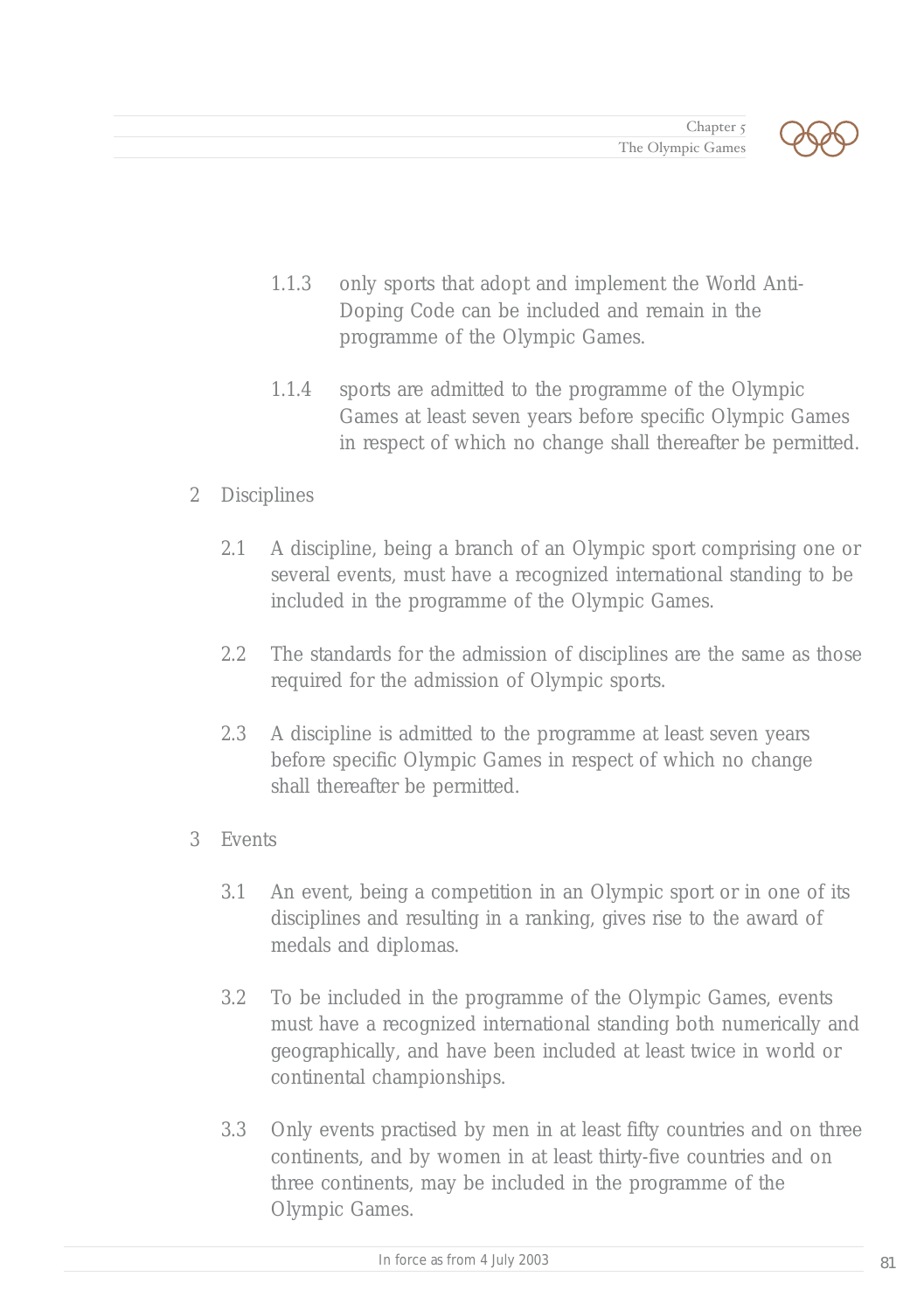- 3.4 Events are admitted four years before specific Olympic Games in respect of which no change shall thereafter be permitted.
- 4 Criteria for Admission of Sports, Disciplines and Events
	- 4.1 To be included in the programme of the Olympic Games any sport, discipline or event must satisfy the conditions specified by this rule.
	- 4.2 Sports, disciplines or events in which performance depends essentially on mechanical propulsion are not acceptable.
	- 4.3 Unless the IOC decides to the contrary, a single event cannot simultaneously give rise to both an individual and a team ranking.
	- 4.4 Sports, disciplines or events included in the programme of the Olympic Games which no longer satisfy the criteria of this rule may nevertheless, in certain exceptional cases, be maintained therein by decision of the IOC for the sake of Olympic tradition.
- 5 IFs' Notice of Participation in the Olympic Games

The IFs governing the sports included in the programme of the Olympic Games must confirm to the IOC their participation in the respective Olympic Games not later than at the time of the IOC Session which elects the host city for such Games.

6 Exceptional Admission of a Discipline or Event

In exceptional cases, and subject to the agreement of the IF concerned and the OCOG, the IOC may depart from the time limits laid down in paragraphs 2 and 3 above, in order to include a discipline or event in the programme of the Olympic Games of one specific Olympiad.

7 Competence as to the Admission or Exclusion of a Sport, Discipline or Event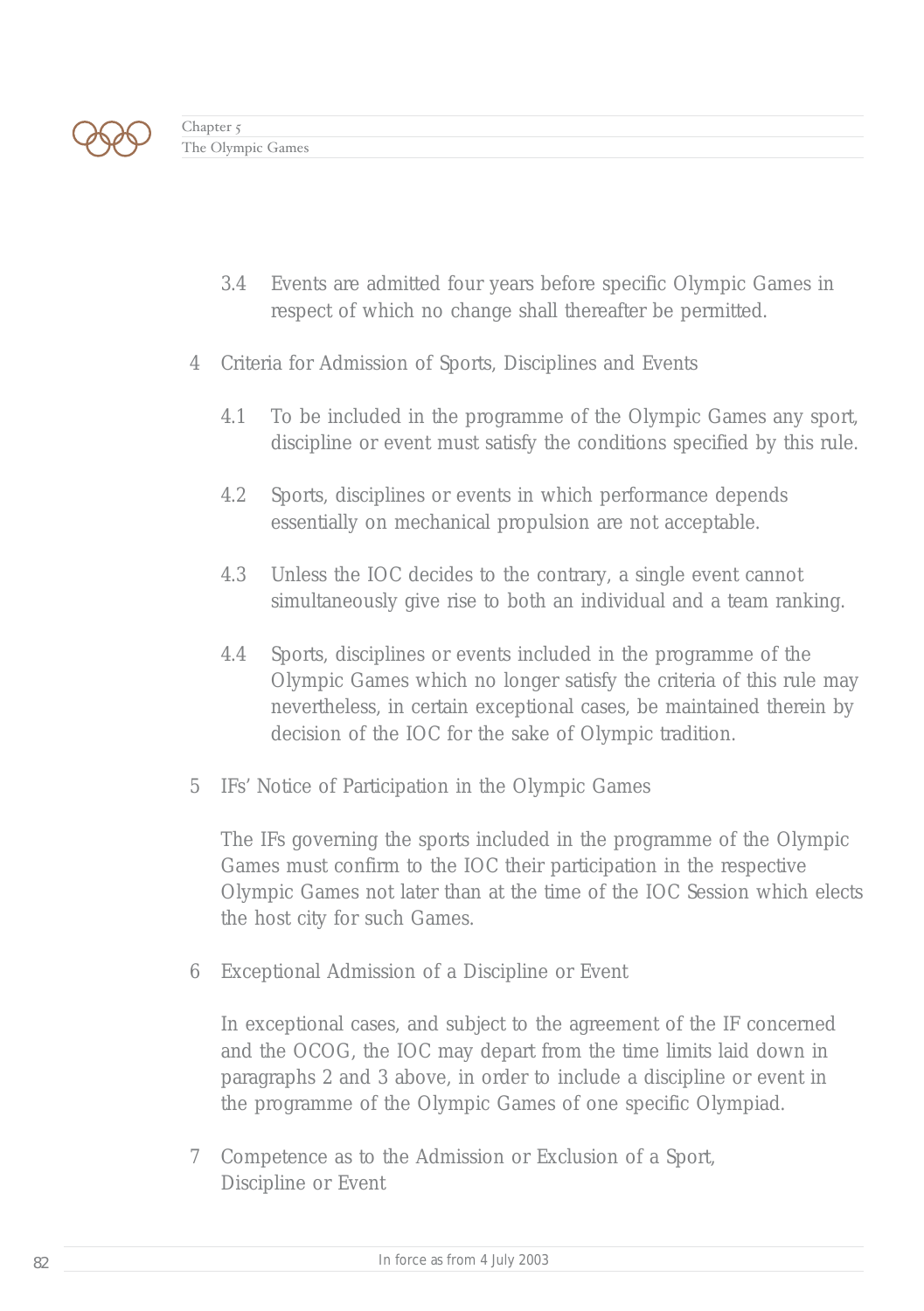

The admission or exclusion of a sport falls within the competence of the IOC Session. A decision to include or exclude a discipline or event falls within the competence of the IOC Executive Board.

# 53 Programme of the Olympic Games

- 1 The programme of the Games of the Olympiad must include at least fifteen Olympic sports. Such required minimum does not exist for the programme of the Olympic Winter Games.
- 2 After each Olympic Games, the IOC reviews the programme of the Olympic Games.
- 3 On the occasion of each review, the standards for the admission of sports, disciplines or events may be reviewed and the admission or exclusion of sports, disciplines or events determined by the competent IOC organs.

# 54 Qualifying Events Organized by the IFs

- 1 For certain sports, the IFs may organize qualifying events or otherwise establish a limited participation in order to designate the competitors, particularly teams in team sports, who will take part in the Olympic Games.
- 2 The systems of restrictions and of qualifying events are subject to the provisions of the Olympic Charter to the extent decided upon by the IOC Executive Board. The formula for qualification must be submitted to the IOC Executive Board for approval. The NOCs will be informed by the IOC of all matters relating to qualifying events organized by the IFs.
- 3 Rules 59, 69 and 70 are not applicable to the qualifying events.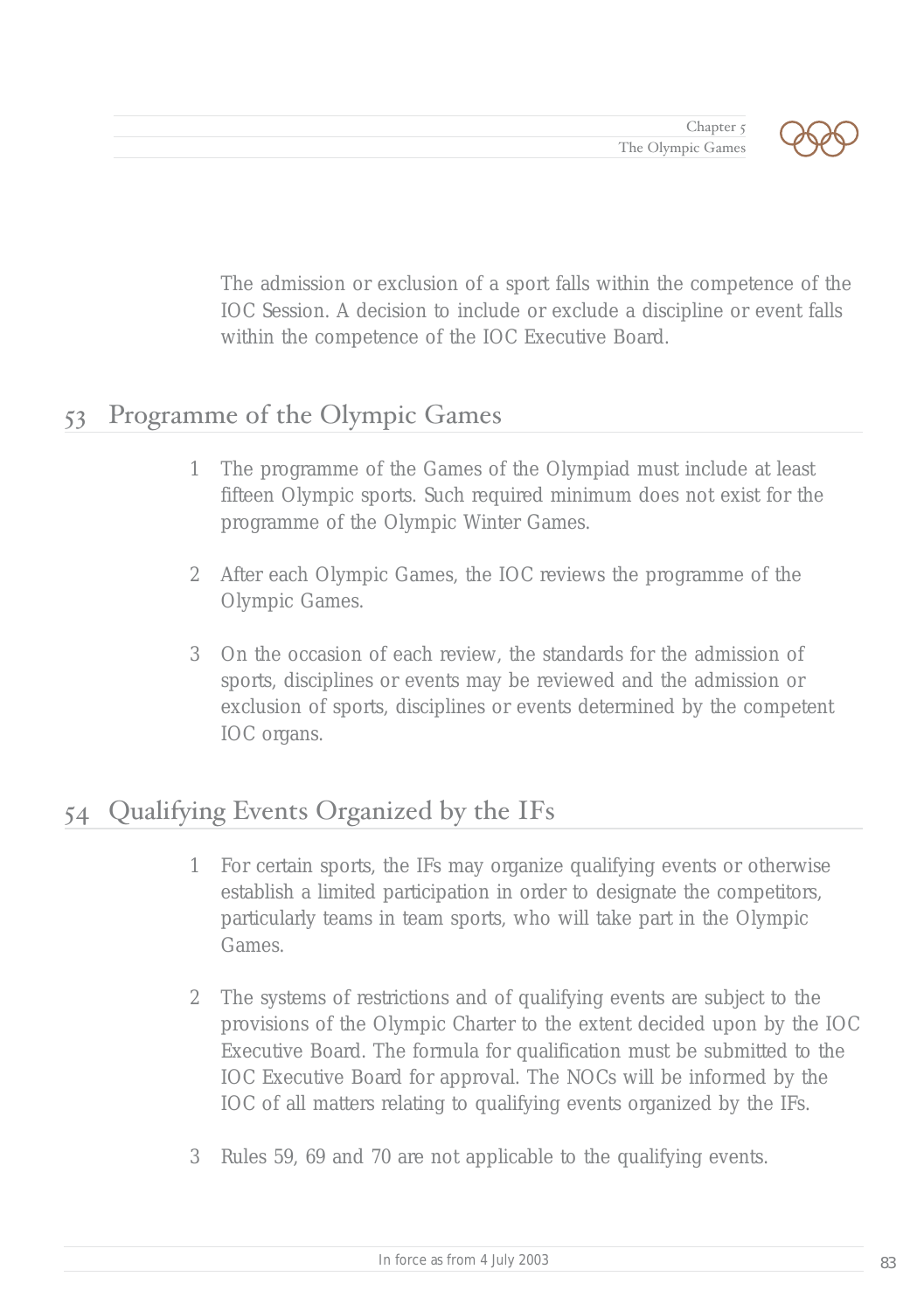# 55 Pre-Olympic Events Organized by the OCOG

- 1 In accordance with a formula submitted to the IOC Executive Board for approval, the OCOG, after consultation with the IFs, may organize pre-Olympic events for the purpose of testing the facilities to be used during the Olympic Games.
- 2 In each sport, the pre-Olympic events must take place under the technical supervision of the relevant IF.
- 3 The pre-Olympic events are subject to the provisions of the Olympic Charter to the extent determined by the IOC Executive Board.

#### 56 Participation in the Olympic Games\*

The number of entries is fixed by the IOC Executive Board, following consultation with the relevant IFs, two years before the Olympic Games.

- 1 The number of entries in the individual events shall not exceed that provided for in the World Championships and shall, in no event, exceed three per country. The IOC Executive Board may grant exceptions for certain winter sports.
- 2 For team sports, the number of teams shall not exceed twelve teams for each gender and not be less than eight teams, unless the IOC Executive Board decides otherwise.
- 3 In order to obtain an equitable breakdown in the number of substitutes in certain sports, both individual and team, and taking into account the fact that in certain other sports a single entry per event and per country is allowed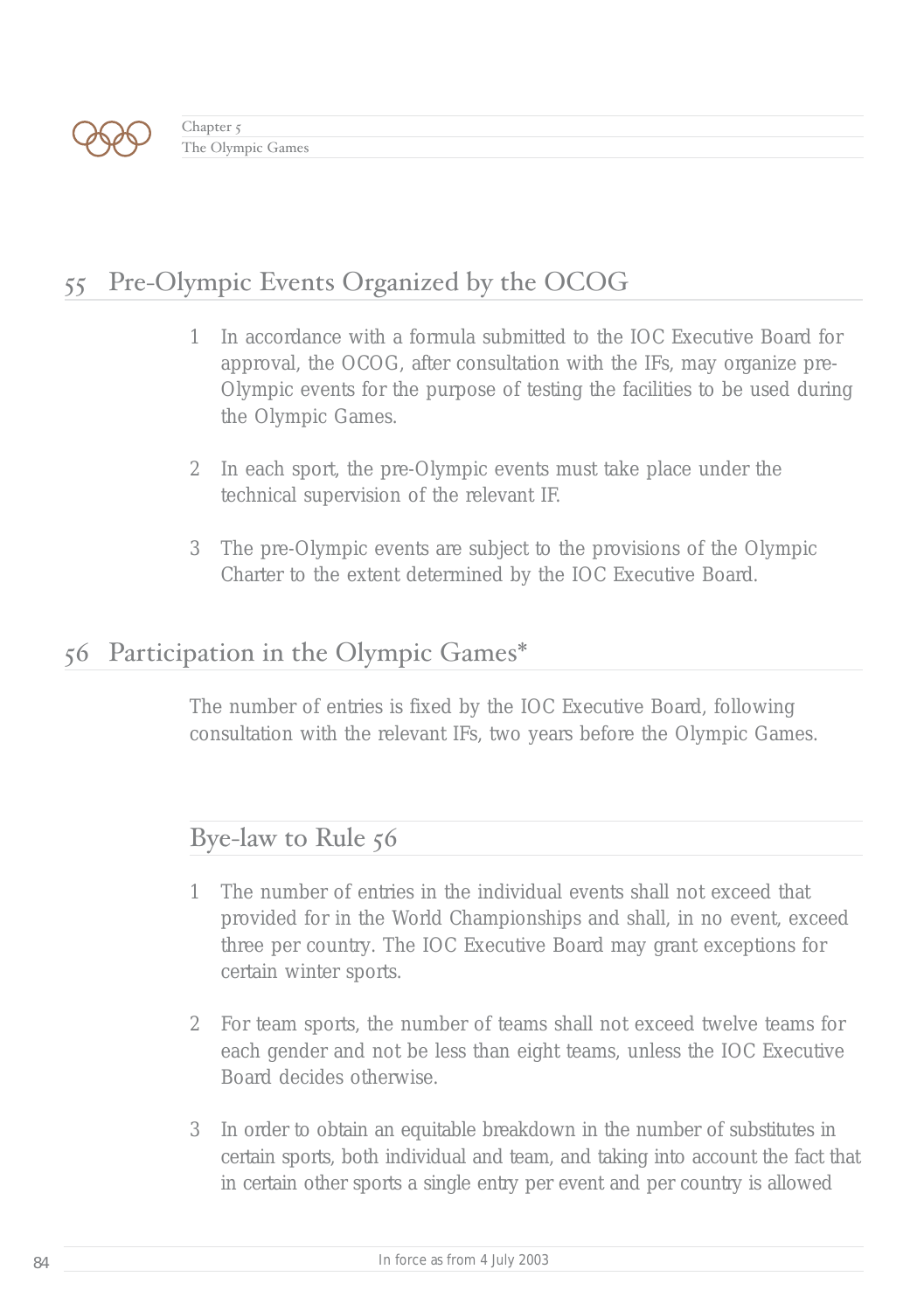

without any substitute, the IOC Executive Board, following consultation with the IFs concerned, may increase or reduce the number of substitutes.

# 57 Technical Arrangements\*

- 1 For all technical arrangements of the Olympic Games, including the schedule, the OCOG must consult the relevant IFs. It must ensure that the various Olympic sports are treated and integrated equitably.
- 2 As to the schedule and daily timetable of events, the final decision lies with the IOC Executive Board. The holding of all events in each sport is placed under the direct responsibility of the IF concerned, after consultation with the OCOG.
- 3 Each IF is responsible for the technical control and direction of its sport; all competition and training sites and all equipment must comply with its rules.
- 4 At the latest three years before the opening of the Olympic Games, the IFs must inform the OCOG, the IOC and the NOCs about the characteristics of the required technical installations and the sports equipment to be used to equip the venues during the Olympic Games. The respective IF(s) may require that, subject to the guidelines established by the IOC Executive Board, such sports equipment be furnished by a particular company or companies.
- 5 The necessary technical officials (referees, judges, timekeepers, inspectors) and a jury of appeal for each sport are appointed by the IF concerned, within the limit of the total number set by the IOC Executive Board upon the recommendation of the IF concerned. They perform their tasks in accordance with the directions of such IF and in coordination with the OCOG.
- 6 No official who has participated in a decision may be a member of the jury responsible for making a ruling on the resulting dispute.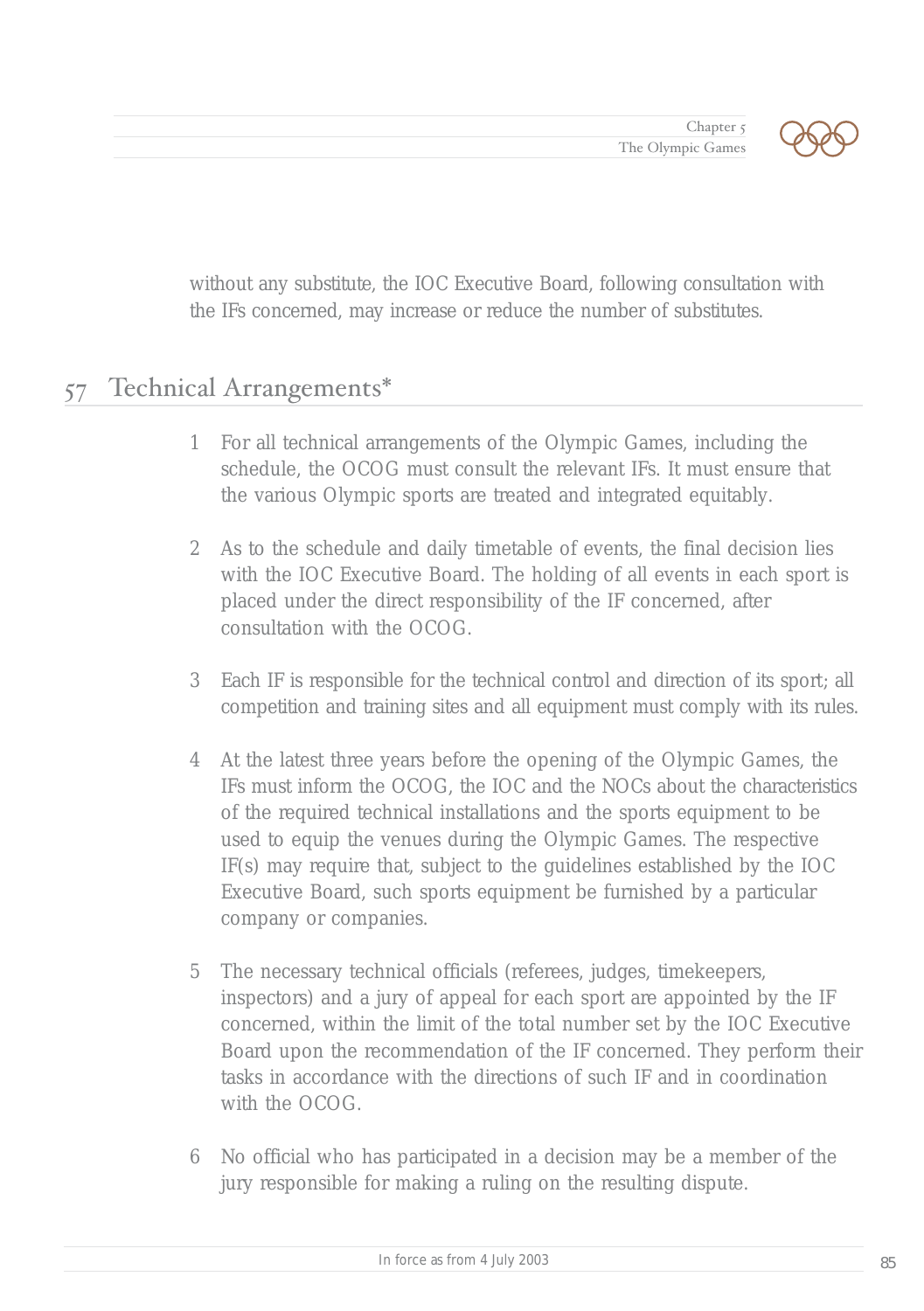- 7 The findings of the juries must be communicated to the IOC Executive Board as soon as possible.
- 8 Juries make a ruling on all technical questions concerning their respective sports, and their decisions, including any related sanctions, are without appeal, without prejudice to further measures and sanctions which may be decided by the IOC Executive Board or Session.
- 9 The OCOG must provide facilities separate from the Olympic Village for the accommodation of all technical officials appointed by the IFs. Technical officials and members of the juries may not be accommodated in the Olympic Village. They do not belong to the NOCs' delegations and answer only to their respective IFs.

### Bye-law to Rule 57

1 Technical provisions relating to the IFs at the Olympic Games:

The IFs have the following rights and responsibilities:

- 1.1 To establish the technical rules of their own sports, disciplines and events, including, but not limited to, results standards, technical specifications of equipment, installations and facilities, rules of technical movements, exercises or games, rules of technical disqualification and rules of judging and timing.
- 1.2 To establish the final results and ranking of Olympic competitions.
- 1.3 Subject to the IOC's authority, to exercise technical jurisdiction over the competition and training venues of their respective sports during the competition and training sessions at the Olympic Games.
- 1.4 To select judges, referees and other technical officials from the host country and from abroad within the total number adopted by the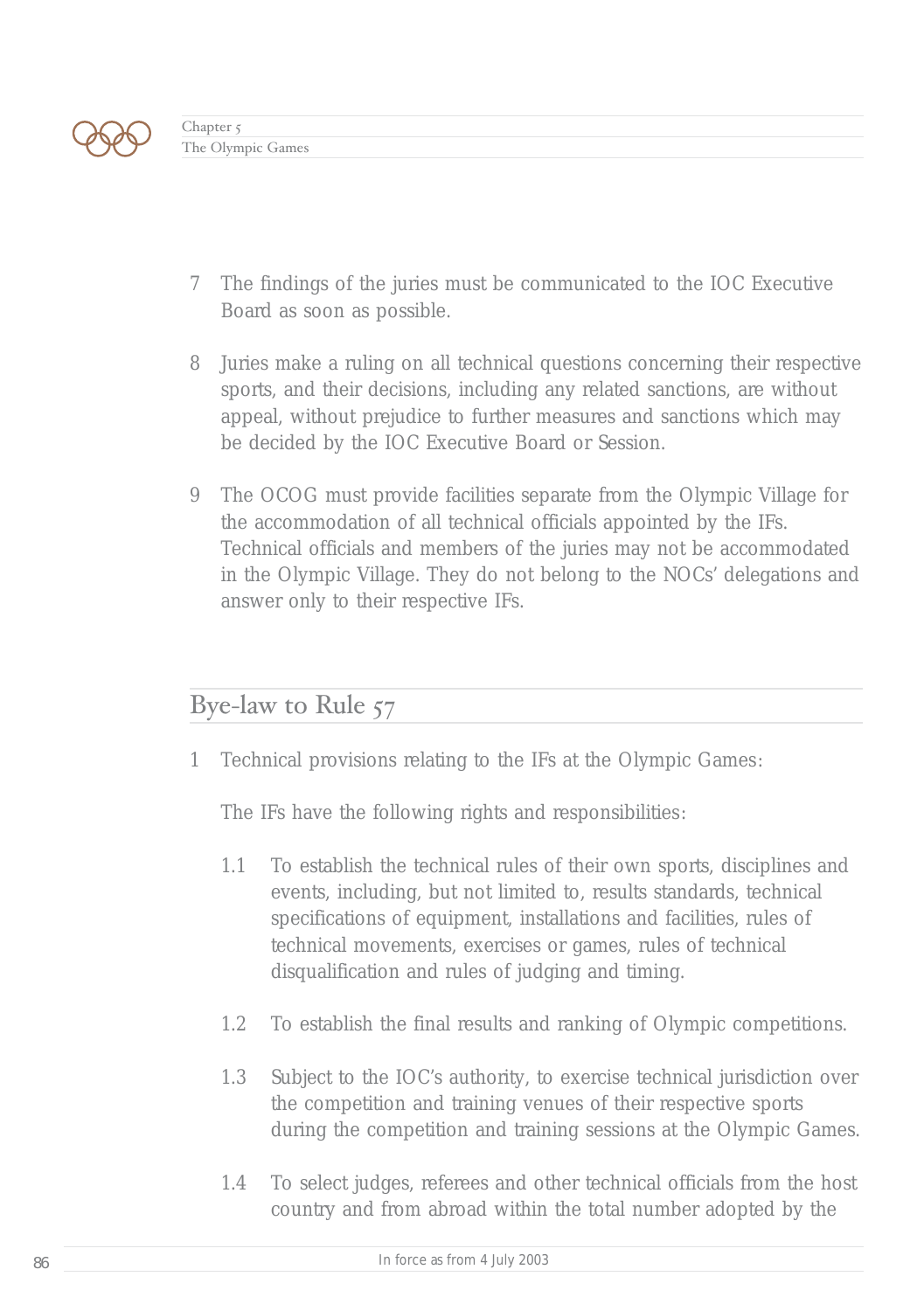Chapter 5 The Olympic Games



IOC Executive Board upon proposal of the IF concerned. The expenses for accommodation, transportation and uniforms of such judges, referees and other technical officials coming from countries other than the host country shall be paid by the OCOG.

- 1.5 To delegate, in coordination with the OCOG, two representatives during the setting up of the facilities for their sports in order to ensure that their rules are complied with and to check the conditions regarding accommodation, food and transportation provided for the technical officials and judges.
	- 1.5.1 Two delegates from each IF must be present at the site at least five days prior to the start of the first event in their sport, in order to make all necessary arrangements regarding entries.
	- 1.5.2 The reasonable expenses of such delegates during such period and until the Olympic Games are over (business class air fares if the journey exceeds 2500 km or economy class if the journey does not exceed 2500 km, board and lodging) are to be paid by the OCOG.
	- 1.5.3 In exceptional cases when, for technical reasons, the presence of delegates or the organization of extra visits are necessary, suitable arrangements are to be made by the OCOG, after it has informed the IOC thereof. In case of disagreement, the IOC Executive Board shall decide.
- 1.6 To ensure that all competitors comply with the provisions of Rules 59 and 61 of the Olympic Charter.
- 1.7 To enforce, under the authority of the IOC and the NOCs, the IOC's rules in regard to the eligibility of the participants before the Olympic Games (preliminaries) and during the Olympic Games.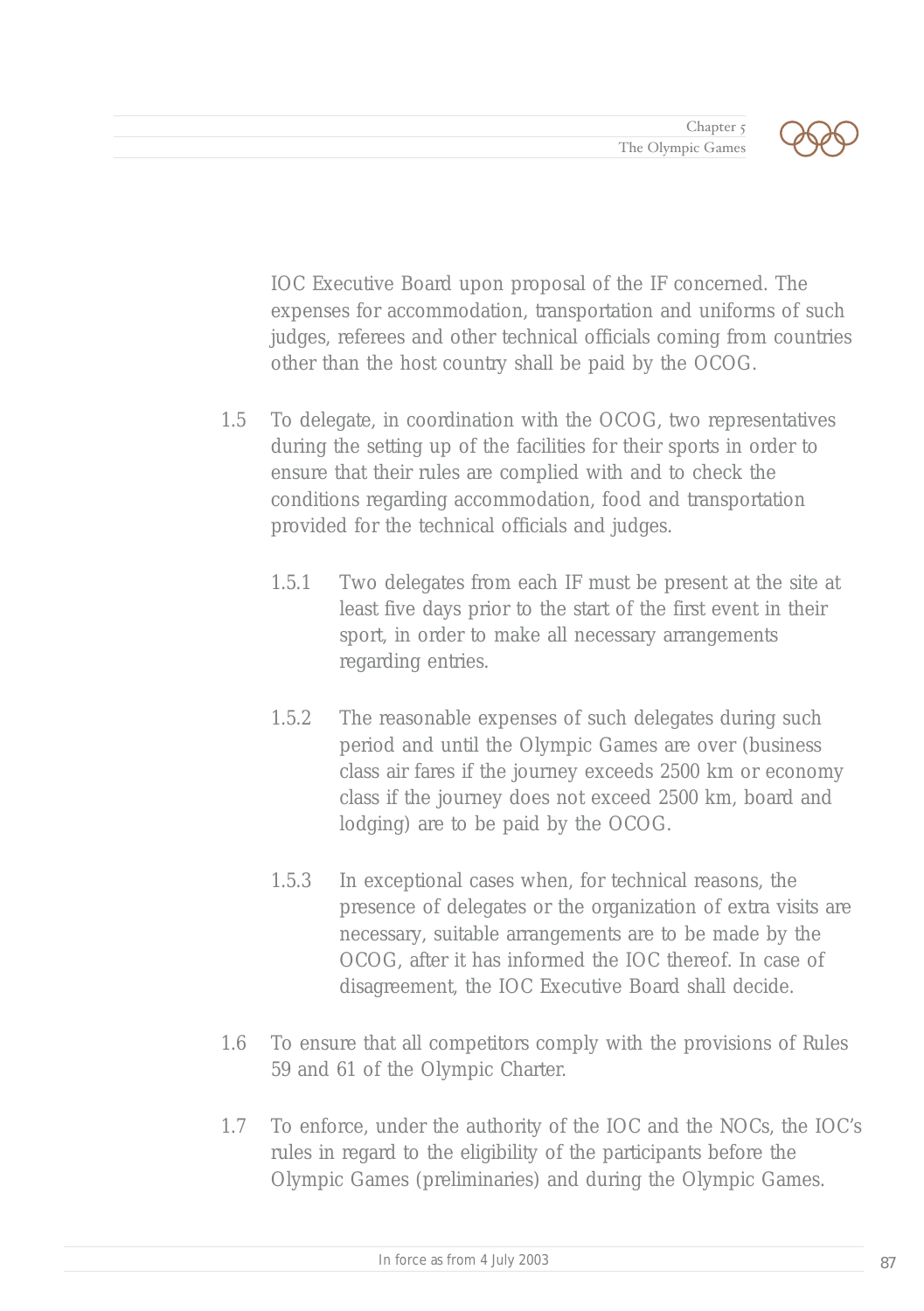- 1.8 To prepare and revise the "technical questionnaires" for the candidate cities.
- 2 Technical provisions requiring the agreement of the IFs and of the OCOG before being submitted to the IOC Executive Board for approval:
	- 2.1 Daily timetable of the programme for a sport at the Olympic Games.
	- 2.2 Itineraries of events taking place outside the Olympic venues (e.g. sailing, marathon, walking, road cycle race, equestrian threeday event).
	- 2.3 Training facilities requirements before and during the Olympic Games.
	- 2.4 Technical equipment at the venues which is neither defined nor listed in the technical rules of the IFs.
	- 2.5 Technical installations for establishing results.
	- 2.6 Uniforms of IF officials (such as judges and referees) necessary during the Olympic Games.
- 3 IF proposals requiring the approval of the IOC Executive Board:
	- 3.1 Establishment of the programme of the Olympic Games in their respective sports, including or deleting events, in accordance with the rules, criteria and conditions determined by the IOC.
	- 3.2 Establishment of the number of competitors per event and per country, and of the number of teams participating in the Olympic Games.
	- 3.3 Establishment, three years before the Olympic Games, of the system for qualifying preliminaries.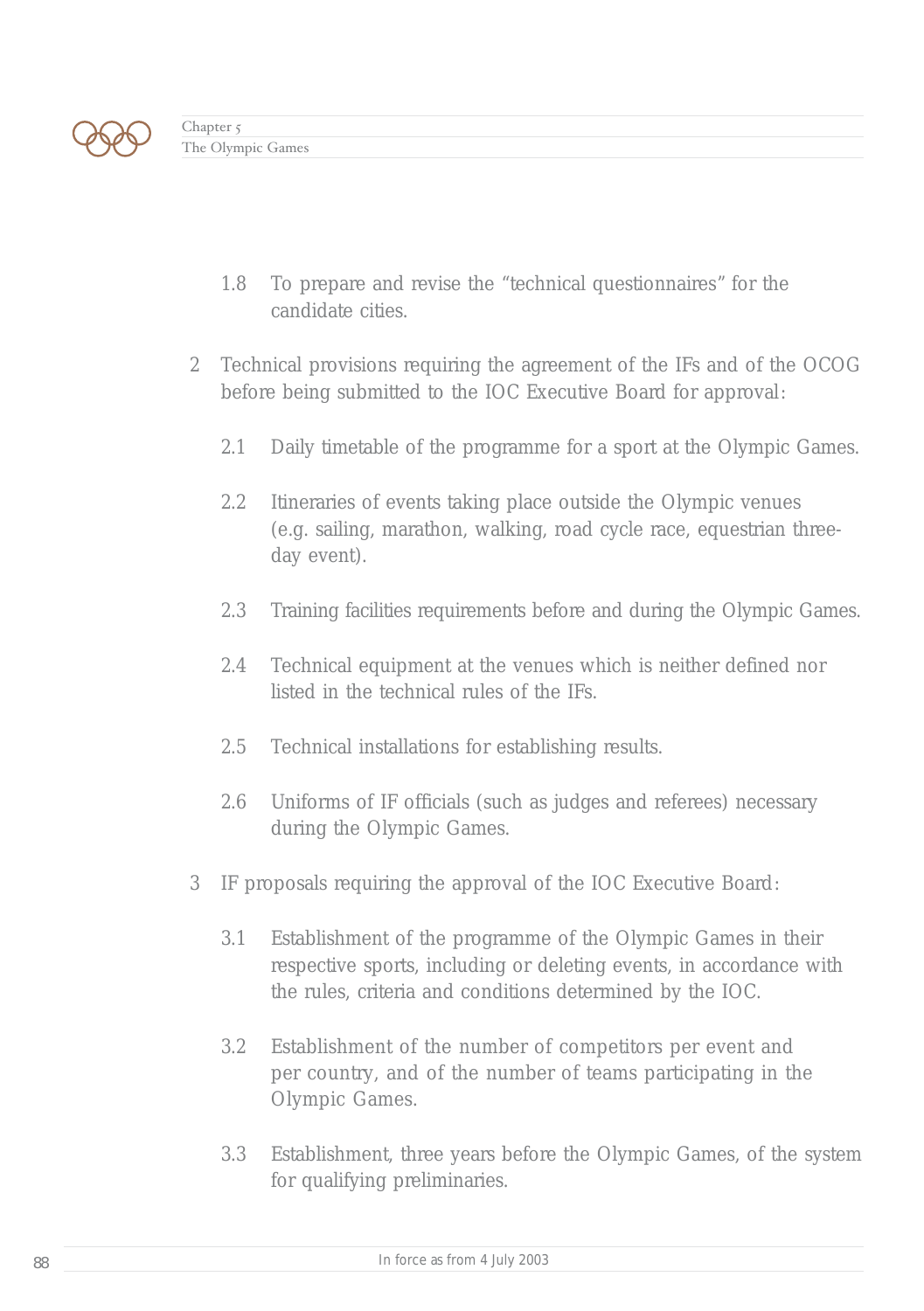

- 3.4 Establishment of the system of grouping and selecting the athletes in qualifying heats (or teams in preliminary groups) for the Olympic Games.
- 3.5 Establishment of the number of substitutes in individual or team sports or events.
- 3.6 Establishment of the number of, and selection of competitors for doping tests.
- 3.7 Establishment of the list of competitors to whom the IF has issued femininity certificates at World and Continental Championships, which will be valid for the Olympic Games, in addition to the certificates issued by the IOC at previous Olympic Games.
- 3.8 Delegation of more than two technical delegates to supervise the preparations for the Olympic Games or the organization of additional visits, other than those provided for in the Olympic Charter.
- 3.9 Production by the IFs, in any medium, of any visual or audiovisual recordings of the Olympic competitions, any use of such recordings for commercial purposes being prohibited.

# 58 Youth Camp

With the authorization of the IOC Executive Board, the OCOG may, under its own responsibility, organize an international youth camp on the occasion of the Olympic Games.

# 59 Media Coverage of the Olympic Games\*

1 It should be an objective of the Olympic Movement that the media coverage of the Olympic Games, by its content, spread and promote the principles of Olympism.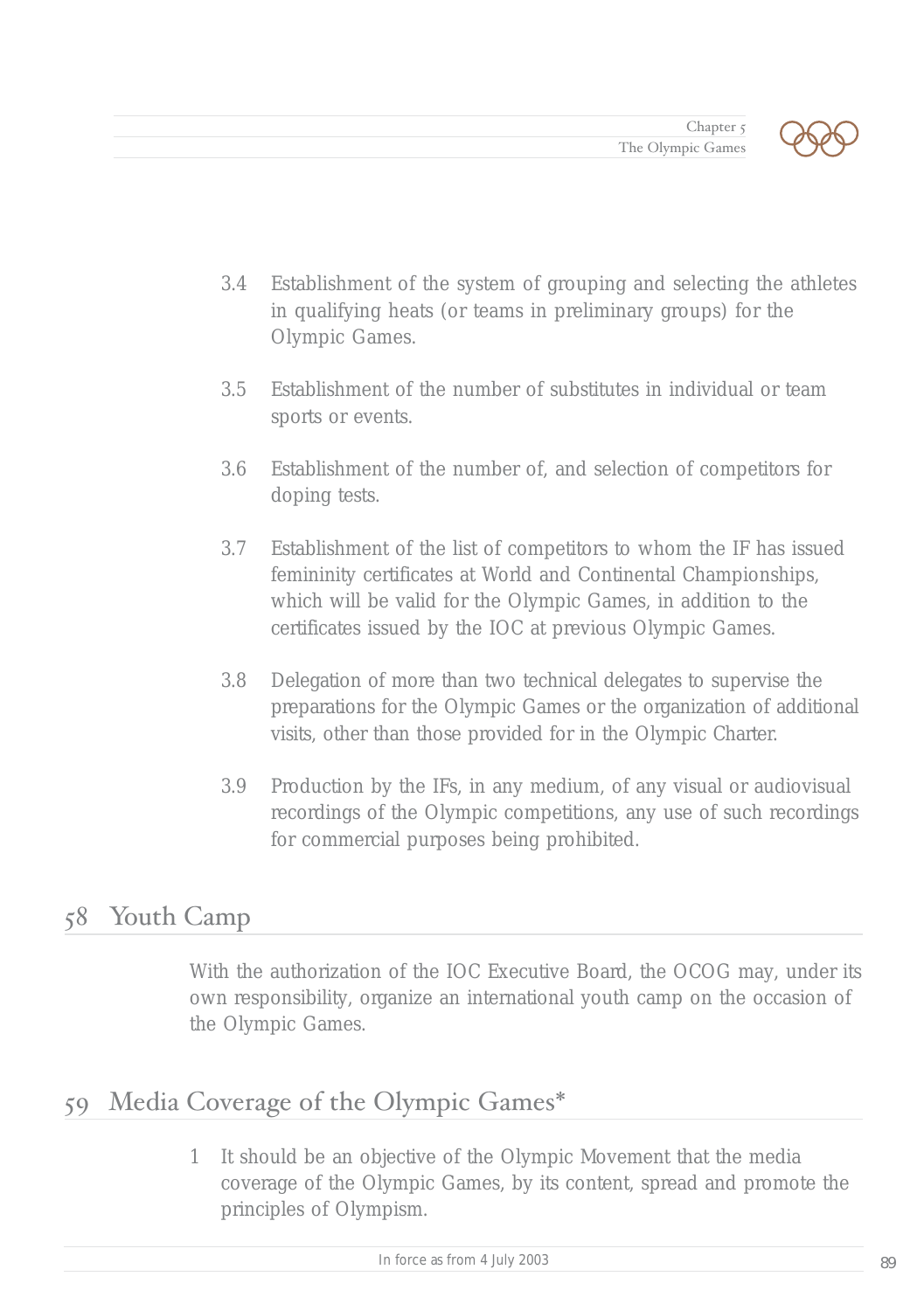

3 All questions concerning the mass media at the Olympic Games, including the granting and the withdrawal of Olympic identity and accreditation cards, rest within the competence of the IOC Executive Board.

- 1 The IOC Executive Board shall establish a document entitled "Media Guide".
- 2 The Media Guide is an integral part of the contract entered into between the IOC, the NOC and the host city when the Olympic Games are conferred.
- 3 All persons reporting on the Olympic Games shall be accredited according to the conditions laid down in the Media Guide. Applications for accreditation shall be sent by the NOCs to the IOC within the stipulated deadline, except for contracting broadcasters and recognized international agencies, whose applications shall be sent directly to the IOC.
- 4 Accreditation guarantees access to Olympic events. If restrictions appear necessary, the IOC will make every effort to satisfy the reasonable requests of the accredited media.
- 5 Under no circumstances, throughout the duration of the Olympic Games, may any athlete, coach, official, press attaché or any other accredited participant be accredited or act as a journalist or in any other media capacity.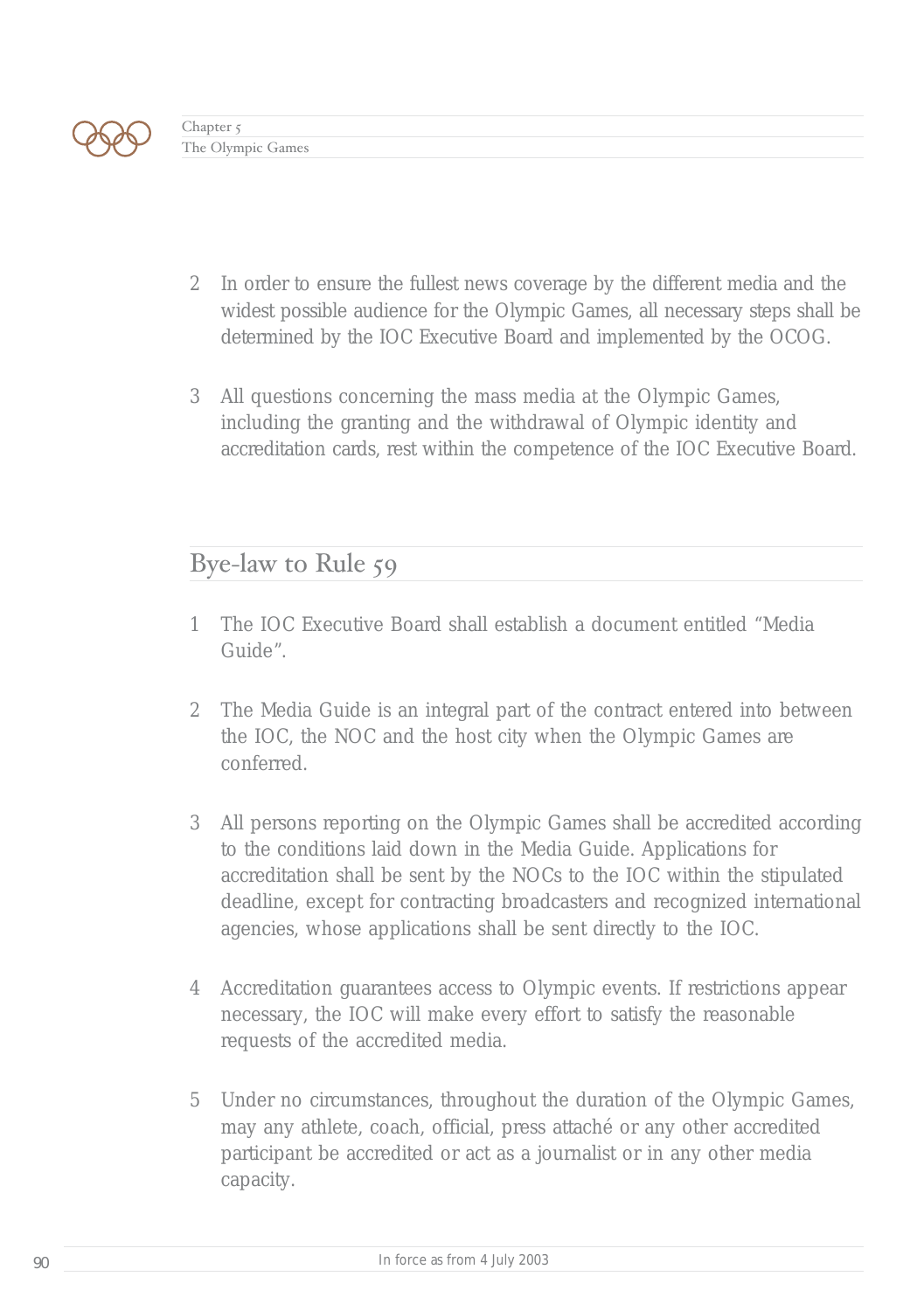

## 60 Publications\*

The publications required by the IOC are made available and distributed, at the expense of the OCOG, in printed or such other format as may be requested by the IOC Executive Board.

#### Bye-law to Rule 60

- 1 For each sport, an explanatory brochure containing the general programme and arrangements, in French, English and the language of the host country, shall be distributed by the OCOG to the IOC, to the relevant IFs and to all NOCs, not later than one year before the opening of the Olympic Games.
- 2 A medical brochure shall be distributed by the OCOG, in accordance with the instructions of the IOC Executive Board, not later than six months before the Olympic Winter Games and one year before the Games of the Olympiad.

3

- 3.1 All documents (such as invitations, lists of entries, entrance tickets, programmes) printed for the Games of the Olympiad as well as the badges issued, must be marked with the number of the Olympiad and the name of the city where it is celebrated.
- 3.2 In the case of the Olympic Winter Games, the name of the city and the number of the Games must be indicated.
- 4 A full and complete official report on the celebration of the Olympic Games shall be printed by the OCOG for the IOC, at least in French and English, within two years of the closing of the Olympic Games.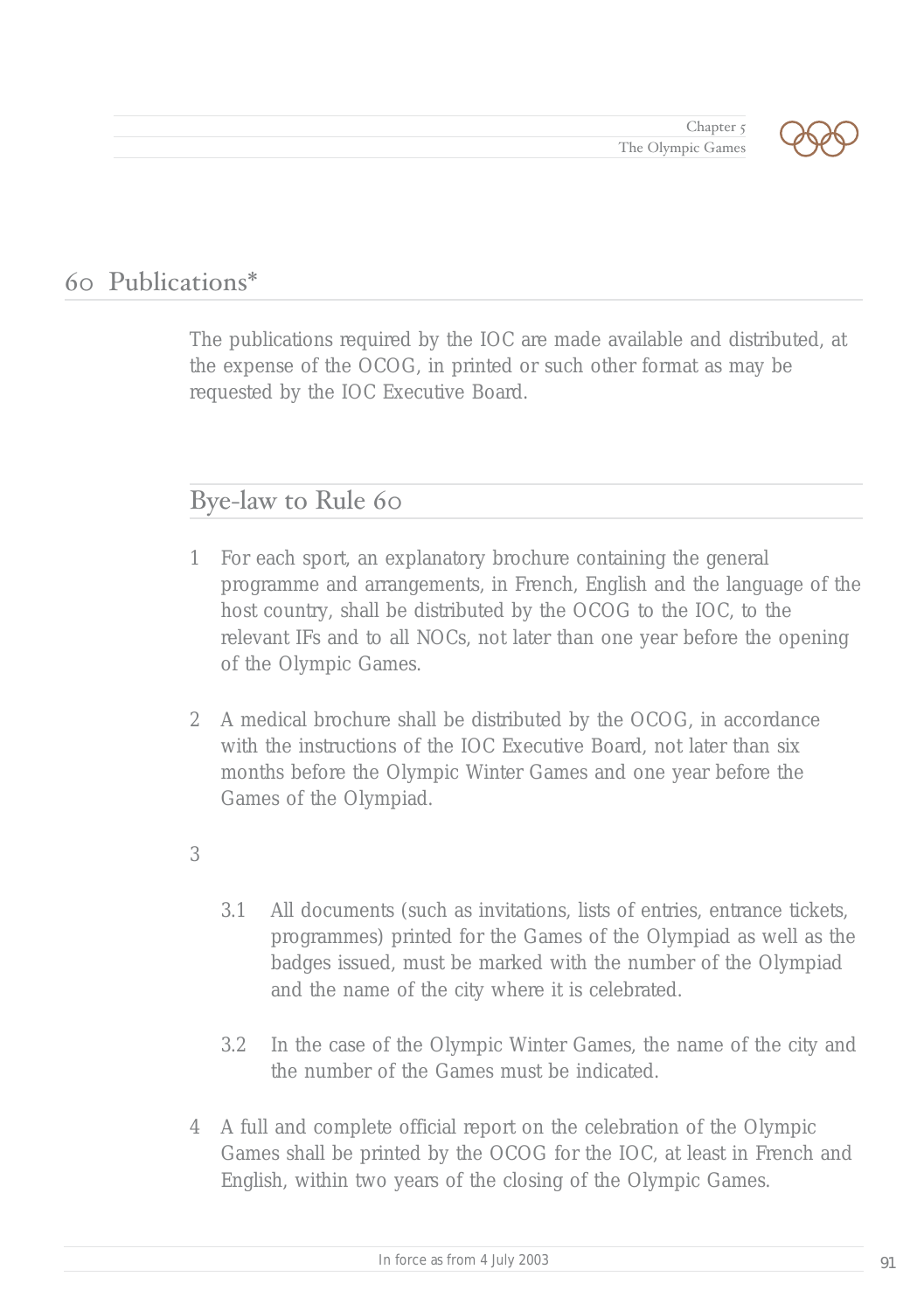- 5 The IOC Executive Board will determine the matters to be dealt with in the official report by the OCOG. One copy of such report shall be sent free of charge to each member, Honorary President for life, honorary member and honour member of the IOC, as well as to each participating IF and NOC, and 100 copies shall be sent to the Secretariat of the IOC.
- 6 Proofs of all documents and publications referred to in this Bye-law shall be submitted to the IOC Executive Board for prior approval.

# 61 Propaganda and Advertising\*

- 1 No kind of demonstration or political, religious or racial propaganda is permitted in the Olympic areas. No form of publicity shall be allowed in and above the stadia and other competition areas which are considered as part of the Olympic sites. Commercial installations and advertising signs shall not be allowed in the stadia, nor in the other sports grounds.
- 2 The IOC Executive Board alone has the competence to determine the principles and conditions under which any form of publicity may be authorized.

#### Bye-law to Rule 61

1 No form of publicity or propaganda, commercial or otherwise, may appear on persons, on sportswear, accessories or, more generally, on any article of clothing or equipment whatsoever worn or used by the athletes or other participants in the Olympic Games, except for the identification – as defined in paragraph 8 below - of the manufacturer of the article or equipment concerned, provided that such identification shall not be marked conspicuously for advertising purposes.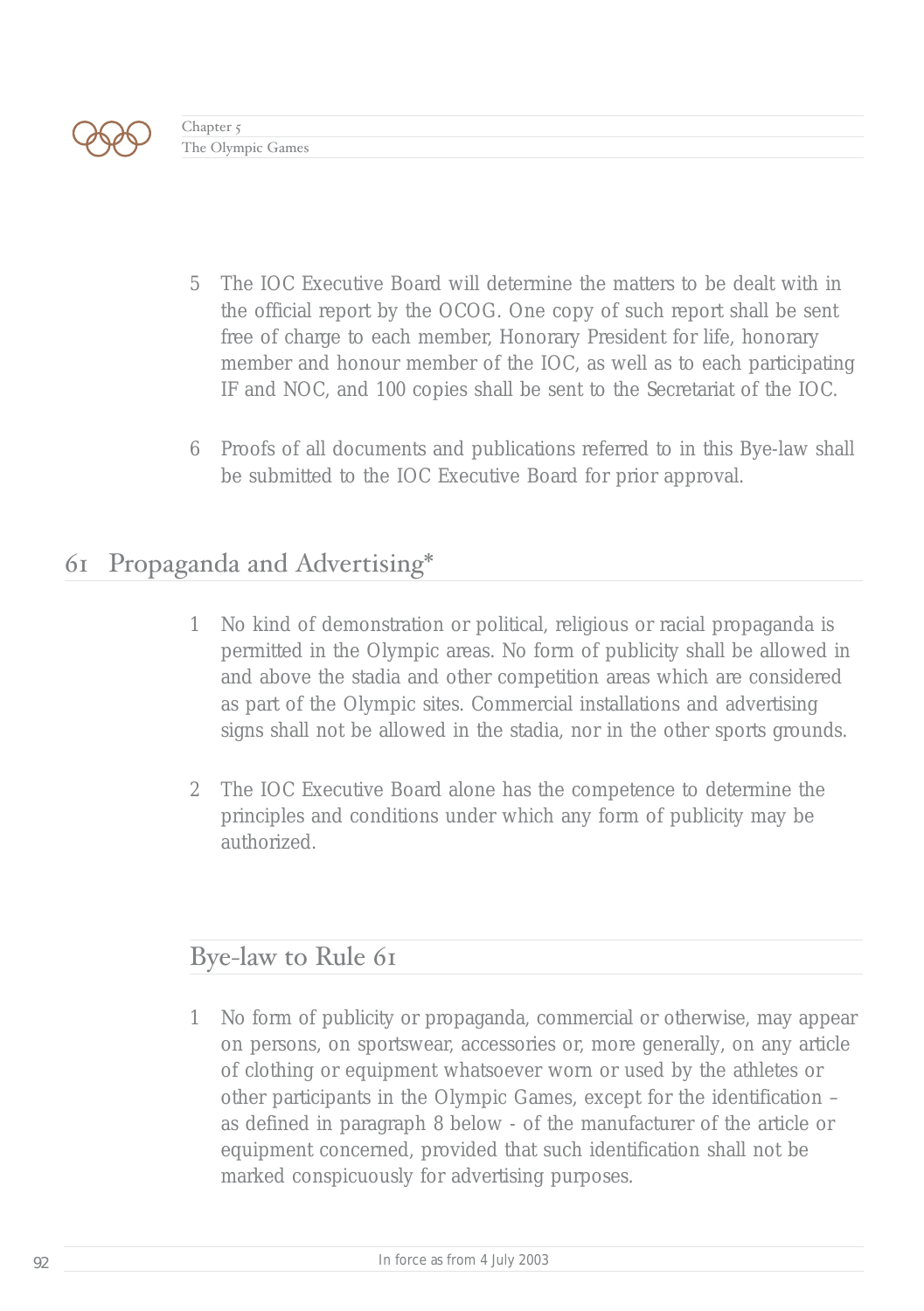

- 1.1 The identification of the manufacturer shall not appear more than once per item of clothing and equipment.
- 1.2 Equipment: any manufacturer's identification that is greater than 10% of the surface area of the equipment that is exposed during competition shall be deemed to be marked conspicuously. However, there shall be no manufacturer's identification greater than  $60 \text{ cm}^2$ .
- 1.3 Headgear (e.g. hats, helmets, sunglasses, goggles) and gloves: any identification of manufacturer over 6 cm<sup>2</sup> shall be deemed to be marked conspicuously.
- 1.4 Clothing (e.g. T-shirts, shorts, sweat tops and sweat pants): any manufacturer's identification which is greater than 12 cm<sup>2</sup> shall be deemed to be marked conspicuously.
- 1.5 Shoes: it is acceptable that there appear the normal distinctive design pattern of the manufacturer. The manufacturer's name and/or logo may also appear, up to a maximum of 6 cm2 , either as part of the normal distinctive design pattern or independent of the normal distinctive design pattern.
- 1.6 In case of special rules adopted by an International SportsFederation, exceptions to the rules mentioned above can be approved by the Executive Board of the IOC.

Any violation of the provisions of the present clause shall result in disqualification or withdrawal of the accreditation of the person concerned. The decisions of the IOC Executive Board regarding this matter shall be final.

The numbers worn by competitors may not display publicity of any kind and must bear the Olympic emblem of the OCOG.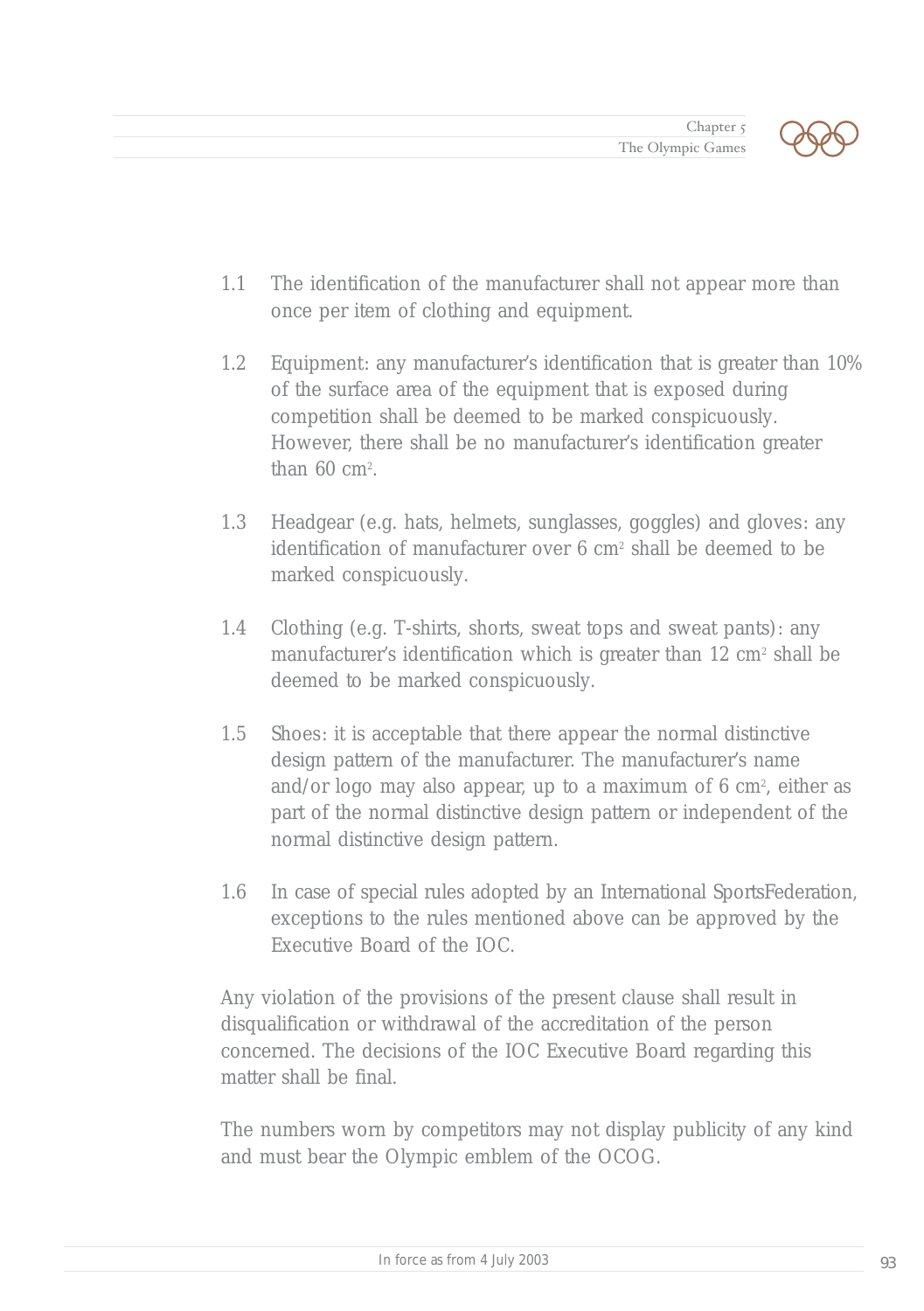- 2 To be valid, all contracts of the OCOG containing any element whatsoever of advertising, including the right or licence to use the emblem or the mascot of the Olympic Games, must be in conformity with the Olympic Charter and must comply with the instructions given by the IOC Executive Board. The same shall apply to contracts relating to the timing equipment, the scoreboards, and to the injection of any identification signal in television programmes. Breaches of these regulations come under the authority of the IOC Executive Board.
- 3 Any mascot created for the Olympic Games shall be considered to be an Olympic emblem, the design of which must be submitted by the OCOG to the IOC Executive Board for its approval. Such mascot may not be used for commercial purposes in the country of an NOC without the latter's prior written approval.
- 4 The OCOG shall ensure the protection of the property of the emblem and the mascot of the Olympic Games for the benefit of the IOC, both nationally and internationally. However, the OCOG alone and, after the OCOG has been wound up, the NOC of the host country, may exploit such emblem and mascot, as well as other marks, designs, badges, posters, objects and documents connected with the Olympic Games during their preparation, during their holding and during a period terminating not later than the end of the calendar year during which such Olympic Games are held. Upon the expiry of this period, all rights in or relating to such emblem, mascot and other marks, designs, badges, posters, objects and documents shall thereafter belong entirely to the IOC. The OCOG and/or the NOC, as the case may be and to the extent necessary, shall act as trustees (in a fiduciary capacity) for the sole benefit of the IOC in this respect.
- 5 The provisions of this bye-law also apply, mutatis mutandis, to all contracts signed by the organizing committee of an IOC Session or an Olympic Congress.
- 6 The uniforms of the competitors and of all persons holding an official position may include the flag or Olympic emblem of their NOC or, with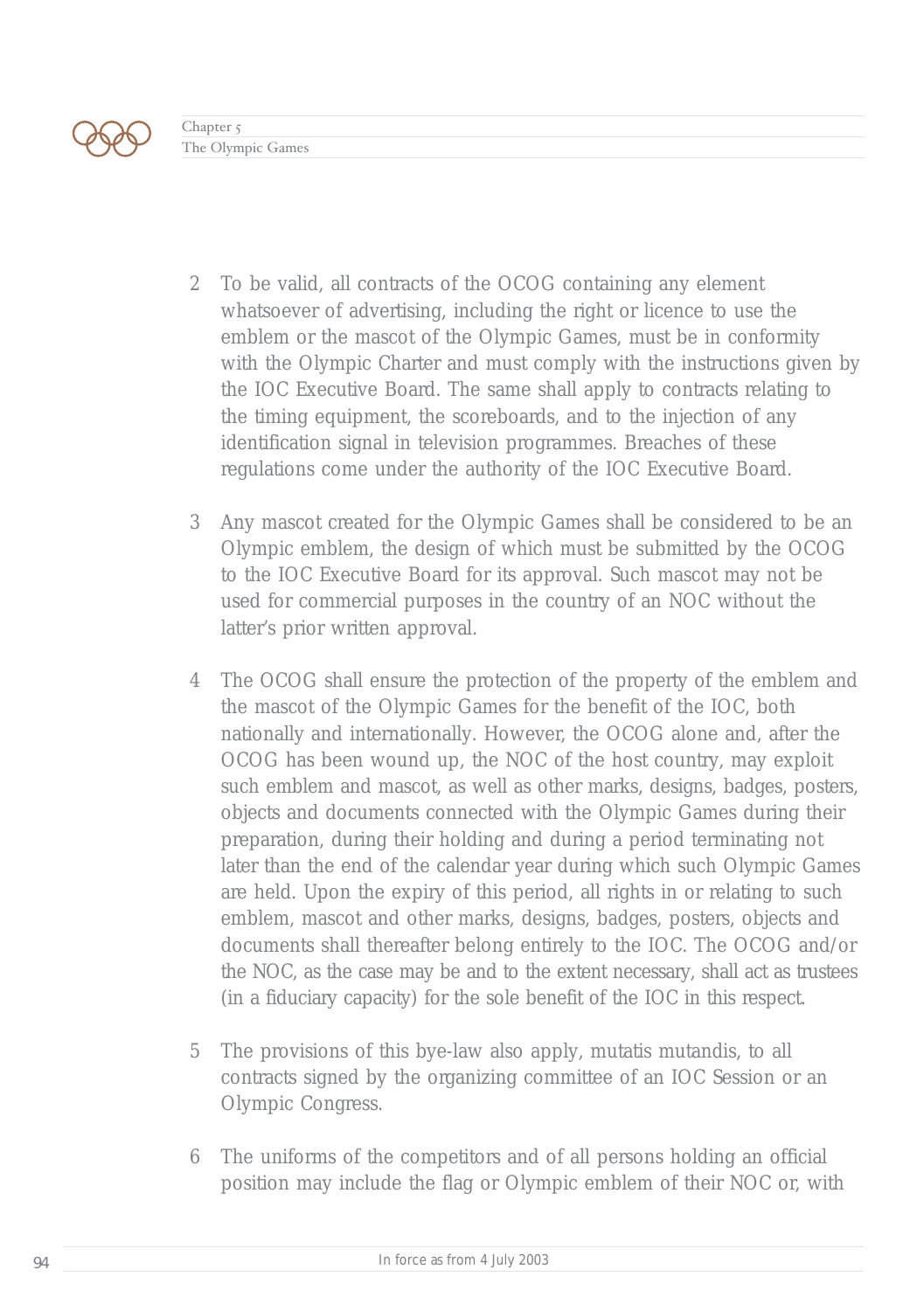

the consent of the OCOG, the OCOG Olympic emblem. The IF officials may wear the uniform and the emblem of their federations.

- 7 The identification on all technical gear, installations and other apparatus, which are neither worn nor used by athletes or other participants at the Olympic Games, including timing equipment and scoreboards, may on no account be larger than 1/10th of the height of the equipment, installation or apparatus in question, and shall not be greater than 10 centimetres high.
- 8 The word "identification" means the normal display of the name, designation, trademark, logo or any other distinctive sign of the manufacturer of the item, appearing not more than once per item.

### 62 Musical Works\*

The IOC must be designated owner of the copyright on any musical work commissioned specifically in connection with the Olympic Games. The OCOG and NOC concerned shall ensure that such procedure occurs to the satisfaction of the IOC.

#### Bye-law to Rule 62

The IOC Executive Board may grant to the OCOG all rights for the exploitation of musical works, and then to the NOC of the host country, for a period of four years dating from the closing ceremony of the Olympic Games, in return for a payment of a royalty on the gross receipts. The IOC Executive Board shall authorize the OCOG to make non-exclusive use of the Olympic anthem during the period of the Olympic Games, without payment of any royalty.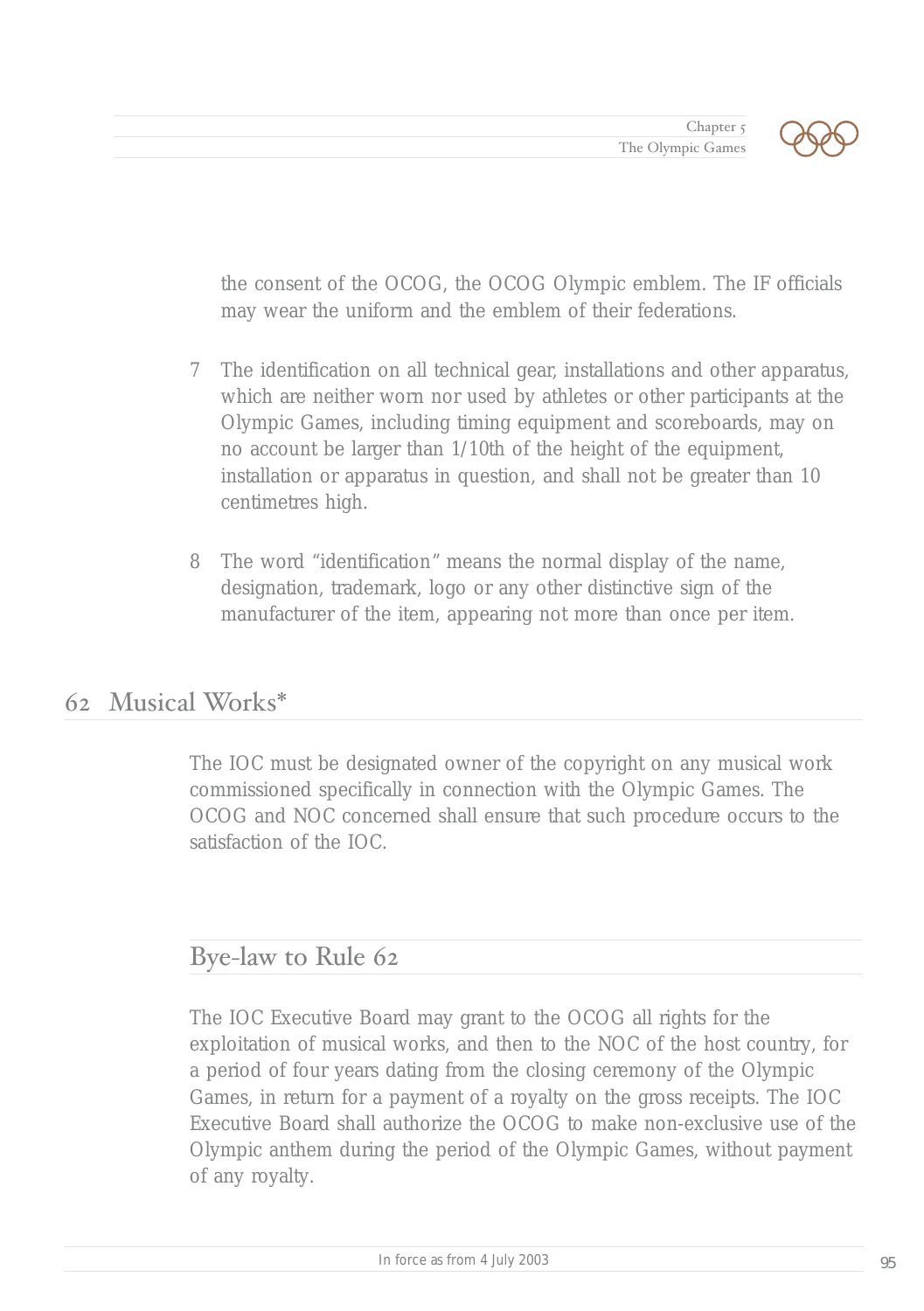# 63 Commercial Advertising by the OCOG before the Olympic Games

Unless the IOC Executive Board otherwise decides, every OCOG shall ensure that, up to the start of a period of two years preceding the opening of the Olympic Games for which it is responsible, all physical or juridical persons with whom it executes contracts shall abstain from all forms of advertising relating to such Olympic Games.

### IV PROTOCOL

#### 64 Invitations\*

The invitations to take part in the Olympic Games shall be sent out by the IOC one year before the opening ceremony. They shall be sent to all recognized NOCs.

- 1 The invitations to take part in the Olympic Games shall be expressed in the following terms: *"The International Olympic Committee has the honour of inviting you to participate in the Games of the ... Olympiad (or the ... Olympic Winter Games) which will take place at ... from ... to ..."*
- 2 Invitations must all be sent simultaneously by registered air mail or by special courier. The NOCs shall reply to the invitation in writing and the replies must be received by the IOC within four months after the date on which the invitations were sent.
- 3 The receipt of each invitation to take part in the Olympic Games must be acknowledged to the IOC by the NOC, upon receipt and in writing.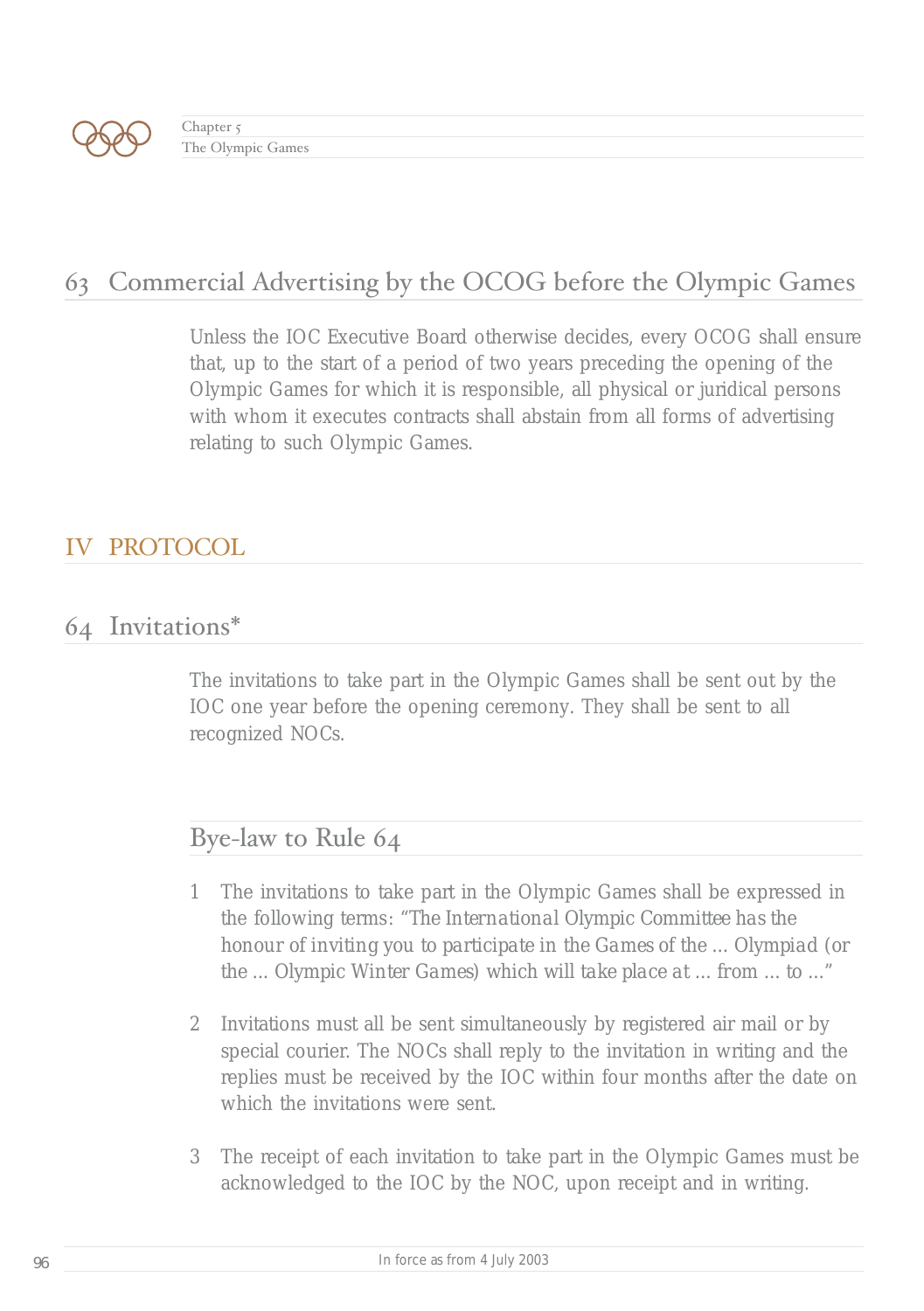

4 Not later than two months before the opening ceremony of the Olympic Games, each NOC shall inform the OCOG in writing of the approximate number of members in its delegation.

# 65 Olympic Identity and Accreditation Card

- 1 The Olympic identity and accreditation card is a document which confers on its holder the right to take part in the Olympic Games.
- 2 The Olympic identity and accreditation card establishes the identity of its holder and constitutes a document which, together with the passport or other official travel document of the holder, authorizes entry into the country in which the city organizing the Olympic Games is situated. It allows the holder to stay and to perform his Olympic function there for the duration of the Olympic Games and for a period not exceeding one month before and one month after the Olympic Games.
- 3 The Olympic identity and accreditation card is granted by the IOC to persons eligible for accreditation. The IOC Executive Board may delegate all or part of this authority to the OCOG which shall, in such event, make the Olympic identity and accreditation card available to all persons designated by the IOC.
- 4 Details relating to the Olympic identity and accreditation card, including specifications, categories and populations, privileges, procedures and deadlines, are contained in the "Entries for Sports Competitions and Accreditation Guide", adopted by the IOC Executive Board.

# 66 Rights Attached to the Olympic Identity and Accreditation Card

The Olympic identity and accreditation card gives, to the degree necessary in each case and as indicated theron, access to the sites and events placed, by the IOC, under the responsibility of the OCOG. The IOC determines the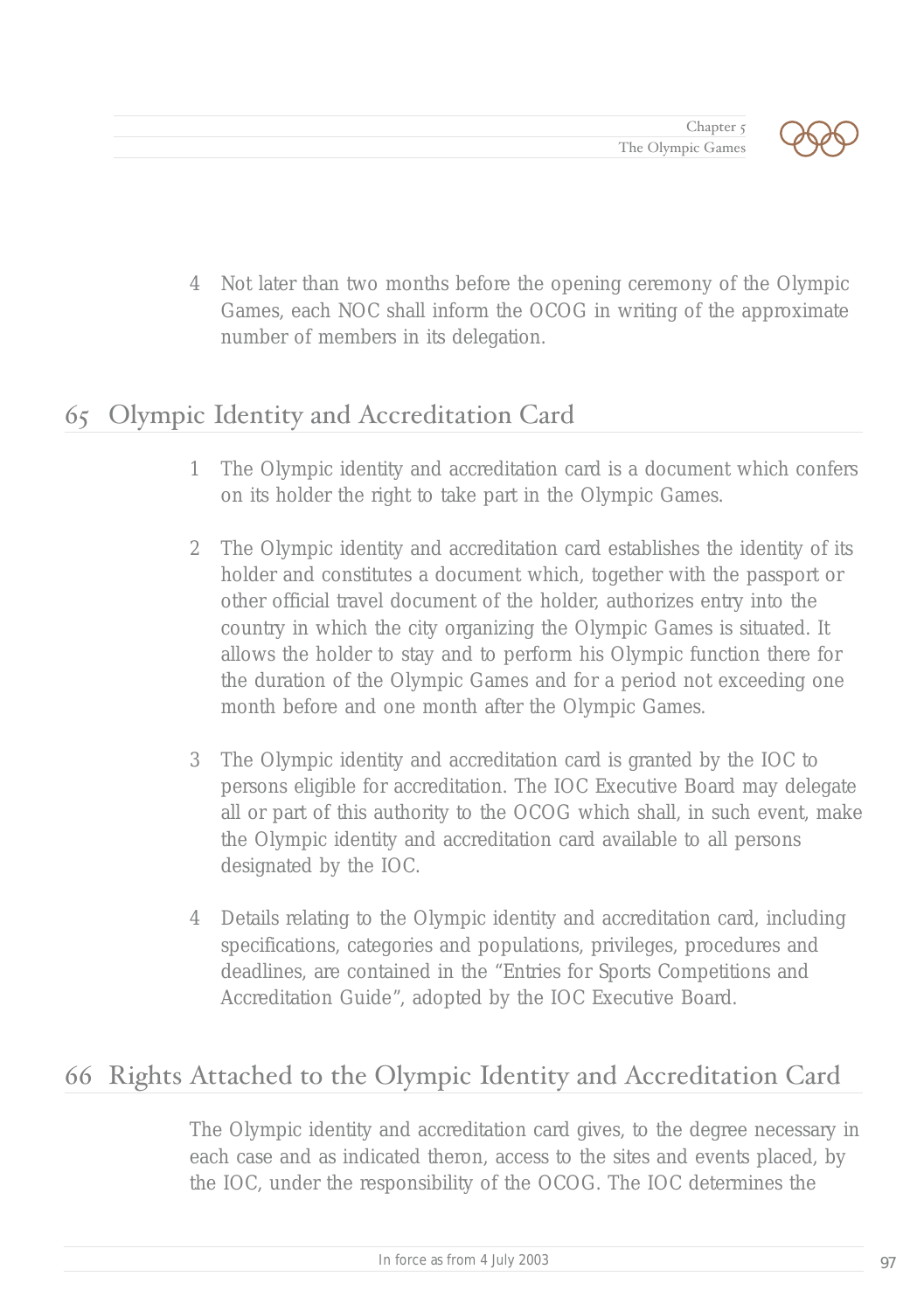Chapter<sub>5</sub> The Olympic Games

persons entitled to such cards and sets the conditions of their granting and procedures for their issuance. It is the duty of the OCOG to deliver the cards to the persons entitled to them.

# 67 Use of the Olympic Flag

- 1 An Olympic flag of large dimensions must fly for the entire duration of the Olympic Games from a flagpole placed in a prominent position in the main stadium, where it is hoisted at the opening ceremony and lowered at the closing ceremony of the Olympic Games.
- 2 The Olympic Village as well as the competition and training venues and all other places that are under the responsibility of the OCOG must be decked with a large number of Olympic flags.
- 3 A large number of Olympic flags shall be flown along with the other flags in the host city.

#### 68 Use of the Olympic Flame

- 1 The OCOG is responsible for bringing the Olympic flame to the Olympic stadium. The celebrations to which the crossing or arrival of the Olympic flame gives rise, under the auspices of the relevant NOC, must respect Olympic protocol. The IOC Executive Board shall approve all arrangements for any torch relay relating to the Olympic flame.
- 2 The Olympic flame must be placed in a prominent position, clearly visible and, where the structure of the stadium permits, visible also from outside the stadium.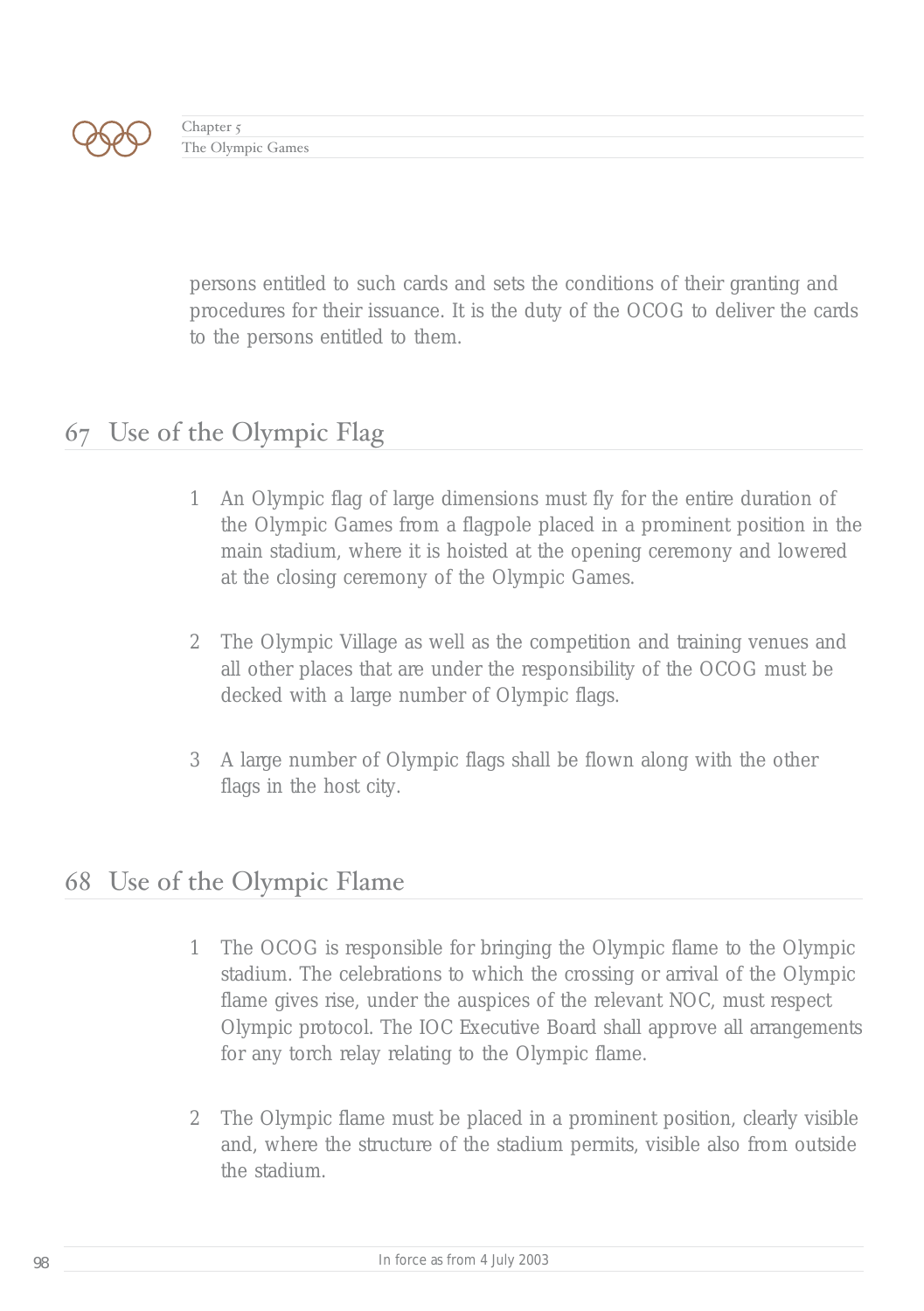

# 69 Opening and Closing Ceremonies\*

- 1 The opening and closing ceremonies shall be held in accordance with the protocol decided by the IOC. They should reflect and portray the humanistic principles of Olympism and contribute to their spread.
- 2 The Opening Ceremony shall take place not earlier than one day before the competitions of the Games of the Olympiad and of the Olympic Winter Games. The Closing Ceremony shall take place on the last day of the competitions of the Games of the Olympiad and of the Olympic Winter Games
- 3 The detailed programme of such ceremonies shall be put forward by the OCOG and submitted to the approval of the IOC Executive Board.

- 1 Opening Ceremony
	- 1.1 The Olympic Games shall be proclaimed open by the Head of State of the host country.
	- 1.2 The Head of State is received at the entrance of the stadium by the President of the IOC and by the President of the OCOG. The two Presidents then show the Head of State into his box in the official stand.
	- 1.3 The parade of the participants then follows. Each delegation, dressed in its official uniform, must be preceded by a name-board bearing its name and must be accompanied by its flag, to be carried by a member of the delegation. The flags of the participating delegations, as well as the name-boards, shall be provided by the OCOG and shall all be of equal size. The name-board-bearers shall be designated by the OCOG.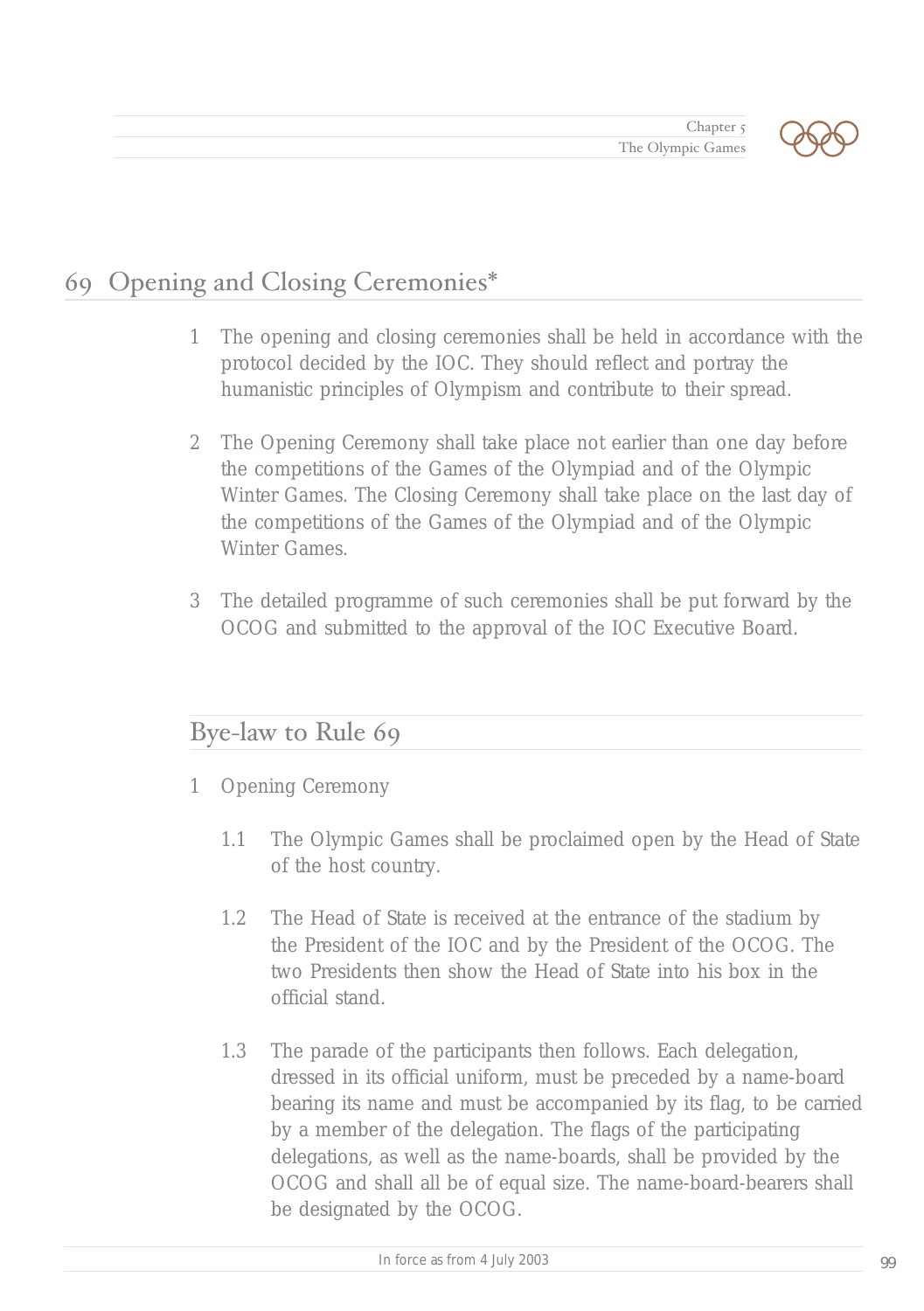

- 1.5 The delegations parade in alphabetical order according to the language of the host country, except for Greece, which leads the parade, and for the host country, which brings up the rear. Only those athletes participating in the Olympic Games with the right to accommodation in the Olympic Village may take part in the parade, led by a maximum of six officials per delegation.
- 1.6 The delegations salute the Head of State and the President of the IOC as they walk past their box. Each delegation, after completing its march, proceeds to the seats which have been reserved for it in order to watch the ceremony, with the exception of its flag bearer who remains on the field.
- 1.7 The President of the IOC, accompanied by the President of the OCOG, proceeds to the rostrum positioned on the field in front of the official stand. The President of the OCOG gives an address lasting a maximum of three minutes, then adds these words: *"I have the honour of inviting ..., President of the International Olympic Committee, to speak."*
- 1.8 The President of the IOC then gives a speech in which he makes a reference to Pierre de Coubertin and further declares: *"I have the honour of inviting ... (the Head of State) to proclaim open the Games of the… Olympiad of the modern era (or the… Olympic Winter Games)."*
- 1.9 The Head of State proclaims the Games open by saying: *"I declare open the Games of ... (name of City) celebrating the ... Olympiad of the modern era (or the ... Olympic Winter Games)."*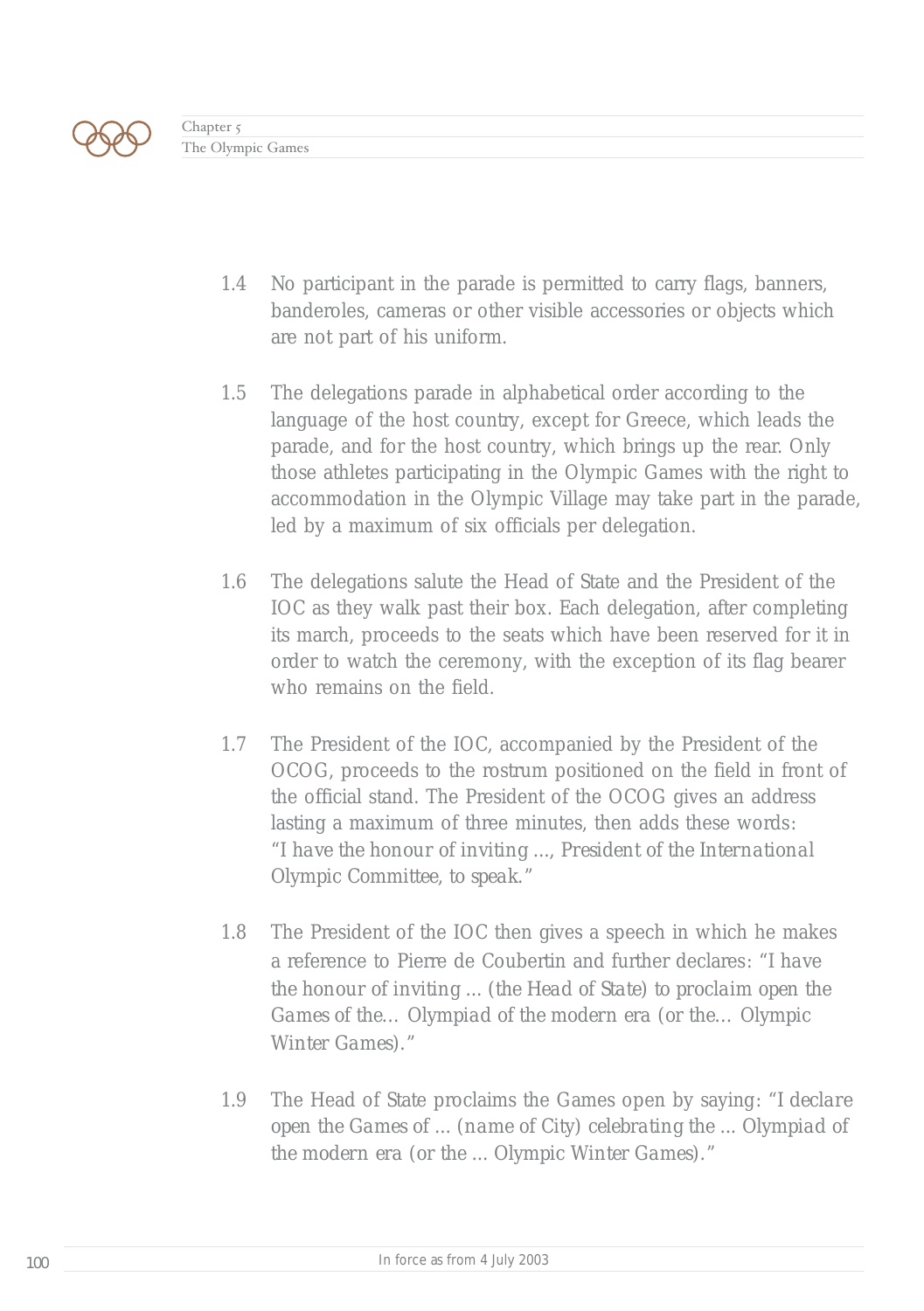

- 1.10 While the Olympic anthem is being played, the Olympic flag, unfurled horizontally, is brought into the stadium and hoisted on the flagpole erected in the arena.
- 1.11 The Olympic torch is brought into the stadium by runners relaying each other. The last runner circles the track before lighting the Olympic flame which shall not be extinguished until the closing of the Olympic Games. The lighting of the Olympic flame shall be followed by a symbolic release of pigeons.
- 1.12 The flag bearers of all the delegations form a semicircle around the rostrum. A competitor of the host country mounts the rostrum. Holding a corner of the Olympic flag in his left hand, and raising his right hand, he takes the following solemn oath: *"In the name of all the competitors I promise that we shall take part in these Olympic Games, respecting and abiding by the rules which govern them, committing ourselves to a sport without doping and without drugs, in the true spirit of sportsmanship, for the glory of sport and the honour of our teams".*
- 1.13 Immediately afterwards, a judge from the host country mounts the rostrum and, in the same manner, takes the following oath: "In the name of all the judges and officials, I promise that we shall officiate in these Olympic Games with complete impartiality, respecting and abiding by the rules which govern them, in the true spirit of sportsmanship."
- 1.14 The national anthem of the host country is then played or sung. The flag bearers then proceed to the seats which have been reserved to enable them to attend the artistic programme.
- 1.15 In the event of the IOC authorizing a secondary opening ceremony to take place at another Olympic venue, the IOC Executive Board shall determine its protocol, on the proposal of the OCOG.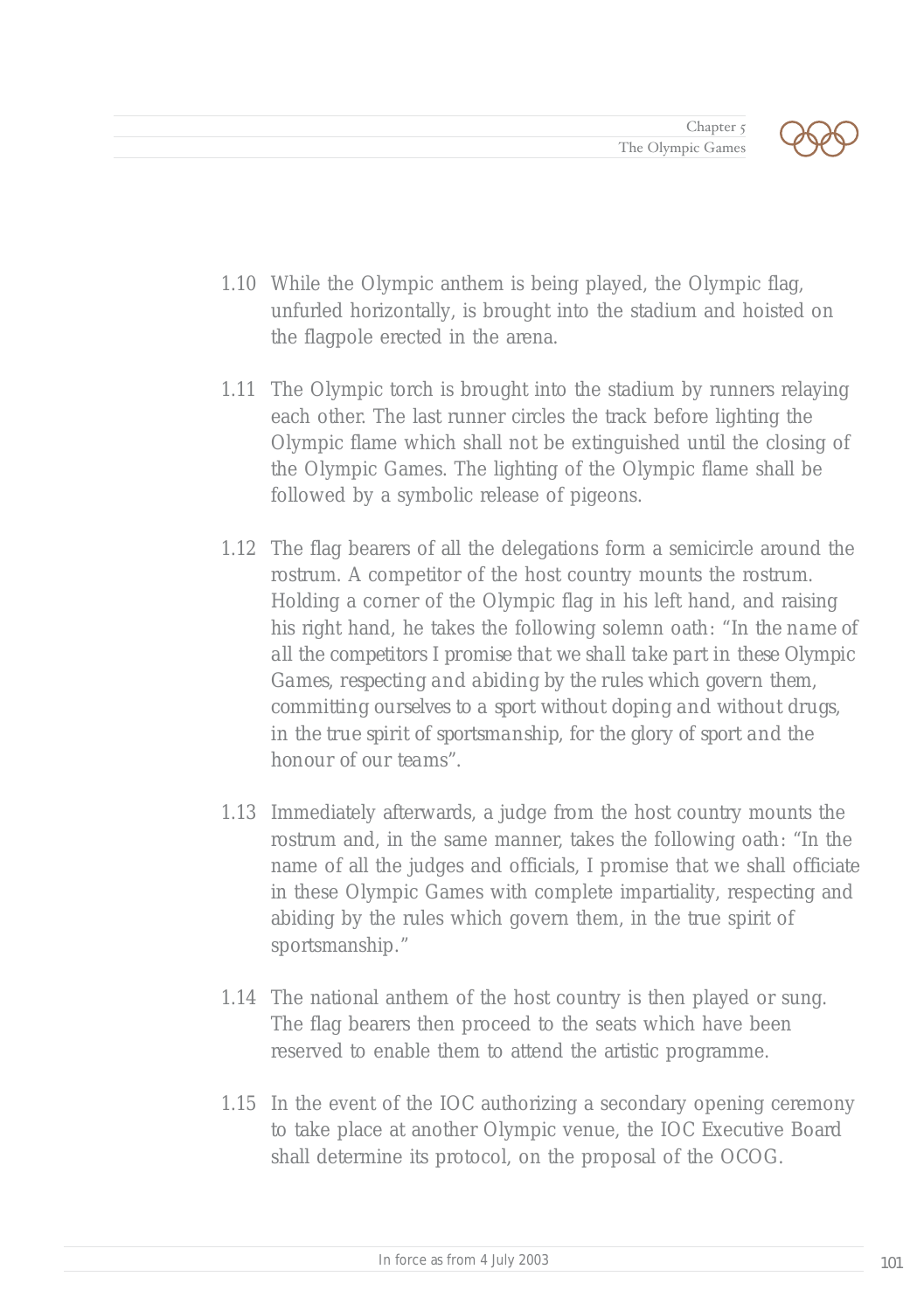#### 2 Closing Ceremony

- 2.1 The closing ceremony must take place in the stadium after the end of all the events. The participants in the Olympic Games having the right to accommodation in the Olympic Village take the seats reserved for them in the stands. The flag bearers of the participating delegations and the name-board-bearers enter the stadium in single file in the same order and take up the same positions as for the opening ceremony of the Olympic Games. Behind them march the athletes, without distinction of nationality.
- 2.2 The flag bearers then form a semi-circle behind the rostrum.
- 2.3 The President of the IOC and the President of the OCOG mount the rostrum. To the sounds of the Greek national anthem, the Greek flag is hoisted on the flagpole that stands to the right of the central flagpole used for the winners' flags. The flag of the host country is then hoisted on the central flagpole, while its anthem is played. Finally, the flag of the host country of the next Olympic Games is hoisted on the lefthand flagpole to the strains of its anthem.
- 2.4 The mayor of the host city joins the President of the IOC on the rostrum and returns to him the Olympic flag. The president of the IOC then entrusts it to the mayor of the host city of the following Olympic Games. This flag must be displayed in the latter city's main municipal building.
- 2.5 After an address by the President of the OCOG, the President of the IOC gives the closing speech of the Olympic Games, which he ends with these words: *"I declare the Games of the ... Olympiad (or the ... Olympic Winter Games) closed and, in accordance with tradition, I call upon the youth of the world to assemble four years from now at ... (if the city has not yet been chosen, the name of the city is replaced by the words: "the place to be chosen"), to celebrate with us there the Games of the ... Olympiad (or the ... Olympic Winter Games)".*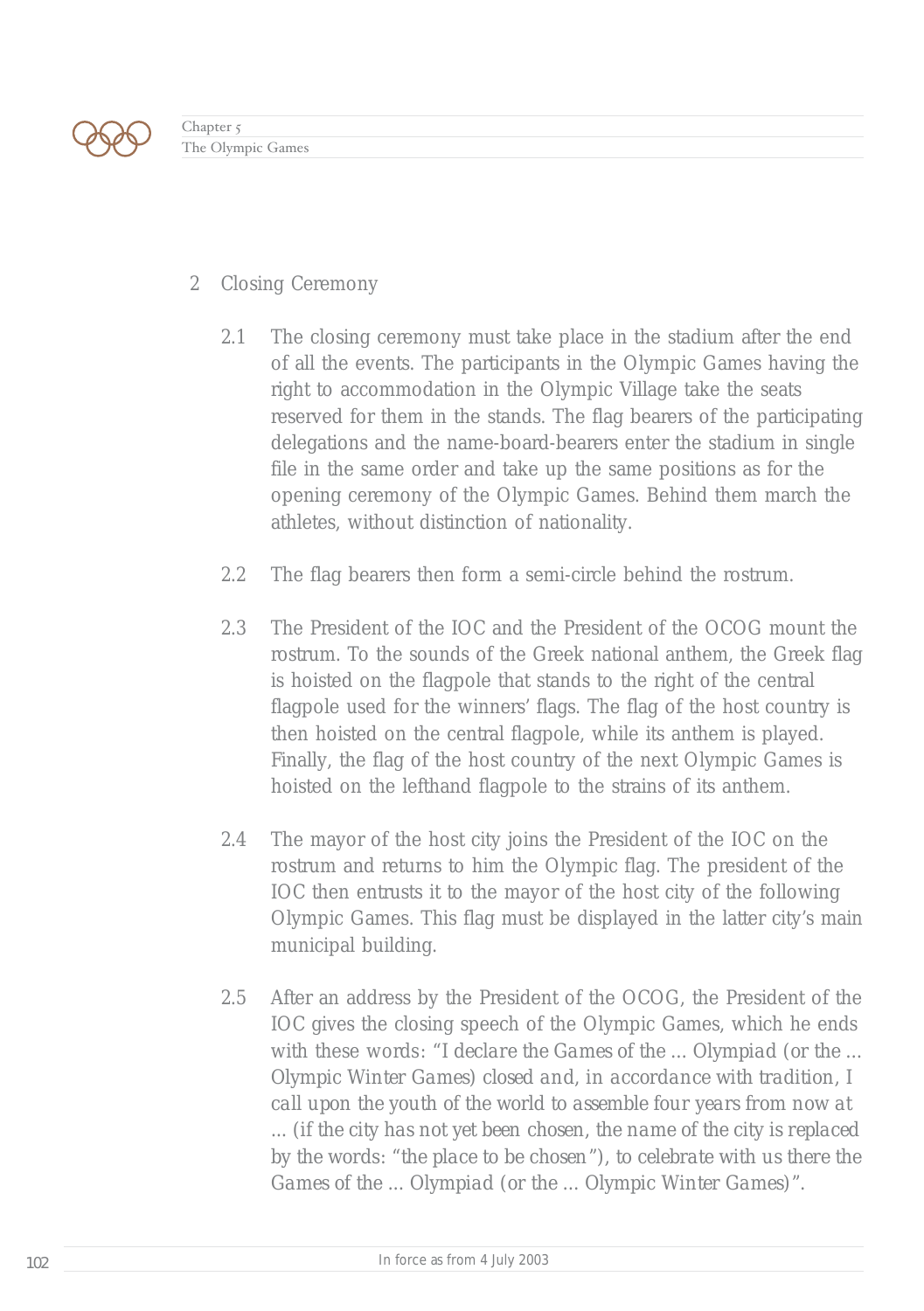

2.6 A fanfare then sounds; the Olympic flame is extinguished, and while the Olympic anthem is being played, the Olympic flag is slowly lowered from the flagpole and, unfurled horizontally, carriedout of the arena, followed by the flag bearers. A farewell song resounds.

# 70 Victory, Medals and Diplomas Ceremony\*

Victory ceremonies must be held in accordance with the protocol determined by the IOC. The medals and diplomas shall be provided by the OCOG for distribution by the IOC, to which they belong.

- 1 Victory Ceremony
	- 1.1 The medals shall be presented during the Olympic Games by the President of the IOC (or a member selected by him), accompanied by the President of the IF concerned (or his deputy), if possible immediately after the event at the place where the competition was held and in the following manner: the competitors who are first, second and third, wearing their official or sports dress, take their places on a podium facing the official stand, with the winner slightly higher than the second-placed who is on his right, and the third-placed who is on his left. Their names, as well as those of the other diploma-winners, are announced. The flag of the winner's delegation shall be hoisted on the central flagpole, and those of the second and third on adjoining flagpoles to the right and to the left of the central flagpole, looking towards the arena. Whilst the (abbreviated) anthem of the winner's delegation is played, the medal-winners shall face the flags.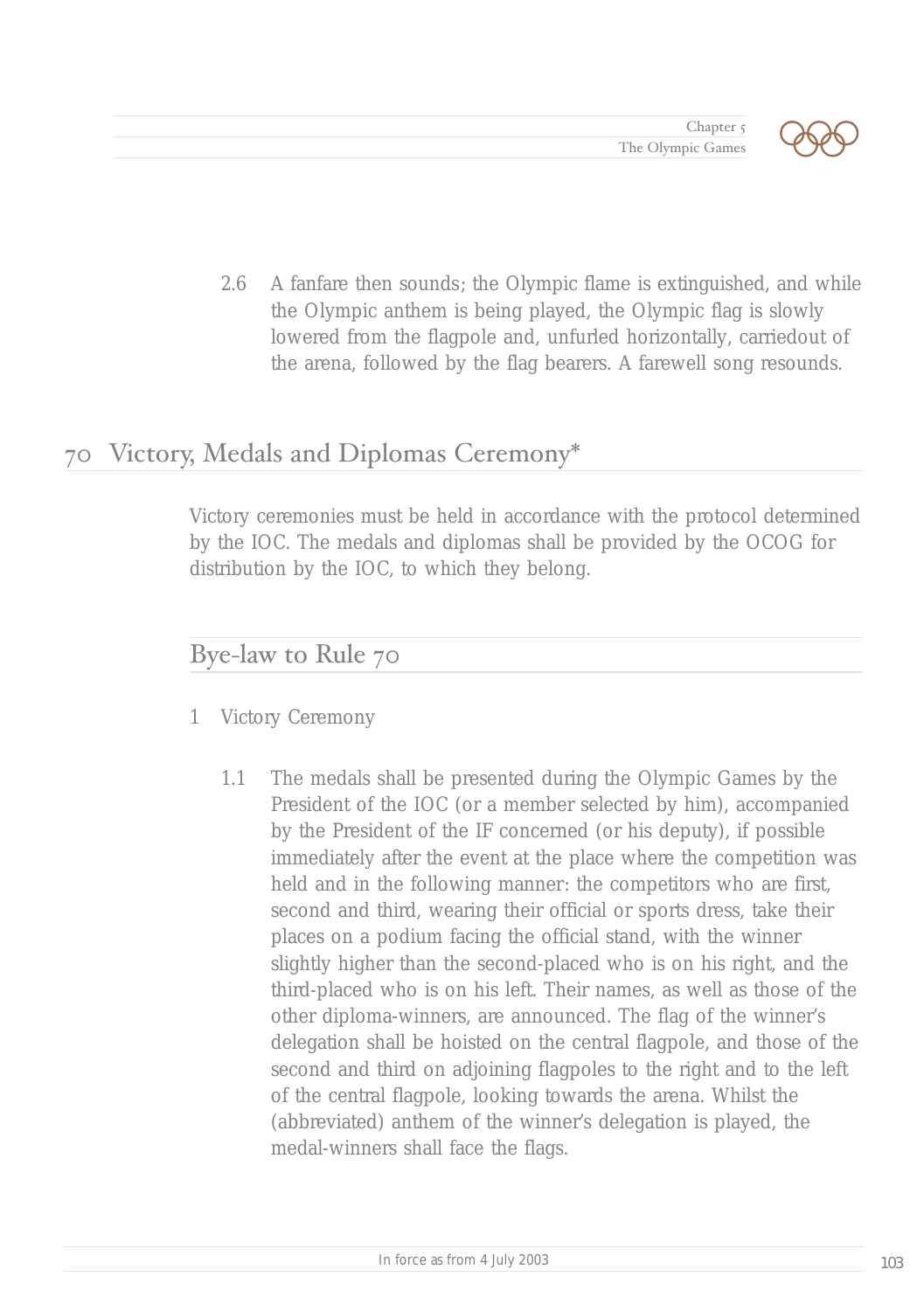

- 2.1 For the individual events, the first prize shall be a silver gilt medal and a diploma, the second prize a silver medal and a diploma, and the third prize a bronze medal and a diploma. The medals must mention the sport and the event for which they are awarded, and be fastened to a detachable chain or ribbon so as to be placed around the athlete's neck. Competitors who will have placed fourth, fifth, sixth, seventh and eighth shall also receive a diploma, but no medal. In the case of a tie for a first, second or third place, each competitor is entitled to a medal and a diploma.
- 2.2 The medals shall be at least 60mm in diameter and 3mm thick. The medals for first and second places shall be of silver of at least 925- 1000 grade; the medal for first place shall be gilded with at least 6g of pure gold.
- 2.3 The designs of all medals and diplomas shall be submitted by the OCOG to the IOC Executive Board for prior written approval.
- 2.4 For team sports, and for team events in other sports, each athlete member of the winning team is entitled to a silver gilt medal and a diploma, each such member of the second team to a silver medal and a diploma, and each such member of the third team to a bronze medal and a diploma. Prior to the Olympic Games and after consultation with the IFs concerned, the IOC Executive Board shall decide the extent to which such athlete members shall include those athletes who have not taken part in at least one match or competition during such Olympic Games. The members of a team placed fourth, fifth, sixth, seventh and eighth shall receive a diploma.
- 2.5 All competitors, all team officials and other team personnel, the members of the IOC, and if they are present at the Olympic Games, the Presidents and Secretaries General of the Ifs recognized by the IOC, and those of the NOCs as well as the judges, referees, timekeepers, inspectors, linesmen, etc. at the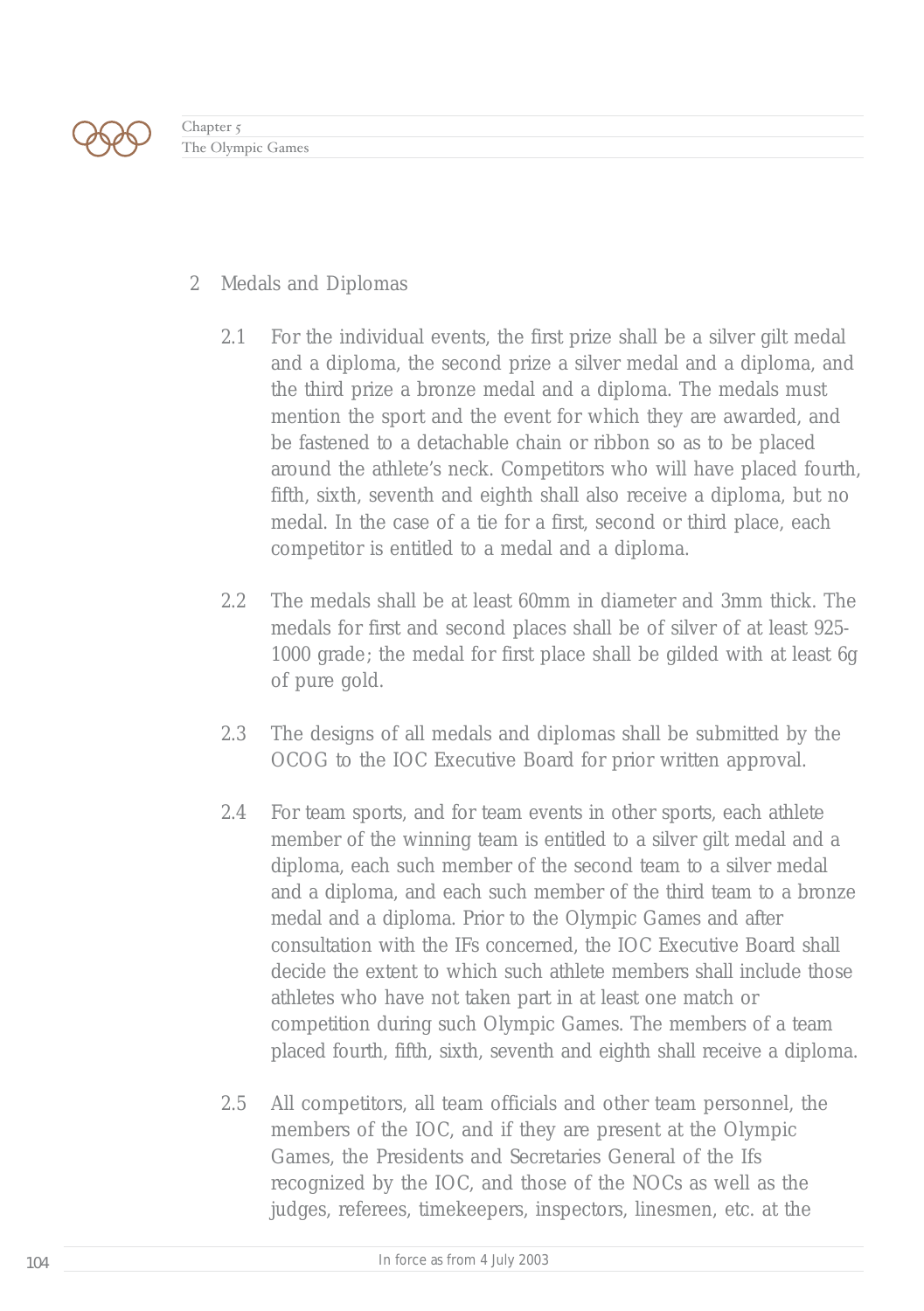

Olympic Games officially appointed by the relevant IFs within the norms set by the IOC, shall receive a commemorative diploma and commemorative medal.

- 2.6 The medals and diplomas awarded on the occasion of the Olympic Winter Games must be different from those used for the Games of the Olympiad.
- 2.7 The commemorative diplomas and medals shall not be given to the members of a delegation which has withdrawn from the Olympic Games.
- 2.8 No prizes or awards other than those described above shall be given at the Olympic Games.
- 2.9 If an Olympic competitor is disqualified, his medal(s) and diploma(s) must be returned to the IOC.
- 2.10 The OCOG shall ensure that a valid assignment of the copyright is made by all the designers of the medals referred to in this rule in favour of the IOC, which shall automatically be recognized owner of the copyright. If the law of the country requires that an assignment must be made in writing, the OCOG is obliged to draw up the necessary document and to submit it for signature to the IOC, which shall thereupon be the sole holder of such copyright.
- 2.11 At the conclusion of the Olympic Games, the OCOG shall hand over to the IOC the moulds of all the medals struck and all surplus medals and diplomas. The OCOG shall also account to the IOC for all medals and proofs thereof which have been struck.
- 3 Commemorative Pins

Every athlete entitled to a medal shall receive a commemorative pin as determined by the IOC Executive Board.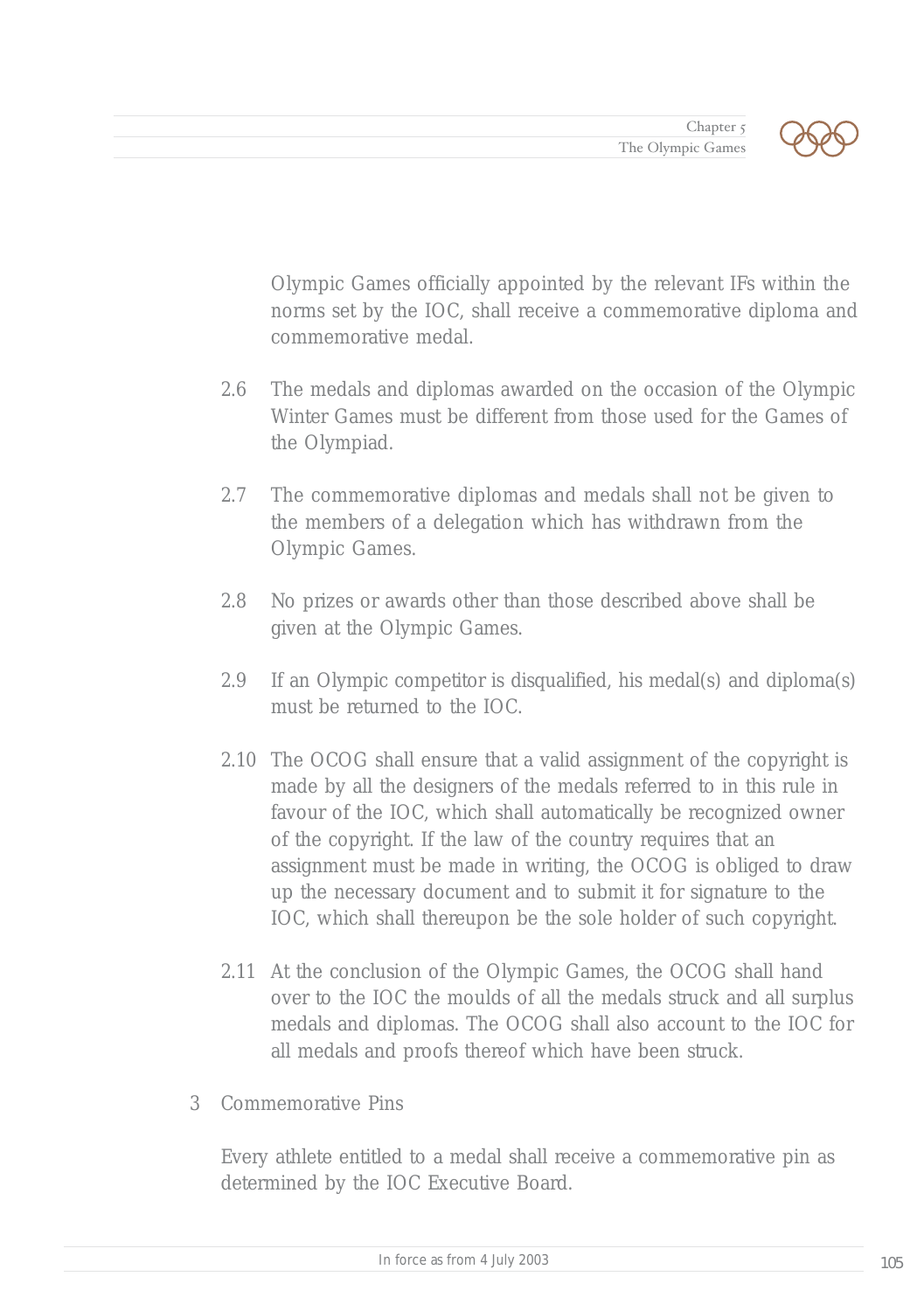## 71 Roll of Honour

- 1 The IOC shall not draw up any global ranking per country. A roll of honour bearing the names of medal winners and those awarded diplomas in each event shall be established by the OCOG which will deliver it to the IOC.
- 2 The names of the medal winners in each event shall be featured prominently and be on permanent display in the main stadium.
- 3 All athletes having participated in any Olympic Games shall receive a commemorative pin from the IOC.

### 72 Protocol

- 1 Throughout the period of the Olympic Games, the IOC alone has the authority to determine the protocol applicable at all the venues placed under the responsibility of the OCOG.
- 2 At all Olympic functions during the Olympic Games, the members, Honorary President for life, honorary members and honour members of the IOC in their order of seniority, the President, the Honorary President for life and the Vice-Presidents leading, take precedence followed by the members of the OCOG, the Presidents of the IFs and the Presidents of the NOCs.

# 73 Programme of Ceremonies

- 1 Details of all programmes of all the ceremonies shall be submitted to the IOC Executive Board for approval at least six months before the Olympic Games.
- 2 Details of the cultural programmes shall be communicated to it at the same time.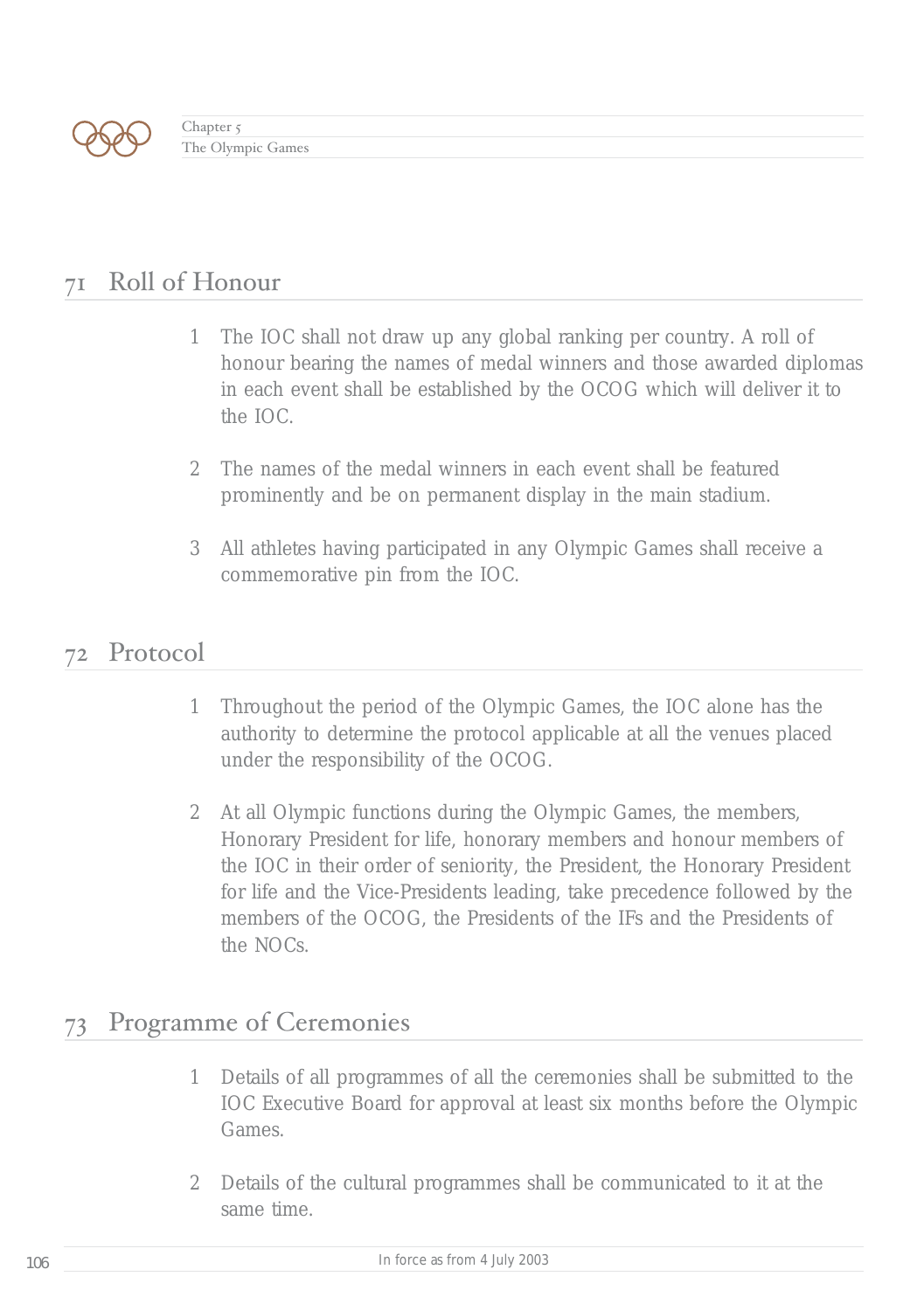



# V ARBITRATION

# 74 Arbitration

Any dispute arising on the occasion of, or in connection with, the Olympic Games shall be submitted exclusively to the Court of Arbitration for Sport, in accordance with the Code of Sports-Related Arbitration.